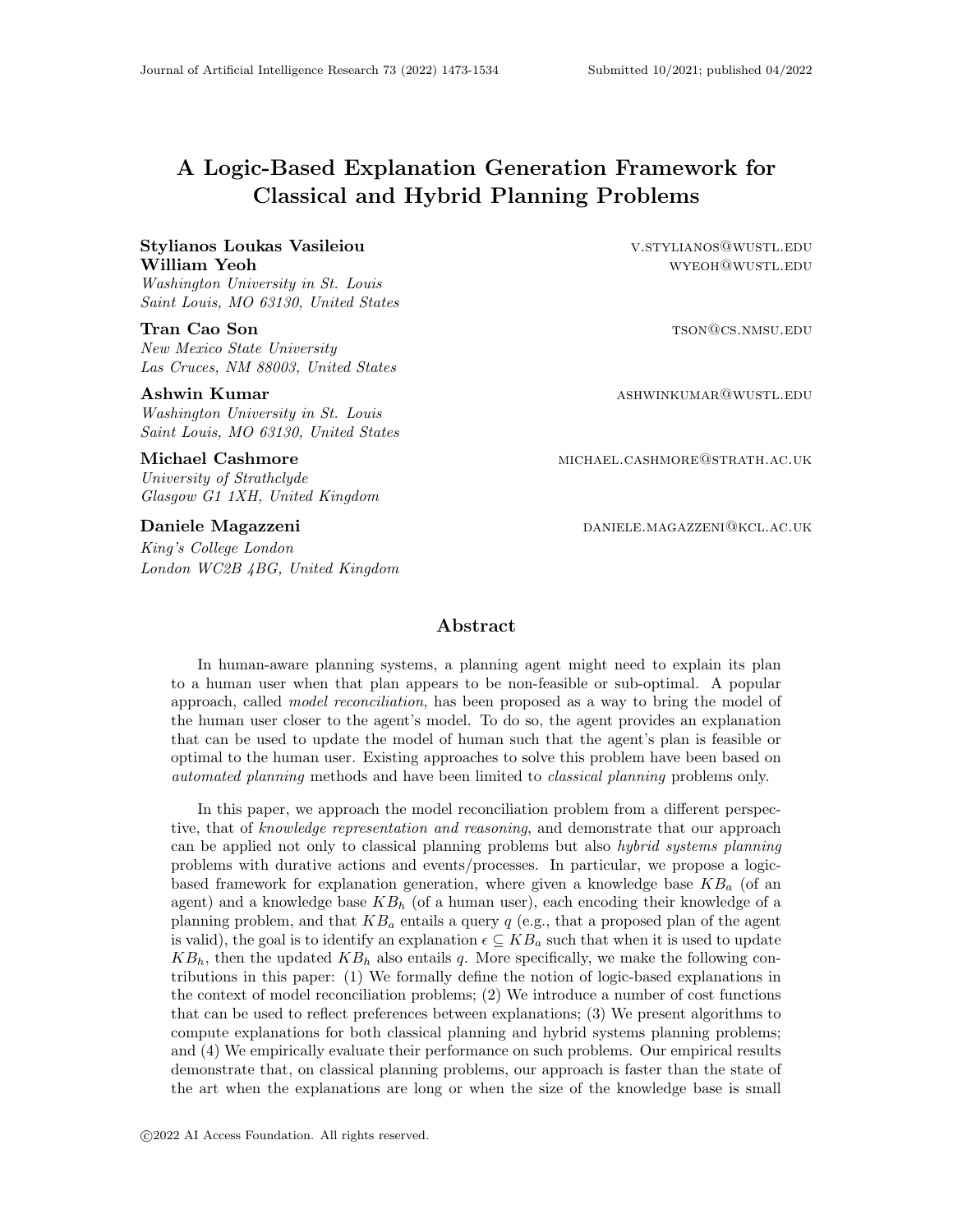(e.g., the plans to be explained are short). They also demonstrate that our approach is efficient for hybrid systems planning problems.

Finally, we evaluate the real-world efficacy of explanations generated by our algorithms through a controlled human user study, where we develop a proof-of-concept visualization system and use it as a medium for explanation communication.

## 1. Introduction

From its inception, *Explainable AI Planning* (XAIP) (Fox, Long, & Magazzeni, 2017; Kambhampati, 2019) has garnered increasing interest due to its role in designing explainable systems that bridge the gap between theoretical and algorithmic planning literature and real-world applications (Sreedharan, Chakraborti, & Kambhampati, 2020). The primary motivation of XAIP systems has been revolved around creating well integrated pipelines that can generate explanations for a given planning problem, such as explaining the optimality of a given plan. An ideal XAIP pipeline typically consists of two main components: (i) Explanation generation; and (ii) Explanation communication.

When designing XAIP systems, one of the main considerations, particularly in the explanation generation component, is taking into account the persona of the explainee (Langley, 2019). Although there can be a variety of different personalities,<sup>1</sup> the personality of the end user, that is, the person interacting/collaborating with the system in the form of a user,<sup>2</sup> has gained a lot of focus. This is an important and challenging personality to consider as it is widely accepted that human users often come with their own preconceived notions and/or expectations of the system (Carroll & Olson, 1988) and, as such, human users might evaluate plans on their own models, which may disagree with the system's outcome or quality. One of the recurring themes in this context is the model reconciliation problem (MRP) (Chakraborti, Sreedharan, Zhang, & Kambhampati, 2017) – a paradigm that utilizes a popular theory in human psychology, called the theory of mind (Premack & Woodruff, 1978) and allows an agent (the explainer) to consider the "mental model" of the human user (the explainee) in its explanation generation process.<sup>3</sup> These explanations, also referred to as model-based explanations, are centered on explaining a plan to a user by transferring a minimum number of updates from the agent's model to the user's model, i.e., they bring the model of the user closer to the agent's model (Chakraborti et al., 2017; Sreedharan, Chakraborti, & Kambhampati, 2018). However, a common thread across most works in the MRP literature is that they, not surprisingly, employ mostly automated planning approaches. Further, to the best of our knowledge, they have been applied to classical planning problems only thus far.

To that extent, in this paper we are mainly interested in the explanation generation component of XAIP, specifically through the lens of model reconciliation, where we approach it from a different perspective – one based on knowledge representation and reasoning (KR). In particular, we propose a logic-based framework for explanation generation, where given

<sup>1.</sup> The current norm in the XAIP literature considers the following three personas: End user, domain designer, and algorithm designer (Sreedharan et al., 2020).

<sup>2.</sup> The users can have varying levels of knowledge and expertise, from dilettantes to cognoscenti.

<sup>3.</sup> In this context, a mental model is just the user's version of the problem that the agent possess, and interestingly, it can be expressed as a graph, a planning model, or even a logical knowledge base. Note that the notion of MRP is agnostic to the actual representation.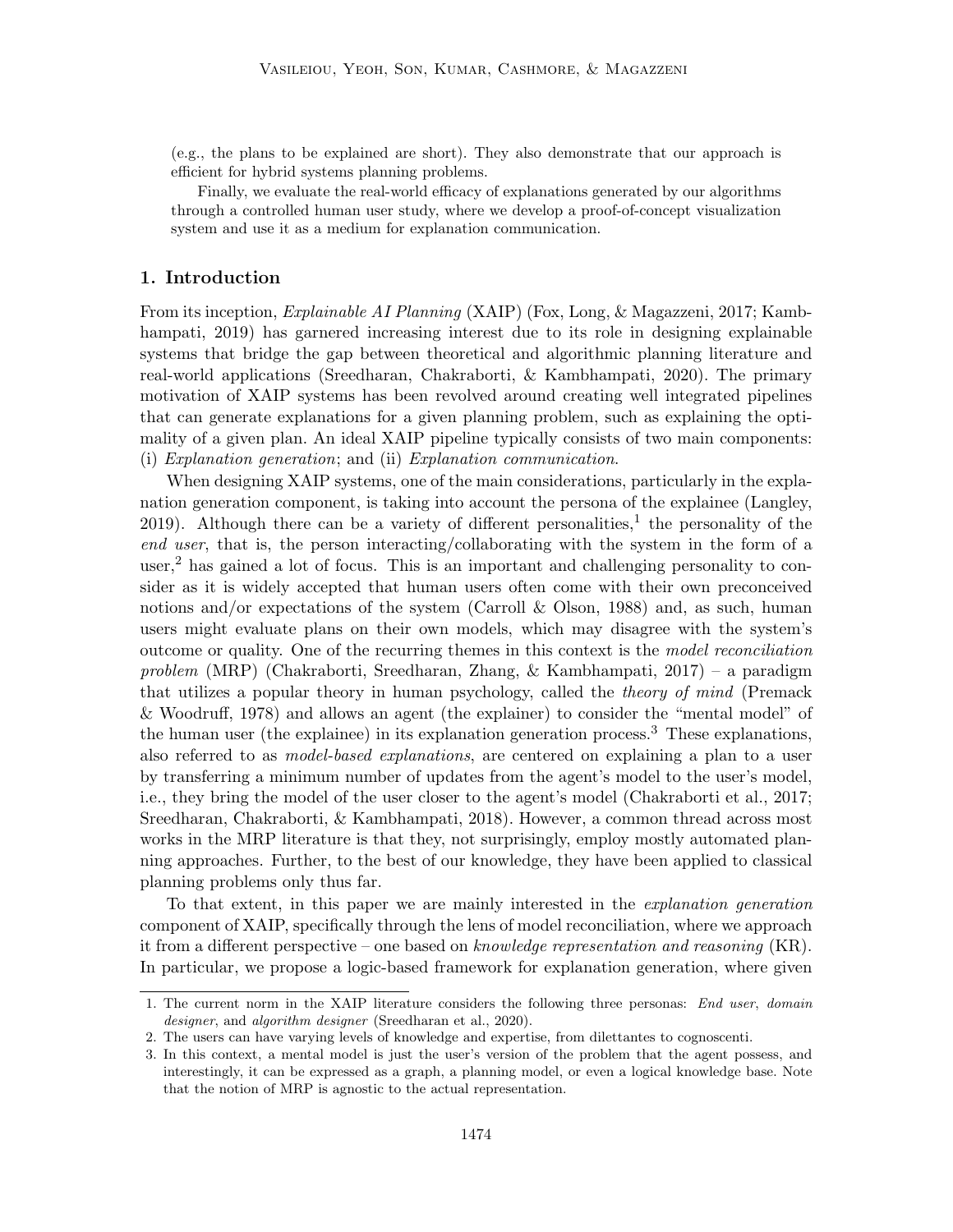a knowledge base  $KB_a$  (of an agent) and a knowledge base  $KB_h$  (of a human user), each encoding their knowledge of a planning problem, and that  $KB_a$  entails a query q (e.g., that a proposed plan of the agent is valid or that the proposed plan is optimal), the goal is to identify an explanation  $\epsilon \subseteq KB_a$  such that when it is used to update  $KB_h$ , then the updated  $KB<sub>h</sub>$  also entails q. We then demonstrate that our approach can be applied not only to classical planning problems but also hybrid systems planning problems with durative actions, processes, and events. More specifically,

- We formally define the notion of logic-based explanations in the context of model reconciliation problems.
- We introduce a number of cost functions that can be used to reflect preferences between explanations.
- We present algorithms to compute explanations for both classical and hybrid systems planning problems.
- We empirically evaluate their performance against the current state of the art (Chakraborti et al., 2017) on classical planning problems as well as provide results on hybrid systems planning problems. Our empirical results demonstrate that, on classical planning problems, our approach is faster than the state of the art when the explanations are long or when the size of the knowledge base is small (e.g., the plans to be explained are short). They also demonstrate that our approach is efficient for hybrid systems planning problems.

In summary, our proposed framework advances the state of the art in model reconciliation approaches for explanation generation within XAIP along two key dimensions: (1) It improves the scalability for some types of classical planning problems; and (2) It generalizes the model reconciliation approach such that it can be applied to other types of planning problems beyond classical planning.

At the other end of the spectrum, explanation generation frameworks aimed at human users should be able to effectively communicate explanations to them, ideally, in a manner that minimizes their cognitive effort and maximizes their cognitive effect. To address this important and challenging task, we consider a proof-of-concept for communicating explanations to human users, where we use visualizations and text as a medium for presenting explanations. Our empirical results on a controlled human user study support our expectation that explanations in the form of model reconciliation constitute an effective way for explaining plans to human users for problems beyond classical planning.

The paper is organized as follows. In the next section, we elucidate the role of the theory of mind and its usefulness in explanations as model reconciliation, as well as why we characterize the model reconciliation problem through the lens of logic. We then provide the necessary background knowledge in Section 3. In Section 4, we describe our logic-based framework as well as define two types of explanations – plan validity and plan optimality explanations. We provide a working example that highlights concepts used in our approach in Section 5. In Section 6, we describe algorithms for computing explanations in planning problems, and experimentally evaluate them on a set of classical and hybrid systems planning problems in Section 7. Then, in Section 8, we shift our focus to the communicability of explanations, where we describe and evaluate a proof-of-concept for presenting explanations to human users. In Section 9, as our explanation generation framework builds upon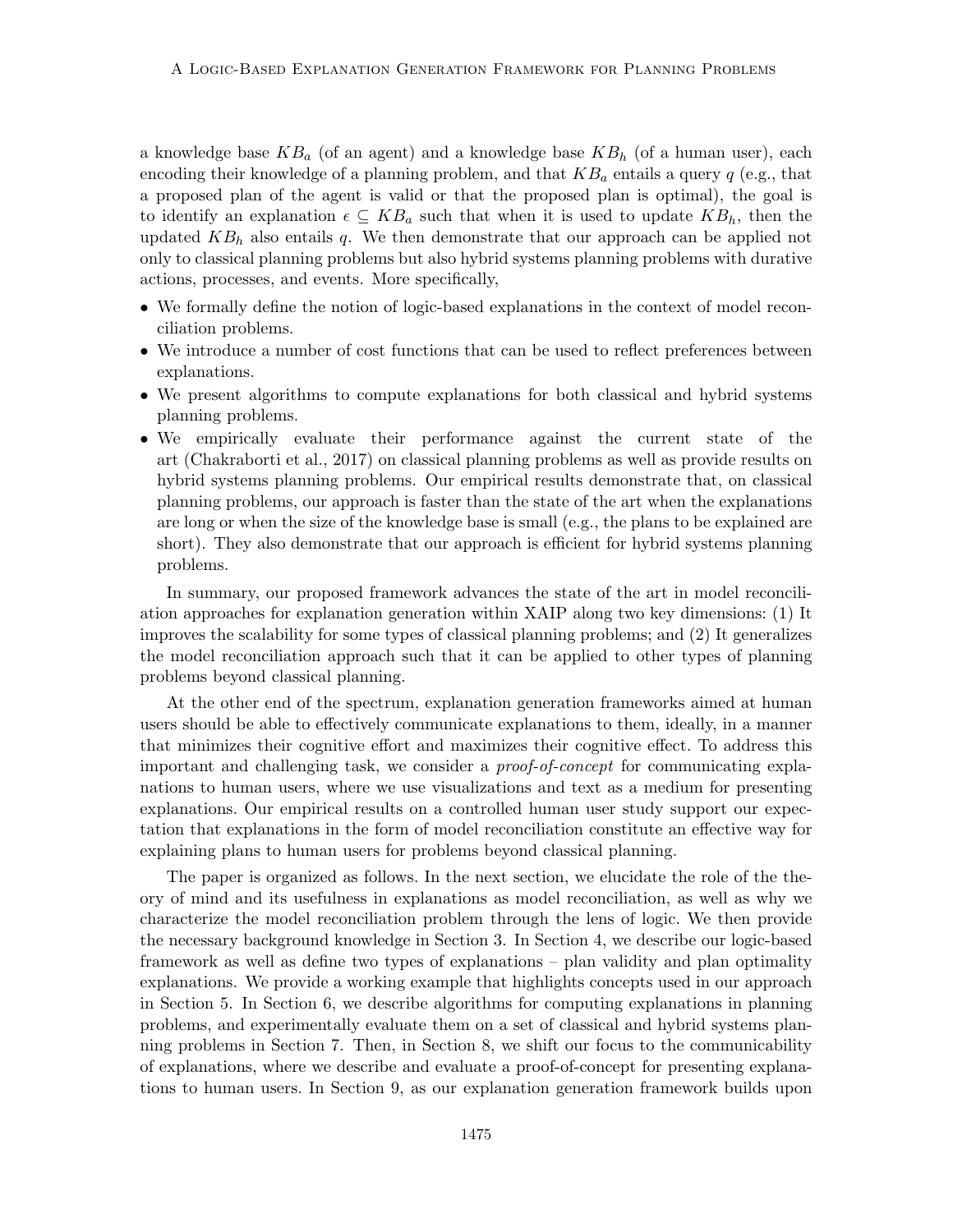various logic-based techniques, we give a detailed exposition on the relationship between such techniques and their applicability to XAIP, as well as discuss related work from the planning literature. We finally conclude the paper in Section 10.

## 2. Explanations as Model Reconciliation

The theory of mind (ToM) (Premack & Woodruff, 1978) is an important theory about the operations of the human mind and behavior in social and collaborative (or even adversarial) scenarios. In a nutshell, ToM is the ability to attribute mental models to others while recognizing that these models may differ from one's own. These mental models, which comprise mental states such as beliefs, knowledge, intentions, etc. (in other words, a full range of goal and epistemic states), allow one to infer future mental states (i.e., the behavior) of others. However, social interactions can be quite convoluted, and misinterpretations may even yield frantic results. Nonetheless, being able to attribute mental models to other people, for example, ideas about what other people are thinking or know about certain situations, would make social interactions placid and seamless, at least to some reasonable extent. For instance, building shared plans or goals between two people requires the very essence of ToM. Both parties must recognize the intentions of one another and subsequently work out how to mesh their actions with each other in order to achieve a common goal. However, note that in order to verbalize and intentionally communicate any differences in mental states (e.g., differences between actions), such as to provide explanations intending to update the receivers knowledge, it is normally assumed that the parties involved in the interaction share some common language and vocabulary (i.e., their mental models are expressed in common terms). ToM, therefore, is viewed as a vital socio-cognitive skill, inherent in the human nature, that we tend to highly use in an intuitive and natural way when interacting with other people. For a comprehensive description on the evolution and significance of ToM, we refer the interested reader to the work by Baron-Cohen (1999).

The model reconciliation problem (MRP) (Chakraborti et al., 2017) has gained a lot of success due to the fact that it is rooted in the understanding of the importance of ToM. To be more precise, in the context of planning and MRP, a mental model consists simply of a PDDL expression that characterizes a planning problem (i.e., the model comprise all the fluents, predicates, objects, and actions that are allowed to be used in the particular problem). Important to note here are the assumptions that the agent possesses the human user's model a-priori,<sup>4</sup> the agent's model is correct and complete, and only the human user's model may contain flaws or missing information.<sup>5</sup> In a typical MRP scenario, explanation generation is requested when a plan that is optimal (e.g., a shortest plan) in the agent's model is inexplicable (e.g., infeasible or suboptimal) in the human user's model, because the human user is, say, missing some preconditions from some actions in their model that are necessary for the optimal solution of the planning problem. Then, the agent, by taking into account its own model as well as the human user's model, attempts to "reconcile" their differences by providing information from its own model (e.g., the missing preconditions)

<sup>4.</sup> However, there has been some interest in relaxing this assumption (Sreedharan, Hernandez, Mishra, & Kambhampati, 2019).

<sup>5.</sup> By correct and complete model, we mean that the agent believes that its model represents the objective and absolute truth about the specific planning problem.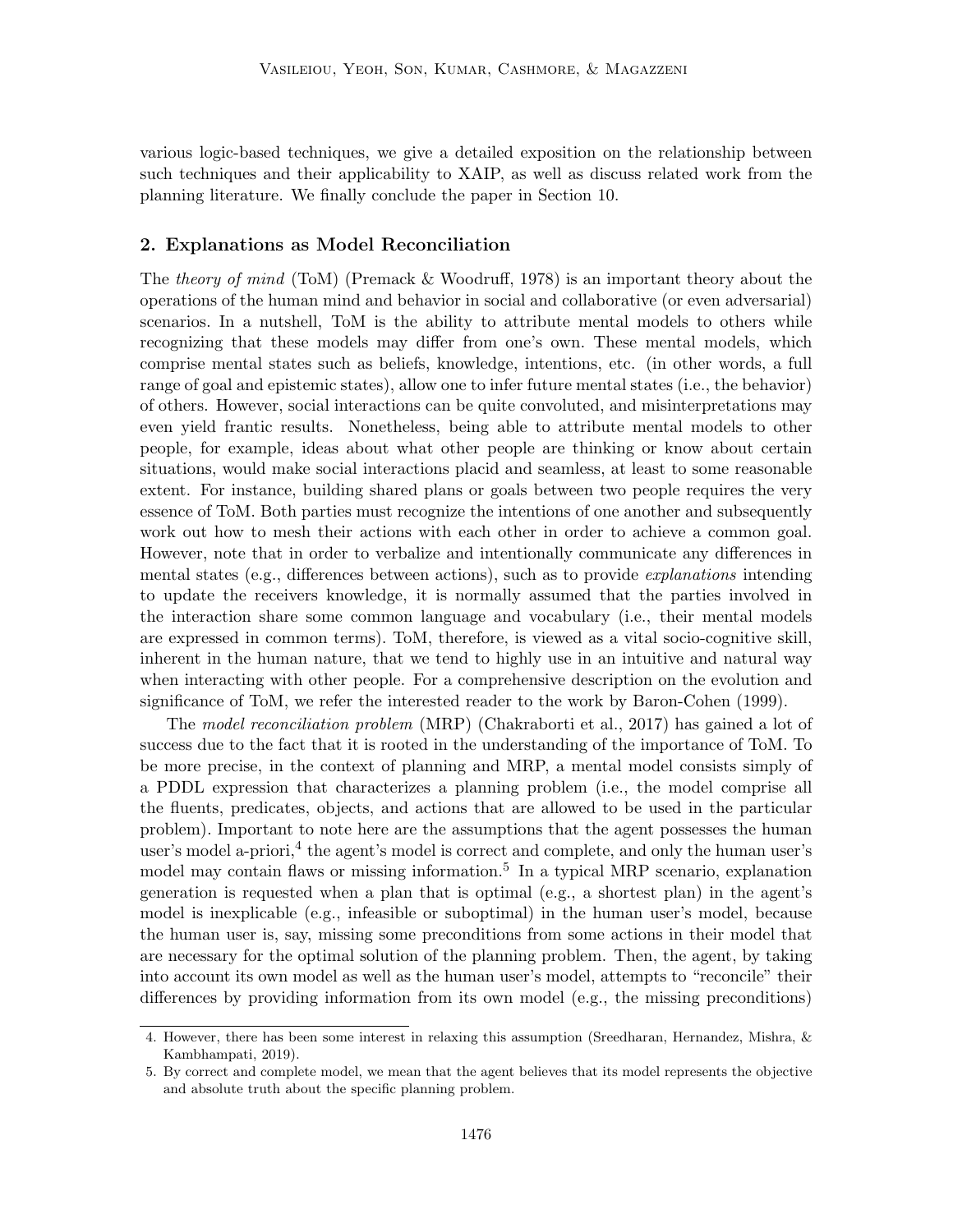such that when this information is used by the human user to update their model (i.e., by adding the preconditions to the respective actions in their model), they can compute the optimal plan and, hence, understand its optimality.

As we can see, a key point to note in MRP is that the agent recognizes that the human user may have their own model of the planning problem, and that if there exists a discrepancy between their models such that the agent's plan is inexplicable to the human user, explanations will be couched in terms of model differences. Therefore, explanations as model reconciliation have the potential to play a significant role in explanation generation settings, mostly because of their natural consideration of how humans interact in social settings such as those that require intensionally communicating information with one another.

Unsurprisingly, researchers have empirically demonstrated explanations in the form of model reconciliation constitute a natural and effective way of explaining classical planning problems to human users (Chakraborti, Sreedharan, Grover, & Kambhampati, 2019b; Zahedi, Olmo, Chakraborti, Sreedharan, & Kambhampati, 2019). Specifically, they showed, using map visualizations of a planning problem, that human users not only understand explanations in the form of model reconciliation, but also believe that such explanations are necessary to explain (classical planning) plans. This empirical algorithm-agnostic assessment provides some supporting evidence for the real-world applicability of our proposed explanation generation framework for classical planning problems. Nevertheless, the applicability of explanations as model reconciliation for hybrid systems planning problems remains suspect, to the best of our knowledge. As such, in Section 8, we investigate, through a user study, to what extend explanations as model reconciliation are effective for hybrid systems planning problems.

#### 2.1 A Logical Approach to the Model Reconciliation Problem

Having painted a small picture about the usefulness of explanations in MRP scenarios, our interest in this paper lies in characterizing MRP from the lens of a logic, where we specifically lay the theoretical and algorithmic foundations for a logic-based explanation generation framework. Succinctly, the mental models in our approach are in essence knowledge bases consisting of formulae expressed in some type of logic and fully describe a planning problem. For example, it is well known that a classical planning problem can be encoded as a propositional satisfiability instance (SAT) consisting of formulae that represent the initial state, goal state, and the action dynamics for  $n$  time steps, where  $n$  is an upper bound on the horizon of the problem, and is typically the length of the plan that can be found in the knowledge base (Kautz & Selman, 1992). In a similar fashion, a hybrid system planning problem can be expressed in first-order logic interpreted in the quantifier-free linear real arithmetic theory (Cashmore, Fox, Long, & Magazzeni, 2016). Nevertheless, we wish to emphasize that the logical nature of a logic-based framework offers a number of attractive features that, to our understanding, are desirable, if not necessary, in systems incorporating explanation generation capabilities. Some of important features worth mentioning are: (i) Expressivity; and (ii) Traceability.

First, by *expressivity*, we refer to the expressive power of logical languages, that is, their ability to describe various phenomena in a principled and axiomatic way, and their ability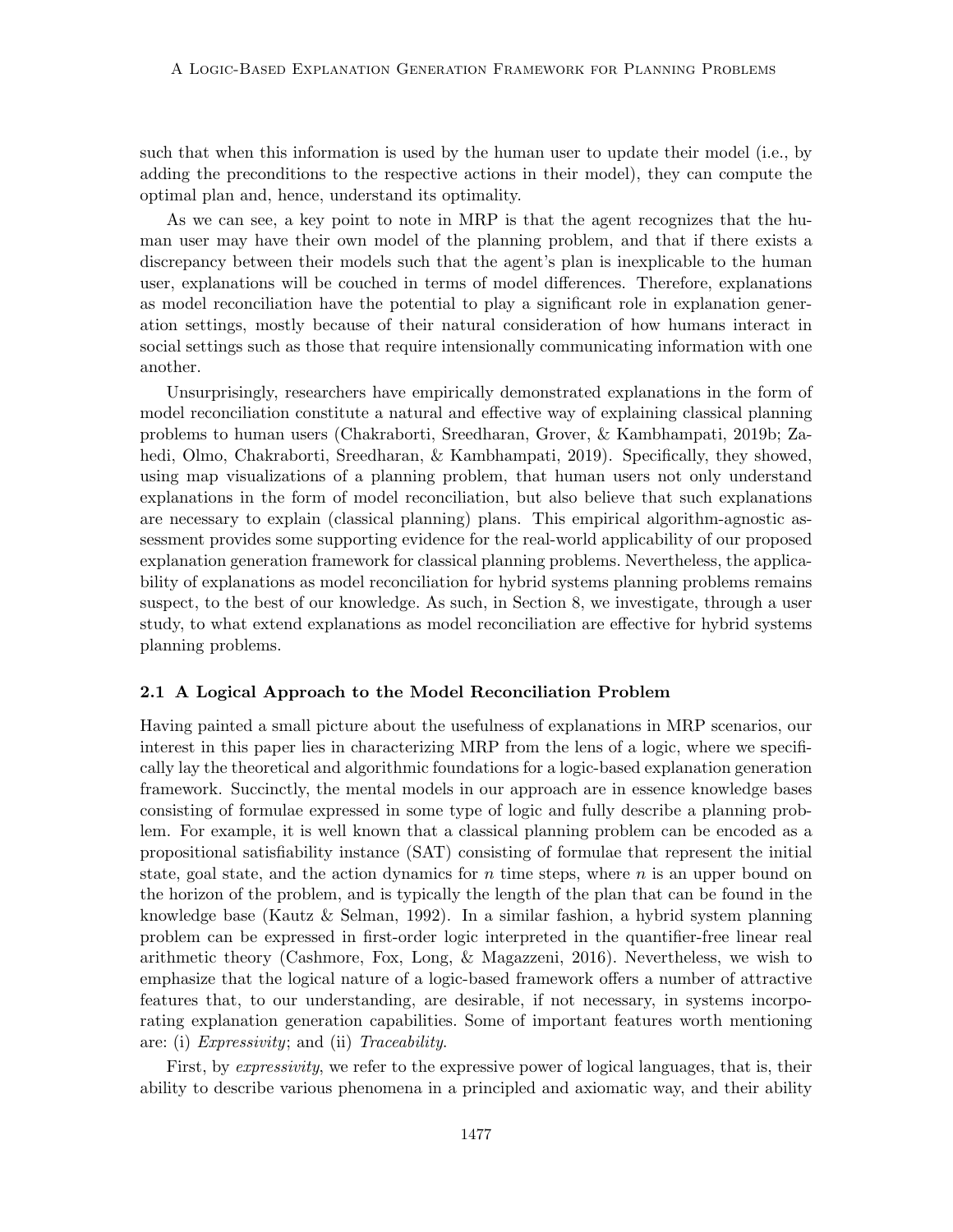to distinguish between certain structures defined in them. For example, the propositional logical language is defined over a finite set of propositions  $P = \{p_1, \ldots, p_n\}$ , and the structures are defined as the truth assignment models  $M = {\mu_1, \ldots, \mu_k}$  of  $P^6$ . In the case of a classical planning problem  $\Pi$ , each  $p_i$  describes a state, an action, how to transition between states, and so on, up to a fixed horizon n. Additionally, every  $\mu_j$  consists of Boolean truth values for each  $p_i$  (i.e.,  $\mu_j$  describes which states and actions are true (or false) at a particular horizon during the execution of Π). Then, a knowledge base comprising these propositions can be used to explain certain phenomena that happened during the execution of Π.

Next, by traceability, we allude to the fact that given a logical description of a problem, we can easily trace the reasons for particular "behavior." For instance, given a knowledge base KB encoding a planning problem  $\Pi$ , a valid plan  $\pi$  of  $\Pi$  is entailed by KB and, as such, the reasons for its validity can be traced using deductive inference algorithms. These reasons, expressed in the type of logic used to encode Π, can be used to explain the validity of  $\pi$ . It is important to mention here that, even though such explanations are expressed in logical formulae, we do not aim to communicate them to human users in their pure form, but rather express them in an easily human-understandable format, such as natural language and visualizations.

Note that our proposed approach can be used as a standalone method for solving planning problems and generating explanations for them. However, it can be integrated with state-of-the-art search-based planners. For example, a search-based planner (e.g., FastDownward (Helmert, 2006)) can be first used to find a plan of length n for a planning problem Π. Then, Π can be encoded into a knowledge base KB up to horizon n, which can be mapped into our framework and used for explanation generation concerning valid (or optimal) plans of length at most  $n$ . Such an integration may be useful in real-world applications, where running time efficiency may be of critical importance.

## 3. Preliminaries

In this section, we provide a brief introduction to logic, satisfiability, classical planning, and hybrid systems planning. We then describe how to cast classical and hybrid systems planning problems as SAT and SMT instances, respectively. Finally, we discuss the notion of explainable AI planning.

#### 3.1 Logic

A logic L is a tuple  $\langle KB_L, BS_L, ACC_L \rangle$ , where  $KB_L$  is the set of well-formed knowledge bases (or theories) of  $L$  – each being a set of formulae.  $BS<sub>L</sub>$  is the set of possible belief sets; each element of  $BS<sub>L</sub>$  is a set of syntactic elements representing the beliefs L may adopt.  $ACC_L: KB_L \rightarrow 2^{BS_L}$  describes the "semantics" of L by assigning to each element of  $KB_L$ a set of acceptable sets of beliefs. For each  $KB \in KB_L$  and  $B \in ACC_L(KB)$ , we say that B is a model of KB. A logic is monotonic if  $KB \subseteq KB'$  implies  $ACC_L(KB') \subseteq ACC_L(KB)$ .

<sup>6.</sup> Note that a propositional logical language offers maximal expressivity with respect to the truth assignments on a finite set P, as for each  $\mu_j$  there exists a unique formula satisfied by  $\mu_j$  and falsified by  $\mu_l$ (for  $l \neq j$ ).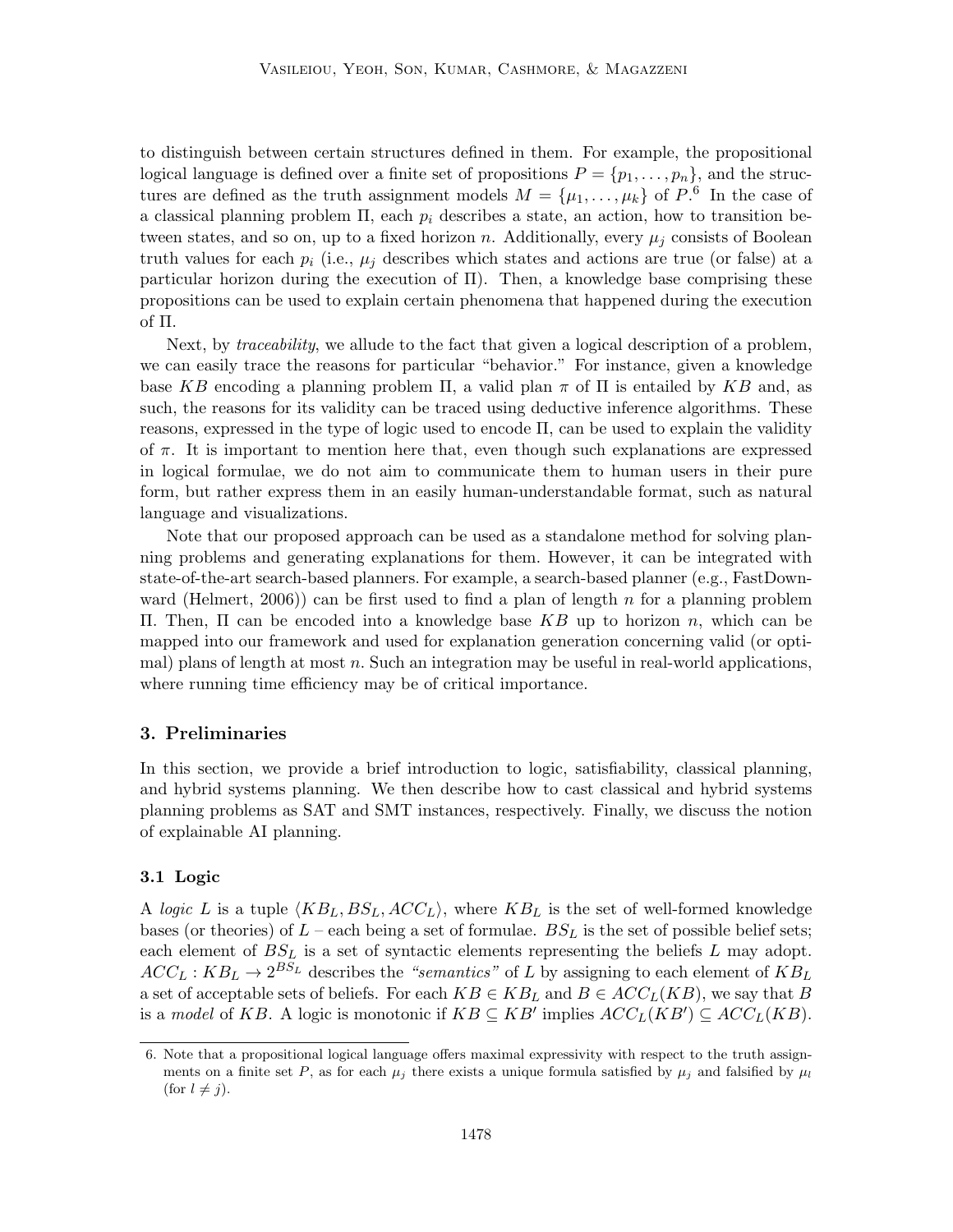**Example 1** Assume that L refers to the propositional logic over an alphabet P. Then,  $KB_L$  is the set of propositional theories over P,  $BS_L = 2^P$ , and  $ACC_L$  maps each theory KB into the set of its models in the usual sense.

**Definition 1 (Skeptical Entailment)** A formula  $\varphi$  in the logic L is skeptically entailed by KB, denoted by  $KB \models_L^s \varphi$ , if  $ACC_L(KB) \neq \emptyset$  and  $\varphi \in B$  for every  $B \in ACC_L(KB)$ .

**Definition 2 (Credulous Entailment)** A formula  $\varphi$  in the logic L is credulously entailed by KB, denoted by  $KB \models^c_L \varphi$ , if  $ACC_L(KB) \neq \emptyset$  and  $\varphi \in B$  for some  $B \in$  $ACC_L(KB)$ .

**Definition 3 (Consistent Knowledge Base)** A KB is consistent iff  $ACC_L(KB) \neq \emptyset$ or, equivalently, iff KB does not skeptically entail false.

For our later use, we will assume that a negation operator  $\neg$  over formulae exists. Additionally,  $\varphi$  and  $\neg \varphi$  are contradictory with each other in the sense that, for any KB and  $B \in ACC_L(KB)$ , if  $\varphi \in B$ , then  $\neg \varphi \notin B$ ; and if  $\neg \varphi \in B$ , then  $\varphi \notin B$ . Therefore, if  $\{\varphi, \neg \varphi\} \subseteq KB$ , then KB is inconsistent, i.e.,  $ACC_L(KB) = \emptyset$ .  $\epsilon \subseteq KB$  is called a sub-theory of KB. A theory KB subsumes a theory KB', denoted by  $KB \triangleleft KB'$ , if  $ACC_L(KB) \subset ACC_L(KB').$ 

#### 3.1.1 Boolean Satisfiability

Boolean Satisfiability (SAT) (Cook, 1971) is the problem of finding an assignment of truth values to variables in order to make a set of propositional formulae true. The problem can be stated as follows: Given a Boolean expression  $\psi$  with variables  $V = \{v_1, \ldots, v_n\}$ , find an assignment to the variables V that satisfies  $\psi$  or prove that one does not exist. For example,

$$
\psi = (v_1 \lor v_2) \land (\neg v_2 \lor v_3) \land \neg v_1 \tag{1}
$$

is satisfiable with respect to the truth assignment  $M = \{v_1 = F, v_2 = T, v_3 = T\}.$ 

## 3.1.2 Satisfiability Modulo Theories

Satisfiability Modulo Theories (SMT) (Barrett & Tinelli, 2018) is the problem of deciding the satisfiability of a first-order formula expressed in a given theory. The problem can be stated as follows: Given a first order formula  $\psi$  with variables  $V = \{v_1, \ldots, v_n\}$  and a set of constraints over those variables, find an assignment to the variables V that satisfies  $\psi$ or prove that one does not exist. In contrast to the SAT problem, the variables are not restricted to Boolean values, but depend upon a theory, and the constraints are expressed with respect to a background logic. The theory and logic are critical elements of an SMT problem. Theories exist for Boolean propositions, bit-vectors, arrays, integers, reals, and so on. For example, an SMT problem in the quantifier-free linear real arithmetic theory is:

$$
\psi = (v_1 + 3 \le 2v_2) \vee (v_3 + 4 \ge 2) \vee (v_1 + v_2 + v_3 \ge 1), \tag{2}
$$

which is satisfiable with respect to the assignment  $M = \{v_1 = 1, v_2 = 1, v_3 = 1\}.$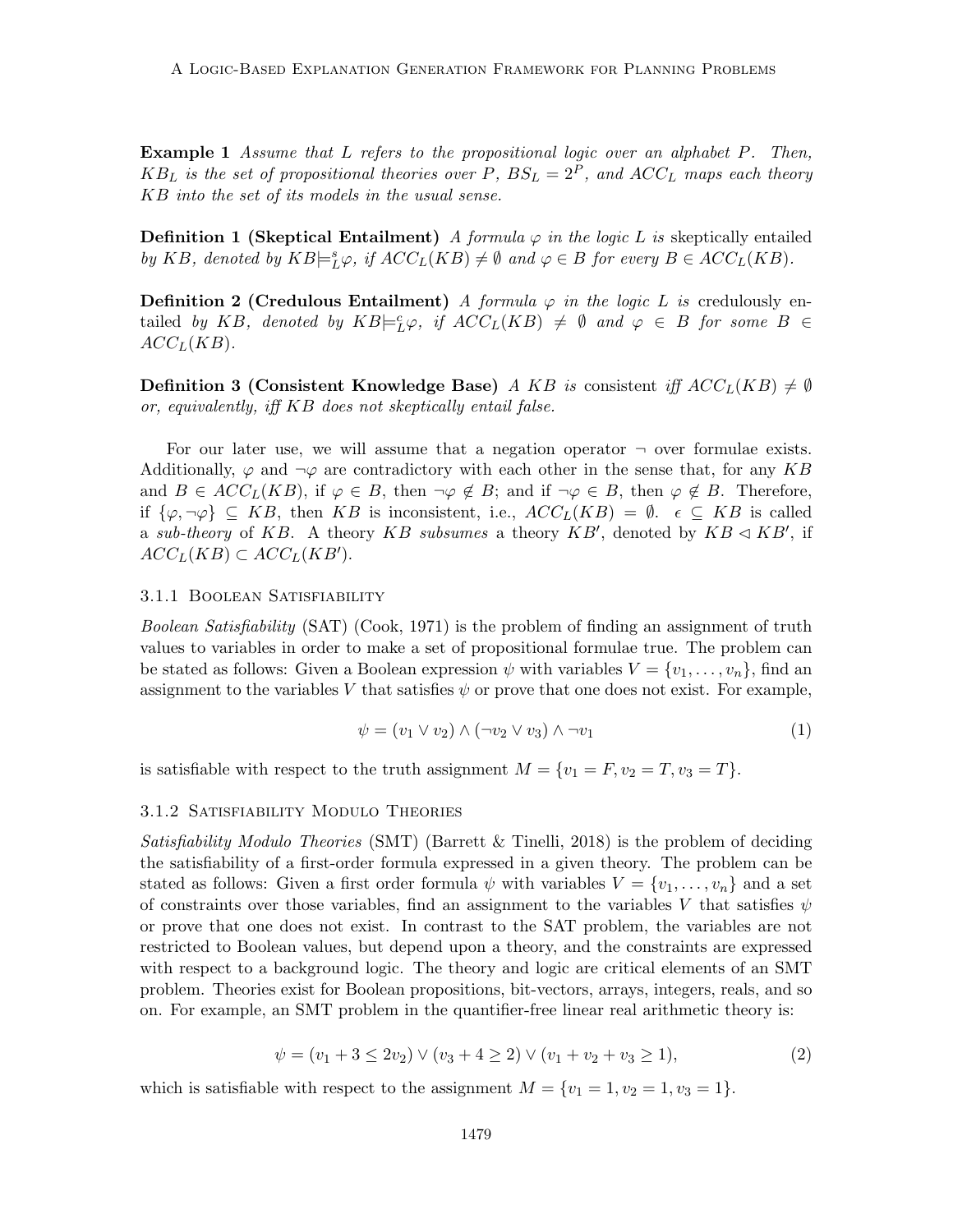#### 3.2 Classical Planning

A classical planning problem, typically represented in PDDL (Ghallab, Howe, Knoblock, McDermott, Ram, Veloso, Weld, & Wilkins, 1998), is a tuple  $\Pi = \langle D, I, G \rangle$ , which consists of the domain  $D = \langle F, A \rangle$  – where F is a finite set of fluents representing the world states  $(s \in F)$  and A a set of actions – and the initial and goal states  $I, G \subseteq F$ . An action a is a tuple  $\langle pre_a, eff_a \rangle$ , where  $pre_a$  are the preconditions of  $a$  – conditions that must hold for the action to be applied; and  $\ell f_a = \langle \ell f_a^+, \ell f_a^- \rangle$  are the addition  $(\ell f_a^+)$  and deletion  $\left( \text{eff}_{a}\right)$  effects of a – conditions that must hold after the action is applied. More formally, using  $\delta_{\Pi}: 2^F \times A \to 2^F$  to denote the transition function of problem  $\Pi$ , if  $s \not\models pre_a$ , then  $\delta_{\Pi}(s,a) \models \perp$ ; otherwise,  $\delta_{\Pi}(s,a) \models s \cup \text{eff}^+_a \setminus \text{eff}^-_a$ . The solution to a planning problem  $\Pi$ is a plan  $\pi = \langle a_1, \ldots, a_n \rangle$  such that  $\delta_{\Pi}(I, \pi) \models G$ , where  $\delta_{\Pi}(s, \pi) = \delta_{\Pi}(\delta_{\Pi}(s, a_1), \pi')$  with  $\pi' = \langle a_2, \ldots, a_n \rangle.$ 

The cost of a plan  $\pi$  is given by  $C(\pi, \Pi) = |\pi|$ . Finally, the cost-minimal plan  $\pi^* =$  $\operatorname{argmin}_{\pi \in {\{\pi'|\delta_{\Pi}(I,\pi') \models G\}} } C(\pi,\Pi)$  is called the optimal plan.

## 3.2.1 Encoding Classical Planning Problems as Boolean Satisfiability

A classical planning problem can be encoded as a SAT problem (Kautz & Selman, 1992; Kautz, McAllester, & Selman, 1996). The basic idea is the following: Given a planning problem  $P$ , find a solution for  $P$  of length  $n$  by creating a propositional formula that represents the initial state, goal state, and the action dynamics for  $n$  time steps. This is referred to as the *bounded planning problem*  $(P, n)$ , and we define the formula for  $(P, n)$  such that: Any model of the formula represents a solution to  $(P, n)$  and if  $(P, n)$  has a solution, then the formula is satisfiable.

We encode  $(P, n)$  as a formula  $\Phi$  involving one variable for each action  $a \in A$  at each timestep  $t \in \{0, \ldots, n-1\}$  and one variable for each fluent  $f \in F$  at each timestep  $t \in$  $\{0, \ldots, n\}$ . We denote the variable representing action a in timestep t using subscript  $a_t$ , and similarly for facts. The formula  $\Phi$  is constructed such that  $\langle a_0, a_1, \ldots, a_{n-1} \rangle$  is a solution for  $(P, n)$  if and only if  $\Phi$  can be satisfied in a way that makes the fluents  $a_0, a_1, \ldots, a_{n-1}$ true. The formula  $\Phi$  is a conjunction of the following formulae:

• Initial state: Let F and I be the sets of fluents and initial states, respectively, in the planning problem:

$$
\bigwedge_{f \in I} f_0 \wedge \bigwedge_{f \in F \setminus \{I\}} \neg f_0 \tag{3}
$$

• Goal state: Let  $G$  be the set of goal states:

$$
\bigwedge_{f \in G} f_n \tag{4}
$$

• Action scheme: Formulae enforcing the preconditions and effects of each action a at time step t:

$$
a_t \Rightarrow \bigwedge_{f \in pre_a} f_t \tag{5}
$$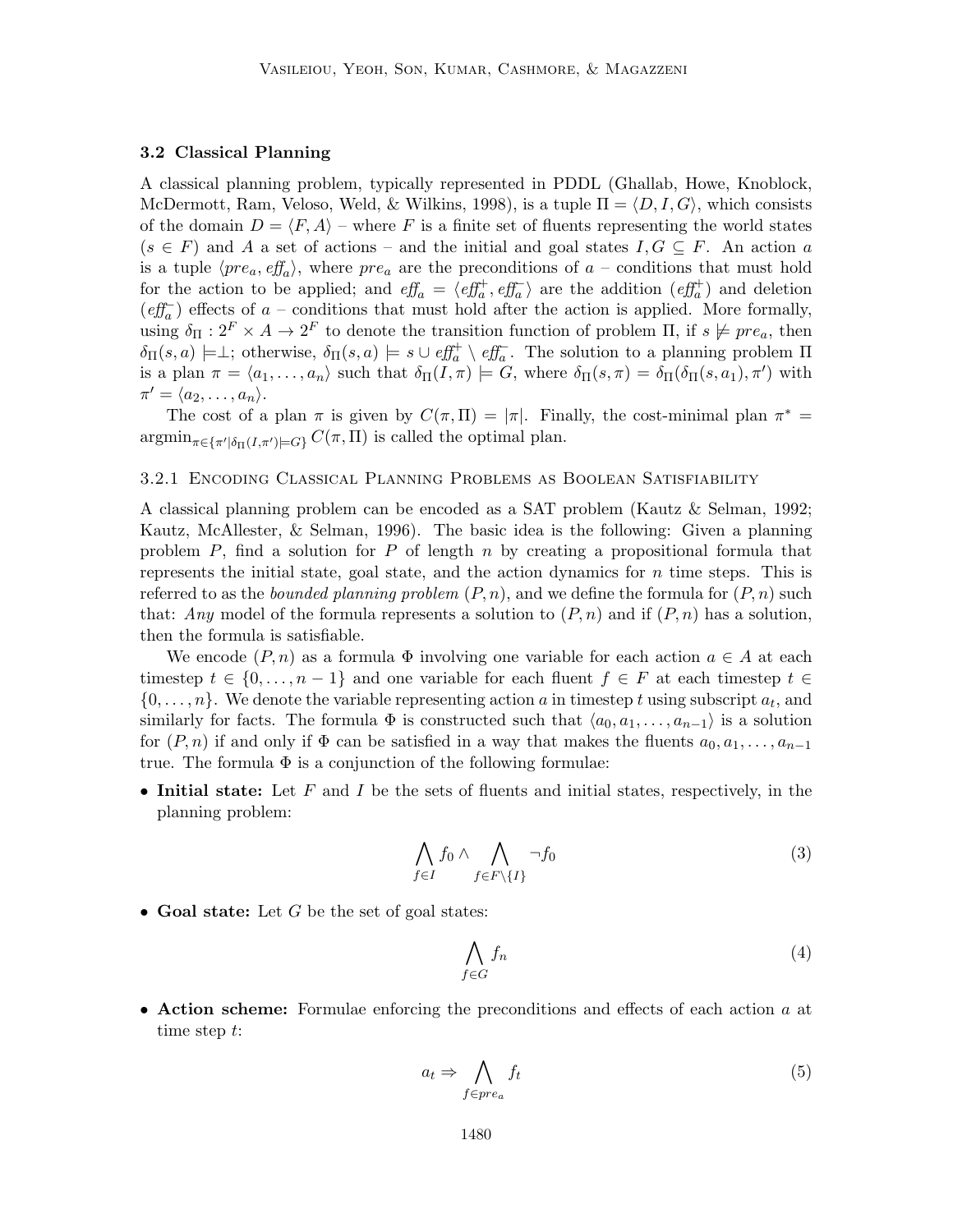$$
a_t \Rightarrow \bigwedge_{f \in \mathit{eff}_a^+} f_{t+1} \tag{6}
$$

$$
a_t \Rightarrow \bigwedge_{f \in \text{eff}_a^-} \neg f_{t+1} \tag{7}
$$

• Explanatory frame axioms: Formulae enforcing that facts do not change between subsequent time steps t and  $t + 1$  unless they are effects of actions that are executed at time step t:

$$
\neg f_t \land f_{t+1} \Rightarrow \bigvee \{a_t \mid f \in \text{eff}_a^+\}\tag{8}
$$

$$
f_t \wedge \neg f_{t+1} \Rightarrow \bigvee \{a_t \mid f \in \text{eff}_a^-\}\tag{9}
$$

• Action exclusion axioms: Formulae enforcing that only one action can occur at each time step t:

$$
\bigwedge_{a \in A} \bigwedge_{a' \in A \mid a \neq a'} (\neg a_t \lor \neg a'_t) \tag{10}
$$

where A is the set of actions in the planning problem.

Finally, we can *extract* a plan by finding an assignment of truth values that satisfies  $\Phi$ (i.e., for all time steps  $t = 0, \ldots, n-1$ , there will be exactly one action a such that  $a_t =$ True). This could be easily done by using a satisfiability algorithm, such as the well-known DPLL algorithm (Davis, Logemann, Donald, & Loveland, 1962).

It is worth mentioning that planning as SAT has gathered a lot of traction, as there is a significant number of works which have been devoted to formalizing and improving the encodings of planning problems using propositional logic (Robinson, Gretton, Pham, & Sattar, 2009; Domshlak, Hoffmann, & Sabharwal, 2009; Cashmore, Fox, & Giunchiglia, 2012).

#### 3.3 Hybrid Systems Planning

A hybrid system planning problem, hereinafter simply hybrid planning, typically represented in PDDL+ (Fox & Long, 2006), is a tuple  $\Pi$ + =  $\langle P, V, A, Ps, E, I, G \rangle$ , in which P is a set of propositions;  $V$  is a vector of real variables (fluents);  $\tilde{A}$  is a set of durative and instantaneous actions;  $Ps$  is a set of processes;  $E$  is a set of events; and  $I$  and  $G$  are the initial and goal states, respectively. A durative action  $a \in A$  is defined by a tuple  $\langle pre_a, eff_a, dur_a \rangle$ , where  $pre_a$  is the precondition,  $eff_a$  is the effect, and  $dur_a$  is a duration constraint – a conjunction of numeric constraints corresponding to the duration of action a.

In contrast to classical planning, the precondition  $pre_a = \langle pre_{\text{in}}, pre_{\leftrightarrow a}, pre_{\text{in}} \rangle$  of a durative action a consists of three disjoint subsets, where each subset represents conditions that must hold at the start of the action, throughout its execution, and at the end of the action, respectively. In turn, the effect  $\mathit{eff}_{a} = \langle \mathit{eff}_{\vdash a}^{\pm}, \mathit{eff}_{\vdash a}^{num}, \mathit{eff}_{\neg a}^{\pm}, \mathit{eff}_{\neg a}^{num}, \mathit{eff}_{\leftrightarrow a} \rangle$  of an action a consists of five disjoint subsets, where  $\hat{eff}_{\vdash a}^{\pm}$  is the set of instantaneous effects of adding/removing propositions at the start of the action,  $\epsilon f_{\vdash a}^{num}$  is the set of instantaneous numeric effects at the start of the action,  $\text{eff}^{\pm}_{\text{--}a}$  is the set of instantaneous effects of adding/removing propositions at the end of the action,  $\text{eff}^{num}_{\text{-}la}$  is the set of instantaneous numeric effects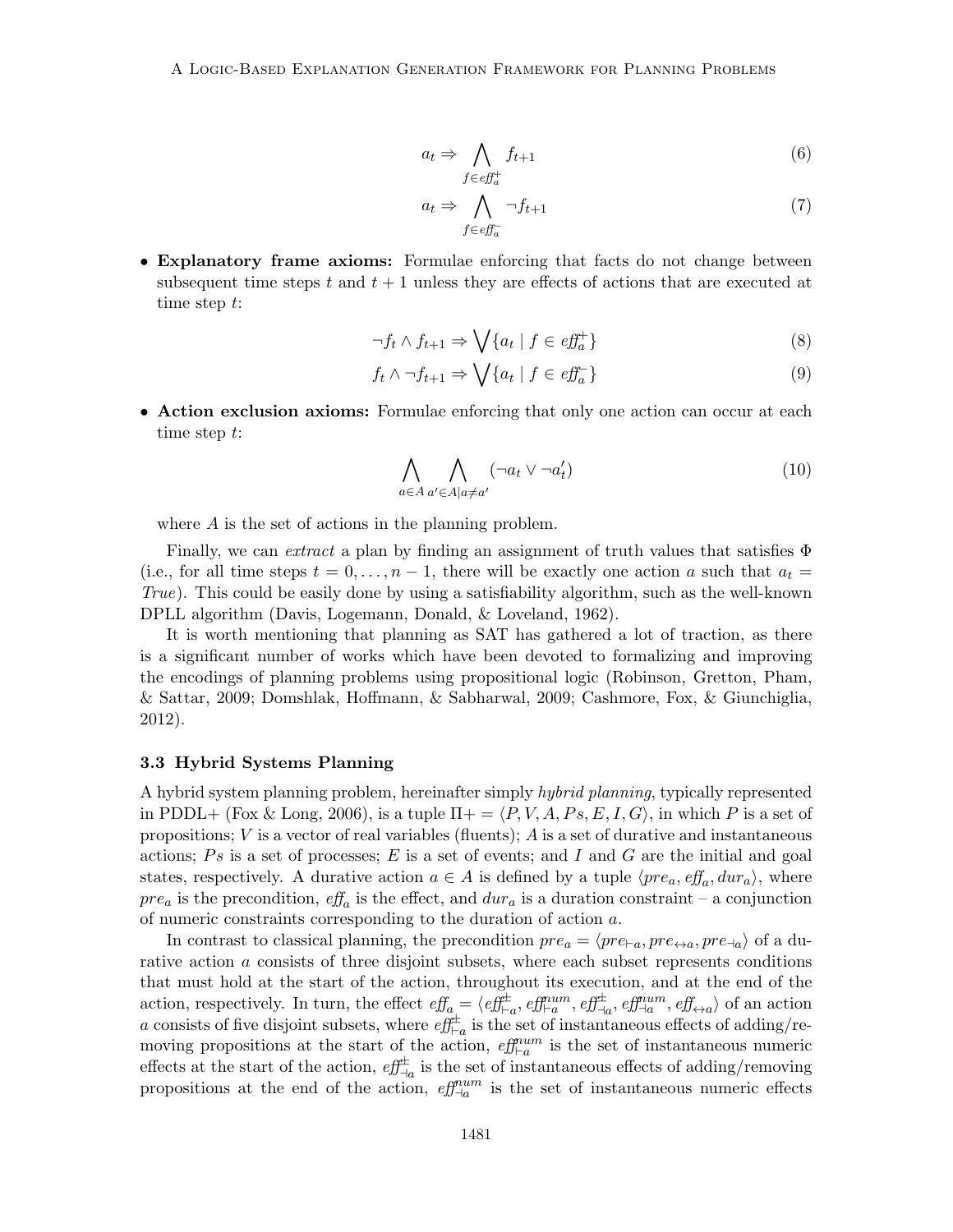at the end of the action, and  $\ell f_{\leftrightarrow a}$  is a conjunction of numeric effects which are applied continuously while the action is executing. Note that the values of instantaneous effects can be exploited to support other actions only after a small amount of time  $\epsilon$ , which is referred to as epsilon separation (Fox & Long, 2003).

Each process  $ps \in PS$ , defined by a tuple  $\langle pre_{ps}, eff_{ps} \rangle$ , is similar to a durative action, except that it does not have a set duration but is instead active when their preconditions are satisfied (without any epsilon separation) and inactive when their preconditions are not satisfied. Consequently, unlike durative actions, processes do not have durative constraints. In addition, a process's precondition consists of a single condition, whereas its effect consists of a single continuous numeric effect. Each event  $e \in E$ , defined by a tuple  $\langle pre_e, eff_e \rangle$ , is analogous to an instantaneous action and, thus, also does not have a duration constraint. Further, an event comprises of a single triggering precondition and an instantaneous effect. Note that events can make immediate use of effects (without any epsilon separation). If the effect of an action, process, or other event make true the condition of an event, then it occurs immediately and simultaneously with that effect. In general, processes and events are used to model exogenous events in the world (Gerevini, Saetti, & Serina, 2006). Therefore, they are not under the direct control of the planner and are triggered immediately when their preconditions are satisfied (see Bogomolov, Magazzeni, Podelski, and Wehrle (2014) for more details).

Moreover, the cost of a PDDL+ plan depends upon a specified plan metric. Plan metrics assert, for the benefit of the planner, how a plan will be evaluated for a particular problem.<sup>7</sup> For instance, the same initial and goal states might yield entirely different optimal plans given different plan metrics. Examples of plan metrics include the makespan of the plan (i.e., the sum of the duration of each action in the plan), optimizing a specific quantity in the domain, etc.

Finally, it is important to mention that, to the best of our knowledge, there does not exist any general optimal PDDL+ planners. As a matter of fact, it has been shown that even finding the existence of PDDL+ plans is undecidable (Helmert, 2002). The reason is that PDDL+ domains have an established relationship with the reachability problem for hybrid automata (Fox & Long, 2006), where it is known to be undecidable (Henzinger, 2000). In the context of planning, the reachability problem corresponds to the problem of solving plan existence. Nonetheless, there exist PDDL+ fragments where plan existence is decidable (Fox & Long, 2006).

#### 3.3.1 Encoding Hybrid Planning Problems as Satisfiability Modulo Theory

A hybrid planning problem  $\Pi$ + can be encoded as an SMT formula (Cashmore et al., 2016) with bound n in the theory of quantifier-free (non-linear) real arithmetic with n copies of the set of variables x, where x is called a *happening*. A happening encodes the change in the state at a particular time point due to effects of actions, processes, or events happening at that time point:

$$
x = \langle t, \hat{E}, \hat{P}s, \hat{P}, \hat{V}, A, P^+, V^+, flow_V, dur_{Ps} \rangle \tag{11}
$$

<sup>7.</sup> Metrics are specified in the problem description, allowing a planner to easily explore the effect of different metrics in the construction of solutions to problems for the same domain.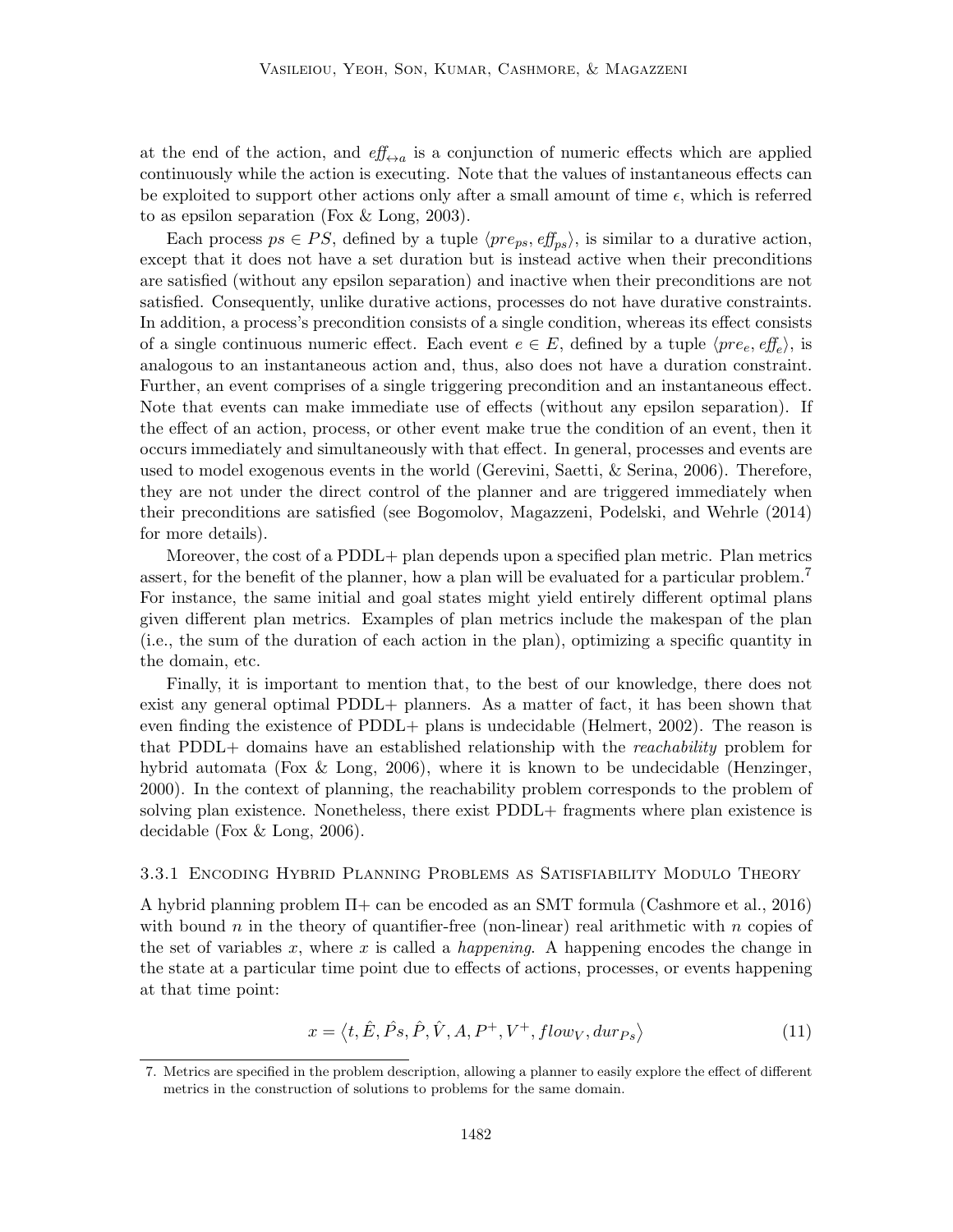where t is the current time point,  $\hat{E} = \{E_0, \ldots, E_B\}$  is the chain of events triggered at t, B is a bound on the length of the causal chain of events at each time point,  $\hat{Ps} =$  ${P_{s_0,\ldots,P_{s_B}}\}$  is the chain of active processes at  $t, \hat{P} = {P_0,\ldots,P_B}\}$  is the causal change in the propositional state variables at t,  $\hat{V} = \{V_0, \ldots, V_B\}$  is the causal change in the real state variables at t, A is a set of durative and instantaneous actions,  $P^+$  and  $V^+$ are the values of the propositional and real state variables, respectively, at time  $t + \epsilon$ ,  $flow_V = \{flow_v | v \in V\}$  is a numerical expression that represents the change in value of v from a time point to the next, and  $dur_{Ps} = \{dur_{ps} | ps \in Ps\}$  is the remaining duration of each process ps. Note that the  $dur_{Ps}$  variable enforces the duration constraint of a durative action, not that of a process, as we highlight in the next paragraph.

Following the same manner as in the encoding of classical planning, the SMT formula is comprised of a conjunction of formulae that represent the dynamics of the given  $\Pi$ + problem. Then, a plan for  $\Pi$ + with length n would correspond to the action variables with true assignments in any proof of the SMT formula of Π+. In order to encode a durative action in SMT, we split it into two instantaneous actions representing the start and end of the action respectively, and a process representing the action's durative portion. The start and end actions are constructed in a straightforward way, with the addition of a new effect, whose only purpose is to activate the process. The effect of the process is the continuous effect of the durative action, plus a continuous decrement of some timer variable. The instant end action uses that timer variable and the durative action's duration inequality in its precondition. This ensures that the start and end of the action are the correct distance apart in the timeline. It is only this kind of process, representing a durative action, that has a duration associated with it.

Below, we describe the SMT formulae that characterize a  $\Pi$ + problem (for a more thorough description, we refer the reader to Cashmore, Magazzeni, and Zehtabi (2020)). Formulae (12) to (25) encode the constraints for each happening  $x_0, \ldots, x_n$ , and formulae (26) to (36) are additional constraints needed in the SMT formula  $\Pi$ +:

• Proposition and real variable support: Formulae ensuring that the values of propositions and real variables remain consistent from  $P_0 \cup V_0$  to  $P_B \cup V_B$ :

$$
\bigwedge_{i=0}^{B-1} \bigwedge_{p \in P} p_{i+1} \to (p_i \bigvee_{e|p \in \ell f_e^+} e_i)
$$
\n
$$
(12)
$$

$$
\bigwedge_{i=0}^{B-1} \bigwedge_{p \in P} \neg p_{i+1} \to (\neg p_i \bigvee_{e | p \in \text{eff}_e^-} e_i)
$$
\n(13)

$$
\bigwedge_{i=0}^{B-1} \bigwedge_{v \in V} (\bigwedge_{e|v \in \text{eff}_e^{num}} \neg v_i) \to (v_{i+1} = v_i) \tag{14}
$$

• Event preconditions and effects: Formulae enforcing that an event is triggered if and only if its preconditions hold, and that if an event is triggered, its effects are present in the next time step:

$$
\bigwedge_{i=0}^{B-1} \bigwedge_{e \in E} e_i \to (pre_e)_i \tag{15}
$$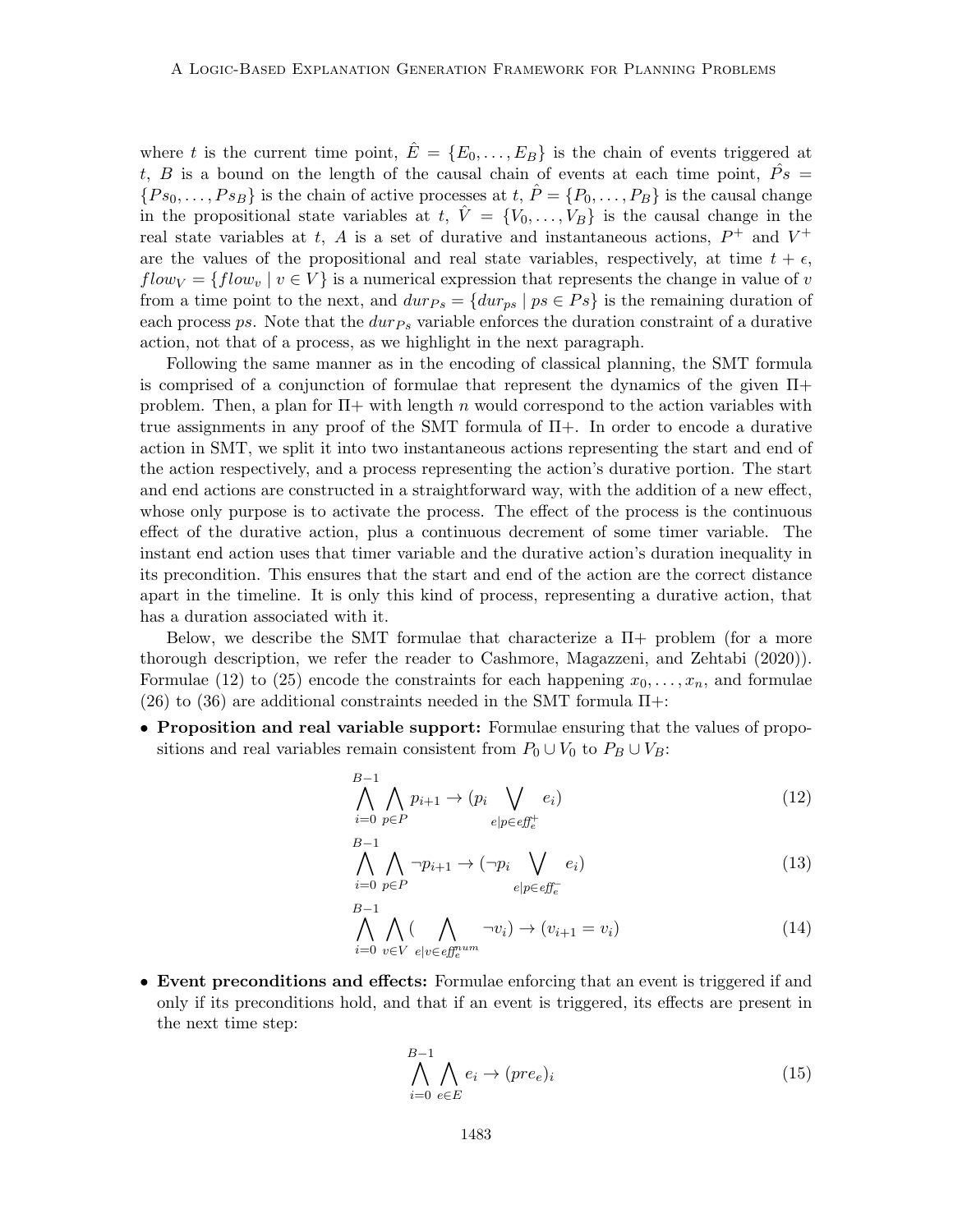$$
\bigwedge_{i=0}^{B-1} \bigwedge_{e \in E} e_i \to (e f_e)_{i+1} \tag{16}
$$

• Action preconditions and effects: Formulae enforcing that an action's preconditions must hold in  $P_B \cup V_B$  and their effects are enforced in  $P^+ \cup V^+$ :

$$
\bigwedge_{a \in A} a \to (pre_a)_B \tag{17}
$$

$$
\bigwedge_{a \in A} a \to (e\mathit{ff}_a)^+ \tag{18}
$$

• Support across epsilon separation: Formulae ensuring that the values of propositions and real variables remain consistent from  $P_B \cup V_B$  to  $P^+ \cup V^+$ :

$$
\bigwedge_{p \in P} p^+ \to (p_B \bigvee_{a|p \in \ell \mathcal{F}_a^+} a) \tag{19}
$$

$$
\bigwedge_{p \in P} \neg p^+ \to (\neg p_B \bigvee_{a|p \in \text{eff}_a^-} a) \tag{20}
$$

$$
\bigwedge_{v \in V} (\bigwedge_{a|v \in \ell_{a}^{mu}} \neg a) \to (v^{+} = v_{B})
$$
\n(21)

• Process triggering: Formulae enforcing that a process is active if and only if its preconditions are satisfied in each set  $P_0 \cup V_0$  to  $P_B \cup V_B$ , and ensuring that a process cannot finish outside of a happening:

$$
\bigwedge_{i=0}^{B} \bigwedge_{ps \in Ps_i} ps_i \leftrightarrow (pre_{ps})_i \tag{22}
$$

$$
\bigwedge_{ps \in Ps} dur_{ps} \ge 0\tag{23}
$$

$$
\bigwedge_{ps \in Ps} ps_B \leftrightarrow (dur_{ps} > 0)
$$
\n(24)

• Action exclusion axioms: Formulae enforcing that only one action can occur at each time step:

$$
\bigwedge_{a \in A} \bigwedge_{a' \in A \mid a \neq a'} (\neg a \lor \neg a') \tag{25}
$$

• Instance description: Formulae enforcing that the initial state holds in the first happening and the goal holds in the final happening:

$$
I_0 \tag{26}
$$

$$
G_n \tag{27}
$$

$$
t_0 = 0 \tag{28}
$$

$$
\bigwedge_{i=1}^{n} t_i \ge t_{i-1} + \epsilon \tag{29}
$$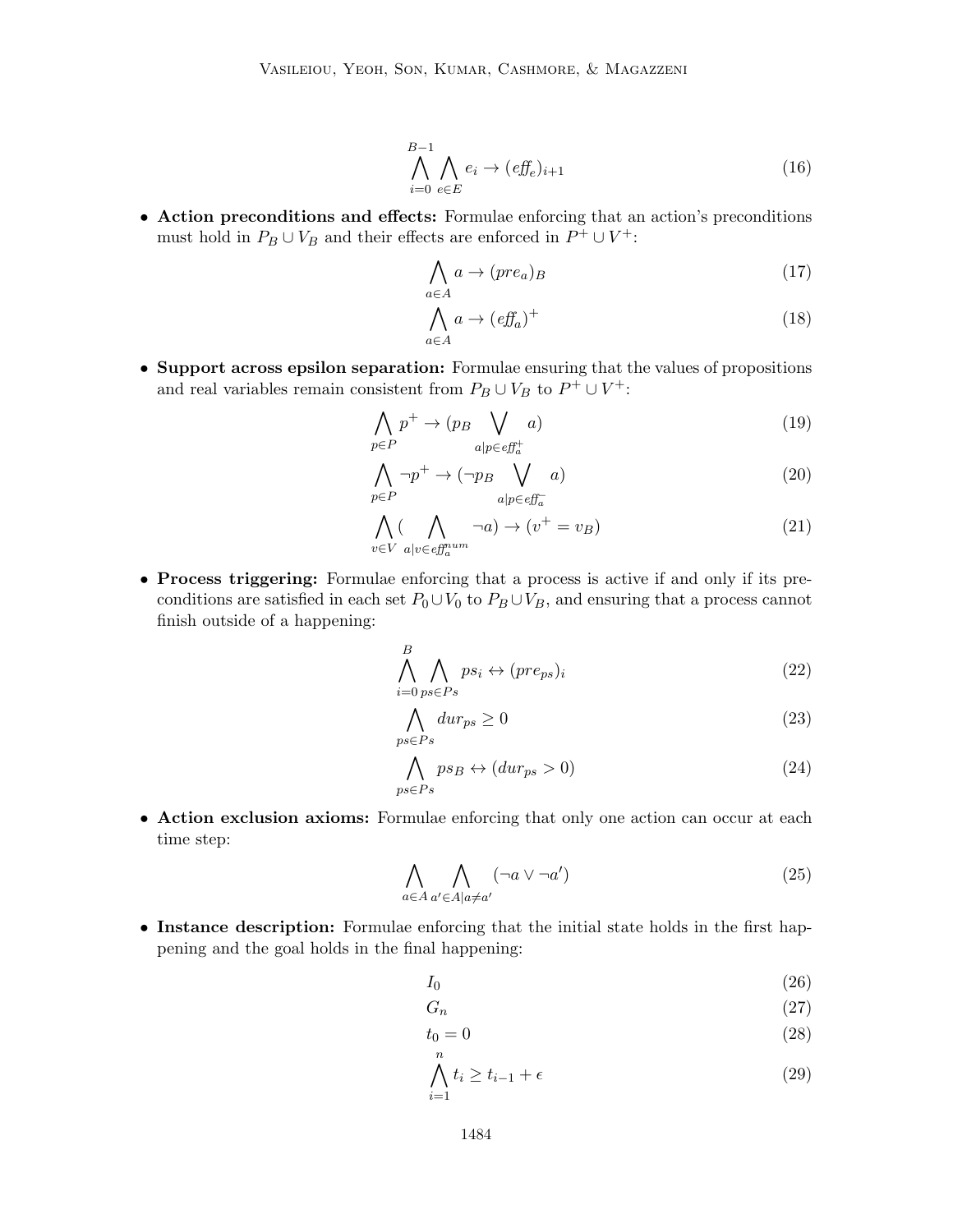• Proposition support: Formulae ensuring that the discrete state variables  $P$  do not change between happenings:

$$
\bigwedge_{i=1}^{n} \bigwedge_{p \in P} (p_0)_i \to (p^+)_{i-1}
$$
\n(30)

$$
\bigwedge_{i=1}^{n} \bigwedge_{p \in P} \neg (p_0)_i \to \neg (p^+)_{i-1} \tag{31}
$$

• Invariants: Formulae ensuring that the continuous numeric change between happenings is valid:

$$
\bigwedge_{i=1}^{n} \bigwedge_{p s \in P s} (p s_{B})_{i-1} \to ((dur_{ps})_{i}) = (dur_{ps})_{i-1} + t_{i} - t_{i+1})
$$
\n(32)

$$
\bigwedge_{i=0}^{n-1} \bigwedge_{p s \in Ps_i} (ps_B)_i \leftrightarrow (pre_{\leftrightarrow ps})_i \tag{33}
$$

$$
\bigwedge_{i=0}^{n-1} \bigwedge_{e \in E} \neg (pre_{\leftrightarrow e})_i \tag{34}
$$

• Continuous change on real variables: Formulae enforcing the continuous change on real variables:

$$
\bigwedge_{i=0}^{n-1} \bigwedge_{v \in V} (flow_v)_i = \int_{t_i}^{t_{i+1}} \bigcup_{ps \in Ps} (eff_{\leftrightarrow ps}^{num}[v])_i dt \tag{35}
$$

$$
\bigwedge_{i=1}^{n} \bigwedge_{v \in V} ((v_0)_i = (v^+)_{i-1} + (flow_v)_{i-1})
$$
\n(36)

As mentioned at the end of Section 3.3, there does not exist any optimal PDDL+ planners. Consequently, SMT solvers fall within this category as well. For example, in a temporal setting, a lower number of happenings does not mean a higher-quality plan. It could be that by adding happenings, a plan of shorter duration, or with better cost, can be found. As an example, consider a domain with a car, actions to increase and decrease acceleration by one step, and a goal to move the car a given distance. The optimal plan in terms of duration will be to accelerate as many times as possible until the half-way point, and then to decelerate until the car stops at the specified distance. A plan with the fewest steps/happening only accelerates and decelerates once each, and takes much longer. Therefore, a solution found by an SMT solver is not guaranteed to be optimal with respect to time.

#### 3.4 Explainable AI Planning

In Explainable AI Planning (XAIP) (Kambhampati, 2019), the (planning) agent must have knowledge of the human model in order to be able to contemplate the goals of humans as well as foresee how its plan will be perceived by them. This is of the highest importance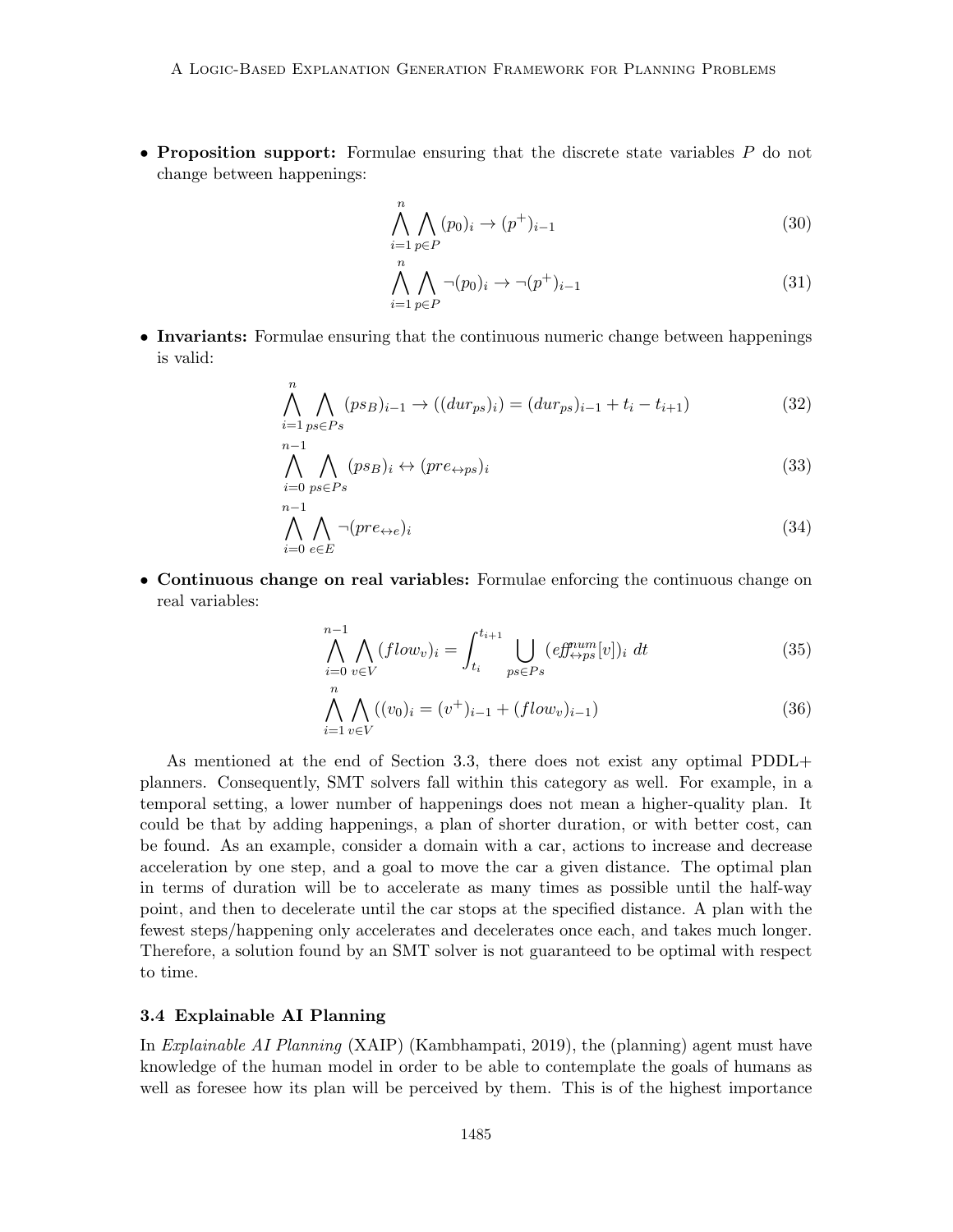in the context of explainable planning since an explanation of a plan cannot be one-sided (i.e., it must incorporate the human's beliefs of the planner). In a plan generation process, a planner performs argumentation over a set of different models (Chakraborti, Kambhampati, Scheutz, & Zhang, 2017). These models are usually the model of the agent incorporating the planner, the model of the human in the loop, the model that the agent thinks the human has, the model that the human thinks the agent has, and the agent's approximation of the latter. Therefore, the necessity for plan explanations arises when the model of the agent and the model the human diverge so that the optimal plan in the agent's model is inexplicable to the human.

During a collaborative activity, an explainable planning agent (Fox et al., 2017) must be able to account for such model differences and maintain an explanatory dialogue with the human so that both of them agree on the same plan. This forms the nucleus of explanation generation of an explainable planning agent, and is referred to as model reconciliation (Chakraborti et al., 2017).

Human-aware planning, as introduced by Chakraborti, Sreedharan, and Kambhampati (2019c), couples the model of the human user and the planning agent's own model into its deliberative process. Therefore, when there exist differences between those two models such that the agent's optimal plan diverges from the human's expectations, the agent attempts a model reconciliation process. In this process, the agent provides an explanation that can be used to update the human's model such that the agent's plan is also optimal in the updated human's model.

More formally, a *Model Reconciliation Problem* (MRP) is defined by the tuple  $\Psi$  =  $\langle \Phi, \pi \rangle$ , where  $\Phi = \langle M^R, M_H^R \rangle$  is a tuple of the agent's model  $M^R = \langle D^R, I^R, G^R \rangle$  and the agent's approximation of the human's model  $M_H^R = \langle D_H^R, I_H^R, G_H^R \rangle$ , and  $\pi$  is the optimal plan in  $M^R$ . A solution to an MRP is an explanation  $\epsilon$  such that when it is used to update the human's model  $M_H^R$  to  $\widehat{M}_H^{R,\epsilon}$ , the plan  $\pi$  is optimal in both the agent's model  $M^R$  and the updated human model  $\widehat{M}_{H}^{R,\epsilon}$ . The goal is to find a cost-minimal explanation, where the cost of an explanation is defined as the length of the explanation by Chakraborti et al. (2017); We later propose several other possible cost explanation functions in Section 4.1. Additionally, while the model reconciliation problem is only defined for optimal plans (Chakraborti et al., 2017), it can be generalized for any arbitrary plan of the agent, which we do so in Section 4.2.

## 4. Explanation Generation Framework

In this section, we introduce the notion of an explanation in the following setting, where, for brevity, we use the term  $\models_L^x$  for  $x \in \{s, c\}$  to refer to skeptical  $(s)$  or credulous  $(c)$ entailment:

Explanation Generation Problem: Given two knowledge bases  $KB_a$  and  $KB_h$  and a formula  $\varphi$  in a logic L, where  $KB_a \models^x_L \varphi$  and  $KB_h \not\models^x_L \varphi$ , the goal is to identify an explanation (i.e., a set of formulae)  $\epsilon \subseteq KB_a$  such that when it is used to *update*  $KB_h$  to  $\widehat{KB}_h^{\epsilon}$ , the updated  $\widehat{KB}_h^{\epsilon'}\models^{\mathcal{I}}_{\mathcal{L}} \varphi$ .

When updating a knowledge base KB with an explanation  $\epsilon$ , the updated knowledge base  $KB \cup \epsilon$  may be inconsistent as there may be contradictory formulae in KB and  $\epsilon$ .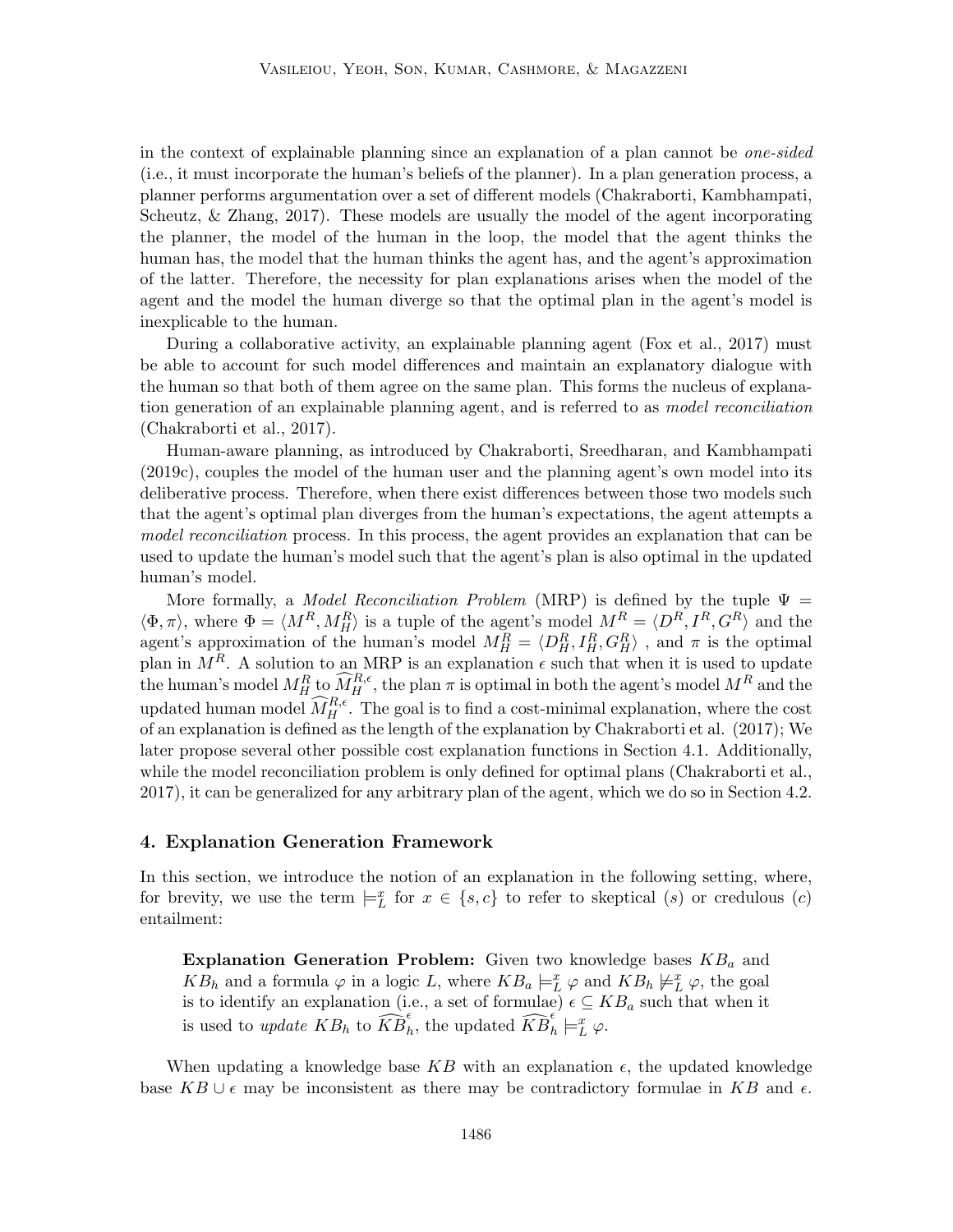As such, to make the knowledge base consistent again, one needs to remove this set of contradictory formulae  $\gamma \subseteq KB$  from KB. More formally:

Definition 4 (Knowledge Base Update) Given a knowledge base KB and an explanation  $\epsilon$ , the updated knowledge base is  $\widehat{KB}^{\epsilon'} = KB \cup \epsilon \setminus \gamma$ , where  $\gamma \subseteq KB \setminus \epsilon$  is a set of formulae that must be removed from KB such that the updated  $\widehat{KB}^{\epsilon}$  is consistent.<sup>8</sup>

We now define the notion of a *support* of a formula w.r.t. a knowledge base  $KB$  before defining the notion of explanations.

**Definition 5 (Support)** Given a knowledge base KB and a formula  $\varphi$  in a logic L, where  $KB \models_L^x \varphi, \epsilon \subseteq KB$  is a support of  $\varphi$  w.r.t.  $KB$  if  $\epsilon \models_L^x \varphi$ . Assume that  $\epsilon$  is a support of  $\varphi$  w.r.t. KB. We say that  $\epsilon \subseteq KB$  is a  $\subseteq$ -minimal support of  $\varphi$  if no proper sub-theory of  $\epsilon$  is a support of  $\varphi$ . Furthermore,  $\epsilon$  is a  $\triangleleft$ -general support of  $\varphi$  if there is no support  $\epsilon'$  of  $\varphi$  w.r.t. KB such that  $\epsilon$  subsumes  $\epsilon'$ .

**Definition 6 (Explanation)** Given two knowledge bases  $KB_a$  and  $KB_b$  and a formula  $\varphi$ in a logic L, where  $KB_a \models^x_L \varphi$  and  $KB_h \not\models^x_L \varphi$ , an explanation for  $\varphi$  from  $KB_a$  for  $KB_h$ is a support  $\epsilon$  w.r.t.  $KB_a$  for  $\varphi$  such that the updated knowledge base  $\widehat{KB}_h^{\epsilon} \models^x_L \varphi$ , where  $\widehat{KB}_h^{\epsilon}$  is updated according to Definition 4.

**Example 2** Consider propositional logic theories over the set of propositions  $\{a, b, c\}$  with the usual definition of models, satisfaction, etc. Assume  $KB_a = \{a, b, a \rightarrow c, a \land b \rightarrow c\}$  and  $KB_{h_1} = \{a\}.$  We have that  $\epsilon_1 = \{a, a \to c\}$  and  $\epsilon_2 = \{a, b, a \land b \to c\}$  are two  $\subseteq \text{-minimal}$ supports of c w.r.t.  $KB_a$ . Only  $\epsilon_1$  is a  $\triangleleft$ -general support of c w.r.t.  $KB_a$  since  $\epsilon_2 \triangleleft \epsilon_1$ . Both  $\epsilon_1$  and  $\epsilon_2$  can serve as explanations for c from  $KB_a$  for  $KB_{h_1}$ . Of course,  $KB_a$  is itself an explanation for c from  $KB_a$  for  $KB_{h_1}$ .

Now consider  $KB_{h_2} = \{a, \neg b\}$ . In this case, both  $\epsilon_1$  and  $\epsilon_2$  are possible explanations for c from  $KB_a$  for  $KB_{h_2}$ , but if  $\epsilon_2$  is chosen, then  $\neg b$  will need to be removed from  $KB_{h_2}$  so that it is consistent according to Definition 4.

#### 4.1 Preferred Explanations

When considering explanatory systems, a natural question that potentially arises would be: Are all explanations equal? For example, one would want to differentiate between trivial and non-trivial explanations. While it might be acceptable in some cases, trivial explanations,<sup>9</sup> which are akin to a parent providing the explanation "because I said so" when asked "why?" by their child, are not preferred in most cases.

Besides computing an explanation  $\epsilon$ , the agent also needs to present that explanation to the user or, in other words, describe the content of the explanation  $\epsilon$  to the user. Given knowledge bases  $KB_a$  and  $KB_b$  and a formula  $\varphi$ , there might be several explanations for  $\varphi$  from  $KB_a$  for  $KB_b$ . Therefore, an agent might prefer an explanation that requires the

<sup>8.</sup> Intuitively, one should prefer the set of formula  $\gamma$  that is removed to be as small as possible, though we chose to not require such a restriction here.

<sup>9.</sup> There might be cases where we need to explain an assumption or a fact that is missing from a KB, and therefore, trivial explanations will be succinct and acceptable.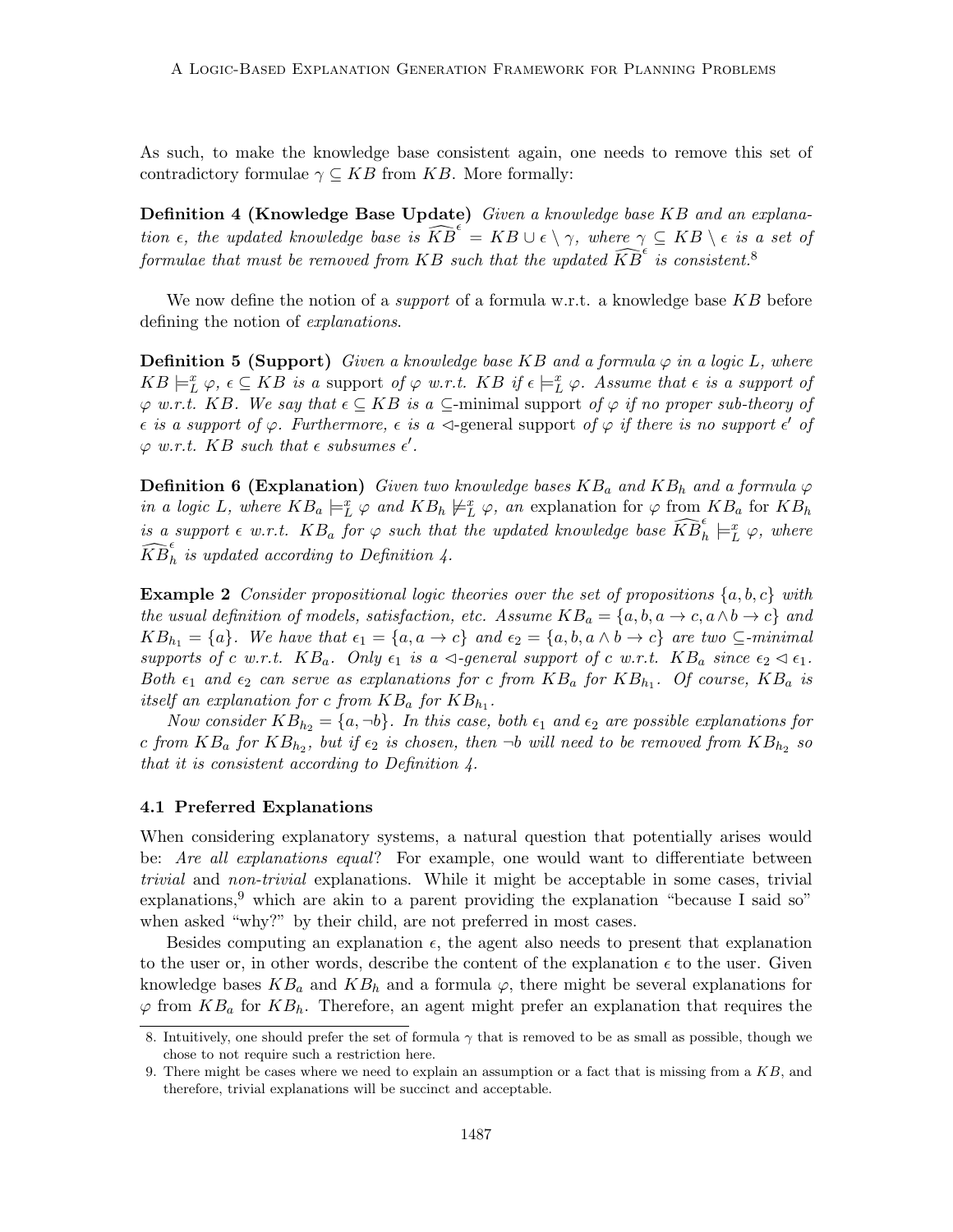least amount of effort<sup>10</sup> in presenting explanation  $\epsilon$  to the human. One way to characterize the effort of the agent when presenting an explanation is to associate a cost to the elements of explanation  $\epsilon$ . For example, one might prefer a subset-minimal explanation or a shortest length explanation over others. Next, we quantify the cost of an explanation, which is then used in to define a general preference relation over explanations.

We assume a cost function  $\mathcal{C}_L$  that maps knowledge bases and sets of explanations to non-negative real values:

$$
\mathcal{C}_L: KB_L \times \Omega \to \mathcal{R}^{\geq 0} \tag{37}
$$

where  $\Omega$  is the set of explanations and  $\mathcal{R}^{\geq 0}$  denotes the set of non-negative real numbers. Intuitively, this function can be used to characterize different complexity measurements of an explanation. A cost function  $\mathcal{C}_L$  is monotonic if for any two explanations  $\epsilon_1 \subseteq \epsilon_2$ ,  $\mathcal{C}_L(KB, \epsilon_1) \leq \mathcal{C}_L(KB, \epsilon_2)$ .  $\mathcal{C}_L$  induces a preference relation  $\prec_{KB}$  over explanations as follows.

**Definition 7 (Preferred Explanation)** Given a cost function  $C_L$ , a knowledge base  $KB_h$ , and two explanations  $\epsilon_1$  and  $\epsilon_2$  for  $KB_h$ , explanation  $\epsilon_1$  is preferred over explanation  $\epsilon_2$  w.r.t.  $KB_h$  (denoted by  $\epsilon_1 \preceq_{KB_h} \epsilon_2$ ) iff

$$
\mathcal{C}_L(KB_h, \epsilon_1) \le \mathcal{C}_L(KB_h, \epsilon_2) \tag{38}
$$

and  $\epsilon_1$  is strictly preferred over  $\epsilon_2$  w.r.t.  $KB_h$  (denoted by  $\epsilon_1 \prec_{KB_h} \epsilon_2$ ) if

$$
\mathcal{C}_L(KB_h, \epsilon_1) < \mathcal{C}_L(KB_h, \epsilon_2) \tag{39}
$$

This allows us to compare explanations as follows.

**Definition 8 (Most Preferred Explanation)** Given a cost function  $C_L$  and a knowledge base  $KB_h$ , an explanation  $\epsilon$  is a most preferred explanation w.r.t.  $KB_h$  if there exists no other explanation  $\epsilon'$  such that  $\epsilon' \prec_{KB_h} \epsilon$ .

There are several natural monotonic cost functions. For example:

- $C_L^1(KB_h, \epsilon) = |\epsilon|$ , the cardinality of  $\epsilon$ , indicates the number of formulae that need to be explained;
- $C_L^2(KB_h, \epsilon) = |\epsilon \setminus KB_h|$ , the cardinality of  $\epsilon \setminus KB_h$ , indicates the number of new formulae that need to be explained;
- $C_L^3(KB_h, \epsilon) = length(\epsilon)$  indicates the number of literals in  $\epsilon$  that need to be explained.

## 4.2 Explanations in Planning Problems

As discussed in the preliminaries section, classical and hybrid planning problems can be encoded using the logic-based SAT and SMT problems, respectively. As such, our logicbased notions of explanations proposed in the previous section can be applied to explainable

<sup>10.</sup> By "effort," we could use either the effort needed by the robot to present the explanation, the effort needed by the human to understand the explanation, or a combination of both. For example, the length of the explanation can be used to represent both the effort needed by the robot to explain as well as the effort needed by the human to understand.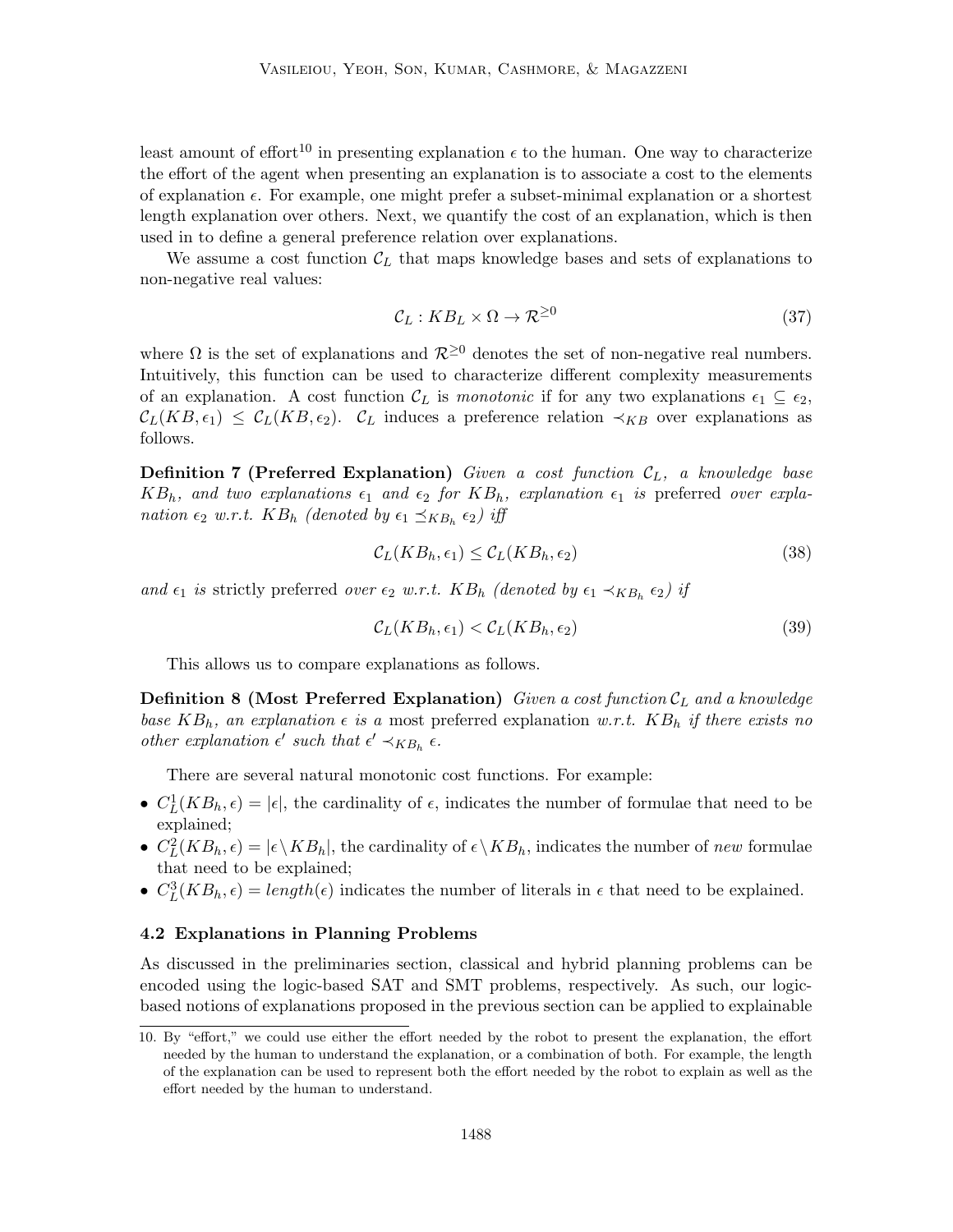planning, particularly the model reconciliation problem, in the context of explaining classical and hybrid planning problems. Nonetheless, recall that a model reconciliation problem is strictly defined for explaining optimal plans (see Section 3.4). We can, however, relax this definition and generalize it for arbitrary, valid plans. The reasoning behind this relaxation is that, even if optimality cannot be guaranteed, the user may have doubts about the validity of a plan (i.e., whether the plan is sound and can be executed to achieve the goal). Therefore, valid plan explanations are crucial for engendering trust in the user. Note that, in the case of hybrid planning problems, we restrict ourselves to only explaining valid plans, as guaranteeing optimality is often infeasible for such tasks.

Hereinafter, we focus on the following two problems: (1) Explaining the validity of a plan to the user, and (2) Explaining the *optimality* of a plan to the user, where we define them using logical notations. From now on, we use  $KB_a$  and  $KB_h$  to denote the knowledge bases encoding the planning problem of the planning agent and the human user, respectively.

#### 4.2.1 Plan Validity

Assume  $\pi$  is a valid plan with respect to  $KB_a$  but not  $KB_b$ . In other words, it is not possible to execute  $\pi$  to achieve the goal with respect to  $KB_h$ . For example, an action in the plan cannot be executed because its precondition is not satisfied, an action in the plan does not exist, or the goal is not reached after the last action in the plan is executed. From the perspective of logic, a plan is valid if there exists at least one model in  $KB<sub>h</sub>$  in which the plan can be executed and the goal is reached:

**Definition 9 (Plan Validity)** Given a planning problem  $\Pi$ , a plan  $\pi$  of  $\Pi$ , where  $\alpha_t$  is an action of the plan at time step t, and a knowledge base  $KB_h$  encoding  $\Pi$ ,  $\pi$  is a valid plan in  $KB_h$  if  $KB_h \models^c_L \pi \wedge g_n$ , where  $g_n$  is the fact corresponding to the goal of the planning problem at time step n.

## 4.2.2 Plan Optimality

Assume that  $\pi^*$  is an optimal plan in a model of  $KB_a$ . To explain the optimality of  $\pi^*$  to  $KB_h$ , we need to prove that no shorter (optimal) plan exists in  $KB_h$ . Thus, we need to prove that no shorter plan exists in all models of  $KB_h$ . This can be easily done by using the notion of skeptical entailment.

**Definition 10 (Plan Optimality)** Given a planning problem  $\Pi$ , a plan  $\pi$  of  $\Pi$  with length n, and a knowledge base  $KB_h$  encoding  $\Pi$ , the plan  $\pi$  is optimal in  $KB_h$  if and only if  $KB_h \models^c_L \pi \wedge g_n$  and  $KB_h \models^s_L \phi$ , where  $\phi = \bigwedge^{n-1}_{t=0} \neg g_t$  and  $g_t$  is the fact corresponding to the goal of the planning problem at time step t.

In essence, the query  $\phi$  in the above definition is that no plan of lengths 1 to  $n-1$  exists. Therefore, when combined with the fact that a plan  $\pi$  of length n that achieves the goal state exists, then that plan must be an optimal plan.

Note that the above definition applies only to classical planning problems and not hybrid planning problems. The reason is because the cost of a hybrid plan depends on a userspecified plan metric, and this cost is not explicitly encoded by SMT encodings of hybrid plans. Nonetheless, we do not view this as a significant loss since finding optimal hybrid plans is often highly intractable.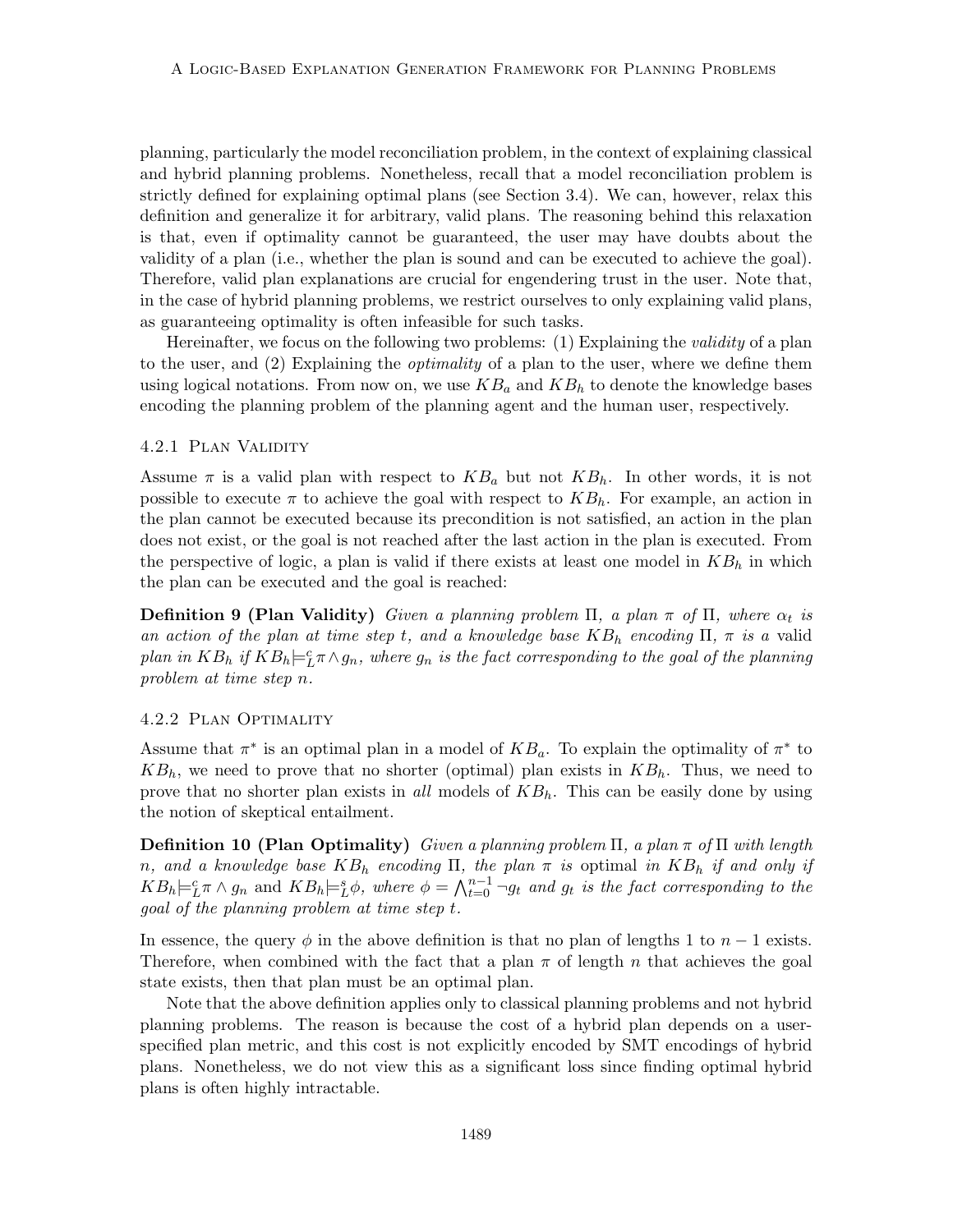## 5. Working Example

For the purpose of clarity and ease of understanding, we have constructed a simplified, classical planning version of the Generator domain<sup>11</sup> as our working example, and use this to demonstrate different concepts explained throughout this paper. We intentionally kept the example very simple so that the explanations are succinct and are easy to present and understand. We refer the interested reader to the appendix where we present an example on the hybrid planning version of the Generator domain.

The domain and problem files are shown in Listings 1 and 2, respectively. The domain consists of two actions gen on and gen of f. Action gen on consists of one precondition  $(= fuel\_full)$ , one addition effect  $(= gen\_running)$ , and one deletion effect  $(= \neg fuel\_full)$ . Action gen of f has one precondition  $(=gen_r running)$  and one addition effect  $(=gen_ran)$ . In this particular problem, the initial state asserts that the fuel is full  $(= fuel$ -full) and the goal state is that the generator has been ran  $(=gen\_ran)$ . The optimal plan for this problem is thus to first execute action gen on such that gen running is true, and then action gen of f such that gen ran is true. In other words,  $\pi^* = [gen_{0}0, gen_{0}ff_{1}]$ .

```
Listing 1: Domain File of Simple Generator
```

```
( define ( domain Simple–Generator)
(:requirements :strips)
(:predicates (fuel_full)(gen\_ran)(gen_r running)(:action gen_on
    :precondition (and (fuel_full))
    \textbf{:} effect (and (not (fuel_full))
             (gen_r running))
( :action \text{gen}_off):precondition (and (gen_running))
```

```
: effect (and (gen\_ran)))
```
Listing 2: Problem File of Simple Generator

```
(define (problem Sample-Problem))(:domain Simple−Generator )
(iinit (fuel\_full))(\text{goal } (and (gen\_ran))))
```
<sup>11.</sup> The domain is originally defined for hybrid planning problems and it can be found here: https://github. com/KCL-Planning/SMTPlan/tree/master/benchmarks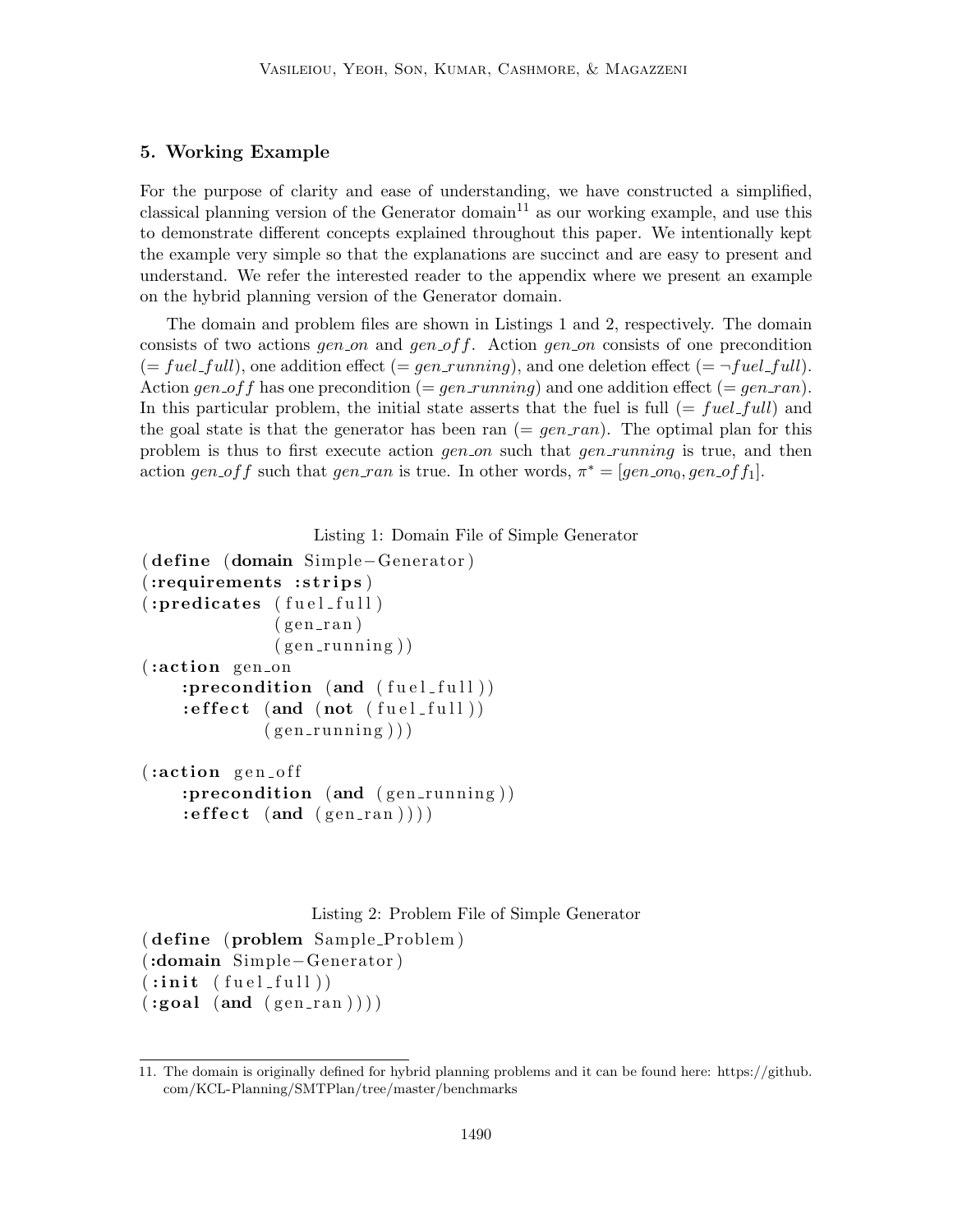Given the domain and problem specifications, the knowledge base of the agent  $KB_a$ , encoded in propositional logic in the fashion of Kautz et al. (1996), consists of the following set of formulae:

• Initial states:

$$
fuel\_full_0 \tag{40}
$$

$$
\neg gen\_ran_0 \tag{41}
$$

$$
\neg gen\_running_0 \tag{42}
$$

• Goal state:

$$
gen\_ran_2 \tag{43}
$$

• Action  $gen\_on$  preconditions and effects:

$$
gen\_on_i \to fuel\_full_i \tag{44}
$$

$$
gen\_on_i \to \neg fuel\_full_{i+1} \tag{45}
$$

- $gen_{i} \rightarrow gen_{\text{running}_{i+1}$  (46)
- $fuel\_full_i \wedge \neg fuel\_full_{i+1} \rightarrow gen\_on_i$  (47)
- $\neg gen-running_i \wedge gen-running_{i+1} \rightarrow gen,on_i$ (48)
- $\bullet$  Action  $gen\_off$  preconditions and effects:

$$
gen\_off_i \rightarrow gen\_running_i
$$
\n
$$
gen\_off \rightarrow gen\_ranning_i
$$
\n
$$
(49)
$$
\n
$$
(50)
$$

$$
gen\_off_i \rightarrow gen\_ran_{i+1} \tag{50}
$$

$$
\neg gen\_{ran_i \land gen\_{ran_{i+1} \to gen\_{off_i}} \tag{51}
$$

• Action exclusions:

$$
\neg gen\_on_i \lor \neg gen\_off_i \tag{52}
$$

for  $i = \{0, 1\}.$ 

Now, let's assume the following knowledge base  $KB<sub>h</sub>$  for a human user:

• Initial states:

$$
fuel\_full_0 \tag{53}
$$

$$
\neg gen\_ran_0 \tag{54}
$$

$$
\neg gen\_running_0 \tag{55}
$$

• Goal state:

$$
gen\_ran_2 \tag{56}
$$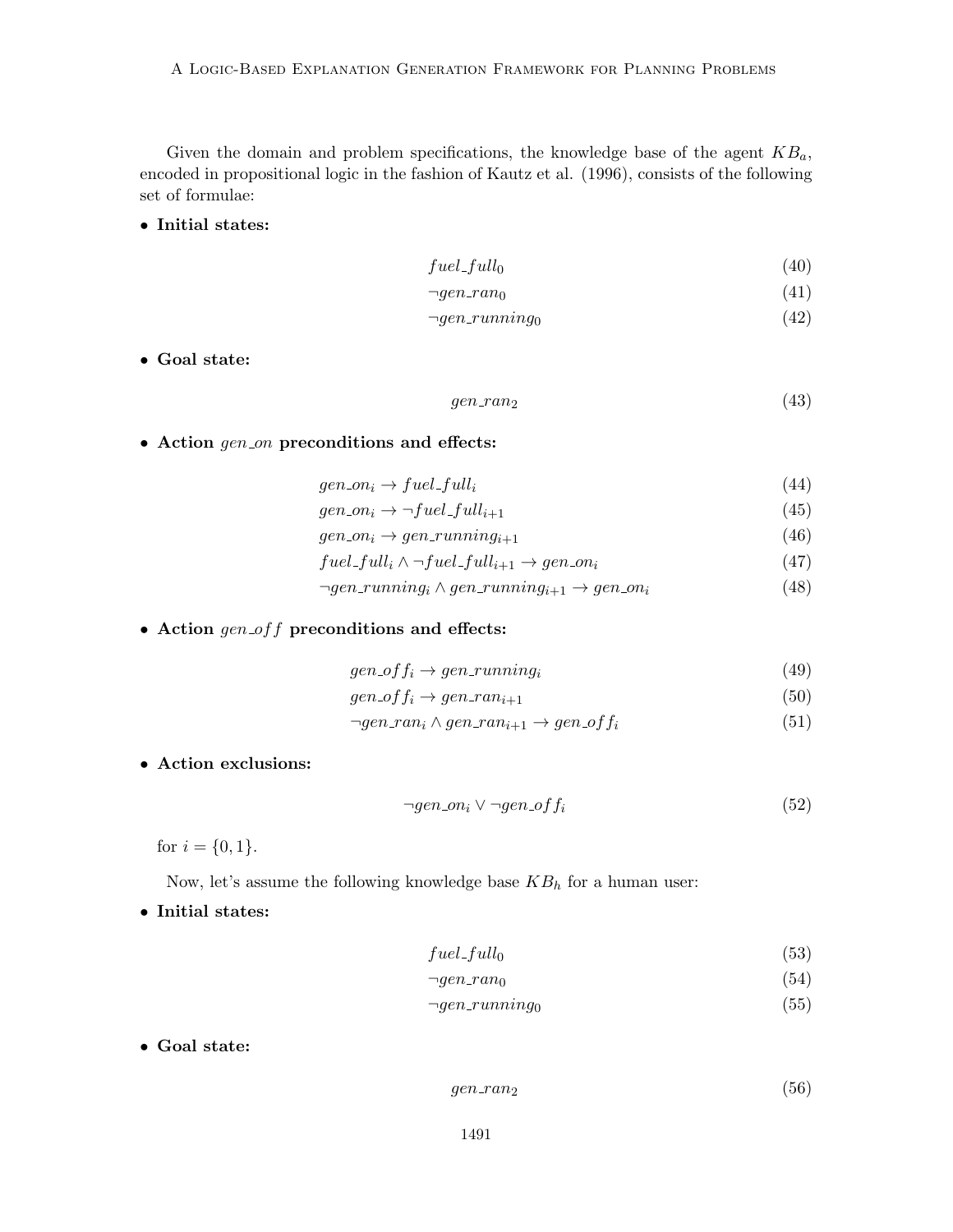## • Action  $gen\_on$  preconditions and effects:

$$
gen\_on_i \to fuel\_full_i \tag{57}
$$

$$
gen\_on_i \to \neg fuel\_full_{i+1} \tag{58}
$$

$$
gen\_on_i \to gen\_running_{i+1} \tag{59}
$$

$$
fuel_full_i \wedge \neg fuel_full_{i+1} \rightarrow gen\_on_i \tag{60}
$$

$$
\neg gen-running_i \land gen-running_{i+1} \rightarrow gen,on_i \tag{61}
$$

for  $i = \{0, 1\}$ . That is, the human user is missing the set of formulae that represent action  $gen\_off$  (Lines 49-51) and the action exclusion of the two actions (Line 52), from her knowledge base.

Due to the omission of that set of formulae, the human user is unaware of the action gen of f and the plan  $\pi^* = [gen_{0}, gen_{0}, gen_{0}f_{1}]$  is thus not only suboptimal but is also invalid to the human user (specifically, with respect to the user's knowledge base). Therefore, the goal is to explain the validity and/or optimality of  $\pi^*$  to the human user by reconciling the two knowledge bases. Couched in terms of propositional logic, we have to find an explanation  $\epsilon$  such that  $\widehat{KB}_h^{\epsilon} \models^c_L \pi^*$  when explaining the validity of the plan (see Definition 9) and/or  $\widehat{KB}_h^{\epsilon} \models_L^s (\neg gen\_ran_0 \land \neg gen\_ran_1)$  when explaining the optimality of the plan (see Definition 10).

Now, the set of formulae that yield an explanation for both plan validity and optimality is the set of formulae consisting of action  $gen\_off$  and the action exclusion axiom of actions *gen\_on* and *gen\_off*, i.e.,

$$
\epsilon = [gen\_off_i \rightarrow gen\_running_i, gen\_off_i \rightarrow gen\_ran_{i+1}, \tag{62}
$$

$$
\neg gen\_ran_i \land gen\_ran_{i+1} \rightarrow gen\_off_i, \neg gen\_on_i \lor \neg gen\_off_i] \tag{63}
$$

for  $i = \{0, 1\}.$ 

Then, after updating  $KB_h$  with  $\epsilon$  using Definition 4 to get the updated  $\widehat{KB}_h^{\epsilon}$  =  $(KB_h \cup \epsilon) \setminus \emptyset$ , the plan  $\pi^*$  is valid (i.e.,  $\widehat{KB}_h^{\epsilon} \models_L^c \pi^*$ ) and optimal (i.e.,  $\widehat{KB}_h^{\epsilon} \models_L^s (\neg gen\_ran_0 \wedge$  $\lnot gen\_ran_1)$  to the human user.

## 6. Computing Explanations

Since finding optimal plans for hybrid planning problems is often infeasible, we focus on describing algorithms that compute explanations for explaining the validity and optimality of classical plans to users in this section. Nonetheless, these algorithms can be trivially adapted to compute explanations for explaining only the validity (but not optimality) of both classical and hybrid plans, which we will describe in Section 6.2.

Our core algorithmic engine is Algorithm 1, which is a general search algorithm that searches through the space of explanations in a best-first manner to find one that is optimal with respect to a given cost function. It takes as inputs two knowledge bases  $KB_a$  and  $KB_h$ of a logic L, two formulae  $\varphi_s$  and  $\varphi_c$ , and a cost function  $\mathcal{C}_L$ . The algorithm will output an explanation  $\epsilon$  such that when it is used to update  $KB_h$  to  $\widehat{KB}_h^{\epsilon}$  according to Definition 4, the resulting updated knowledge base will credulously entail  $\varphi_c$  (i.e.,  $\widehat{KB}_h^{\epsilon} \models^c_L \varphi_c$ ) and skeptically entail  $\varphi_s$  (i.e.,  $\widehat{KB}_h^{\epsilon} \models_L^s \varphi_s$ ).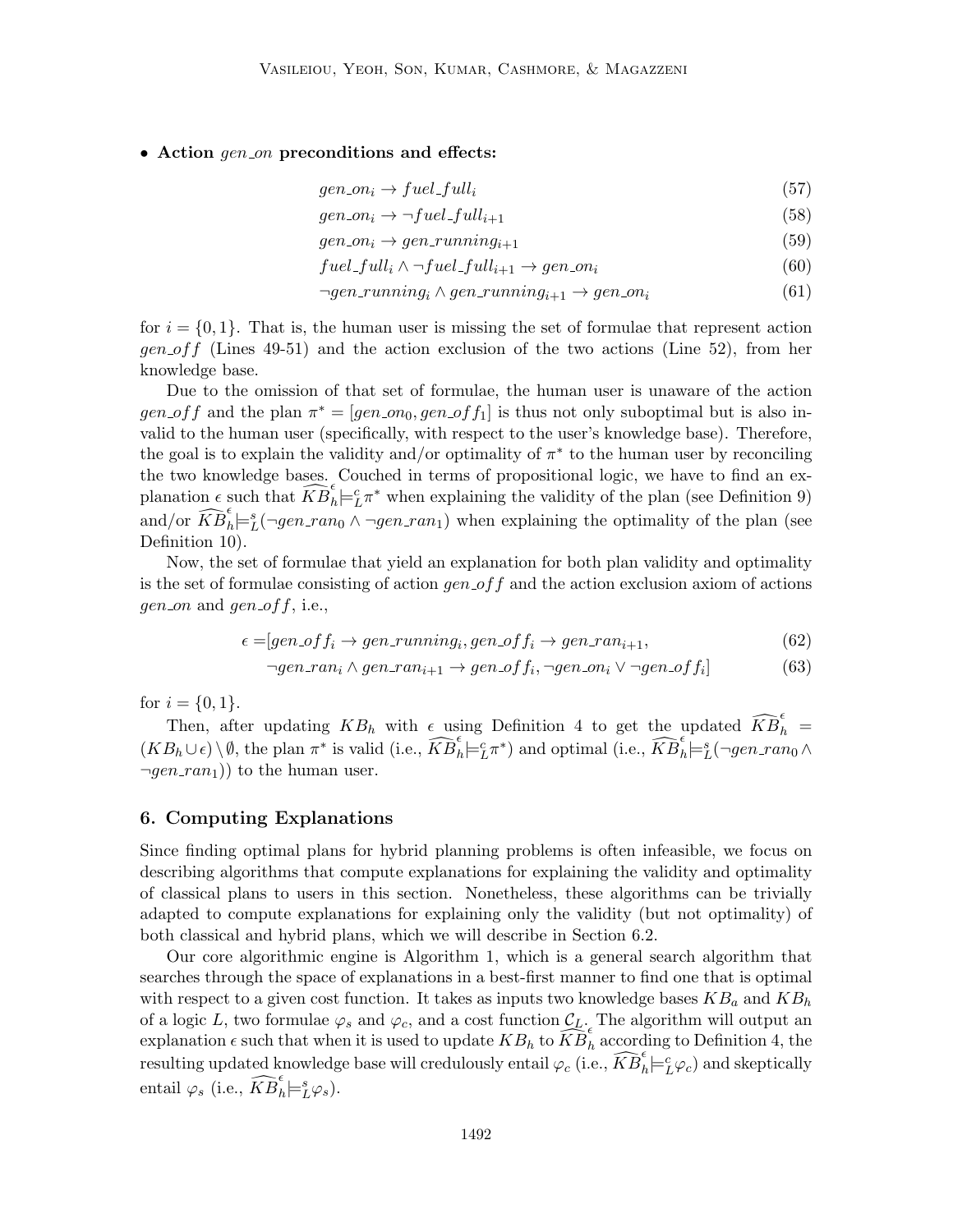The algorithm makes three assumptions: (1) First, it assumes that  $KB_a$  and  $KB_h$ encode the version of the same planning problem of the planning agent and human user, respectively. (2) It assumes that  $KB_a$  is *correct* and *complete*,<sup>12</sup> and only  $KB_h$  can contain errors or omissions. (3) It assumes that  $KB_a \models_L^c \varphi_c$  and  $KB_a \models_L^s \varphi_s$ . The first assumption is reasonable and follows closely the definition of a model reconciliation planning problem (see Section 2 and 3.4). The last two assumptions stem from the fact that the explaining agent bases its explanations on the view (or model) of the specific problem (Miller, 2018). Therefore, the agent should believe that its model  $KB<sub>a</sub>$  is correct and complete, and that its model correctly and appropriately entails the queries  $\varphi_c$  and  $\varphi_s$ . Together, these three assumptions imply that each erroneous formula in  $KB_h$  will have a corresponding correct formula in  $KB_a$ , or, more formally:

**Definition 11 (Corresponding Formula)** Given two knowledge bases  $KB_a$  and  $KB_b$ , where each knowledge base encodes the same planning problem  $\Pi$ , a formula  $\varphi_h$  in  $KB_h$ has a corresponding formula  $\varphi_a$  in  $KB_a$  if both formulae characterize the same action (or state) axiom of Π.

This is an important property that our algorithm, which we will explain later, will exploit to improve efficiency.

Finally, our algorithm also relies on the existence of an algorithm for checking credulous and skeptical entailment between knowledge bases and formulae (Line 1). For example, one can use the DPLL algorithm for the SAT encoding for classical planning. If  $KB<sub>h</sub>$ already credulously entail  $\varphi_c$  and skeptically entail  $\varphi_s$ , then there is no need to compute an explanation (Lines 1-2). Otherwise, it goes into a search for an explanation, which is described below.

The key data structures in the algorithm is a priority queue  $q$ , initialized to only include the empty set, of potential explanations ordered by their costs (Line 4) and a set *checked* of invalid explanations that have been considered thus far (Line 5). The algorithm repeatedly loops the following steps:

- Move the explanation  $\epsilon$  with the smallest cost from the priority queue q to checked (Lines 7-8).
- Create a copy of  $KB_h$  updated with  $\epsilon$  according to Definition 4 (Line 9).
- Check if the copy  $\widehat{KB}_h^{\epsilon}$  credulously entails  $\varphi_c$  and skeptically entails  $\varphi_s$ . If so, return the explanation  $\epsilon$  (Lines 10-11).
- If not, extend the explanation by 1 (with each formula from  $KB_a \setminus KB_h$ ) and insert the extended explanations into the priority queue  $q$  (Lines 12-16). Only the formulae in  $KB_a \setminus (KB_h \cap KB_a)$  are considered since formulae that are already in  $KB_h$  will not help in the entailment process.

This search process continues until an explanation is found. It is impossible to exhaust all potential explanations and not find a valid explanation. The reason is that, in the worst case, the entire  $KB_a$  will serve as an explanation since  $KB_a$  credulously and skeptically entail  $\varphi_c$  and  $\varphi_s$ , respectively.

<sup>12.</sup> By complete we mean that the KB encodes the the full planning problem as specified in the PDDL domain.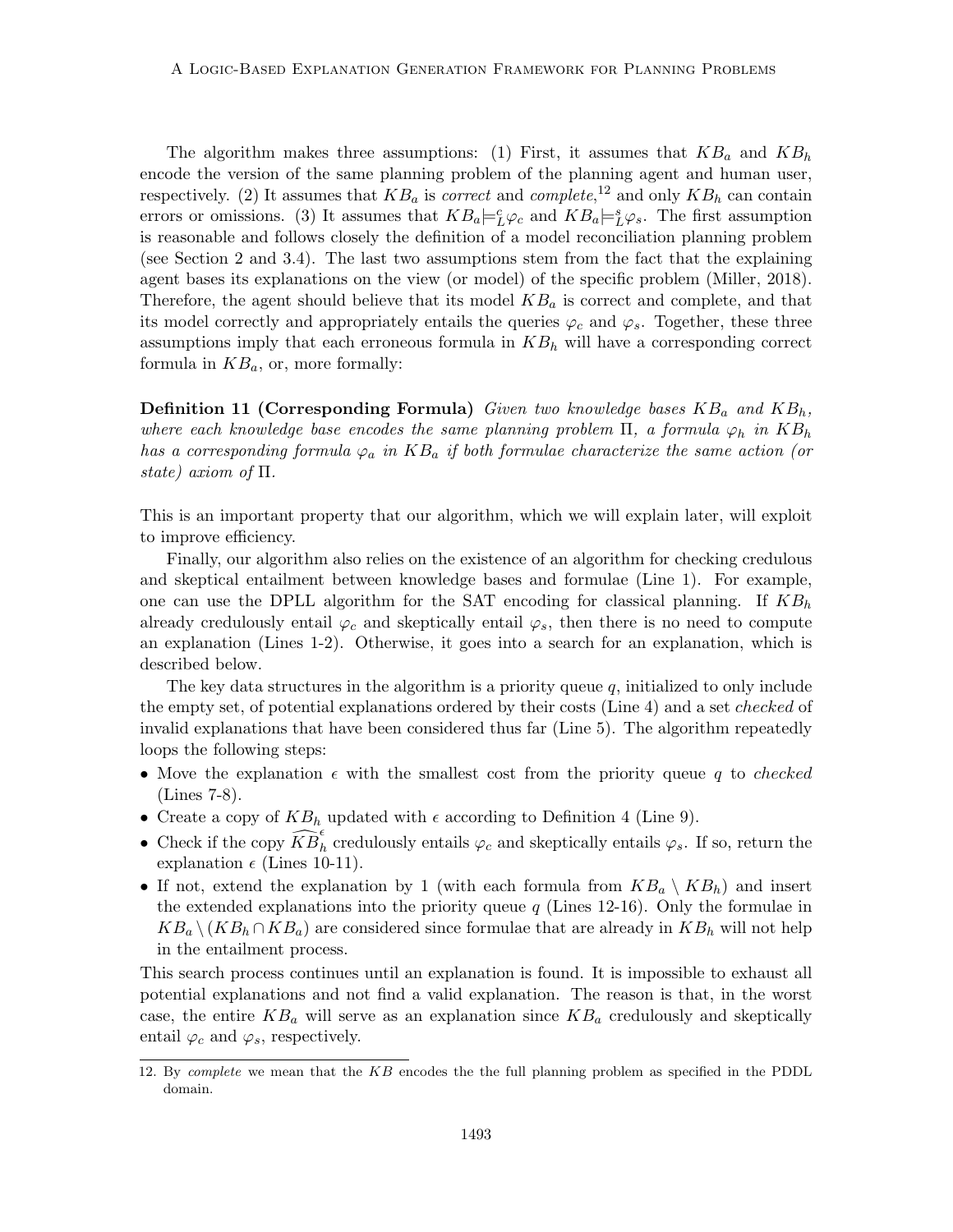Algorithm 1: most-preferred( $L, KB_a, KB_h, \varphi_s, \varphi_c, \mathcal{C}_L$ )

**Input:** Logic L, KBs  $KB_a$  and  $KB_b$ , formulae  $\varphi_s$  and  $\varphi_c$ , cost function  $\mathcal{C}_L$ **Output:** A most-preferred explanation w.r.t.  $\mathcal{C}_L$  from  $KB_a$  to  $KB_h$  to skeptically entail  $\varphi_s$  and credulously entail  $\varphi_c$ **1** if  $KB_h \models^c_L \varphi_c$  and  $KB_h \models^s_L \varphi_s$  then <sup>2</sup> return ∅ <sup>3</sup> else  $\begin{array}{c} 4 \end{array}$   $q = \emptyset$  // priority queue of potential explanations  $5 \mid checked = \emptyset$  // a set of sets of elements in  $KB_a$  considered <sup>6</sup> repeat  $\epsilon = degueue(q)$  $\vert$  insert  $\epsilon$  into *checked*  $\widehat{KB}_h^{\epsilon} = KB_h$  updated with  $\epsilon$  according to Definition 4 10 if  $\widehat{KB}_h^\epsilon \models^c_L \varphi_c$  and  $\widehat{KB}_h^\epsilon \models^s_L \varphi_s$  then 11 | | return  $\epsilon$  $_{12}$  | else 13 **for**  $a \in KB_a \setminus KB_h$  do 14 | | | if  $\epsilon \cup \{a\} \notin checked$  then 15  $\vert \vert \vert \vert \vert v = \mathcal{C}_L(KB_h, \epsilon \cup \{a\})$ 16  $q = enqueue(\epsilon \cup \{a\})$  // use v as key  $17$  until q is empty

Note that this algorithm is defined in terms of logic and is agnostic to the underlying planning application domain. However, it can be used to find explanations for the MRP problem in explainable planning by setting  $\varphi_c = \pi^* \wedge g_n$  to the optimal plan  $\pi^*$  of length n that needs to be explained and that the goal state is achieved at time step  $n$ ; and by setting  $\varphi_s = \bigwedge_{t=0}^{n-1} \neg g_t$  to the negation of the goal being reached at all time steps before time step n. Then, the algorithm will return a most-preferred explanation, with respect to  $\mathcal{C}_L$ , that explains that the plan  $\pi^*$  is both valid and optimal.

Constructing the Search Space: Finally, we would like to emphasize on a strategy that can be employed in Algorithm 1 to speed up its search procedure. Notice that the formulae in an encoded knowledge base are often repeated across all time steps (see Section 3.2.1). For instance, consider the example in Section 5. The precondition  $(= fuel_full)$ of the action gen on in  $KB_a$  is repeated across time steps  $i = 0, 1, e.g., \{gen_{0} \rightarrow$  $fuel\_full_0, gen\_on_1 \rightarrow fuel\_full_1$   $\in KB_a$ . It is straightforward to see that if the knowledge base is encoded at a larger horizon, the search space of the algorithm (i.e.,  $KB_a \setminus KB_h$ , Line 13) will increase in size analogously. However, as the same phenomena should hold across all time steps in a knowledge base encoding a given planning problem, a reasonable and intuitive strategy would be to construct the search space by aggregating the formulae with respect to the time steps, akin to the lifted representation of action dynamics in a PDDL domain. Specifically, the search space can now consist of macro-formulae,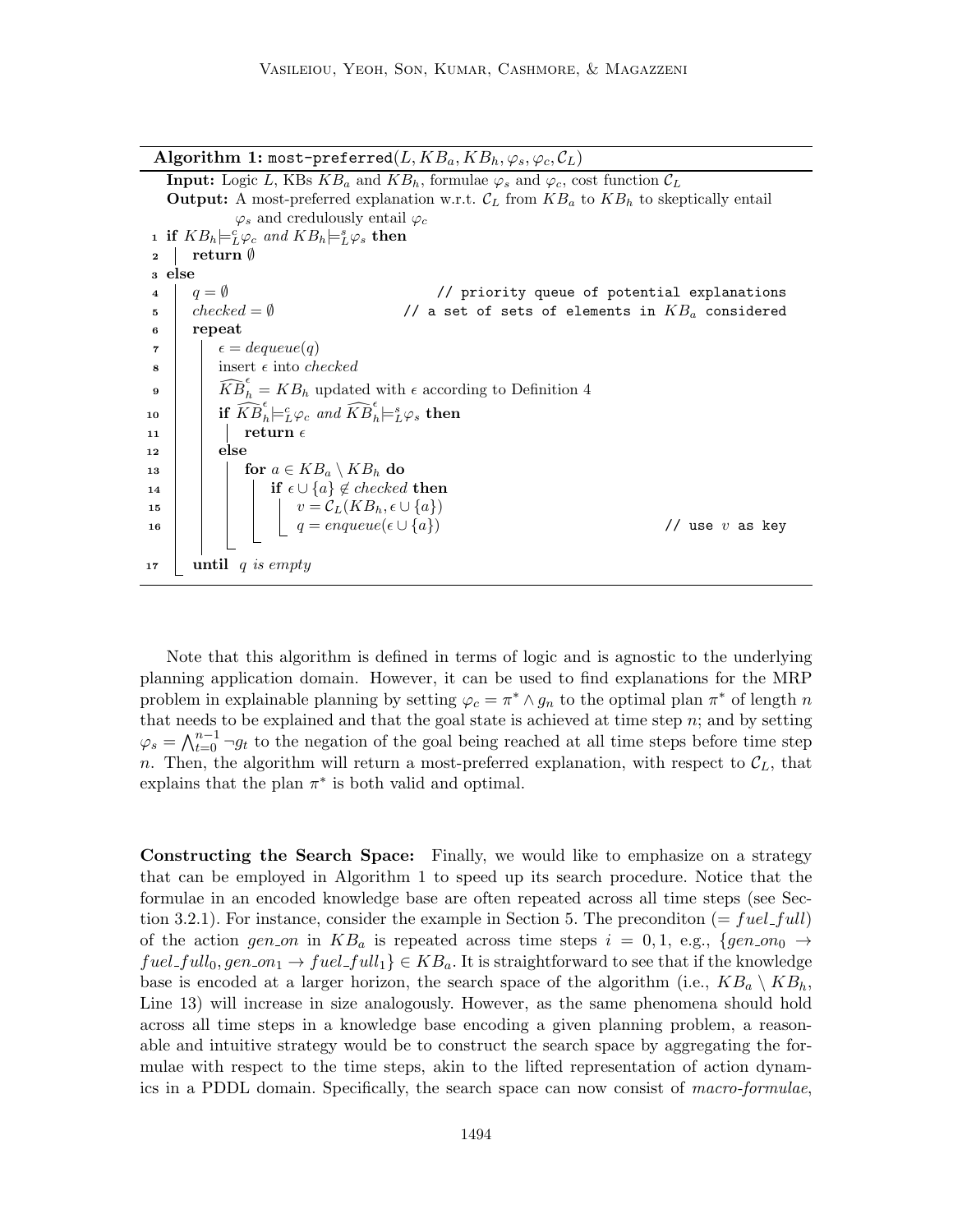e.g.,  $Pre(gen on, fuel-full) = {gen on_0 \rightarrow fuel-full_0, gen-on_1 \rightarrow fuel-full_1},$  instead of formulae representing the same action dynamic at each time step.<sup>13</sup>

#### 6.1 Pre-Processing Approximation Algorithm

While Algorithm 1 can compute a most-preferred explanation, it is straightforward to see that the complexity of the problem is at least NP-hard since finding a most-preferred explanation is a combinatorial problem. As the intended use of the algorithm is to provide an explanation that a particular optimal plan  $\pi^*$  is both valid and optimal, we now exploit this assumption and introduce a pre-processing algorithm that can be used to modify  $KB<sub>h</sub>$ . At a high level, this algorithmic approach can be thought of as "reforming" the knowledge base of the human user in order to make the agent's plan valid.

Before describing the algorithm, we make an observation that there exists only a single model in a knowledge base that is encoding classical and hybrid planning problems that is consistent with a plan  $\pi^*$  of the problem.

We formalize this as Proposition 1 below.

**Proposition 1** Given a plan  $\pi^*$  and a knowledge base  $KB_a$  encoding the classical or hybrid planning problem, there exists only a single model in  $KB_a$  that is consistent with  $\pi^*$ , *i.e.*,  $|ACC_L(KB_a \wedge \pi^*)| = 1$ .

PROOF. First, observe that both classical and hybrid planning problems are deterministic planning problems without parallel action execution.

Consequently, for classical planning problems, the transition between states is encoded by the frame axioms, which enforce that a state literal becomes True (resp. False) if and only if it was an addition (resp. deletion) effect of an action. The same reasoning can be extended to hybrid planning problems, where state transitions are described by happenings, which encode the causal chain of events, processes and instantaneous actions. Further, due to the action exclusions axioms, only one action can be True at each time step, and hence only the action literals supported by  $\pi^*$  can yield an assignment of TRUE. Therefore, it follows logically that there exists only one model consistent with the plan  $\pi^*$ , i.e.,  $|ACC_L(KB_a \wedge \pi^*)|$  $)| = 1.$ 

Using Proposition 1, one can then generalize that the formulae in  $KB<sub>h</sub>$  that are false according to this model must be erroneous with respect to  $KB_a$ . A trivial approach would be to replace these formulae with their corresponding (correct) formulae from  $KB<sub>a</sub>$  (see Definition 11) before running Algorithm 1 with this modified  $KB<sub>h</sub>$  instead of the original  $KB_h$  as the input. The (correct) formulae from  $KB_a$  as well as the output from Algorithm 1 would then serve as the explanation to  $KB_h$ .

However, it is important to note that not all formulae need to be corrected in order for  $KB_h$  to credulously entail an optimal plan  $\pi^*$  of length n that reaches the goal at time step n and skeptically entail that the goal cannot be reached before time step  $n$ . For example, there may be actions that are not used in the optimal plan with wrong preconditions or effects that need not be corrected. Therefore, we only use a *partial model* – we only extract the

<sup>13.</sup> This simple idea can be used during the encoding of a planning problem into a logical knowledge base, i.e., by creating a hash table mapping macro-formulae to the associated (repeated) formulae.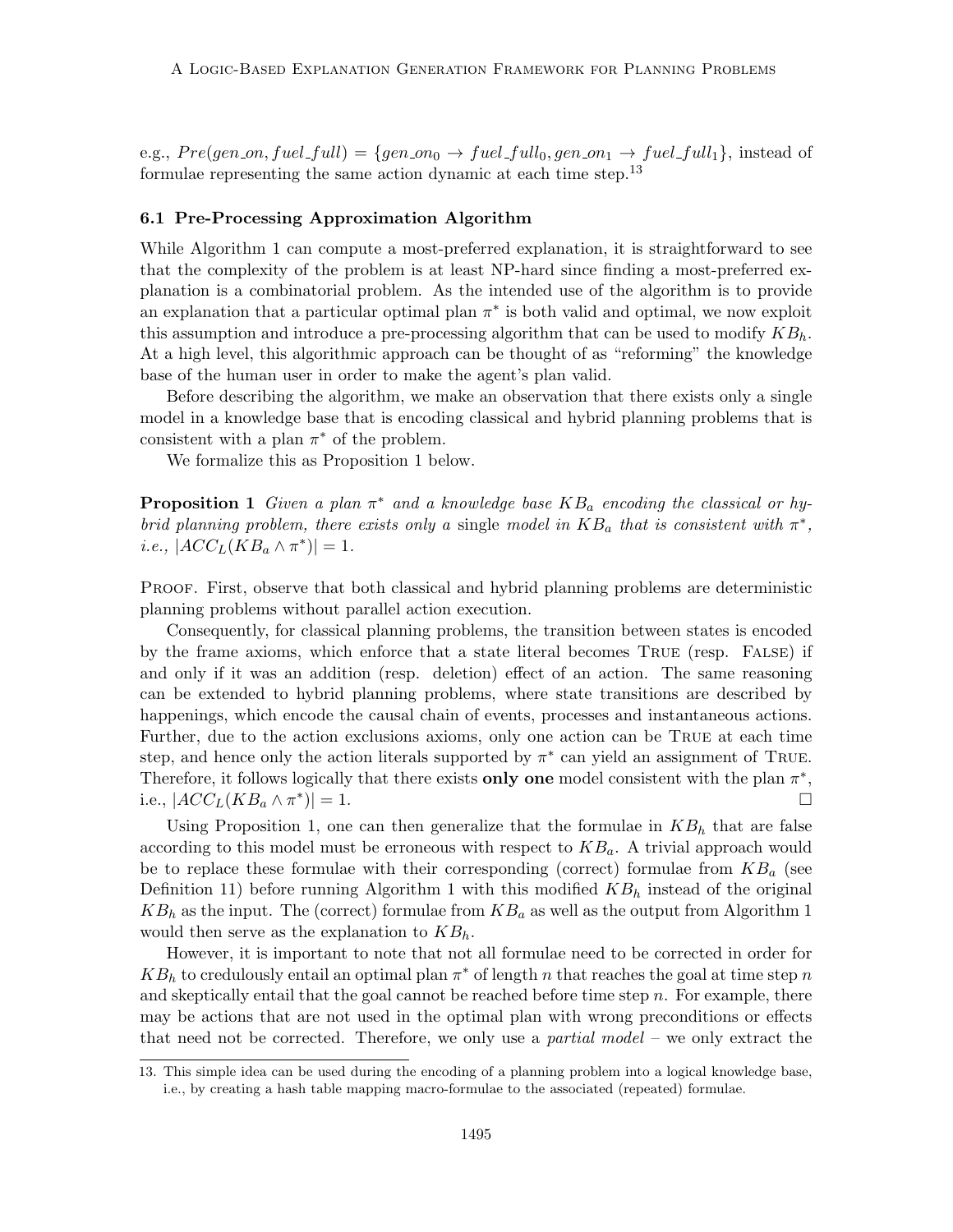Function 1: extract-partial-model $(L, KB_a, \pi^*)$ 

**Input:** Logic L,  $KB_a$ , and optimal plan  $\pi^*$ **Output:** Partial model from  $KB_a$  w.r.t.  $\pi^*$ 18  $\mu = \emptyset$ 19  $M =$  get-SAT-model( $KB_a$ ) 20  $\Lambda =$  extract-relevant-literals $(KB_a, \pi^*)$ 21 for  $(l, t) \in M$  do 22 if  $l \in \Lambda$  then 23  $\mu = \mu \cup \{(l, t)\}$ 24 return  $\mu$ 

# Algorithm 2: pre-processing  $(L, KB_a, KB_h, \pi^*)$

**Input:** Logic L, KBs  $KB_a$  and  $KB_h$ , and optimal plan  $\pi^*$ **Output:** Approximated explanations from  $KB_a$  to  $KB_h$ 25  $\epsilon = \emptyset$  $\mathbf{26}$   $M = \mathtt{extract\text{-}partial\text{-}model}(L, KB_a, \pi^*)$ 27 for  $k_h \in KB_h$  do 28 if  $\neg$ evaluate $(L, M, k_h)$  then 29  $\left| \quad \right| \quad \epsilon = \epsilon \cup \text{corresponding formula from } KB_a$ 30 return  $\epsilon$ 

truth value assignments for literals that are *directly needed for the optimal plan*  $\pi^*$ , i.e., the literals corresponding to the initial and goal states, to the states that are in the precondition of any action in the plan as well as the literals corresponding to all the actions in  $KB_a$ . We call this the relevant literals with respect to  $\pi^*$ . States that are not preconditions of actions in the plan are not extracted. Function 1 describes the pseudocode of this procedure. First, it initializes the partial model  $\mu$  as an empty set (Line 18) and extracts the satisfying model M from  $KB_a$  that credulously entails the optimal plan  $\pi^*$  of length n and that the goal state is reached only at time step n and not before, where each element of  $M$  is a tuple consisting of a literal and its respective truth value (Line 19). Then, it extracts the relevant literals  $\Lambda$  with respect to  $\pi^*$  (Line 20) before it loops through all elements  $(l, t)$  in M and adds them to partial model  $\mu$  if the literal l is a relevant literal (Lines 21-23). Finally, the partial model  $\mu$  is returned after the loop (Line 24).

It is straightforward to see how this can help speed up the search in Algorithm 1. The pre-processing step will increase the number of formulae that are in both KBs. Consequently, since the search space of Algorithm 1 is the power set of formulae in  $KB_a$  that are not in  $KB<sub>h</sub>$  (see Line 13), our pre-processing step will reduce the search space and runtime of the algorithm. Finally, as long as atomic explanations are formulae in  $KB_a$ , the pre-processing step will provide approximated explanations, that is, the formulae that are replaced approximate the formulae that are needed for the entailment of the optimal plan. As this method may yield superfluous information, in so far as the explanations may contain formulae not needed for the entailment of the plan, we frame this method as an approximation technique.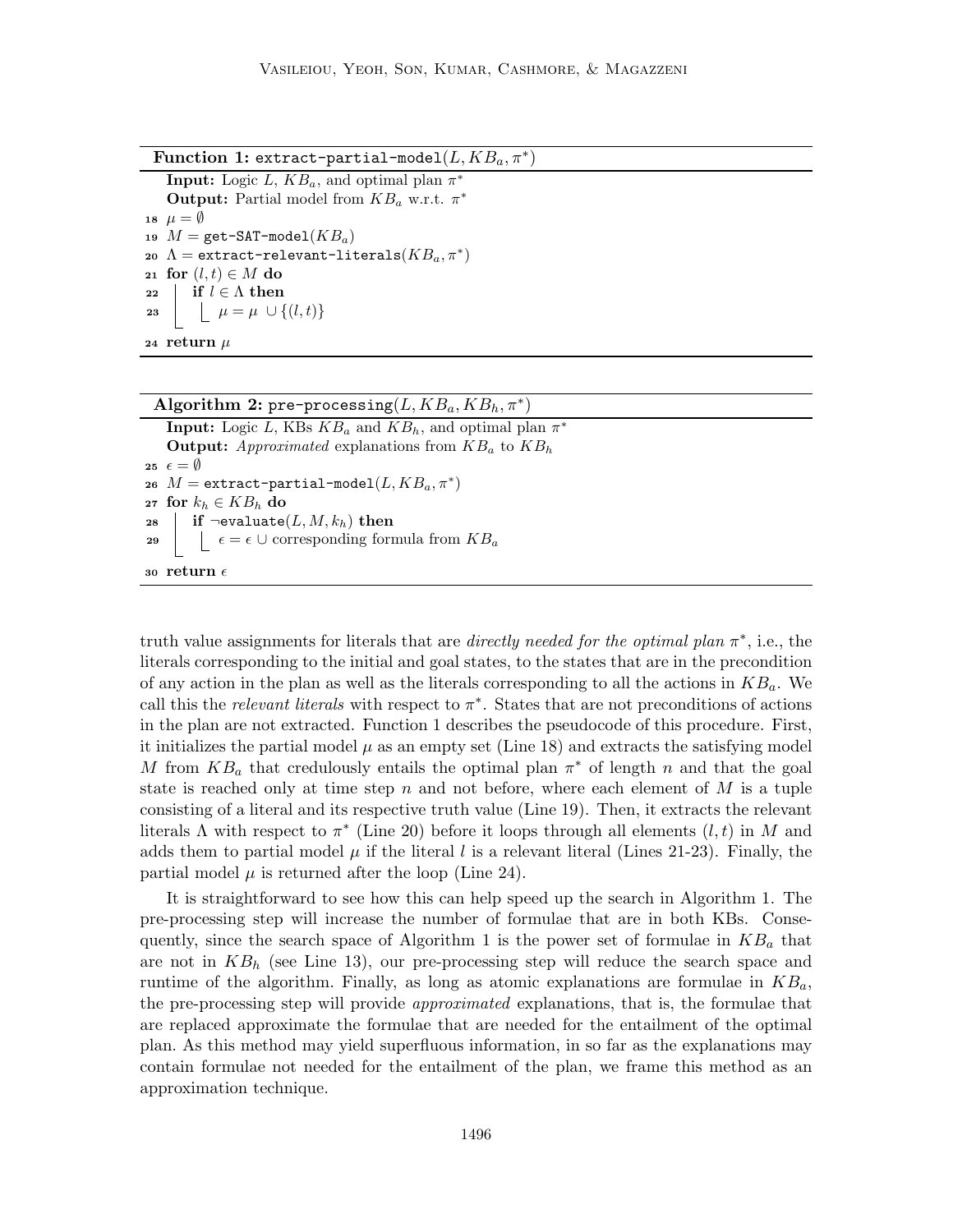Algorithm 2 describes the pseudocode for this pre-processing algorithm.

First, it initializes its set of explanations  $\epsilon$  as an empty set (Line 25) and extracts a partial model of  $KB_a$  that credulously entails the optimal plan  $\pi^*$  of length n and that the goal state is reached only at time step n and not before (Line 26). Then, the algorithm loops through all formulae of  $KB<sub>h</sub>$  (Line 27) and checks if each formula evaluates to false according to the partial model (Line 28). If it is false, then that formula is replaced with the corresponding formula from  $KB_a$  and it is added to the explanation set  $\epsilon$  (Line 29). The set of approximated explanations is returned after the whole loop (Line 30). To illustrate the utility of this procedure, consider the following example.

Example 3 Assume a version of the Generator domain that consists of two actions  $gen\_on = \{precondition: fuel\_full, effect: gen-running\}$  and  $gen\_on\_alt = \{precondition:$ fuel mid, effect: gen running with initial and goal states fuel full and gen running, respectively, and a plan  $\pi^* = [gen\_on]$ . Also, assume that the human user is not aware that action gen on has effect gen running. Then, the knowledge bases encoding the models of the agent and the human are respectively:

- $KB_a = [fuel\_full_0, \neg fuel\_mid_0, \neg gen\_running_0, gen\_running_1,$  (64)  $gen_{0} \rightarrow fuel_{\text{full}}_{0}, gen_{\text{on}} \rightarrow gen_{\text{running}}_{1},$  (65)
	- $gen\_on\_alt_0 \rightarrow fuel\_mid_0, gen\_on\_alt_0 \rightarrow gen\_running_1,$  (66)
		- $\neg gen\_running_0 \land gen\_running_1 \rightarrow gen\_on_0 \lor gen\_on\_alt_0,$ (67)
		- $\neg gen_{.} \lor \neg gen_{.} \neg alt_{0}$  (68)
- $KB_h = [fuel\_full_0, \neg fuel\_mid_0, \neg gen\_running_0, gen\_running_1,$  (69)  $gen_{0} \rightarrow fuel_full_0, gen\_on\_alt_0 \rightarrow fuel\_mid_0,$  (70)  $gen\_on\_alt_0 \rightarrow gen\_running_1,$  (71)
	- $\neg gen\_running_0 \wedge gen\_running_1 \rightarrow gen\_on\_alt_0, \neg gen\_on\_all_0$  (72)

Now, the partial model we extract from  $KB_a$  with respect to  $\pi^*$  is:

$$
M = \{ fuel\_full_0 = T, fuel\_mid_0 = F, gen\_running_0 = F, gen\_on_0 = T, \tag{73}
$$

$$
gen\_on\_alt_0 = F, gen\_running_1 = T
$$
\n
$$
(74)
$$

Then, we can see that according to M, the formula  $\neg gen-running_0 \wedge gen-running_1 \rightarrow$ gen on alto from  $KB_h$  evaluates to false. As such, it would be replaced by the corresponding formula from  $KB_a$ , namely ¬gen\_running<sub>0</sub>  $\land$  gen\_running<sub>1</sub>  $\rightarrow$  gen\_on<sub>0</sub>  $\lor$  gen\_on\_alt<sub>0</sub>.

Algorithm 3 describes the complete algorithm that uses Algorithm 2 as a pre-processing step. After running the pre-processing algorithm and getting the preliminary set of *approximated* explanations  $\epsilon$  (Line 32), it creates a copy  $\overline{KB}_h$  with formulae corresponding to  $\epsilon$ replaced with  $\epsilon$  (Line 33). Then, it runs Algorithm 1 to find the remaining set of explanations  $\epsilon'$  (Line 34) and returns the union of those both sets (Line 35). The key observation here is that the input to Algorithm 1 is  $\widehat{KB}_h$  and not  $KB_h$ . Since  $\widehat{KB}_h$  is more similar to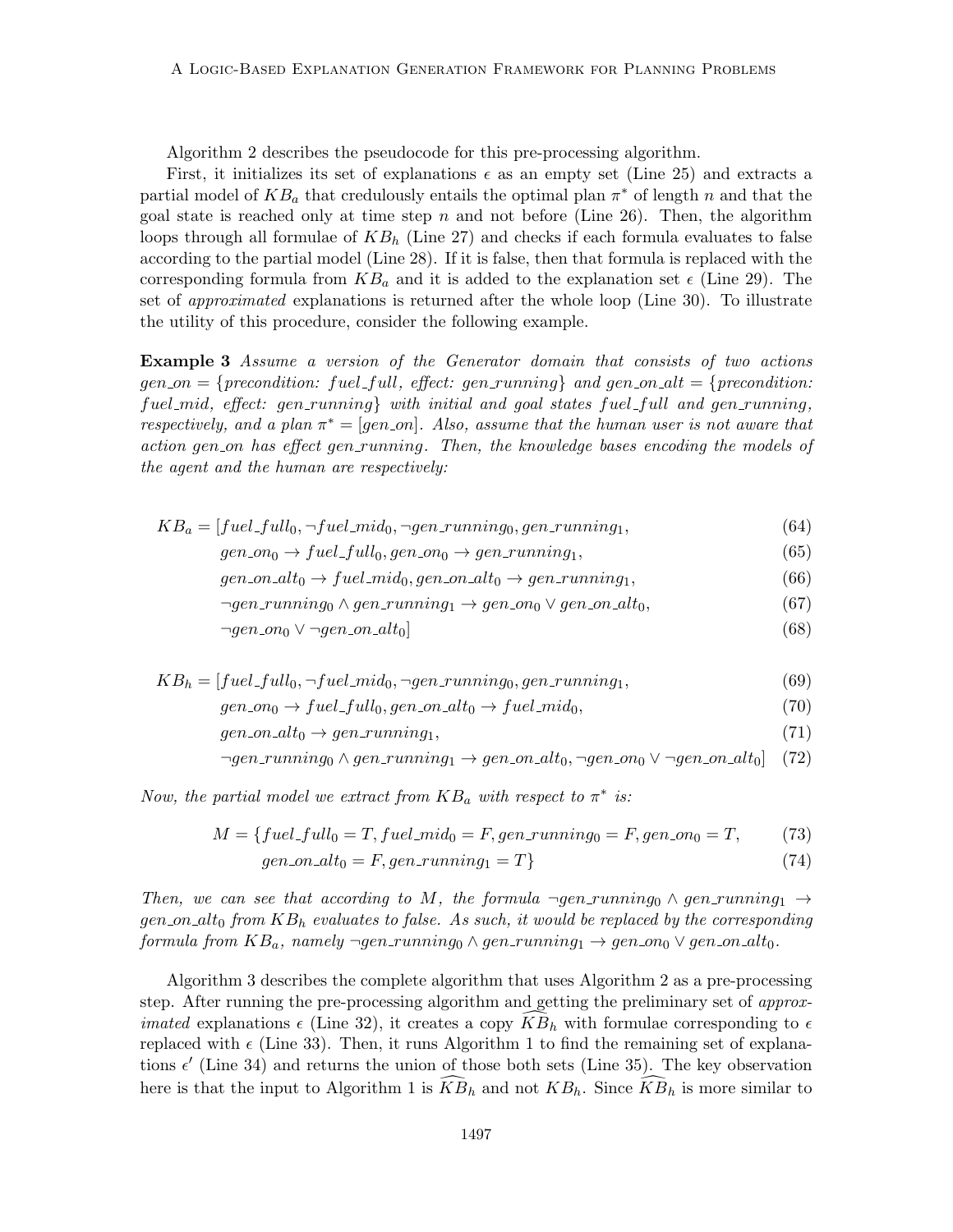| Algorithm 3: approximate $(L, KB_a, KB_h, \pi^*, \mathcal{C}_L)$                                               |
|----------------------------------------------------------------------------------------------------------------|
| <b>Input:</b> Logic L, KBs $KB_a$ and $KB_b$ , plan $\pi^*$ with length n, cost-function $\mathcal{C}_L$       |
| <b>Output:</b> Explanation from $KB_a$ to $KB_b$ to credulously entail $\pi^*$ and the goal state is           |
| reached at time step $n$ , and skeptically entail that the goal state is not reachable                         |
| before time step $n$                                                                                           |
| 31 $\phi = \bigwedge_{t=0}^{n-1} \neg g_t$                                                                     |
| 32 $\epsilon =$ pre-processing(L, $KB_a$ , $KB_b$ , $\pi^*$ )                                                  |
| 33 $\widehat{KB}_h = KB_h$ with formulae corresponding to $\epsilon$ (if any) replaced with $\epsilon$         |
| 34 $\epsilon'$ = most-preferred(L, $KB_a$ , $\widehat{KB}_h$ , $\phi$ , $\pi^* \wedge g_n$ , $\mathcal{C}_L$ ) |
| 35 return $\epsilon \cup \epsilon'$                                                                            |

 $KB_a$ , the search space of Algorithm 1 will be smaller and it is thus more efficient. It is important to emphasize again that this an approximation technique for finding most-preferred explanations of minimal cardinality.

## 6.2 Modifications for Plan Validity Explanations

Recall that the algorithms described above compute explanations for explaining both the validity and optimality of classical plans to users. However, they can be easily adapted to compute explanations for explaining only the validity (but not optimality) of both classical and hybrid plans. Specifically, the changes are the following:

- For Algorithm 1, one needs to only omit  $\varphi_s$  from the pseudocode. Specifically,  $\varphi_s$  need not be passed in as an argument, and the checks on Lines 1 and 10 need to be changed to only check for the credulous entailment of  $\varphi_c$ .
- For Algorithm 2, no changes are necessary, except that the input plan  $\pi^*$  corresponds to the plan whose validity needs to be explained. It does not have to be an optimal plan.
- For Algorithm 3, similar to the case above, the input plan  $\pi^*$  corresponds to the plan whose validity needs to be explained. Additionally,  $\phi$  need not be passed in as an argument on Line 34 and, consequently, Line 31 can be omitted.

## 7. Experimental Evaluation

We now describe the empirical evaluations of our algorithms for finding explanations on classical and hybrid planning problems, encoded as SAT and SMT problems, respectively.

Setup and Prototype Implementation: We ran our experiments on a Macbook Pro comprising an Intel Core i7 2.6GHz processor with 16GB of memory. We implemented our algorithms in Python and integrated the well known  $z<sub>3</sub>$  solver (De Moura & Bjørner, 2008) for satisfiability and entailment checking, which was accessed through the PyZ3 framework.<sup>14</sup> The knowledge bases representing the planning problems were each encoded up to the time step that the optimal (or valid) plan was found. To encode the knowledge bases for classical planning problems, we used our own implementation of the encoding by Kautz et al. (1996), whereas for hybrid planning problems we used the encoding provided in SMTPlan (Cashmore et al., 2016). Further, note that each knowledge base was encoded

<sup>14.</sup> https://github.com/Z3Prover/z3.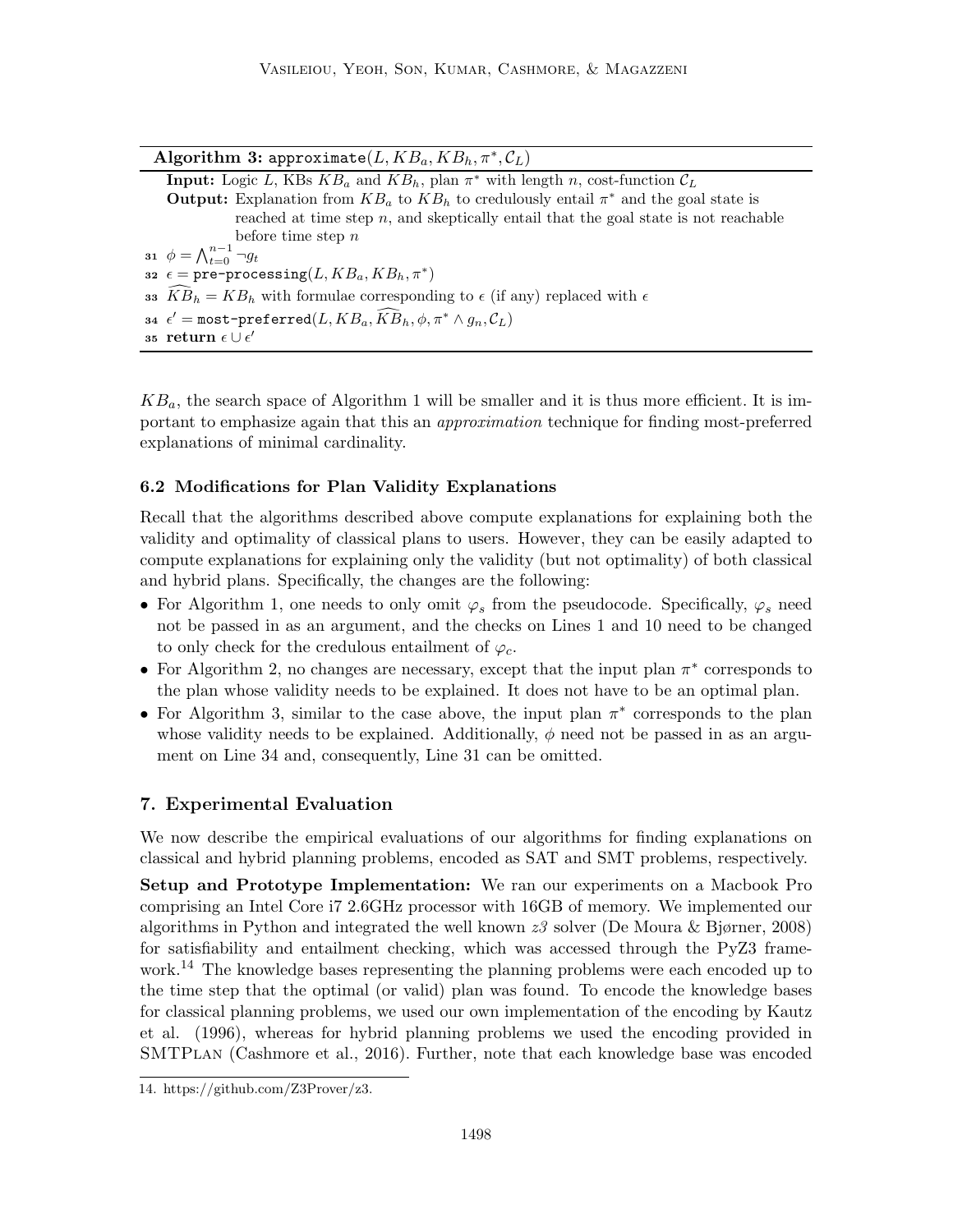as a hash table (see Footnote 13). The time limit for all experiments was set to 1500s. We have also made our source code available in a publicly-accessible repository.<sup>15</sup>

Our empirical evaluations were tailored around the following three questions:

- Question 1: What is the advantage of using the pre-processing method described in Section 6.1?
- Question 2: What is the efficacy of our algorithms on classical planning problems?
- Question 3: What is the efficacy of our algorithms on hybrid planning problems?

#### 7.1 Question 1: Advantage of Pre-Processing Approach

With this question, we wanted to examine if there is any advantage in using the preprocessing approach introduced in Section 6.1 for finding most-preferred explanations. To do this, we evaluated Algorithm 1 (referred to as alg1), which does not use the preprocessing method, and Algorithm 3 (referred to as alg3), which does use the method, to find most-preferred explanations for plan validity and optimality on classical planning benchmarks from the International Planning Competition  $(IPC)$ .<sup>16</sup> We used the explanation length  $|\epsilon|$  as the cost function of the algorithms and incorporated the knowledge base update on Line 9 in Algorithm 1 by using a simple linear search algorithm (See Appendix C for more details).

We used the actual IPC instances as the model of the agent (i.e.,  $KB_a$ ), and tweaked that model and assigned it to be the model of the human user (i.e.,  $KB<sub>h</sub>$ ). In order to make a more comprehensive analysis, we considered five different ways to tweak the models, resulting in the following five scenarios.

- Scenario 1: We removed one random precondition from every action in the human's model.
- Scenario 2: We removed one random effect from every action in the human's model.
- Scenario 3: We removed one random precondition and one random effect from every action in the human's model.
- Scenario 4: We removed (on average) fifteen random preconditions and effects from every action in the human's model.
- Scenario 5: We removed (on average) ten random predicates from the initial states in the human's model.

Table 1 tabulates the length of the explanations  $|\epsilon|$  and the runtimes of the two algorithms as well as a third algorithm called cszk, which we will describe in the next section. We will focus on the comparisons between ALG1 and ALG3 in this section.

Notice that ALG1 and ALG3 yielded comparable runtimes in most instances of Scenarios 1 and 2. This is due to the fact that the tweaked  $KB_h$  produced from those scenarios is consistent with all candidate explanations from  $KB_a \setminus KB_h$  (i.e., the search space of potential explanations). In other words, there is no need to restore the consistency of  $KB<sub>h</sub>$ during an update with a candidate explanation. In that case, ALG1 and ALG3 are virtu-

<sup>15.</sup> https://github.com/YODA-Lab/Explanation-Generation-for-Planning-Problems.

<sup>16.</sup> https://github.com/potassco/pddl-instances.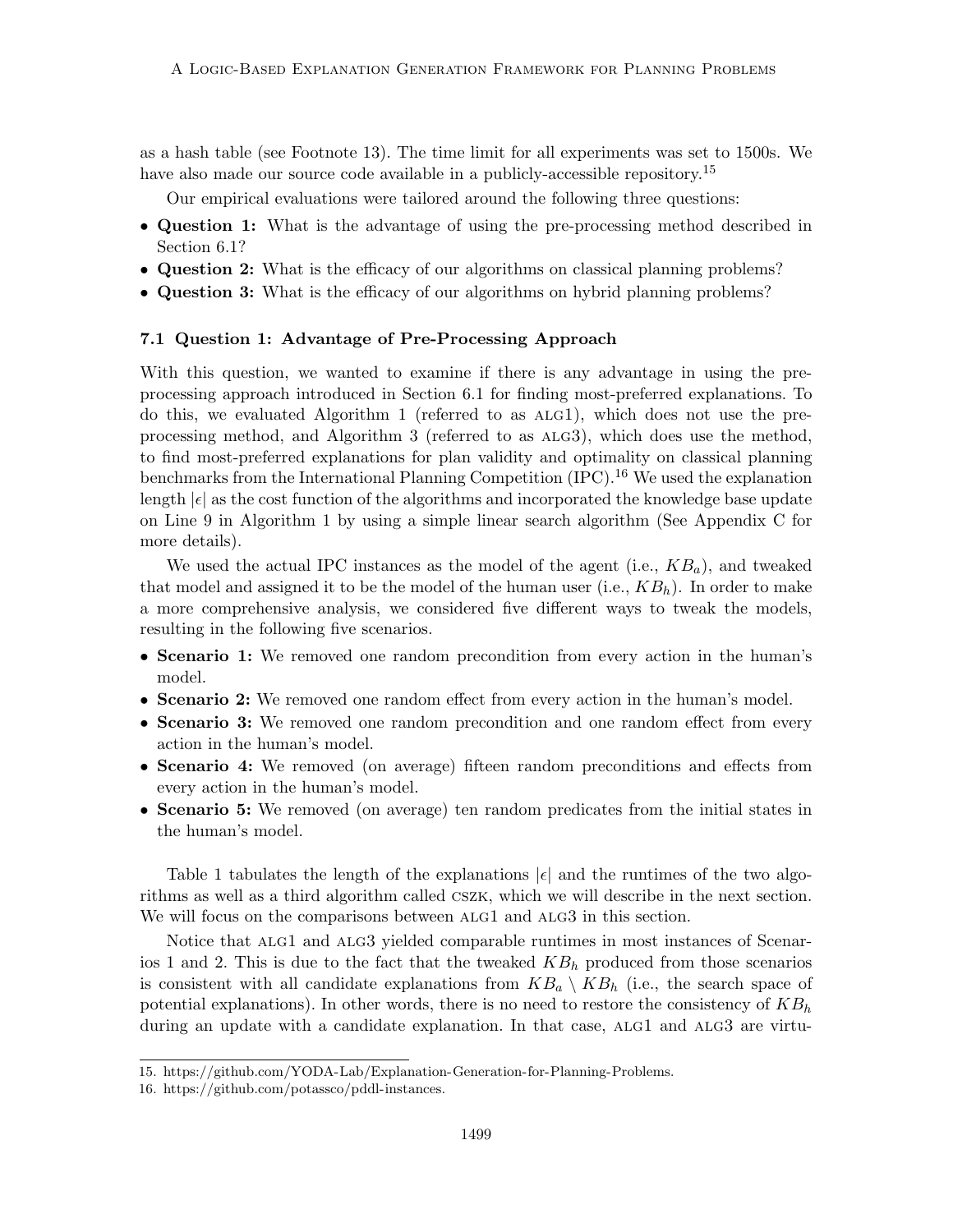| Prob.                |                |                |                  | Scenario 1       |                     |                |                 | Scenario 2               |                  |                |                          | Scenario 3         |       |                |                          | Scenario 4       |                  |                |                          | Scenario 5       |                   |
|----------------------|----------------|----------------|------------------|------------------|---------------------|----------------|-----------------|--------------------------|------------------|----------------|--------------------------|--------------------|-------|----------------|--------------------------|------------------|------------------|----------------|--------------------------|------------------|-------------------|
|                      |                | $ \epsilon $   | CSZK             | ALG1             | ALG3 $  \epsilon  $ |                | CSZK            | ALG1 ALG3 $  \epsilon  $ |                  |                | CSZK                     | ALG1               | ALG3  | $ \epsilon $   | CSZK                     | ALG1             | ALG3             | $ \epsilon $   |                          |                  | CSZK ALG1 ALG3    |
|                      | 4              | 1              | 0.5s             | 2.5s             | 3.0s                | $\overline{2}$ | 0.5s            | 1.0s                     | 0.7s             | -3             | 2.0s                     | 3.0s               | 1.5s  | 3              | 32.0s                    | 29.0s            | 16.0s            | $\overline{2}$ |                          | 1.5s             | 0.7s              |
| BLOCKS-<br>WORLD     | 5              | $\overline{2}$ | 2.5s             | 8.0s             | 8.5s                | 3              | 2.0s            | $4.0\mathrm{s}$          | $2.5\mathrm{s}$  | 5              | 17.0s                    | 6.0s               | 6.0s  | $\overline{7}$ | $\overline{\phantom{0}}$ |                  | 194.0s           | $\overline{4}$ |                          | 4.0s             | 2.0s              |
|                      | 6              | 1              | 1.0s             | 25.0s            | $25.0\mathrm{s}$    | $\overline{2}$ | 0.5s            | $5.5\mathrm{s}$          | 5.5s             | 3              | 3.0s                     | 6.0s               | 6.0s  | $\overline{4}$ | 213.0s                   |                  | 120.0s           | 5              |                          | 8.0s             | 5.0s              |
|                      | 8              | 3              |                  | 62.0s 296.5s     | 297.0s              | 3              | 1.0s            | 30.0 <sub>s</sub>        | 29.5s            | 6              |                          | 869.0s 101.0s      | 30.0s | 7              |                          |                  | 203.0s           | 5              | $-$                      | 40.0s            | 27.0s             |
|                      | 1              | 1              | 0.5s             | 0.1s             | 0.1s                | $\overline{2}$ | 1.0s            | $1.5$ .s                 | 0.1s             | $\overline{2}$ | 0.5s                     | 1.0s               | 0.1s  | $\overline{2}$ | 1.0s                     | 5.0s             | 0.1s             | -1             |                          | 0.1s             | 0.1s              |
|                      | 10             | $\overline{2}$ | 1.5s             | 0.8s             | 0.7s                | $\overline{2}$ | 0.5s            | 1.0s                     | 0.5s             | 3              | $3.0\mathrm{s}$          | 2.5s               | 0.4s  | 4              | $57.0\mathrm{s}$         | 30.0s            | 2.5s             | 6              |                          | 5.0s             | 0.2s              |
| ELEV-<br>ATOR        | 15             | $\overline{2}$ | 1.5s             | 2.5s             | 3.0s                | $\overline{2}$ | 1.0s            | 15.0s                    | 13.0s            | 3              | $3.0\mathrm{s}$          | 10.0s              | 2.0s  | $\overline{4}$ | $57.0\mathrm{s}$         | 61.0s            | 10.0s            | 6              |                          | 14.0s            | 1.2s              |
|                      | 19             | $\overline{2}$ | 2.0s             | $7.5\mathrm{s}$  | 8.0s                | $\overline{2}$ | 0.5s            | 25.0s                    | 25.0s            | 3              | $_{\rm 2.5s}$            | 50.0s              | 10.0s | 4              | 49.0s                    | 123.0s           | $_{20.0\rm s}$   | 14             | $\overline{\phantom{0}}$ | 40.0s            | 5.0s              |
|                      | 1              | 1              | 0.5s             | 6.5s             | 6.0s                | $\overline{2}$ | 0.5s            | 10.0s                    | 7.0s             | $\overline{4}$ | 33.0s                    | 10.0s              | 5.0s  | 6              |                          | 29.0s            | 5.0s             | $\overline{4}$ |                          | 1.5              | 1.5s              |
| ROVER                | $\overline{2}$ | 1              | 1.0s             | 4.0s             | 4.0s                | 1              | 0.5s            | 12.0s                    | 4.0s             | $\overline{4}$ | 39.0s                    | 6.0s               | 4.5s  | 6              |                          | 125.0s           | 4.5s             | 4              | $\overline{\phantom{0}}$ | 2.0s             | 1.3s              |
|                      | 3              | 1              | 0.5s             | 7.5s             | 7.0s                | $\overline{2}$ | 0.5s            | 22.0s                    | 7.5s             | $\overline{4}$ | 35.0s                    | 16.0s              | 7.0s  | 6              |                          | 173.0s           | 10.0s            | 6              |                          | 2.0s             | 1.5s              |
|                      | 4              | 1              | 0.5s             | 4.0s             | 4.0s                | 1              | 0.5s            | $_{4.0\rm s}$            | 4.0s             | $\overline{2}$ | 1.5s                     | 4.5s               | 4.5s  | 4              |                          | 33.0s            | 4.5s             | 10             | $\overline{\phantom{0}}$ | 15.0s            | 5.5s              |
|                      | 1              | 1              | 0.5s             | 2.0s             | 1.5s                | $\overline{2}$ | 0.3s            | 3.0 <sub>s</sub>         | 3.0 <sub>s</sub> | 3              | 1.5s                     | 41.0s              | 40.0s | 5              | $70.0\mathrm{s}$         | 201.0s           | 45.0s            | $\overline{4}$ |                          | 3.0 <sub>s</sub> | $\overline{2.0s}$ |
| <b>GRIPPER</b>       | $\overline{2}$ | 1              | 0.5s             | 5.0s             | 5.0s                | $\overline{2}$ | 0.8s            | 19.0s                    | 7.0s             | 3              | $2.0\mathrm{s}$          | 122.0s             | 45.0s | 5              | 73.0s                    | 349.0s           | 49.0s            | 5              |                          | 15.0s            | 6.0s              |
|                      | 3              | 1              | 0.7s             | 5.5s             | 5.0s                | $\overline{2}$ | 1.0s            | 22.0s                    | 7.0s             | 3              | 2.5s                     | 46.0s              | 45.0s | 5              | $163.0s$ 555.0s          |                  | 60.0s            | 8              |                          |                  | $20.0s$ 15.0s     |
|                      | 4              | 1              | 1.5s             | $37.5\mathrm{s}$ | $38.0\mathrm{s}$    | $\overline{2}$ | $3.0\mathrm{s}$ | 224.0s                   | 50.0s            | 3              |                          | 5.0s 149.0s        | 50.0s | 5              |                          | 700.0s           | $80.0\mathrm{s}$ | 11             |                          |                  | 66.0 28.0s        |
|                      | 1              | 1              | 0.3s             | 0.5s             | 0.5s                | 1              | 0.2s            | 0.1s                     | 0.1s             | -1             | 0.3s                     | 0.5s               | 0.1s  | 1              | 0.2s                     | 0.1s             | 0.1s             | $\overline{4}$ |                          | 0.1s             | 0.1s              |
| HANOI                | $\overline{2}$ | 1              | 0.3s             | 0.5s             | 0.5s                | 1              | 0.3s            | $_{2.0\rm s}$            | 2.0s             | -1             | 0.3s                     | 5.5s               | 1.5s  | 5              | 7.0s                     | 13.0s            | $3.0\mathrm{s}$  | 6              |                          | 2.5s             | 0.3s              |
|                      | 3              | 1              | 0.3s             | 3.5s             | 3.0s                | 1              | 0.4s            | 7.0s                     | 4.0s             | $\overline{2}$ | 0.4s                     | 11.5s              | 1.5s  | 6              | 10.0s                    | 31.0s            | 14.0s            | 8              |                          | 6.0s             | 1.5s              |
|                      | 4              | 1              | 0.3s             | 19.5s            | 20.0s               | 1              | 0.3s            | 21.0s                    | 20.0s            | $\overline{2}$ | 0.4s                     | 44.0s              | 15.0s | 6              |                          | $10.0s$ 230.0s   | 30.0s            | 10             |                          | 30.0s            | 10.0s             |
|                      | 1              | $\mathbf{1}$   | 0.7s             | 0.5s             | 0.5s                | $\overline{2}$ | 0.2s            | 0.1s                     | 0.1s             | 6              | 23.0s                    | 30.0s              | 3.5s  | 11             |                          | $-100.0s$        | 20.0s            | $\overline{2}$ |                          | 0.1s             | 0.1s              |
| PP                   | $\overline{2}$ | 1              | 0.7s             | 0.5s             | 0.5s                | $\overline{2}$ | 0.3s            | $_{\rm 3.0s}$            | 2.0s             | 6              | 24.0s                    | 45.0s              | 5.5s  | 11             |                          | $-404.0s$        | $27.0\mathrm{s}$ | $\overline{4}$ |                          | 3.0s             | 0.3s              |
|                      | 3              | 1              | 0.7s             | 3.5s             | 3.0s                | $\overline{2}$ | 0.4s            | 11.0s                    | 4.0s             | 6              | 25.5s                    | 95.0s              | 7.0s  | 11             |                          | $-1200.\text{s}$ | $70.0\mathrm{s}$ | 6              |                          | 9.0s             | 1.0s              |
|                      | 4              | 1              | 0.7s             | 21.0s            | 20.0s               | $\overline{2}$ | 0.3s            | 71.0s                    | 20.0s            | 6              |                          | 25.0s 124.0s 15.0s |       | 11             |                          |                  | 111.0s           | 8              |                          | 22.0s            | 8.0s              |
|                      | 1              | 1              | 1.0s             | 2.0s             | 2.0s                | $\overline{4}$ | 2.5s            | 2.0s                     | 1.5s             | $\overline{2}$ | 2.5s                     | 11.0s              | 4.0s  | 5              |                          | 66.0s            | 6.0s             | 3              |                          | 5.0s             | 2.0s              |
| DRIVER               | $\overline{2}$ | $\overline{2}$ | $24.0\mathrm{s}$ | 14.0s            | 13.0s               | 5              | 5.0s            | 7.5s                     | 7.0s             | $\overline{4}$ |                          | 239.0s 63.0s       |       | 7              |                          |                  | 90.0s            | 5              |                          | 14.0s            | 5.0s              |
| Log                  | 3              | $\overline{2}$ | 5.0s             | 10.0s            | 10.0s               | 3              | 0.5s            | 11.0s                    | 11.0s            | 5              |                          | 481.0s             | 70.0s | 6              |                          |                  | 120.0s           | 7              |                          | 19.0s            | 9.5s              |
|                      | 4              | $\overline{2}$ | 7.0s             | 11.0s            | 11.5s               | 5              | 4.0s            | 13.0s                    | 12.5s            | 5              | $\overline{\phantom{m}}$ | $355.0s$ 55.0s     |       | 9              |                          |                  | 237.0s           | 9              | -                        | 41.0s            | 22.5s             |
|                      | 1              | $\overline{2}$ | 1.5s             | 2.0s             | 2.0s                | 3              | 1.0s            | $_{4.0s}$                | 2.5s             | $\overline{4}$ | 30.0s                    | 15.0s              | 5.0s  | 4              | 168.0s                   | 250.0s           | 12.5s            | $\overline{2}$ |                          | 1.5s             | 1.5s              |
| $\frac{L}{L} = 1.03$ | $\,2$          | $\overline{2}$ | 2.0s             | 3.0 <sub>s</sub> | 2.0s                | 3              | 1.5s            | $_{2.0\rm s}$            | 2.0s             | $\overline{4}$ | 29.0s                    | 5.5s               | 5.5s  | 4              | 169.5s 240.5s            |                  | $13.0\mathrm{s}$ | 3              |                          | 3.5s             | 1.5s              |
|                      | 3              | $\overline{2}$ | 2.0s             | 2.5s             | 2.5s                | 3              | 1.0s            | $2.5\mathrm{s}$          | 2.0s             | $\overline{4}$ | 31.0s                    | 5.5s               | 5.5s  | 4              | 167.0s 400.0s            |                  | 13.0s            | 4              |                          | 5.0s             | 2.0s              |
|                      | 4              | $\overline{2}$ | 2.0s             | $2.5\mathrm{s}$  | 2.0s                | 3              | 0.9s            | 4.0s                     | 3.0s             | $\overline{4}$ | 30.0s                    | 28.0s              | 6.0s  | $\overline{4}$ | 168.5s 103.0s            |                  | 12.5s            | 5              | -                        | 12.0s            | 2.0s              |
| E <sub>L</sub>       | 1              | 1              | 0.5s             | 0.8s             | 0.7s                | 1              | 0.5s            | 0.5s                     | 0.5s             | 1              | 0.5s                     | 1.0s               | 0.5s  | 1              | 0.3s                     | 3.0s             | 0.4s             | 3              |                          | 0.5s             | 0.5s              |
|                      | $\,2$          | $\overline{4}$ | 10.0s            | $_{5.0\rm s}$    | 5.0s                | 1              | 0.8s            | 0.5s                     | 0.5s             | $\overline{4}$ | 40.0s                    | 12.0s              | 5.5s  | 5              |                          | 60.0s            | 10.0s            | 5              |                          | 4.0s             | 2.0s              |
| ZENO<br>Travi        | 3              | 3              | 8.5s             | 5.0s             | 4.5s                | 3              | 1.0s            | 0.5s                     | 0.5s             | 5              | 30.5s                    | 45.0s              | 5.0s  | 6              |                          | 100.0s           | $20.0\mathrm{s}$ | 7              |                          | 13.0s            | 3.0s              |
|                      | 4              | 3              | 10.0s            | $_{5.0\rm s}$    | 5.0s                | 3              | 1.5s            | 1.0s                     | 0.7s             | 5              | 31.0s                    | 50.0s              | 6.0s  | 6              |                          | 633.0s           | 50.0s            | 9              | -                        | 25.0s            | 4.5s              |
| <b>STORAGE</b>       | 1              | 1              | 0.5s             | 0.5s             | 0.3s                | 1              | 0.3s            | 1.0s                     | 0.5s             | $\overline{2}$ | 0.5s                     | 0.5s               | 0.3s  | 3              | 647.0s                   | 450.0s           | 10.0s            | $\overline{2}$ |                          | 0.5s             | 0.2s              |
|                      | $\overline{2}$ | 1              | 0.5s             | 0.5s             | 0.3s                | 1              | 0.5s            | $0.5\mathrm{s}$          | 0.4s             | 3              | 4.0s                     | 14.0s              | 5.0s  | 5              |                          | 400.0s           | 11.5s            | 4              |                          | 3.0 <sub>s</sub> | 0.6s              |
|                      | 3              | 1              | 0.7s             | 0.5s             | 0.3s                | 1              | 0.5s            | $0.5\mathrm{s}$          | 0.6s             | 3              | 5.0s                     | 25.0s              | 5.0s  | 4              |                          | 504.0s           | $_{21.0\rm s}$   | 6              |                          | 22.0s            | 1.5s              |
|                      | $\overline{4}$ | 5              | 11.0s            | 12.0s            | 12.0s               | $\overline{4}$ | 4.0s            | 22.0s                    | 10.0s            | 6              |                          | 41.0s 222.0s       | 51.0s | 4              |                          | $-823.0s$        | 46.0s            | 8              |                          | $-41.0s$         | 5.0s              |

Table 1: Evaluation of ALG1, ALG3 and CSZK on Varying PDDL Domain and Scenario.

ally similar, as they both follow the same general search procedure.<sup>17</sup> Nevertheless, the difference in runtime becomes quite substantial in Scenarios 3, 4, and 5, highlighting the strength of the pre-processing approach. In fact, these are scenarios in which the tweaked  $KB_h$  is either inconsistent (i.e., there is no valid plan in  $KB_h$ ) or becomes inconsistent with potential explanations from  $KB_a$ . There are two main reasons as to why ALG3 outperformed alg1 in those scenarios. First, the search space of alg3 may be smaller than that of ALG1 as ALG3 employs the pre-processing technique before forming the search space of potential explanations. Furthermore, ALG1 may need to restore the consistency of  $KB<sub>h</sub>$ multiple times throughout its execution, in the worst case with each potential explanation, which consequently may increase the total runtime of the algorithm. Note that ALG1 performs an uninformed search over what formulae to remove when updating  $KB<sub>h</sub>$  with each

<sup>17.</sup> Recall that the main advantage of ALG3 is the ability to identify (and replace) formulae in  $KB<sub>h</sub>$  that evaluate to false with respect to  $KB<sub>a</sub>$ 's partial model.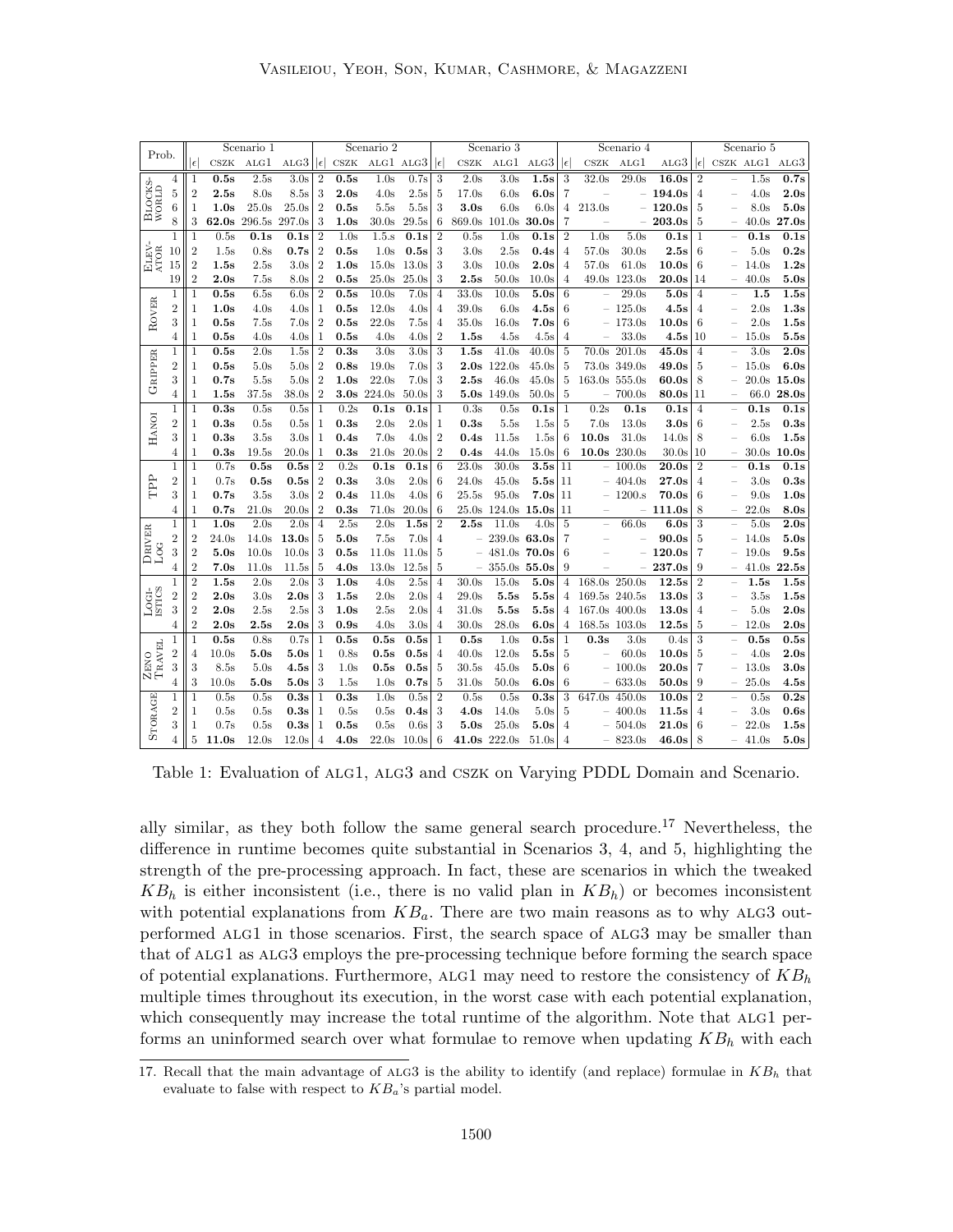| Optimal |      | Explanation Length $ \epsilon $ |                       |       |       |                  |        |       |                          |       |
|---------|------|---------------------------------|-----------------------|-------|-------|------------------|--------|-------|--------------------------|-------|
| Plan    | റ    |                                 | 4                     |       |       |                  |        |       | 10                       |       |
| Length  | CSZK | ALG3                            | $\operatorname{CSZK}$ | ALG3  | CSZK  | ALG3             | CSZK   | ALG3  | CSZK                     | ALG3  |
| 6       | 0.5s | $1.0\mathrm{s}$                 | 2.0s                  | 0.9s  | 9.5s  | 0.8s             | 300.0s | 1.0s  | 500s                     | 1.0s  |
| 10      | 0.5s | 3.0 <sub>s</sub>                | 2.5s                  | 2.5s  | 9.5s  | 3.0 <sub>s</sub> | 300.0s | 3.5s  | 500s                     | 2.5s  |
| 12      | 0.5s | 4.5s                            | 2.0s                  | 5.0s  | 9.0s  | 6.5s             | 305.0s | 4.5s  | 505s                     | 7.0s  |
| 16      | 1.0s | 28.0s                           | 2.0s                  | 27.0s | 10.0s | 26.0s            | 309.0s | 27.0s | 502s                     | 31.0s |
| 26      | 1.0s | 70.0s                           | 8.0s                  | 75.0s | 20.0s | 73.0s            | 312.5s | 80.0s | $\overline{\phantom{a}}$ | 85.0s |

Table 2: Varying Explanation and Plan Lengths for the BLOCKSWORLD PDDL Domain.

|       |    |                       |      |    |                       |      |              | $\#$ of Invalid Shorter-than-Optimal Plans |                  |     |      |        |            |                          |        |
|-------|----|-----------------------|------|----|-----------------------|------|--------------|--------------------------------------------|------------------|-----|------|--------|------------|--------------------------|--------|
| Prob. |    |                       |      |    |                       |      |              |                                            |                  |     |      |        |            | 10                       |        |
|       | ΙE | $\operatorname{CSZK}$ | ALG3 | ١€ | $\operatorname{CSZK}$ | ALG3 | $ \epsilon $ | $\mathop{\rm csz}\nolimits$ K              | ALG3             | ۱€  | CSZK | ALG3   | $\epsilon$ | CSZK                     | ALG3   |
|       | റ  | 2.5s                  | 0.2s | 4  | 50.0s                 | 1.0s | 6            | 1231.0s                                    | $11.0\mathrm{s}$ | - 8 | -    | 104.0s | 10         | $\overline{\phantom{0}}$ | 840.5s |
| 2     |    | 3.0 <sub>s</sub>      | 0.5s | 4  | 57.0s                 | 1.0s | 6            | 1225.0s                                    | $12.5\mathrm{s}$ | - 8 | -    | 105.5s | 10         | $\overline{\phantom{0}}$ | 842.0s |
| 3     |    | 3.0 <sub>s</sub>      | 2.0s | 4  | 62.0s                 | 2.5s | 6            | 1240.0s                                    | 11.0s            | 8   | -    | 107.0s | 10         | -                        | 845.0s |
| 4     |    | 2.5s                  | 3.0s | 4  | 60.0s                 | 1.5s | 6            | 1235.0s                                    | $13.0\mathrm{s}$ | 8   | -    | 111.0s | 10         | $\overline{\phantom{a}}$ | 850.0s |

Table 3: Varying Invalid Shorter-than-Optimal Plans.

potential explanation (see Appendix C). In contrast, the pre-processing technique of  $ALG3$ guarantees that  $KB<sub>h</sub>$  will be consistent with all potential explanations by performing an informed search over what formulae to remove (i.e., it removes only the necessary set of formulae that evaluate to false with respect to the partial model of  $KB_a$ ). In conclusion, these results shows that there is a clear advantage in employing the pre-processing approach for finding most-preferred explanations within our framework, especially for problems where the consistency of  $KB_h$  needs to be restored during an update.

## 7.2 Question 2: Efficacy on Classical Planning Problems

This question concerns how well our algorithms perform on classical planning problems. To address this, we compared our algorithms against the current planning-based state-of-theart algorithm by Chakraborti et al. (2017), referred to as cszk – the initials of the last names of the authors.<sup>18</sup> In what follows, we will only discuss the results of our best performing algorithm ALG3 and CSZK.

Table 1 tabulates the length of the explanations  $|\epsilon|$  as well as the runtimes of the algorithms. In general, cszk outperformed alg3 in a majority of cases, except for Scenarios 3 and 4 in all domains. These cases also happen to be the cases where the explanation length  $|\epsilon|$  is larger. We did not report runtimes of CSZK for Scenario 5 as the available implementation could not handle that scenario.

To verify if such correlations exist, we conducted an additional experiment where we varied the explanation length  $|\epsilon|$  as well as the optimal plan length in the BLOCKSWORLD domain. Table 2 tabulates the results. It shows a clear trend that the runtimes of cszk increases as the explanation lengths increase. The reason is that cszk needs to search over a larger search space as the explanation length increases. As such, its runtime also increases.

<sup>18.</sup> We used the implementation of the authors, which is publicly available at https://github.com/ TathagataChakraborti/mmp.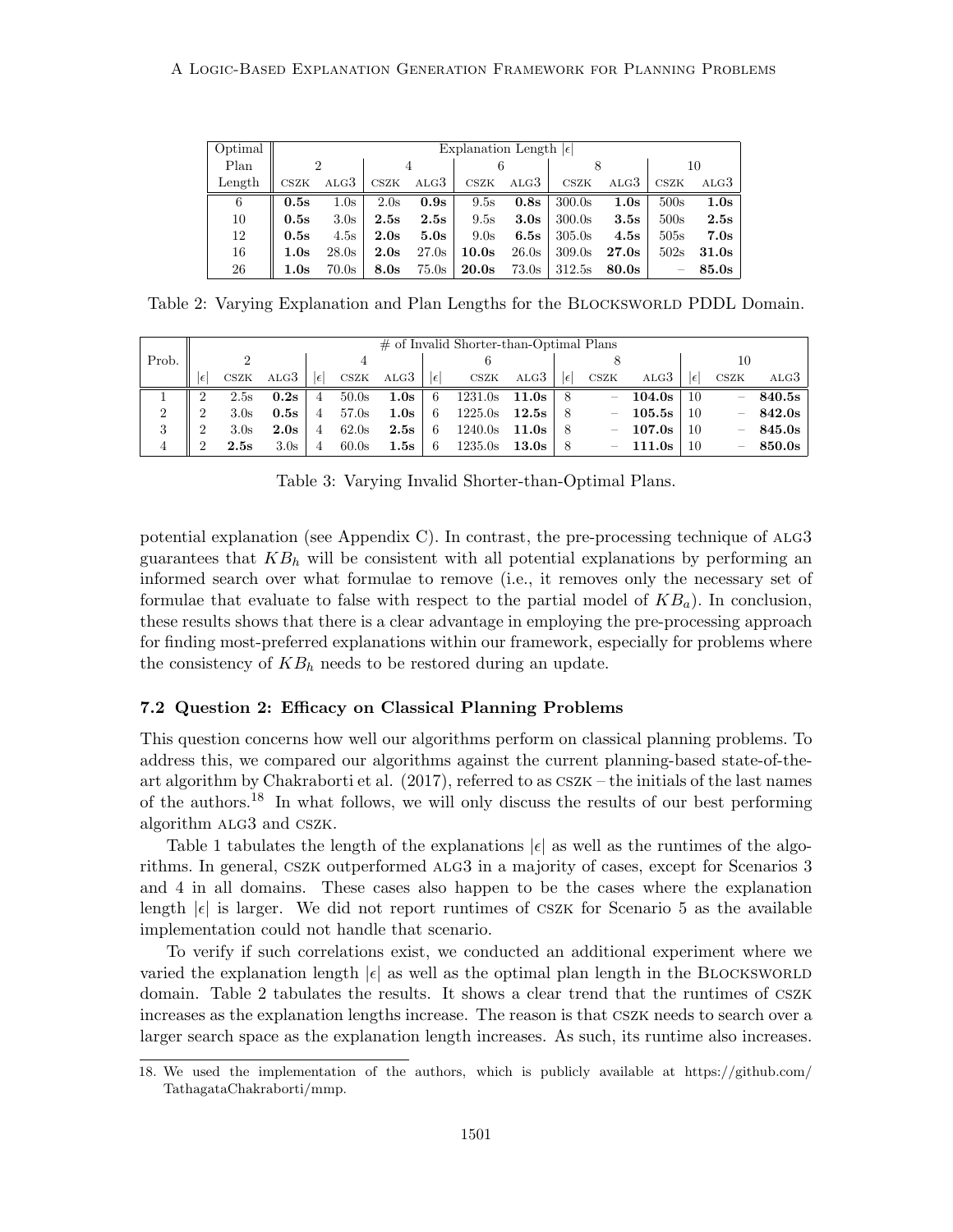In contrast, the runtimes of  $A<sub>L</sub>G<sub>3</sub>$  remain relatively unchanged with varying explanation lengths. The reason is that the runtimes of alg3 are dominated by the size of the encoded knowledge bases, which are independent of the explanation lengths.

The results also show that the runtimes of cszk remain relatively unchanged with varying optimal plan lengths. The reason is that the runtimes of cszk are dominated by its search for explanations. CSZK runs an  $A^*$  search over the explanation search space and as long as the explanation length remains unchanged, the runtime complexity of the search, which is exponential in the explanation length, remains relatively unchanged as well. However, the runtimes of alg3 increase as the optimal plan lengths increase. We attribute this to the following two reasons. First, longer plans means that there are more combinations of actions to consider in the explanation search space, consequently increasing the runtime of the algorithm. Additionally, the size of the knowledge bases increases as the plan length increases. Thus, there is an increasing number of formulae, which likely results in an increase in the runtime of the underlying SAT solver.

Upon closer inspection of the instances generated the experiments thus far, we observed that in almost all of these instances, the shortest plan in the human's model is at least as long as the optimal plan in the agent's model. Therefore, the experiments thus far were strongly biased in favor of explanations for plan validity instead of plan optimality. We thus conducted an additional experiment where we varied the number of invalid shorter-thanoptimal plans in the human's model. These plans are invalid because they are comprised of some actions with wrong or missing preconditions and/or effects and these actions enable the goal state to be reached earlier than using a plan that is optimal in the agent's model. Table 3 tabulates the results. As expected, the results show that the runtime of both cszk and ALG3 increases as the number of invalid plans increases. However, interestingly, the runtime of cszk grows faster than that of alg3, and alg3 is up to 2 orders of magnitude faster than cszk (when there are six invalid plans).

All of these observations result in the following three conclusions that highlight the different situations for when one should use one algorithm over the other: (1) ALG3 outperforms  $Cszk$  when explanations are long, and vice versa when explanations are short;  $(2)$  ALG3 outperforms cszk when optimal plans are short, and vice versa when the optimal plans are long; and (3) ALG3 outperforms CSZK when there are many invalid shorter-than-optimal plans.

#### 7.3 Question 3: Efficacy on Hybrid Planning Problems

In this final question, we wanted to investigate the generality of our approach on problems beyond classical planning, particularly on hybrid planning problems. As such, we now provide results on a number of PDDL+ problems.

Recall that finding optimal hybrid plans is often infeasible, and as such, there is no SAT/SMT planner that can prove optimality for general PDDL+ problems (see Section 3.3.1). Therefore, it is not feasible to find optimal plans to explain in our experiments. However, given that optimality cannot be guaranteed, a user may have doubts about the validity of a plan (i.e., whether the plan is sound and can be executed to achieve the goal). Thus, we limited ourselves to experiments for *plan validity* only.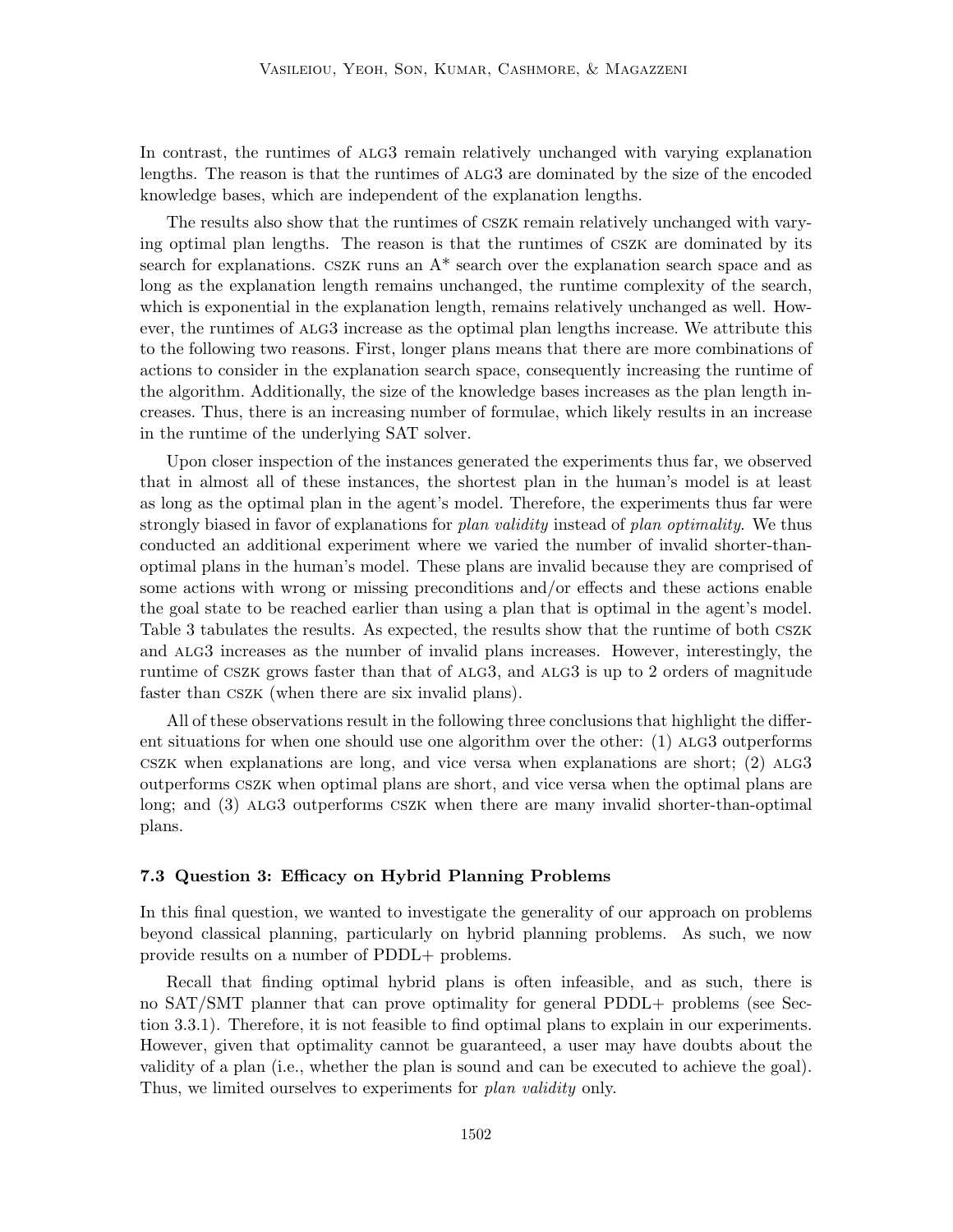| Prob.                                                           |                  |                  | Scenario 1                   |                | Scenario 2       |                | Scenario 3 |                | Scenario 4       |                | Scenario 5       |                | Scenario 6 |                | Scenario 7       |                  | Scenario 8 |
|-----------------------------------------------------------------|------------------|------------------|------------------------------|----------------|------------------|----------------|------------|----------------|------------------|----------------|------------------|----------------|------------|----------------|------------------|------------------|------------|
|                                                                 |                  | $ \epsilon $     | $\ensuremath{\mathrm{ALG3}}$ | $ \epsilon $   | ALG3             | $ \epsilon $   | ALG3       | $ \epsilon $   | ALG3             | $ \epsilon $   | ALG3             | $ \epsilon $   | ALG3       | $ \epsilon $   | $_{\rm ALG3}$    | $ \epsilon $     | ALG3       |
|                                                                 | $\mathbf 1$      | $\overline{0}$   | 0.1s                         | $\sqrt{2}$     | 0.1s             | $\sqrt{2}$     | 0.2s       | $\mathbf 1$    | 0.1s             | $\sqrt{2}$     | 0.1s             | $\mathbf 1$    | 0.1s       | 3              | 0.2s             | $\boldsymbol{0}$ |            |
|                                                                 | 3                | $\boldsymbol{0}$ | 0.1s                         | $\overline{2}$ | 0.2s             | $\overline{2}$ | 0.8s       | $\mathbf 1$    | 0.2s             | $\overline{2}$ | 0.2s             | $\mathbf{1}$   | 0.1s       | 3              | 0.8s             | $\boldsymbol{0}$ |            |
| LINEAR<br><b>GENER</b>                                          | $\bf 5$          | $\overline{0}$   | 0.2s                         | $\overline{2}$ | 0.2s             | $\overline{2}$ | 2.0s       | $\mathbf 1$    | 0.4s             | $\overline{2}$ | 0.4s             | $\mathbf{1}$   | 0.3s       | 3              | 3.0 <sub>s</sub> | $\boldsymbol{0}$ |            |
|                                                                 | 7                | $\boldsymbol{0}$ | 0.3s                         | $\overline{2}$ | 0.5s             | $\overline{2}$ | 4.0s       | $\mathbf 1$    | 1.0s             | $\overline{2}$ | 0.6s             | $\mathbf{1}$   | 0.5s       | 3              | 14.0s            | $\overline{0}$   |            |
|                                                                 | $\mathbf{1}$     | $\mathbf{1}$     | 0.2s                         | $\overline{2}$ | 0.3s             | $\overline{2}$ | 0.4s       | 3              | 0.6s             | $\overline{4}$ | 0.2s             | $\overline{2}$ | 0.2s       | 4              | 0.2s             | $\overline{0}$   |            |
|                                                                 | $\overline{2}$   | $\mathbf 1$      | 0.4s                         | $\overline{2}$ | 1.3s             | $\overline{2}$ | 2.0s       | 3              | 1.1s             | 5              | 0.9s             | $\overline{2}$ | 0.4s       | 4              | 0.7s             | $\boldsymbol{0}$ |            |
| $TORI-CHII$                                                     | 3                | $\mathbf 1$      | 0.5s                         | $\overline{2}$ | 5.0s             | $\overline{2}$ | 11.0s      | 3              | 2.8s             | 7              | 3.6 <sub>s</sub> | $\overline{2}$ | 0.5s       | $\overline{4}$ | 2.0s             | $\boldsymbol{0}$ |            |
|                                                                 | 4                | $\mathbf 1$      | 1.0s                         | $\overline{2}$ | 16.0s            | $\overline{2}$ | 38.0s      | 3              | 5.8s             | 5              | 1.1s             | $\overline{2}$ | 1.0s       | 4              | 4.0s             | $\overline{0}$   |            |
|                                                                 | $\mathbf{1}$     | $\mathbf{1}$     | 0.2s                         | $\overline{2}$ | 0.2s             | 3              | 2.5s       | 3              | 0.2s             | $\overline{2}$ | 0.2s             | 1              | 0.1s       | $\overline{4}$ | 0.2s             | $\mathbf 1$      | 0.2s       |
| GENER.<br>EVENTS                                                | $\boldsymbol{2}$ | $\mathbf 1$      | 0.3s                         | $\sqrt{2}$     | 0.5s             | 3              | 5.0s       | 3              | 0.5s             | 3              | 0.2s             | $\overline{2}$ | 0.7s       | 5              | 0.7s             | $\overline{2}$   | 0.4s       |
|                                                                 | $\sqrt{3}$       | $\overline{2}$   | 0.8s                         | $\sqrt{2}$     | 1.3s             | 3              | 10.0s      | 3              | 1.5s             | 4              | 0.7s             | $\overline{2}$ | 0.6s       | 5              | 2.0s             | $\overline{2}$   | 1.5s       |
|                                                                 | 4                | $\mathbf 1$      | 1.3s                         | $\overline{2}$ | 2.0s             | 3              | 26.0s      | 3              | 2.5s             | 6              | 0.9s             | 1              | 1.0s       | $\overline{4}$ | 4.5s             | 3                | 4.5s       |
| $\begin{array}{c} \mathrm{CAR} \\ \mathrm{NO~DRAG} \end{array}$ | $\mathbf{1}$     | $\overline{2}$   | 0.2s                         | $\mathbf{1}$   | 0.3s             | $\overline{3}$ | 0.3s       | 3              | 0.3s             | $\overline{2}$ | 0.2s             | $\mathbf{1}$   | 0.4s       | 3              | 0.4s             | $\overline{2}$   | 0.5s       |
|                                                                 | $\boldsymbol{2}$ | $\overline{2}$   | 0.2s                         | $\mathbf 1$    | 0.2s             | $\overline{2}$ | 0.4s       | 3              | 0.3s             | 3              | 0.3s             | $\overline{2}$ | 0.5s       | 3              | 0.3s             | $\overline{2}$   | 0.4s       |
|                                                                 | 3                | $\overline{2}$   | 0.3s                         | $\mathbf{1}$   | 0.3s             | $\overline{2}$ | 0.2s       | 3              | 0.4s             | 1              | 0.1s             | $\overline{2}$ | 0.3s       | 3              | 0.4s             | $\mathbf 1$      | 0.6s       |
|                                                                 | $\overline{4}$   | $\sqrt{2}$       | 0.2s                         | $\mathbf 1$    | 0.2s             | 3              | 0.3s       | 3              | 0.3s             | $\overline{2}$ | 0.2s             | 1              | 0.2s       | $\overline{4}$ | 0.3s             | $\mathbf{1}$     | 1.0s       |
|                                                                 | $\mathbf{1}$     | $\mathbf{1}$     | 0.2s                         | $\overline{2}$ | 0.1s             | $\overline{2}$ | 0.3s       | $\mathbf{1}$   | 0.2s             | $\overline{2}$ | 0.1s             | $\mathbf{1}$   | 0.1s       | 3              | 0.2s             | $\overline{0}$   |            |
|                                                                 | $\overline{2}$   | $\mathbf 1$      | 0.2s                         | $\overline{2}$ | 0.2s             | 1              | 0.5s       | $\mathbf 1$    | 0.4s             | $\overline{2}$ | 0.2s             | 1              | 0.2s       | 3              | 0.7s             | $\boldsymbol{0}$ |            |
| NONLIN.<br>GENER                                                | 3                | $\mathbf{1}$     | 0.3s                         | $\overline{2}$ | 0.2s             | $\overline{2}$ | 1.0s       | $\mathbf{1}$   | 0.3s             | $\overline{2}$ | 0.3s             | $\mathbf{1}$   | 0.4s       | 3              | 2.0s             | $\overline{0}$   |            |
|                                                                 | 4                | $\mathbf{1}$     | 1.2s                         | $\overline{2}$ | 0.5s             | $\overline{2}$ | 5.0s       | $\mathbf 1$    | 0.5s             | 2              | 0.5s             | $\mathbf 1$    | 0.5s       | 3              | 5.5s             | $\overline{0}$   |            |
|                                                                 | $\mathbf{1}$     | $\mathbf{1}$     | 0.5s                         | $\mathbf{1}$   | 0.4s             | $\overline{2}$ | 0.4s       | 3              | 0.7s             | $\overline{2}$ | 0.2s             | $\mathbf{1}$   | 0.1s       | 3              | 0.2s             | $\mathbf{1}$     | 0.4s       |
| SOLAR<br>ROVER                                                  | $\overline{2}$   | $\mathbf 1$      | 0.4s                         | $\mathbf{1}$   | 0.5s             | $\mathbf{1}$   | 0.6s       | $\overline{2}$ | 1.4s             | 4              | 0.2s             | $\mathbf{1}$   | 0.2s       | 3              | 0.5s             | $\mathbf{1}$     | 0.4s       |
|                                                                 | $\sqrt{3}$       | $\mathbf 1$      | 0.8s                         | $\mathbf 1$    | 0.9s             | $\overline{2}$ | 1.0s       | $\overline{2}$ | 2.0s             | 6              | 0.3s             | $\mathbf{1}$   | 0.4s       | 3              | 5.0s             | 1                | 0.6s       |
|                                                                 | 4                | 1                | 1.5s                         | 1              | 2.0s             | $\mathbf{1}$   | 2.0s       | $\sqrt{3}$     | 3.5s             | 8              | 0.4s             | 1              | 0.5s       | 5              | 10.0s            | 1                | $1.5$ .s   |
| POWERED<br>DESCENT                                              | 1                | $\mathbf 1$      | 0.2s                         | $\mathbf 1$    | 0.4s             | $\overline{2}$ | 0.4s       | $\sqrt{3}$     | 1.0s             | $\overline{2}$ | 0.3s             | 1              | 0.2s       | 3              | 0.8s             | $\mathbf{1}$     | 0.6s       |
|                                                                 | $\overline{2}$   | 1                | 0.3s                         | $\mathbf 1$    | 0.6s             | 1              | 0.5s       | $\overline{2}$ | 2.5s             | 4              | 0.4s             | $\mathbf{1}$   | 0.1s       | 3              | 1.5s             | 1                | 0.7s       |
|                                                                 | 3                | 1                | 0.3s                         | $\mathbf{1}$   | 1.0s             | $\overline{2}$ | 1.5s       | $\overline{2}$ | 3.0 <sub>s</sub> | 6              | 0.3s             | $\mathbf{1}$   | 0.3s       | 3              | 3.0s             | $\mathbf{1}$     | 1.0s       |
|                                                                 | 4                | $\mathbf 1$      | 0.7s                         | $\mathbf{1}$   | 3.0 <sub>s</sub> | $\mathbf{1}$   | 3.5s       | 3              | 5.5s             | 8              | 0.4s             | $\mathbf{1}$   | 0.2s       | 4              | 8.0s             | 1                | 3.0s       |
|                                                                 | $\mathbf 1$      | $\mathbf 1$      | 0.5s                         | $\overline{2}$ | 0.4s             | $\mathbf{1}$   | 0.6s       | 3              | 1.0s             | $\overline{2}$ | 0.3s             | $\mathbf{1}$   | 0.3s       | 3              | 0.8s             | $\mathbf{1}$     | 0.5s       |
| NONLIN<br>SOLAR<br>ROVER                                        | $\boldsymbol{2}$ | $\sqrt{2}$       | 1.0s                         | 2              | 1.0s             | $\overline{2}$ | 1.5s       | 4              | 3.5s             | 4              | 0.4s             | $\overline{2}$ | 0.4s       | 5              | 1.5s             | 2                | 1.5s       |
|                                                                 | 3                | $\overline{2}$   | 4.0s                         | 3              | 4.0s             | $\overline{2}$ | 2.5s       | 4              | 4.0s             | 6              | 0.3s             | $\overline{2}$ | 0.4s       | 5              | 3.0 <sub>s</sub> | $\overline{2}$   | 1.0s       |
|                                                                 | 4                | 3                | 5.0s                         | 4              | 4.0s             | $\mathbf{1}$   | 2.0s       | 6              | 7.5s             | 8              | 0.4s             | $\mathbf 1$    | 0.3s       | $\overline{4}$ | 6.0s             | $\overline{2}$   | 1.0s       |

Table 4: Evaluation of ALG3 on Varying PDDL+ Domain and Scenario.

As Algorithm 3, referred to as  $A_{\text{LG}}$  as designed to find explanations that explain both plan validity and optimality, we tweaked it to only check for credulous entailment since that is sufficient for finding explanations for plan validity (see Section 6.2). We did not compare it with any other algorithm since to the best of our knowledge existing explanation generation algorithms are limited to classical planning problems.

Similar to our first experiment for classical planning, we used the actual domain instances as the model of the agent and tweaked it for the model of the human user. We considered the same five scenarios earlier as well as the following three additional scenarios:

- Scenario 6: We changed the duration of all the durative actions in the human's model.
- Scenario 7: We removed (on average) five random preconditions and effects as well as changed the duration of all durative actions in the human's model.
- Scenario 8: We removed (on average) two events and processes in the human's model.

Table 4 tabulates the results. We did not report runtimes for the LINEAR, TORICELLI, and non-linear generator domains for Scenario 8 as these domains do not contain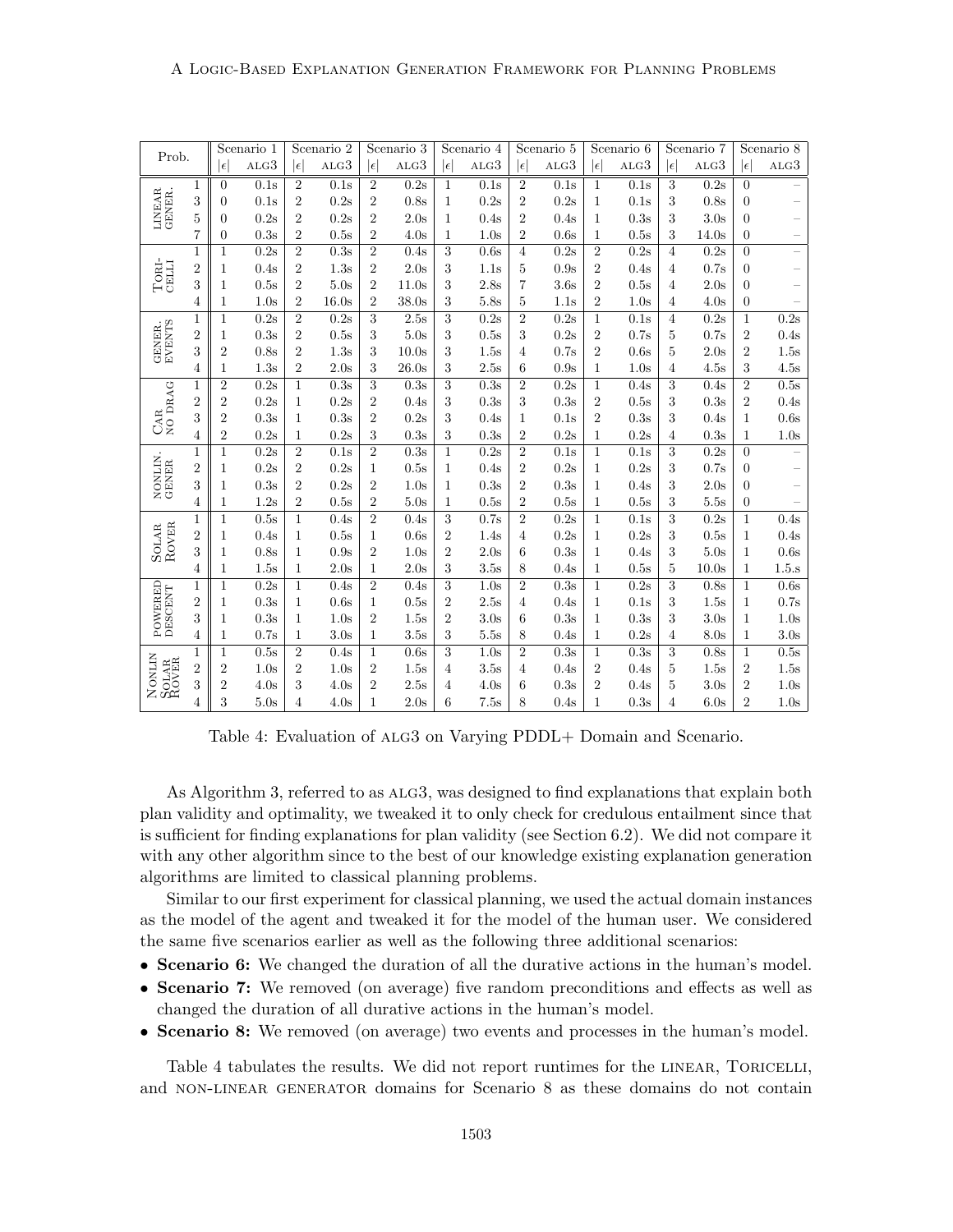events and/or processes. In general, alg3 was able to maintain small runtimes of less than 1s in the majority of instances. The reason is that the size of the encoded knowledge bases are relatively small because SMTPlan uses the iterative encoding facility of the z3 solver. Specifically, the encoding of each layer consists of the following steps: Adding the new variables and constraints for the next happening, adding the goal constraints to the new constraint set, pushing the constraint set onto the stack, solving, and popping the goal constraint set off the stack. As such, at each step in the iterative deepening with  $z_3$ , only the latest layer needs to be encoded.

In conclusion, these results demonstrate that our approach can be generalized beyond classical planning to hybrid planning, improving the applicability of explainable planning approaches.

## 8. Proof-of-Concept: Communicating Explanations to Human Users

As noted in Section 1, explanation generation frameworks, especially those targeting human users, should be able to effectively communicate explanations to them, ideally, in a manner that minimizes their cognitive effort and maximizes their cognitive effect. In consequence, this opens up a plethora of research questions one should examine carefully. Among them, two questions, which we posit are of fundamental consideration, are the following:  $(Q1)$  What form should the explanations take?, and (Q2) What communication medium should be used to deliver them effectively?

**(Q1) Explanation Form:** In general, an explanation can take several forms (Hempel  $\&$ Oppenheim, 1948; Hempel, 1965; Miller, 2018). Among the most common and intuitive forms of explanation are: Causal explanation, an explanation in which the explanandum is derived with deductive arguments (e.g., "All plans reaching state  $S$  solve the problem; this plan reached state  $S$ ; therefore, this plan solves the problem"); Statistical explanation, an explanation subsuming the explanandum under a generalization in order to give it inductive support (e.g., "Most invalid plans have at least one action with an unsatisfied precondition; this plan is invalid; therefore, this plan has at least one action with an unsatisfied precondition"); and *Social explanation*, an explanation that models the expectations of the explainee (e.g., "This plan is invalid because you are missing this precondition"). As one can see, the latter form refers to, in essence, the model reconciliation problem that we are tackling in this paper. In other words, explanations in the form of model reconciliation are social explanations because they explicitly capture the effects of the explainee's expectations in the explanation generation process (of the agent).<sup>19</sup>

Within the context of explainable AI planning, explanations as model reconciliation can be further categorized according to two properties: Selective, in being able to select explanations from a pool of competing hypotheses; and *Contrastive*, in being able to contrast and differentiate properties of two competing hypotheses (see work by Sreedharan et al. (2020) for more.) Nevertheless, irrespective of the underlying properties, explanations in the form of model reconciliation express discrepancies between the action models of the agent and the human user, or involve differences in the initial and/or goal state assumptions of

<sup>19.</sup> As we highlight in Section 2, these explanations received a lot of traction because they are consistent with the Theory of Mind, a normative theory aimed at describing the operations of the human mind and behavior in social and collaborative settings.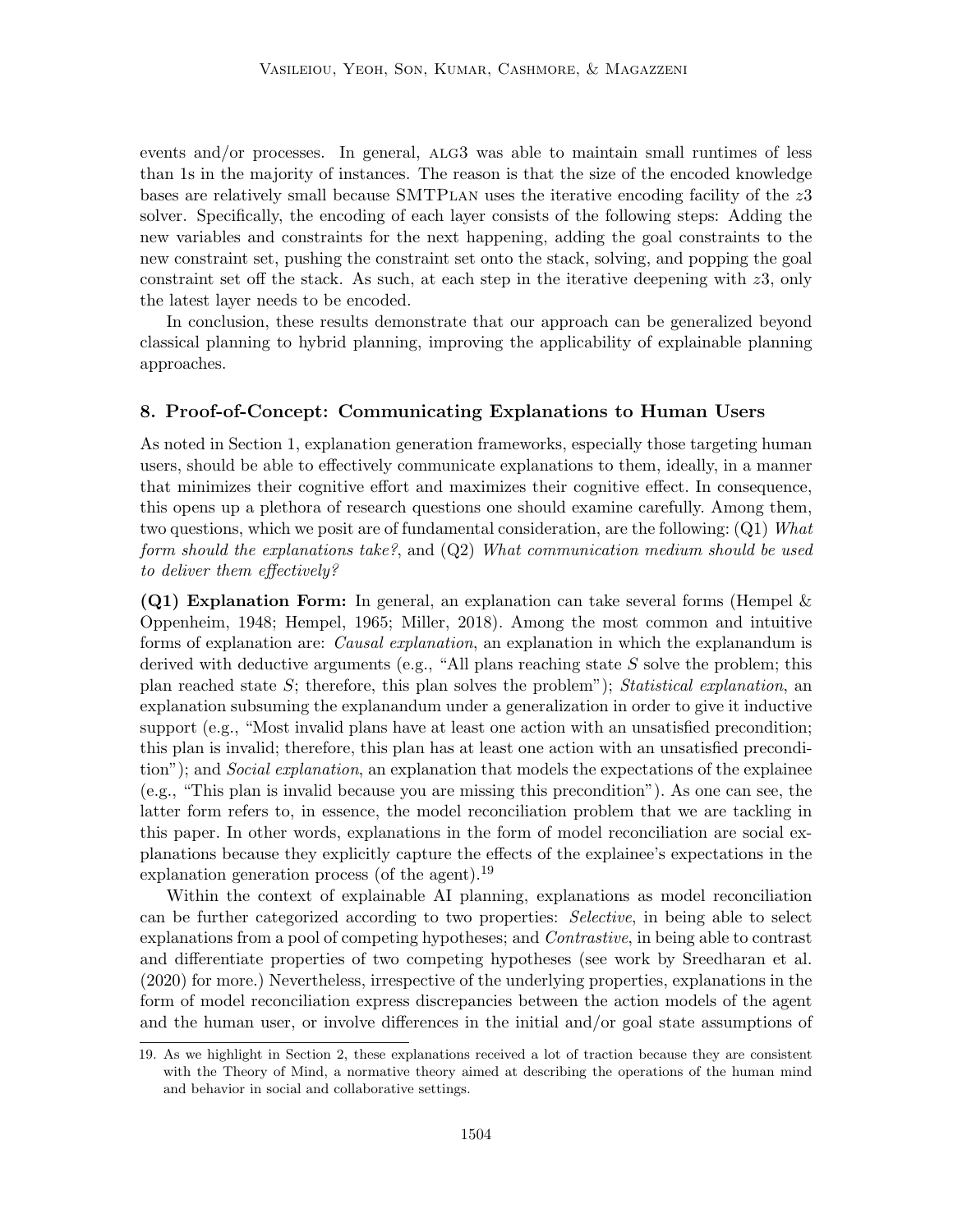the planning problems of the agent and the human user. These discrepancies fall into one of the following two categories:

- Action-space Information: Given a planning problem Π, and an associated domain D containing actions A, the action-space information corresponds to information about each action in D and their corresponding conditions.
- State-space Information: Given a planning problem  $\Pi$ , a plan  $\pi$ , and a sequence of states S involved in the execution of  $\pi$ , the state-space information corresponds to information about the predicates in each state in S.

As one may need to convey explanations that contain action-space and state-space information when explaining a plan, an ideal system for presenting explanations should be able to convey both types of information to human users.

(Q2) Communication Medium: Communicating information to human users can be typically achieved through four mediums: Verbal, non-verbal, text-based, and visual. One of the most common computer interfaces to communicate information is the graphical user interface, where information is presented graphically through a combination of visualizations and text (Mandel, 2002). From the perspective of communicating explanations, although text can be a natural representation for an explanation, when presented alone, it can require increased cognitive effort and possibly increase the likelihood of misunderstanding the task especially for novice users. In contrast, a well-established educational principle, called the multimedia learning principle, posits that humans learn better from visuals and words, than from words alone (Mayer, 1997). For example, Clark and Mayer (2016) showed that accompanying text-based instructions with visuals improved students' performance on a test by a median amount of 89%. Interestingly, students got around 65% of answers correct after seeing a combination of text and visuals, compared to less than 40% of answers correct after reading a text comprised of words alone. Similar results have also been obtained in object assembly tasks (Brunyé, Taylor,  $\&$  Rapp, 2008). Thus, there is strong evidence within the psychology community that the use of visual content has a profound effect on increasing retention and comprehension when compared to text alone.

Motivated by these findings, we posit that communicating explanations for planning problems to human users should be done through a combined visual and text-based medium. Specifically, an ideal explainable AI planning system should be able to ground the explanations on the visualized action-space and state-space of the given planning problem (i.e., on the visualized plans of the human users). Being able to visualize the plans of human users provides a straightforward way for highlighting actions and/or states that are affected by the agent's explanation. In other words, the explanation can be mapped onto the human user's plan, which could assist human users in understanding why their plans are not valid (or optimal), and why the agent's plan is. This method could minimize the cognitive effort needed to understand an explanation, thus maximizing the explanation's cognitive effect.

Visualizing planning problems through the development of user interfaces has received a lot of attention (Freedman, Chakraborti, Talamadupula, Magazzeni, & Frank, 2018). While some work aim to show human users the space of alternate plans (Gopalakrishnan & Kambhampati, 2018; Chakraborti, Fadnis, Talamadupula, Dholakia, Srivastava, Kephart, & Bellamy, 2018), others aim to create systems to aid human users in the creation of plans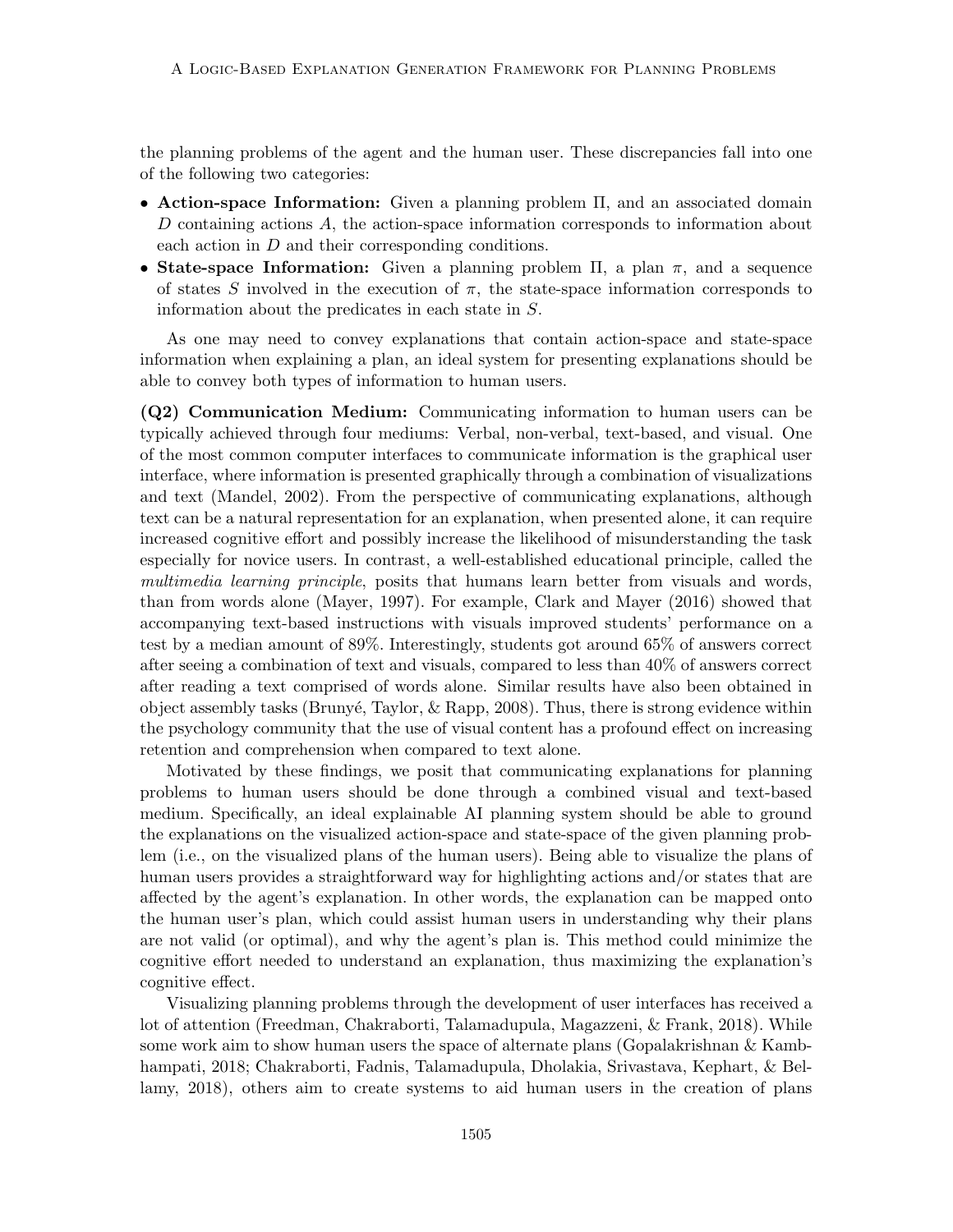(e.g., Planimation (Chen, Ding, Edwards, Chau, Hou, Johnson, Sharukh Syed, Tang, Wu, Yan, Gil, & Nir, 2020)) or for assistance with domain modeling (e.g., Conductor (Bryce, Bonasso, Adil, Bell, & Kortenkamp, 2017)). These kinds of systems are essential steps towards the creation of a unified planning interface, especially when human users are involved in the loop. Indeed, in the next section, we leverage existing planning visualization work to construct a system for communicating explanations to human users.

Finally, it is worth noting that there may be cases where one would need to communicate complex explanations to human users, either because they are long, or because they involve complex information, such as properties of hybrid planning problems. In the former case, a possible resolution would be to break down the explanation in shorter chunks and communicate each chunk sequentially, with each chunk that is understood and accepted by the human user triggering the communication of the next chunk. In contrast, if an explanation includes more complex information, then it may be beneficial to expose it to human users at different levels of granularity (i.e., by abstracting the information at a level that is associated with the expertise of the user).<sup>20</sup>

#### 8.1 User Study

As mentioned in Section 2, there has been some supporting evidence suggesting that explanations in the form of model reconciliation are well understood by human users when explaining classical plans to them (Chakraborti et al., 2019b; Zahedi et al., 2019). However, to the best of our knowledge, their applicability to hybrid planning problems has not been investigated thus far. Therefore, in what follows we present a human user study on a hybrid planning variant of the Logistics domain (McDermott, 2000), where we use visualizations and text for presenting explanations to human users.

#### 8.1.1 STUDY DESIGN

Recall that the model reconciliation problem requires that the explaining agent knows both its model and the model of the human user receiving the explanation. To enforce this assumption, we used variations of the Logistics domain (McDermott, 2000) as the model of the explaining agent, tweaked that model, and assigned this tweaked model to participating human users. To ensure the human users understood their assigned model, we presented it to them at the start of the study and asked them to create a plan given that model. We removed participants who created plans inconsistent with the tweaked model provided to them. Then, human users were provided an explanation in the form of model reconciliation (e.g., from our algorithms) and were asked to answer a series of questions as well as correct their plans based on their understanding of the explanation.<sup>21</sup> The answers to those questions as well as the human users' ability to correct their plans reflect their understanding of the explanations provided. In this study, we hypothesize that explanations in the form of model reconciliation are effective for explaining hybrid planning plans to human users.

<sup>20.</sup> Note that abstracting information is oftentimes domain-dependent, and should thus be considered on a case-by-case scenario. We demonstrate this in our human user study, where we simplify the presentation of some information such that the study is accessible to human users with no prior planning knowledge.

<sup>21.</sup> We used a visualization system (see Section 8.1.3) to help users create the plan as well as understand the explanation.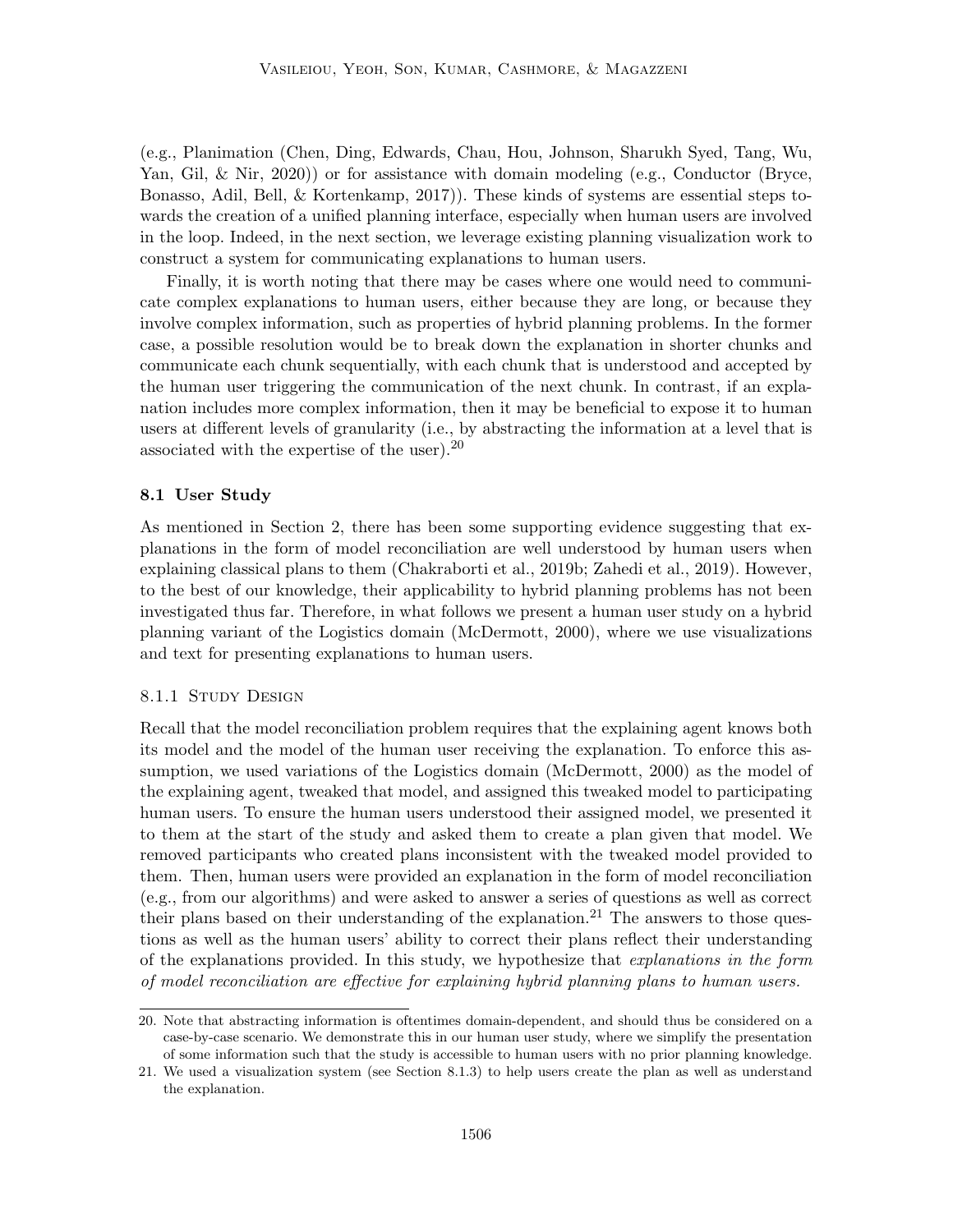

Figure 1: A view of the plan editor for the human user study. (1) Action selection; (2) The initial and goal states; (3) User's current plan; (4) Test visualization showing validity of the plan.

The user study was conducted on the online crowdsourcing platform Prolific (Palan & Schitter, 2018). We created two tasks for each participant as follows:

• Task 1: For this task, participants were asked to create a (shortest) plan based on the modified model provided to them using the visualization system coupled with a simple plan editing interface, as shown in Figure  $1<sup>22</sup>$  This interface also allows users to evaluate their plans, which can subsequently provide information about any errors in their plans due to their misunderstanding of the provided information in their models.

A participant succeeds in Task 1 if they create and submit a valid plan given their model. Participants that succeeded in Task 1 continued to Task 2, and participants that failed in Task 1 were filtered out and ignored. This is important due to the assumption (in model reconciliation) that the human user's model is known a-priori. In addition, participants whose plans were valid in their model but did not require an explanation (e.g., their plans were also valid in the agent's model) were also filtered out.

• Task 2: For this task, we informed the participants that the initial model provided to them contained errors, and presented an explanation for those errors using visualizations as well as text. They were then asked a series of questions to evaluate their understanding of the explanation provided  $(Task 2a)$ . The exact questions we asked the participants can be found in Appendix D. Then, they were shown the plan editor again and asked to correct their plan, this time without the ability to evaluate their plans for correctness

<sup>22.</sup> To eliminate any learning effects, participants were shown the visualization system in Task 1 to ensure that they are familiar with the system before receiving an explanation using that interface.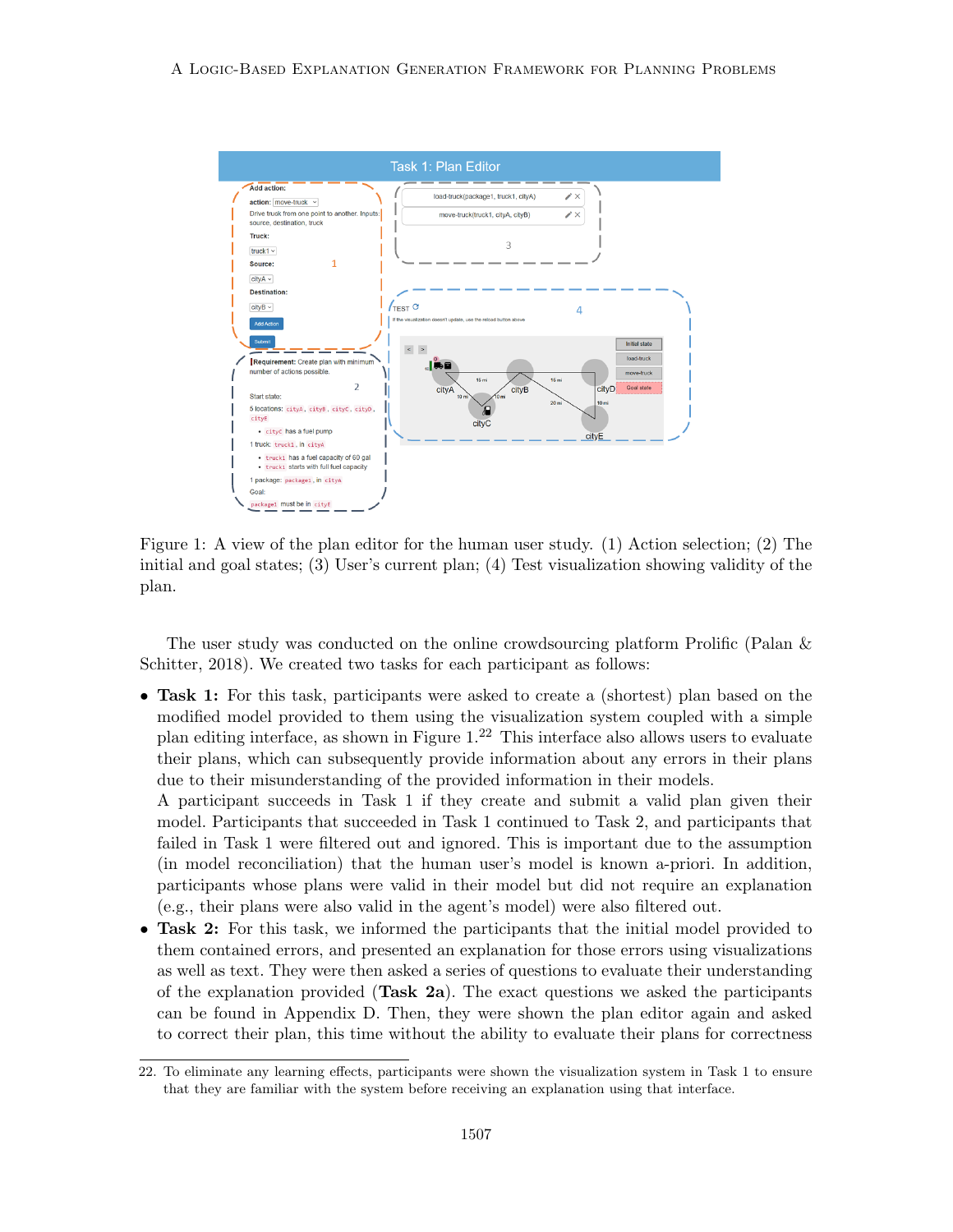

Figure 2: The initial state of the modified Logistics problem. The goal is to transport the package from cityA to cityE. A shortest plan here would have the truck load the package at cityA and move the truck to cityC to refuel before moving it to (the goal location) cityE.

(Task 2b). A participant succeeded in Task 2b if their corrected plan was valid in the agent's model.

To incentivize participants to provide answers to the best of their ability, we provided a bonus reward to participants who succeeded in Task 1, and an additional bonus to participants who also succeeded in Task 2b. Furthermore, we also included two questions for attention checks in the study, where participants were asked to type a particular string or select a particular answer in a multiple choice question. Participants who wrongly answered both of these questions were filtered out of the study.

Additionally, we performed a control experiment, where participants would receive the exact same tasks, but in Task 2a and Task 2b, they would not be shown the explanations. Instead, they are expected to correct their plan with just the knowledge of which actions were wrong. This allows us to see whether providing the explanation has any benefit, or if just the knowledge of the wrong actions is enough to help users in correcting the plan.

Finally, each participant had the following interactions in the study: (1) They arrive at the webpage following the link from Prolific, where they enter their demographics and some information on their educational background. (2) To ensure that they have the background necessary to solve the tasks, they are given tutorials on automated planning, the Logistics domain, and the plan editing interface. (3) Following the tutorials, they are asked to complete Task 1. (4) If they succeeded in Task 1, they are asked to complete Tasks 2a and 2b. (5) All participants, including those who failed Task 1, are then asked to provide feedback on the system's usability (Holzinger, Carrington, & Müller, 2020) and are informed of their payments before being redirected back to Prolific.

#### 8.1.2 Domain and Problem

As mentioned, our choice of domain was a variant of the Logistics domain (McDermott, 2000), which we augmented to contain elements of hybrid planning problems. The particular Logistics problem involves the transportation of packages across cities via trucks. To make the domain a hybrid planning problem, we included a process by adding a fuel bar to the truck which is depleted by the execution of the action move-truck, and an event to stall the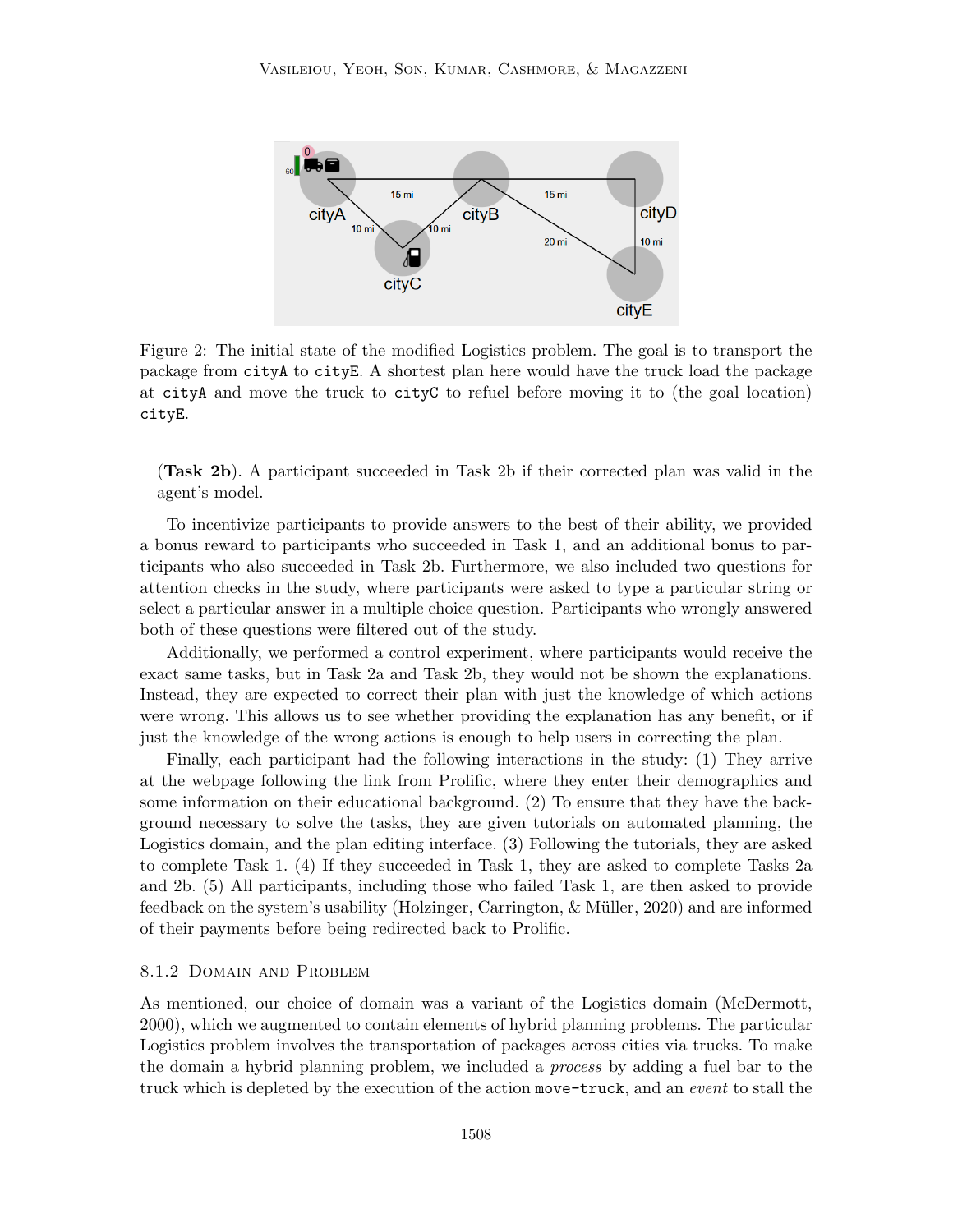#### A Logic-Based Explanation Generation Framework for Planning Problems



Explanation

The fuel consumption for truck1 is 2 gal/mi (gallons per mile).

Figure 3: A view of the explanation phase for the modified Logistics problem. We used a pulsing border on the fuel bar to indicate that the truck has run out of fuel, and thus stalled. The explanation is also presented in text to the right of the visualization.

truck if it runs out of fuel midway to a city. The truck has a specified fuel consumption rate in gallons per mile (gal/mi), that is, it burns 2gal/mi. Additionally, we added the action refuel to refuel the truck, and a predicate is-fuelpump to note locations where the truck can be refueled. We created a simple problem with five cities and one fuel pump. Figure 2 shows the initial state for this problem. There is one truck available and one package that needs to be transported to the goal city without stalling the truck.

We considered the following change for the modified model of the human user: We modified the fuel consumption rate to be 1gal/mi instead of the actual 2gal/mi. This allowed users to create a shorter plan in the modified domain by directly moving the truck to the destination instead of going to cityC and refueling. Thus, an explanation is needed to explain why their plan is invalid, and how to compute a (shortest) valid plan.

## 8.1.3 PROTOTYPE IMPLEMENTATION

Borrowing elements from existing work in plan visualization (Bryce et al., 2017; Magnaguagno, Fraga Pereira, Móre, & Meneguzzi, 2020), we created a visualization system,  $^{23}$ that combines the action-space and state-space information of the planning problem and can visualize plans and their execution as well as present explanations to human users. The inclusion of the action-space information also conveniently presents a simple way for human users to select and view different states. Actions whose preconditions are not met in the human user's plan are highlighted as red. This helps human users while creating their plan, ensuring they understand the preconditions specified in the provided model. Moreover, the state-space shows the "current" state of the world after the execution of the action selected by the human user in their plan, including information such as the positions of the truck and package, and the truck's fuel level. In addition, we used animations showing the movement of the truck between each city as well as the truck's fuel consumption.

During the explanation phase (Task 2a), actions are highlighted by using red highlights to indicate which actions are wrong, with the state-space visualization providing more details about what exactly went wrong in the human user's plan. For presenting explanations

<sup>23.</sup> We created the implementation to run on a web browser, using Flask and Python as back-end, and D3.js and JavaScript for the front-end.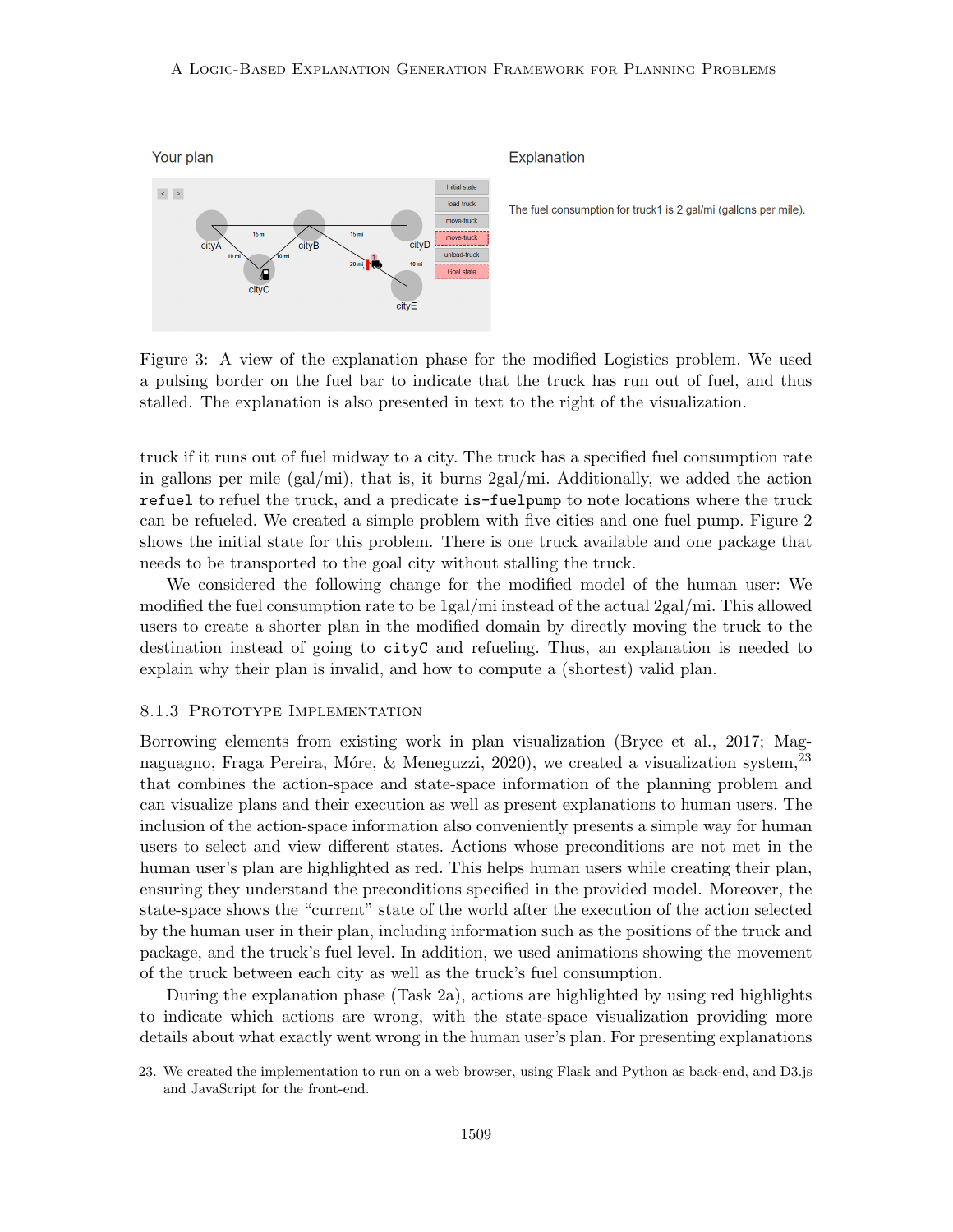|            | Population Size   Comprehension Score   Correction Ratio |                |
|------------|----------------------------------------------------------|----------------|
| Main Study | $6$ (out of 8)                                           | $91\%$ (32/35) |
| Control    |                                                          | $24\%$ (9/37)  |

Table 5: Human User Study Results for the Modified Logistics Domains.

within the state-space visualization, we do the following: For each state in the execution of the plan, starting from the initial state, we display the current state with respect to the actions that are executed in the human user's plan, using the agent's domain. Figure 3 shows the explanation phase.

Note that for the purpose of this study, the text-based explanation (as seen in Figure 3) was handcrafted. Nonetheless, there may be systematic ways for translating logic-based explanations from our framework to natural language text. We provide some details in Appendix D.

#### 8.1.4 EVALUATION

The study was conducted with 100 participating users (50 in the main group and 50 in the control group). All 100 participants have at least some undergraduate education in any field. Out of all the participants, only data from 72 users was used (35 in the main group and 37 in the control group), as the rest either failed Task 1 or had created plans that did not need explanations (e.g., their plans included going to City C to refuel before going to Cities B and E).

As we mentioned earlier, the goal of this study is to identify if explanations in the form of model reconciliation can convey to humans the validity of hybrid planning plans. To evaluate our hypothesis, we used the following measures:

- Comprehension Score: Number of questions users answered correctly in Task 2a.
- Correction Ratio: Proportion of users who succeeded in Task 1 (plan creation phase) that also succeeded in Task 2b (plan correction phase).

Table 5 summarizes the results of our analysis, where we report the population size and the two measures used for evaluation. In general, the results seem to suggest that the vast majority of users in the main study population understood the explanations communicated to them. In particular, we first scored participants based on the number of correct answers they gave for the questions asked in Task 2a (comprehension score). With a maximum possible score of 8, we managed to obtain an overall mean score of 6, which indicates that the presented explanations had a positive cognitive effect, as most users used the explanation to reason through the questions and successfully answer most of them. We then measured how many users were able to accurately correct their plans in Task 2b when shown the explanation (correction ratio), i.e., the users' ability to reflect the explanation presented to them into creating the (agent's) correct plan. The percentage of users that succeeded was 91%, showing that most users indeed made use of the explanation by adding its information to their models and creating the correct plan. From the control group, we can observe that the explanation does indeed have an effect of how well the participants were able to correct their plans, as users who did not see the explanations had a much lower correction ratio (24%), as expected.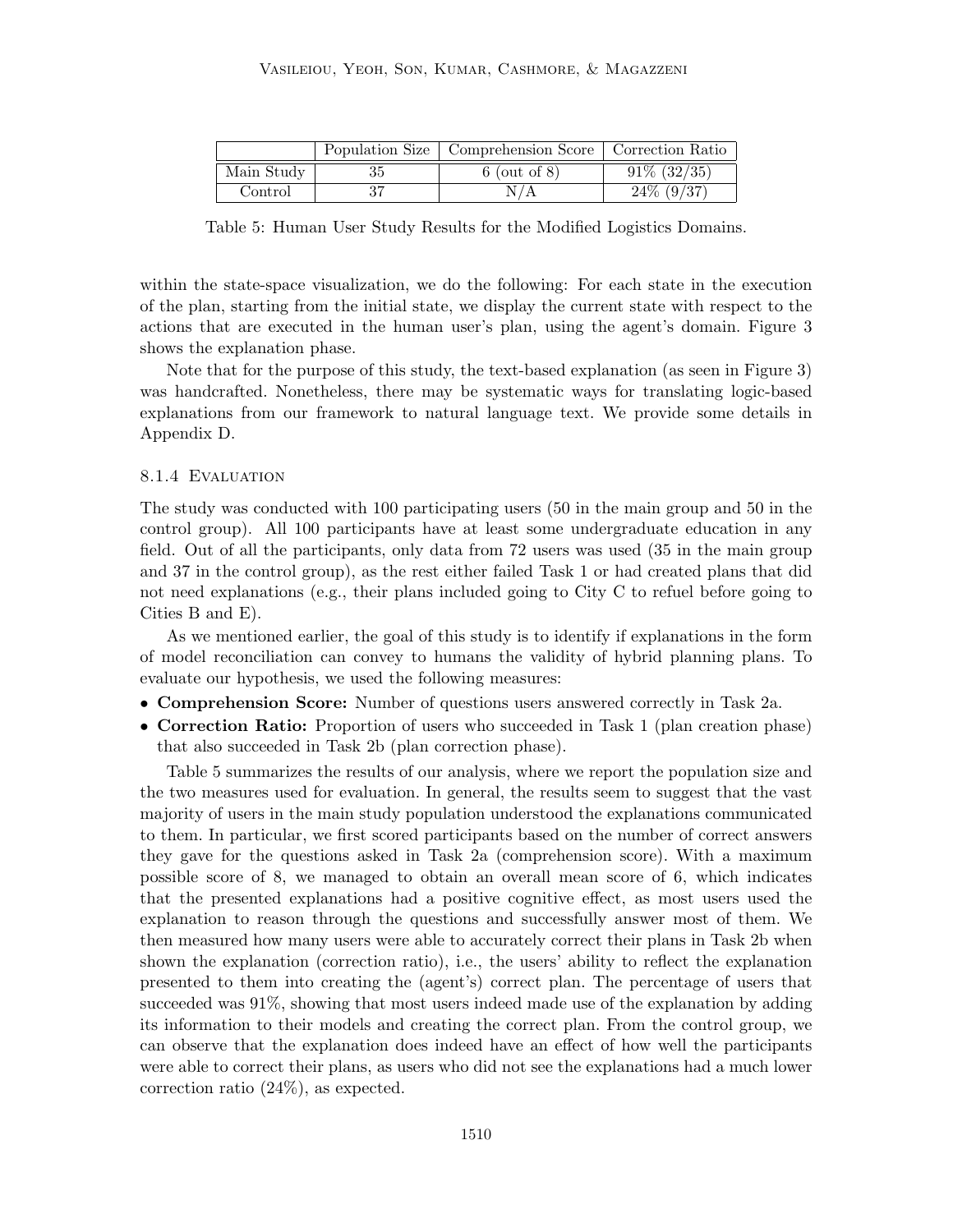We would also like to address the potential issue of bias in the results from Task 2b. Since we removed users who failed to complete Task 1, we might have filtered out participants who did not understand planning and their assigned models or had difficulty creating plans in general, thus creating a selection bias for users who are better at understanding and solving planning problems. As mentioned earlier, it was necessary to filter out users who did not understand their assigned models, as the explanation provided is contingent on the human model as per the assumptions made by model reconciliation. However, we believe that the ability to observe errors during plan creation in Task 1 mitigates this issue to some extent, as all users could observe any errors in their plans during this phase, and as such, potentially correct them before submitting. Further, since we observe a large difference in correction ratio for the control group with a similar number of people who completed Task 1, we believe that this potential bias does not have a major effect.

In conclusion, one can see that these findings corroborate our hypothesis, that is, explanations in the form of model reconciliation are effective for explaining hybrid planning plans to human users. The results of this study, complemented by the results obtained for classical planning problems by Chakraborti et al. (2019b) and Zahedi et al. (2019), demonstrate the real-world efficacy of explanations as model reconciliation for planning problems beyond classical planning.

## 9. Related Work

We now provide a discussion of related work from the knowledge representation and reasoning (KR) and planning literature. We focus on these two areas as our logic-based approach bears some similarity to other logic-based approaches in KR and our application domain of explainable planning has been solved by other planning approaches.

#### 9.1 KR Literature

As our proposed framework bears some similarities with the theory of belief change and abductive explanations, we start by describing their underlying theory. We then provide two examples that illustrate the differences between these approaches. Finally, we discuss some further related work from the KR community.

#### 9.1.1 Belief Change

Belief change is a kind of change that can occur in a knowledge base. Depending on how beliefs are represented and what kinds of inputs are accepted, different typologies of belief changes are possible. In the most common case, when beliefs are represented by logical formulae, one can distinguish three main kinds of belief changes, namely, *expansion*, revision, and contraction. In the following, we formally describe the aforementioned notions.

Expansion: An expansion operator of a knowledge base can be formulated in a logical and set-theoretic notation:

**Definition 12 (Expansion Operator)** Given a knowledge base KB and a formula  $\phi$ ,  $+_{e}$ is an expansion operator if it expands KB by  $\phi$  as  $KB +_{e} \phi = {\psi : KB \cup \phi \vdash \psi}.$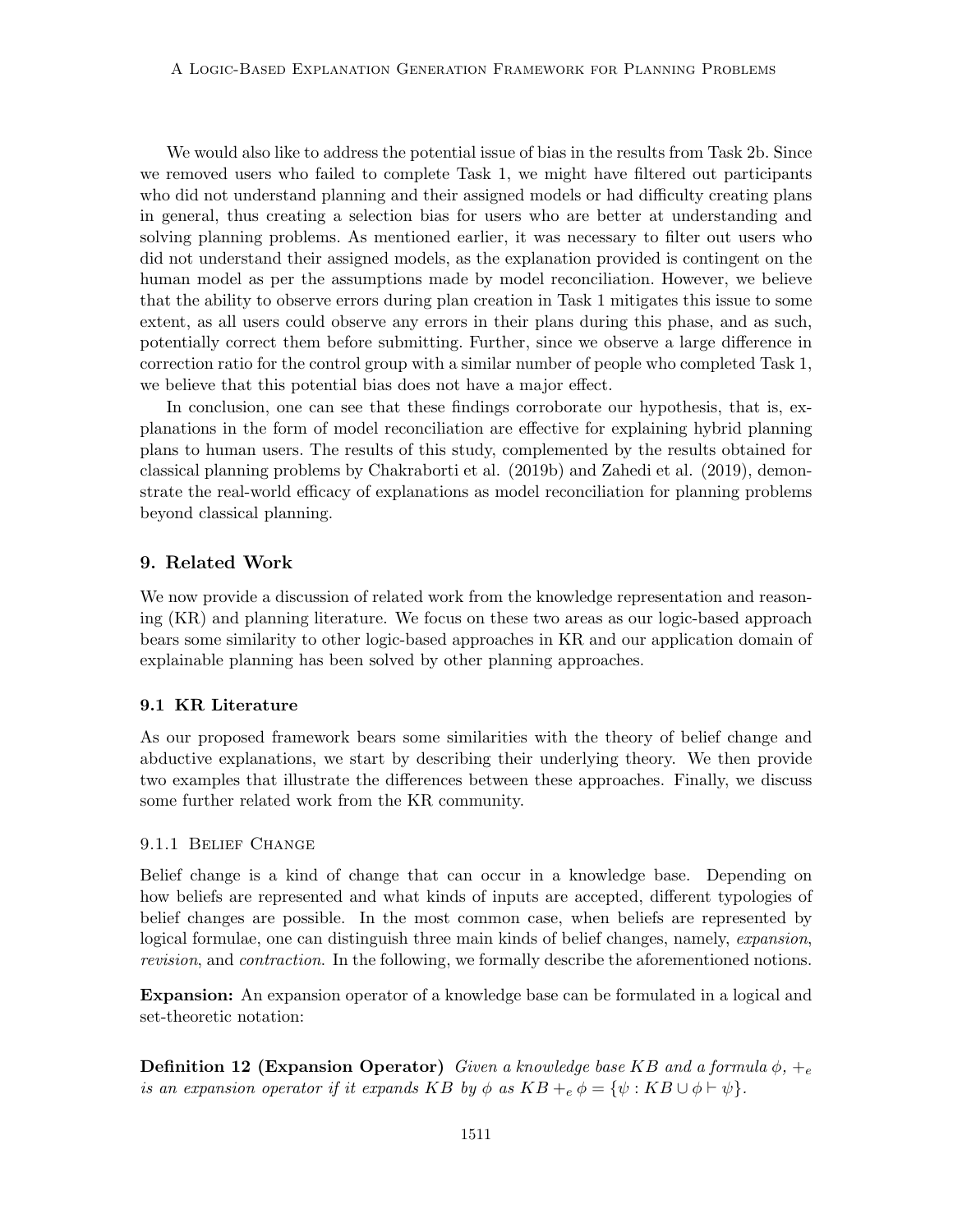It is trivial to see that  $KB + e \phi$  will be consistent when  $\phi$  is consistent with KB, and that  $KB +_{e} \phi$  will be closed under logical consequences.

Revision: A belief revision occurs when we want to add new information into a knowledge base in such a way that, if the new information is inconsistent with the knowledge base, then the resulting knowledge base is a new consistent knowledge base. Alchourrón, Gärdenfors, and Makinson conducted foundational work on knowledge base revision, where they proposed a set of rationality postulates, called AGM postulates, and argued that every revision operator must satisfy them (Alchourrón & Makinson, 1985; Gärdenfors, 1986; Gärdenfors, Rott, Gabbay, Hogger, & Robinson, 1995). Although revision cannot be defined in a settheoretic manner closed under logical consequences (like expansion), it can be defined as follows:

**Definition 13 (Revision Operator)** Given a knowledge base KB and a formula  $\phi$ ,  $\pm_r$ is a revision operator if it satisfies the AGM postulates for revision and modifies  $KB$  w.r.t.  $\phi$  such that the resulting KB is consistent.

The underlying motivation behind the AGM postulates is that when we change our beliefs, we want to retain as much as possible the information from the old beliefs. Thus, when incorporating new information in the knowledge base, the heuristic criterion should be the criterion of *information economy* (i.e., minimal changes to the knowledge base is preferred). As such, a model-theoretic characterization of minimal change has been introduced by Katsuno and Mendelzon (1991b), where minimality is defined as selecting the models of  $\phi$  that are "closest" to the models of KB.

However, the AGM rationality postulates will not be adequate for every application. (Katsuno & Mendelzon, 1991a) proposed a new type of belief revision called update. The fundamental distinction between the two kinds of belief revision in a knowledge base, namely revision and update, is that the former consists of incorporating information about a static world, while the latter consists of inserting information to the knowledge base when the world described by it changes. As such, they claim that the AGM postulates describe only revision and showed that update can be characterized by a different set of postulates called KM postulates.

**Definition 14 (Update Operator)** Given a knowledge base KB and a formula  $\phi$ ,  $+_{u}$  is an update operator if it satisfies the KM postulates for update and modifies KB w.r.t.  $\phi$ such that the updated KB incorporates the change in the world introduced by  $\phi$ .

From a model-theoretic view, the difference between revision and update, although marginal at first glance, can be described as follows: Procedures for revising KB by  $\phi$ are those that satisfy the AGM postulates and select the models of  $\phi$  that are "closest" to the models of KB. In contrast, update methods are exactly those that satisfy the KM postulates and select, for each model I of KB, the set of models of  $\phi$  that are closest to I. Then, the updated  $KB$  will be characterized by the union of these models.<sup>24</sup>

It is worth mentioning that, on a high level, the key difference between update and revision is a temporal one: Update incorporates into the knowledge base the fact that the

<sup>24.</sup> This approach is called the possible models approach (Winslett, 1988).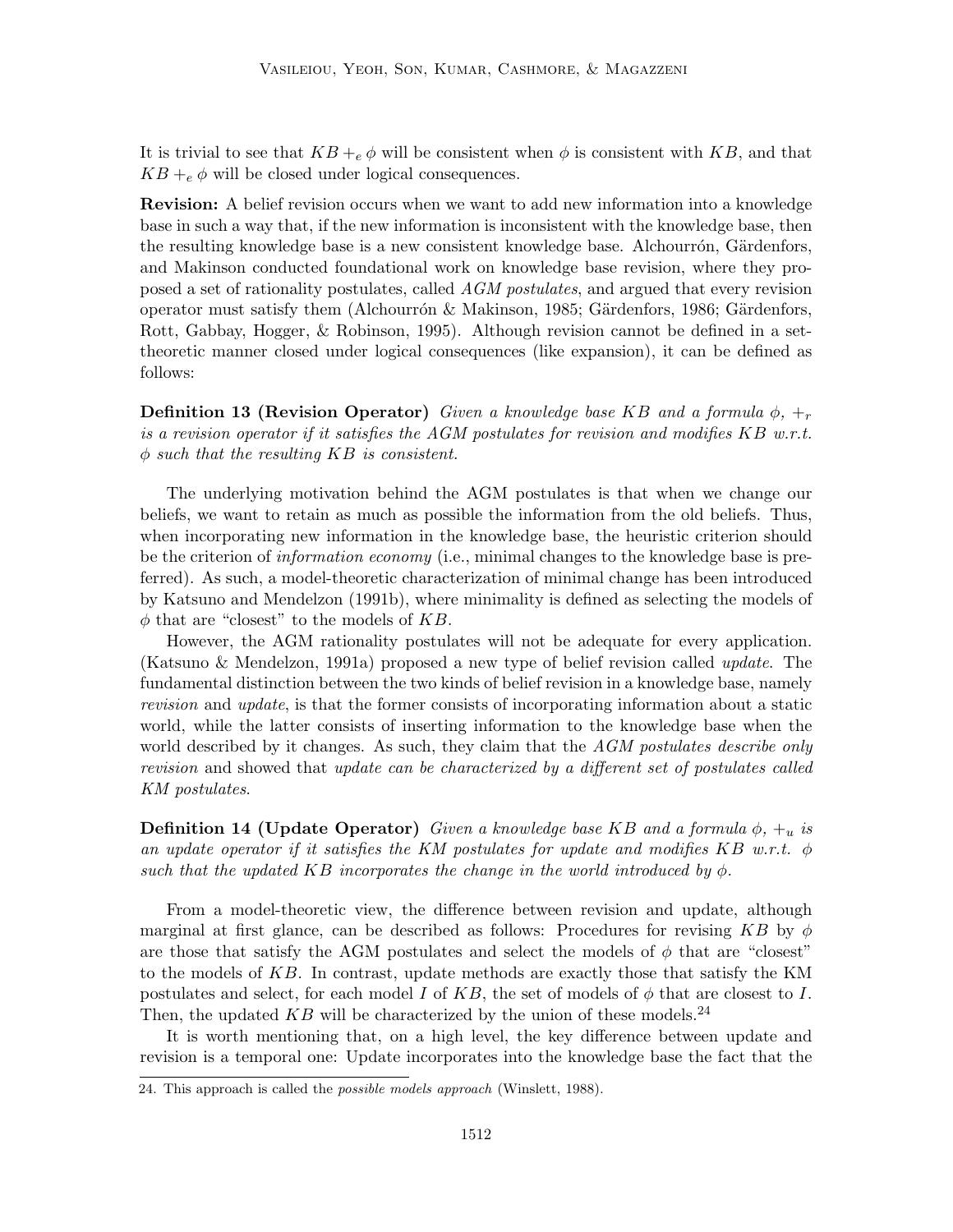world described by it has changed, while revision is a change to our world description of a world that has not itself changed. We refer the reader to the work by Katsuno and Mendelzon (1991a) for a comprehensive description as well as an intuitive meaning between revision and update.

Contraction: Similarly to the AGM postulates for revision, Alchourron and Makinson (1985) proposed a set of axioms that any contraction operator must satisfy. Therefore, a contraction operator is defined by:

**Definition 15 (Contraction Operator)** Given a knowledge base KB and a formula  $\phi$ ,  $-<sub>c</sub>$  is a contraction operator if it satisfies the AGM postulates for contraction, and contracts  $KB$  w.r.t.  $\phi$  by retracting formulae in KB without adding of new ones.

We can see that, as in the case of revision, it is not possible to define contraction in a set-theoretic manner closed under logical consequences. We illustrate this with the following example:

Example 4 Consider the Generator domain from Section 4. Assume a subset of the original  $KB_a$ , i.e.,  $KB_a = \lceil \neg gen\_running_0, gen\_running_1, \neg gen\_running_0 \land gen\_running_1 \rightarrow$ gen on<sub>0</sub>] and  $\phi = [gen_{\text{on}}]$  that we wish to contract. Then, in order to maintain consistency in  $KB_a$ , one of ¬gen\_running<sub>0</sub>, gen\_running<sub>1</sub>, or ¬gen\_running<sub>0</sub> ∧gen\_running<sub>1</sub> →  $gen_{0}$  must be retracted. But which one? There is no logical reason for making one choice rather than the other.

Interestingly, it has been shown that the problems of revision and contraction are closely related (Gärdenfors, 1988). Despite the fact that the postulates that characterize revision and contraction are "independent,"<sup>25</sup> revision can be defined in terms of contraction (and vice versa). This is referred to as the Levi identity (Levi, 1978).

**Definition 16 (Levi Identity)** Assume a knowledge base KB, a formula  $\phi$ , and operators  $+r$  and  $-c$  that satisfy the AGM postulates for revision and contraction, respectively. Then,  $KB + r \phi = (KB - c \neg \phi) + e \phi.$ 

Hence, a revision of a knowledge base can be viewed as contracting  $KB$  with respect to  $\neg \phi$  and then expanding  $(KB - c \neg \phi)$  by  $\phi$ .

#### 9.1.2 Abductive Explanations

Explanations in knowledge base systems were first introduced by Levesque (1989) in terms of abductive reasoning, that is, given a knowledge base and a formula that we do not believe at all, what would it take for us to believe that formula? A more formal definition is provided below.

Definition 17 (Abductive Explanation) Given a knowledge base KB and a query q to be explained,  $\alpha$  is an explanation of q w.r.t. to KB iff KB  $\cup \{\alpha\}$  is consistent and  $KB \cup {\alpha} \models_L^s q.$ 

<sup>25.</sup> In the sense that the postulates for revision do not refer to contraction and vice versa.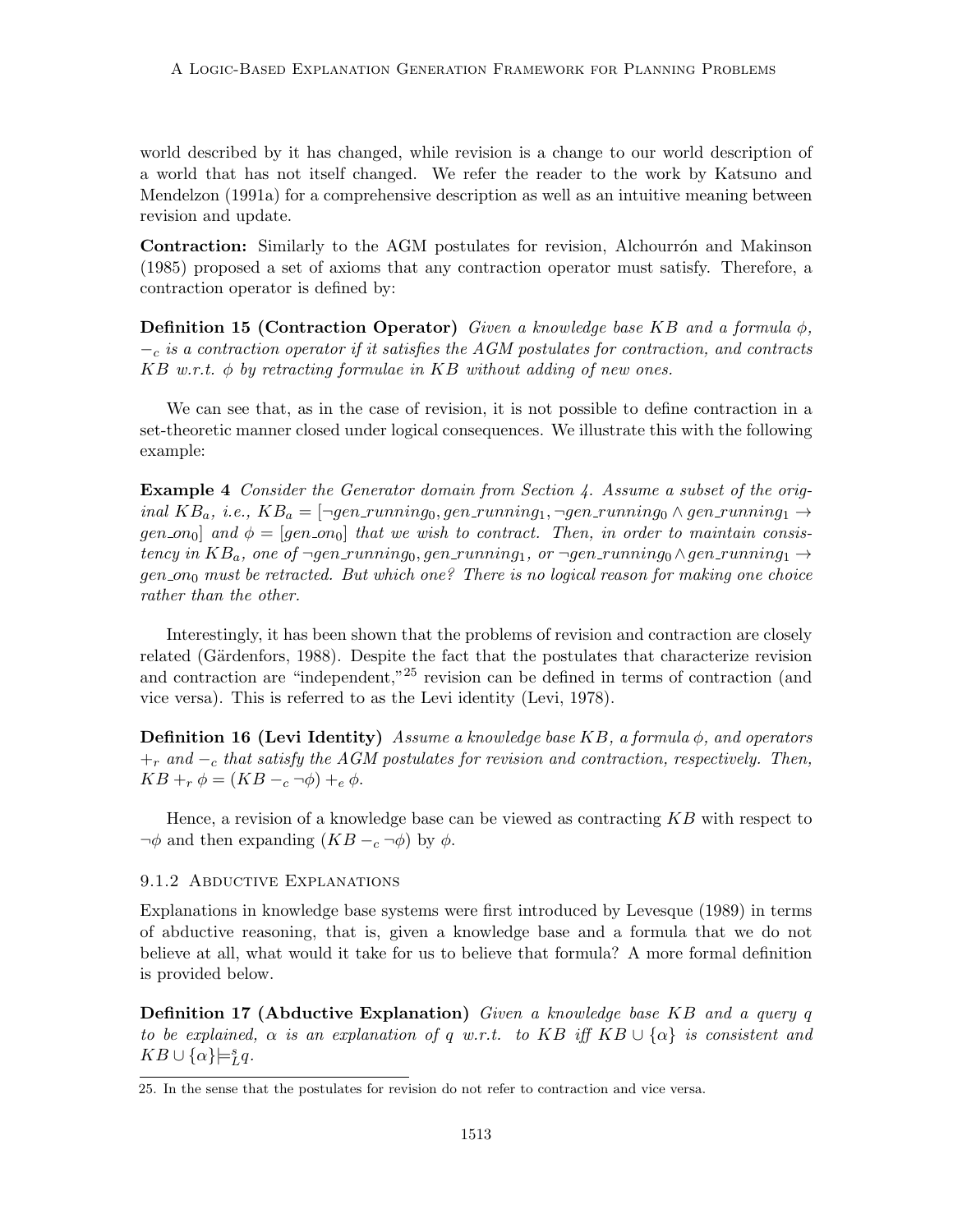Usually, such explanations are phrased in terms of a hypothesis set  $H$  (set of atomic sentences – also called abducibles), and, generally, is an intuitive methodology for deriving root causes.

#### 9.1.3 Two Illustrative Examples

To illustrate the differences between our approach and the KR approaches described in this section, we discuss below how they operate on two simplifications of the Generator domain example in Section 4.

**Problem 1** Assume a simplified version of the Generator domain with only one action gen on  $=$  {precondition: fuel full, effect: gen running}, and initial and goal states fuel\_full and gen\_running, respectively. Clearly, the plan for this problem is  $\pi^* = [gen\_on]$ . Also, assume that the human user is not aware that action  $gen\_on$  has effect  $gen\_running$ . Now, the knowledge bases encoding the models of the agent and the human, are respectively:

$$
KB_a = [fuel\_full_0, \neg gen\_running_0, gen\_running_1, \tag{75}
$$

$$
gen\_on_0 \to fuel\_full_0, gen\_on_0 \to gen\_running_1,\tag{76}
$$

$$
\neg gen\_running_0 \land gen\_running_1 \rightarrow gen\_on_0] \tag{77}
$$

$$
KB_h = [fuel\_full_0, \neg gen\_running_0, gen\_running_1, gen\_on_0 \rightarrow fuel\_full_0] \tag{78}
$$

Further, without loss of generality, suppose that the explanation needed to explain  $\pi^*$ to  $KB_h$  is  $\epsilon = [gen\ldots on_0 \rightarrow gen\ldots in_1, \neg gen\ldots in_0 \wedge gen\ldots in_1]$ .

Abductive Explanations: Abductive explanation cannot be applied in this setting because  $KB<sub>h</sub>$  does not contain any causal rules that can be used to abduce the query.

**Revision:** Since the union of  $\epsilon$  and  $KB_h$  is consistent, the revision operator will yield a trivial update according to the second AGM axiom:  $KB_h +_r \epsilon = KB_h \cup \epsilon$ .

**Update:** To use the update operator, we first need to find the models of  $KB_h$  and  $\epsilon$ .

•  $ACC_L(KB_h)$ :  $I_1 = \{fuel\_full_0, gen\_running_1, gen\_on_0\},\$  $I_2 = \{fuel\_full_0, gen\_running_1\}.$ •  $ACC_{L}(\epsilon)$ :  $J_1 = \{gen\_on_0, gen\_running_1, fuel\_full_0\},\$  $J_2 = \{gen\_on_0, gen\_running_1\},\$  $J_3 = \{gen\_on_0, gen\_running_1, gen\_running_0, fuel\_full_0\},\$  $J_4 = \{gen\_on_0, gen\_running_1, gen\_running_0\},\$  $J_5 = \{gen\_running_1, gen\_running_0, fuel\_full_0\},\$  $J_6 = \{gen\_running_1, gen\_running_0\},\$  $J_7 = \{gen\_running_0, fuel\_full_0\},\$  $J_8 = \{gen\_running_0\},\$  $J_9 = \{fuel\_full_0\},\$  $J_{10} = \{\}.$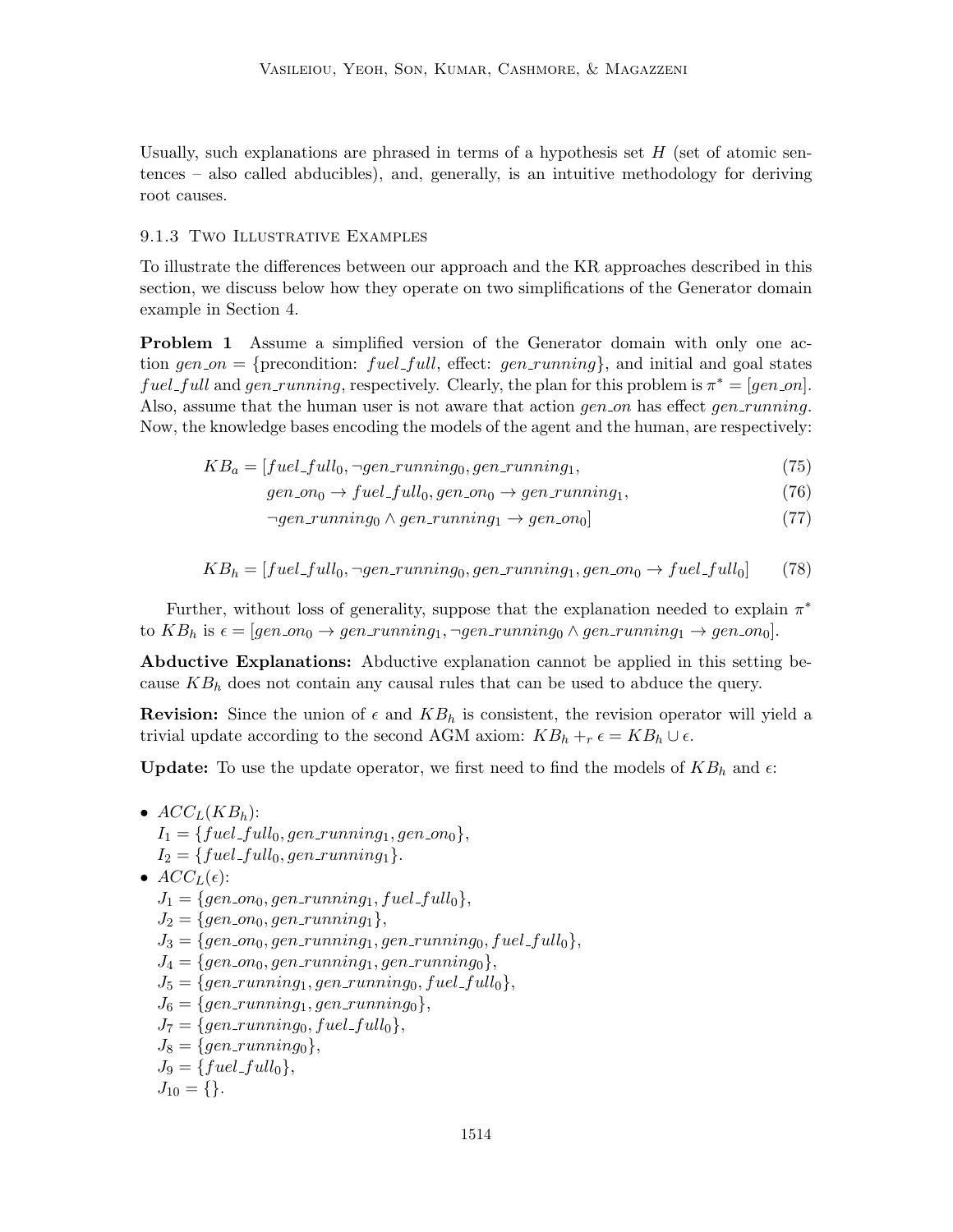Now, according to the KM postulates, we need to find the models of  $\epsilon$  that are closest to  $I_1$  and  $I_2$ . Then, the updated KB will be the disjunction of the conjunction of the variables in each model. Now, let the function  $Diff(m_1, m_2)$  denote the set of propositional letters with different truth values in models  $m_1$  and  $m_2$ .

Then, for  $I_1$ , it is easy to see that the closest model is  $J_1$  because  $Diff(I_1, J_1) = \emptyset$  $Diff(I_1, J_k)$  for all k. So,  $J_1$  is selected. For  $I_2$ , we need to calculate the difference for every model of  $\epsilon$ :

 $Diff(I_2, J_1) = \{gen\_on_0\},\}$  $Diff(I_2, J_2) = \{gen\_on_0, fuel\_full_0\},\$  $Diff(I_2, J_3) = \{gen\_on_0, gen\_running_0\},\$  $Diff(I_2, J_4) = \{gen\_on_0, gen\_running_0, fuel\_full_0\},\$  $Diff(I_2, J_5) = \{gen\_running_0\},\$  $Diff(I_2, J_6) = \{fuel\_full_0, gen\_running_0\},\$  $Diff(I_2, J_7) = \{gen\_running_0, gen\_running_1\},\$  $Diff(I_2, J_8) = \{gen\_running_0, gen\_running_1, fuel\_full_0\},\$  $Diff(I_2, J_9) = \{gen\_running_1\},\$  $Diff(I_2, J_{10}) = \{fuel\_full_0, gen\_running_1\}$ 

where sets with the minimal elements are underlined. So,  $J_1$ ,  $J_5$ , and  $J_9$  are selected and the final result is the union of all selected models, that is,  $ACC_L(KB_h +_{u} \epsilon) = \{J_1, J_5, J_9\}.$ Thus, the resulting KB must satisfy all three models, yielding the following:  $KB_h + u \epsilon =$  $[(gen\_on_0\wedge gen\_running_1\wedge fuel\_full_0\wedge \neg gen\_running_0) \vee (gen\_running_1\wedge gen\_running_0\wedge \neg gen\_running_1\wedge gen\_running_1\wedge gen\_running_1\wedge gen\_running_2\wedge gen\_running_2\wedge gen\_running_3\wedge gen\_running_3\wedge gen\_running_3\wedge gen\_running_3\wedge gen\_running_3\wedge gen\_running_3\wedge gen\_running_3\wedge gen\_running_3\wedge gen\_running_3\wedge gen\_running_3\wedge gen\_running_3\wedge gen\_running_3\wedge gen\_running_3\wedge gen\_running_3\wedge gen\_training_3\wedge gen\_running_3$  $fuel\_full_0 \wedge \neg gen\_on_0) \vee (fuel\_full_0 \wedge \neg gen\_running_1 \wedge \neg gen\_on_0 \wedge \neg gen\_running_0)].$ 

**Our Approach:** As a first step, our method will first check if  $KB<sub>h</sub>$  is consistent with the model of  $KB_a$ . Since it is, it will simply insert  $\epsilon$  to  $KB_h$ , yielding  $\widehat{KB}_h^{\epsilon} = KB_h \cup \epsilon$  just like revision.

In conclusion, this problem demonstrates that it is possible for *belief revision* to yield the same update as our approach, which is when  $KB_h \cup \epsilon$  is consistent (per AGM postulates). It also highlights why belief update is not applicable for explainable planning, namely that the updated knowledge base  $KB_h + u \epsilon$  violates the action dynamics of classical planning problems (Kautz et al., 1996).

**Problem 2** Now assume a version of the Generator domain which consists of two actions  $gen\_on = \{precondition: fuel\_full, effect: gen-running\}$  and  $gen\_on\_alt = \{precondition:$ fuel mid, effect:  $gen\_running$  with initial and goal states fuel full and gen-running, respectively, and a plan  $\pi^* = [gen\_on]$ . Also, assume that the human user is not aware that action gen on has effect gen running. Then, the knowledge bases encoding the models of the agent and the human are respectively:

$$
KB_a = [fuel\_full_0, \neg fuel\_mid_0, \neg gen\_running_0, gen\_running_1, \tag{79}
$$

 $gen_{0} \rightarrow fuel_{\text{full}}_{0}, gen_{\text{on}} \rightarrow gen_{\text{running}}_{1},$  (80)

- $gen\_on\_alt_0 \rightarrow fuel\_mid_0, gen\_on\_alt_0 \rightarrow gen\_running_1,$  (81)
- $\neg gen\_running_0 \wedge gen\_running_1 \rightarrow gen\_on_0 \vee gen\_on\_alt_0,$ (82)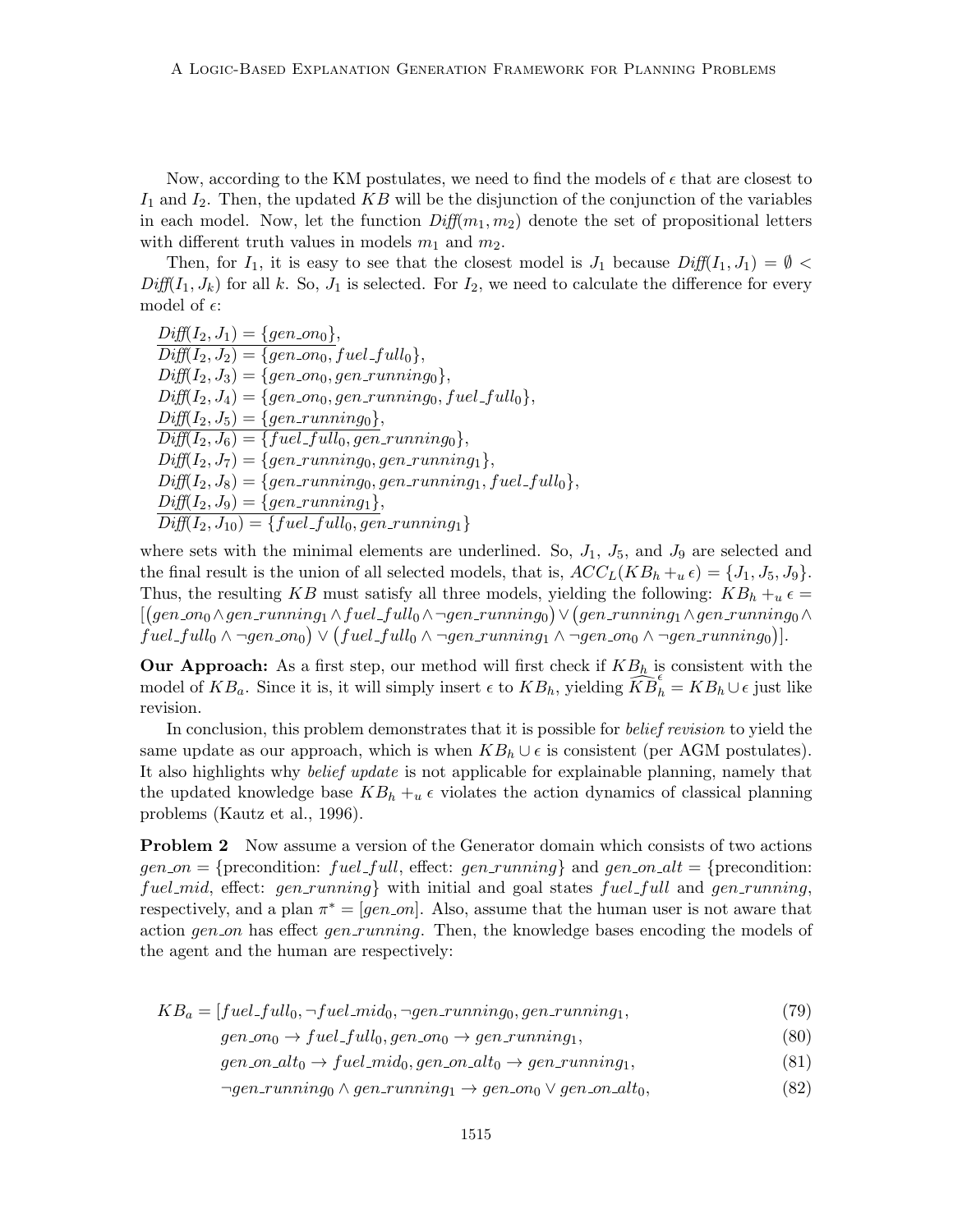$$
\neg gen\_\_0 \lor \neg gen\_\_0\_alt_0] \tag{83}
$$

 $KB_h = [fuel\_full_0, \neg fuel\_mid_0, \neg gen\_running_0, gen\_running_1,$  (84)

$$
gen\_on_0 \to fuel\_full_0, gen\_on\_alt_0 \to fuel\_mid_0,\tag{85}
$$

 $gen\_on\_alt_0 \rightarrow gen\_running_1,$  (86)

$$
\neg gen-running_0 \land gen-running_1 \rightarrow gen\_on\_alt_0, \neg gen\_on_0 \lor \neg gen\_on\_alt_0] \quad (87)
$$

As in the previous problem, we now assume that the explanation needed is  $\epsilon =$  $[gen\_on_0 \rightarrow gen\_running_1, \neg gen\_running_0 \land gen\_running_1 \rightarrow gen\_on_0 \lor gen\_on\_alt_0].$ 

Abductive Explanations: The method of abductive explanations will fail in this setting due to the fact that  $KB_h$  is inconsistent. Further, even if  $KB_h$  was consistent, we would still not be able to find any abductive explanations due to the lack of causal rules in  $KB<sub>h</sub>$ .

**Revision:** Following AGM postulates, revision cannot be applied because  $KB<sub>h</sub>$  is individually inconsistent.

**Update:** Again, as  $KB<sub>h</sub>$  is inconsistent, and according to KM update postulates, it cannot be repaired using update.

**Our Approach:** As  $KB_h \cup \epsilon$  is inconsistent, our approach will identify the erroneous formula  $\neg gen\_running_0 \land gen\_running_1 \rightarrow gen\_on\_alt_0$  and replace it with the corresponding correct formula  $\neg gen\_running_0 \wedge gen\_running_1 \rightarrow gen\_on_0 \vee gen\_on\_alt_0$  from  $KB_a$ , thereby restoring consistency. The updated knowledge base will be:

$$
\widehat{KB}_h^{\epsilon} = [fuel\_full_0, \neg fuel\_mid_0, \neg gen\_running_0, gen\_running_1, \tag{88}
$$

 $gen_{0} \rightarrow fuel_full_{0}, gen_{0} \rightarrow gen_r running_{1},$  (89)

 $gen\_on\_alt_0 \rightarrow fuel\_mid_0, gen\_on\_alt_0 \rightarrow gen\_running_1,$  (90)

$$
\neg gen\_running_0 \land gen\_running_1 \rightarrow gen\_on_0 \lor gen\_on\_alt_0,\tag{91}
$$

$$
\neg gen\_{on} \lor \neg gen\_{on}\_alt_0] \tag{92}
$$

In summary, this problem demonstrates that when  $KB<sub>h</sub>$  is inconsistent, abductive explanations, revision, and update cannot be applied but our approach can be applied.

Therefore, a key distinction between the previous approaches and our approach is that, historically, belief change refers to a single agent revising its belief after receiving a new piece of information that is in conflict with its current beliefs; so, there is a temporal dimension in belief change and a requirement that it should maintain as much as possible the belief of the agent, per AGM postulates. Our notion of explanation is done with respect to two *knowledge bases* and there is no such requirement (with respect to  $KB<sub>h</sub>$ ). For example, if the agent believes that block A is on block B, the human believes that block B is on block A, and the explanation does not remove this fact from the human's KB, then the agent and the human will still have some conflicting knowledge about the positions of blocks A and B after the update. Thus, the previous notions of belief change cannot accurately capture and characterize the MRP problem.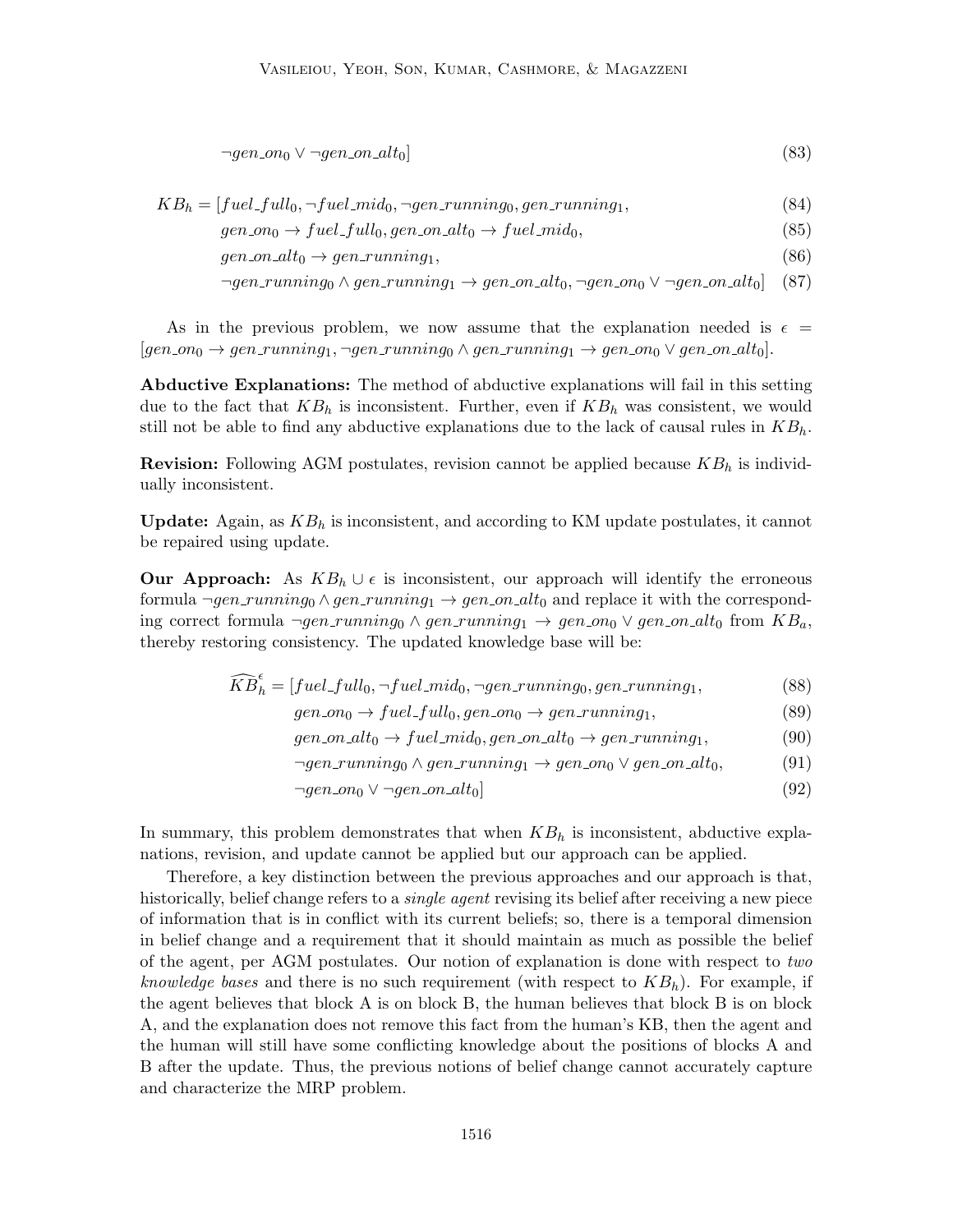#### 9.1.4 Some Further Discussion

Similar to belief change, explanation differs from other similar notions, such as diagnosis (Reiter, 1987). In general, a diagnosis is defined with respect to a knowledge base  $KB$ , a set of components H, and a set of observations O. Given that  $KB \cup O \cup \{\neg ab(c) \mid c \in H\}$  is inconsistent, a diagnosis is a subset S of H such that  $KB\cup O\cup \{ab(c) \mid c \in S\} \cup \{\neg ab(c) \mid c \in$  $H \setminus S$  is consistent. Here,  $ab(c)$  denotes that the component c is faulty. Generalizing this view, the inconsistency condition could be interpreted as the query q and  $KB \cup O \models^s_L \neg q$ . Then a diagnosis is a set  $S \subseteq H$  such that  $KB \cup O \cup S \models_L^s q$ . An explanation for q from KB<sub>a</sub> to KB<sub>h</sub> is, on the other hand, a pair  $(e^+, e^-)$  such that  $(KB_h \setminus e^-) \cup e^+ \models_L^s q$ . Thus, the key difference is that an explanation might require the removal of some knowledge of  $KB<sub>h</sub>$  while a diagnosis does not.

Another earlier research direction that is closely related to the proposed notion of explanation is that of developing explanation capabilities of knowledge-based systems and decision support systems, which resulted in different notions of explanation such as trace, strategic, deep, or reasoning explanations (see review by Moulin, Irandoust, Bélanger, and Desbordes (2002)). All of these types of explanations focus on answering why certain rules in a knowledge base are used and how a conclusion is derived, which is not our focus in this paper. The present development differs from earlier proposals in that explanations are identified with the aim of explaining a given formula to a second theory. Furthermore, the notion of a cost-optimal explanation with respect to the second theory is proposed.

There have been attempts to using argumentation for explanation (Cyras, Fan, Schulz, & Toni, 2017; Cyras, Letsios, Misener, & Toni, 2019) because of the close relation between argumentation and explanation. For example, argumentation was used by Cyras et al. (2019) to answer questions such as why a schedule does (does not) satisfy a criteria (e.g., feasibility, efficiency, etc.); the approach was to develop for each type of inquiry, an abstract argumentation framework (AF) that helps explain the situation by extracting the attacks (non-attacks) from the corresponding AF.

The problem of restoring consistency in a knowledge base in our framework is similar in spirit to the notion of minimal repairs/diagnoses studied by Ulbricht and Baumann (2019). However, they consider an AF as an agent's knowledge base, whereas we consider knowledge bases encoding planning problems. In addition, restoring consistency intersects with the problem of finding minimally unsatisfiable sets (MUSes) and minimal correction sets (MC-Ses) (Marques-Silva, 2012; Marques-Silva, Heras, Janota, Previti, & Belov, 2013). However, most MUS and MCS algorithms, with the exception of one of our prior work (Vasileiou, Previti, & Yeoh, 2021), are specialized for propositional logic and, to the best of our knowledge, are with respect to a single theory. In contrast, our notion of retracting unsatisfiable sets is with respect to two theories (i.e.,  $KB_a$  and  $KB_h$ ).

It is worth to point out that the problem of computing a most preferred explanation for  $\varphi$  from  $KB_a$  to  $KB_b$  might look similar to the problem of computing a weakest sufficient condition of  $\varphi$  on  $KB_a$  under  $KB_h$  as described by Lin (2001). As it turns out, the two notions are quite different. Given that  $KB_a = \{p, q\}$  and  $KB_h = \{p\}$ . It is easy to see that q is the unique explanation for q from  $KB_a$  to  $KB_h$ . On the other hand, the weakest sufficient condition of q on  $KB_a$  under  $KB_h$  is  $\perp$  (Proposition 8, (Lin, 2001)).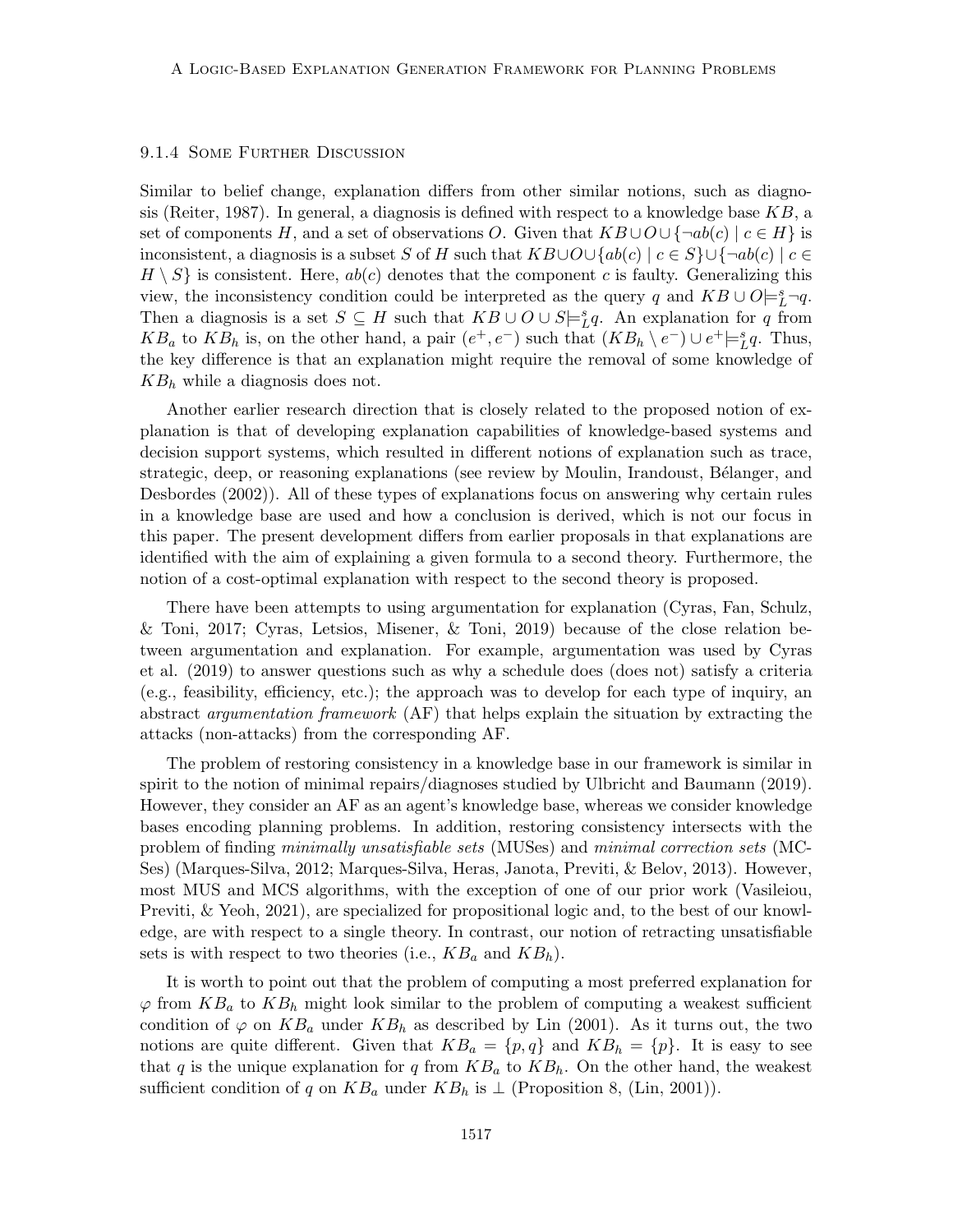A recent research direction that is closely related to the proposed notion of explanation is that by Shvo, Klassen, and McIlraith (2020), where they propose a general belief-based framework for generating explanations that employs epistemic state theory to capture the models of the explainer (agent in this paper) and the explainee (human user in this paper), and incorporates a belief revision operator to assimilate explanations into the explainee's epistemic states. A main difference with our proposed framework is that our framework restricts knowledge to be stored in logical formulae, while theirs considers epistemic states that can characterize different types of problems and have no such restriction.

Finally, in another line of our work, we laid the theoretical foundations and emphasized the knowledge representation aspects of model reconciliation to problems that can be formulated as logic programs (Son, Nguyen, Vasileiou, & Yeoh, 2021). Additionally, we have also developed a dedicated ASP-based solver (Nguyen, Vasileiou, Son, & Yeoh, 2020) for solving these problems. These prior work, combined with our current work, reflect that knowledge representation and reasoning can provide a fertile ground for explanation generation in model reconciliation problems and explainable planning.

#### 9.2 Planning Literature

As the main theme of the paper falls under the general umbrella of *explainable AI planning* (XAIP), it is important to provide a general overview of XAIP and discuss current trends as well as situate our contributions within the related work in this area.

While there is some work on adapting planning algorithms to find easily explainable plans (i.e., plans that are easily understood and accepted by a human user) (Zhang, Sreedharan, Kulkarni, Chakraborti, Zhuo, & Kambhampati, 2017), most work has focused on the explanation generation problem (i.e., the problem of identifying explanations of plans found by planning agents that, when presented to users, will allow them to understand and accept the proposed plan) (Kambhampati, 1990; Langley, 2016). Within this context, researchers have tackled the problem where the model of the human user (1) must be learned (Zhang et al., 2017); and (2) is of a different form or abstraction than that of the planning agent (Tian, Zhuo, & Kambhampati, 2016; Sreedharan, Srivastava, & Kambhampati, 2018). However, when designing explanatory planning systems, one of the main considerations is taking into account the personality of the explainee (Langley, 2019). Currently in the literature, there are three personalities considered:

- Domain designer: The person working in acquiring the model that the system works with;
- Algorithm designer: The developer of the algorithms of the planning system; and
- End user: The person interacting/collaborating with the system in the form of a user.

Naturally, these different personas will require different kinds of explanations. These explanations fall under two primary classes of explanations: Algorithm-based explanations and model-based explanations (see the survey by Sreedharan et al. (2020) for a comprehensive discussion).

Algorithm-based explanations generally target expert users (i.e., algorithm designers) and attempt to explain the inner workings of the underlying planning algorithm. For example, Magnaguagno et al. (2020) developed a state-space search visualization that represents how the distance to the goal state changes during the search procedure by defining a heuris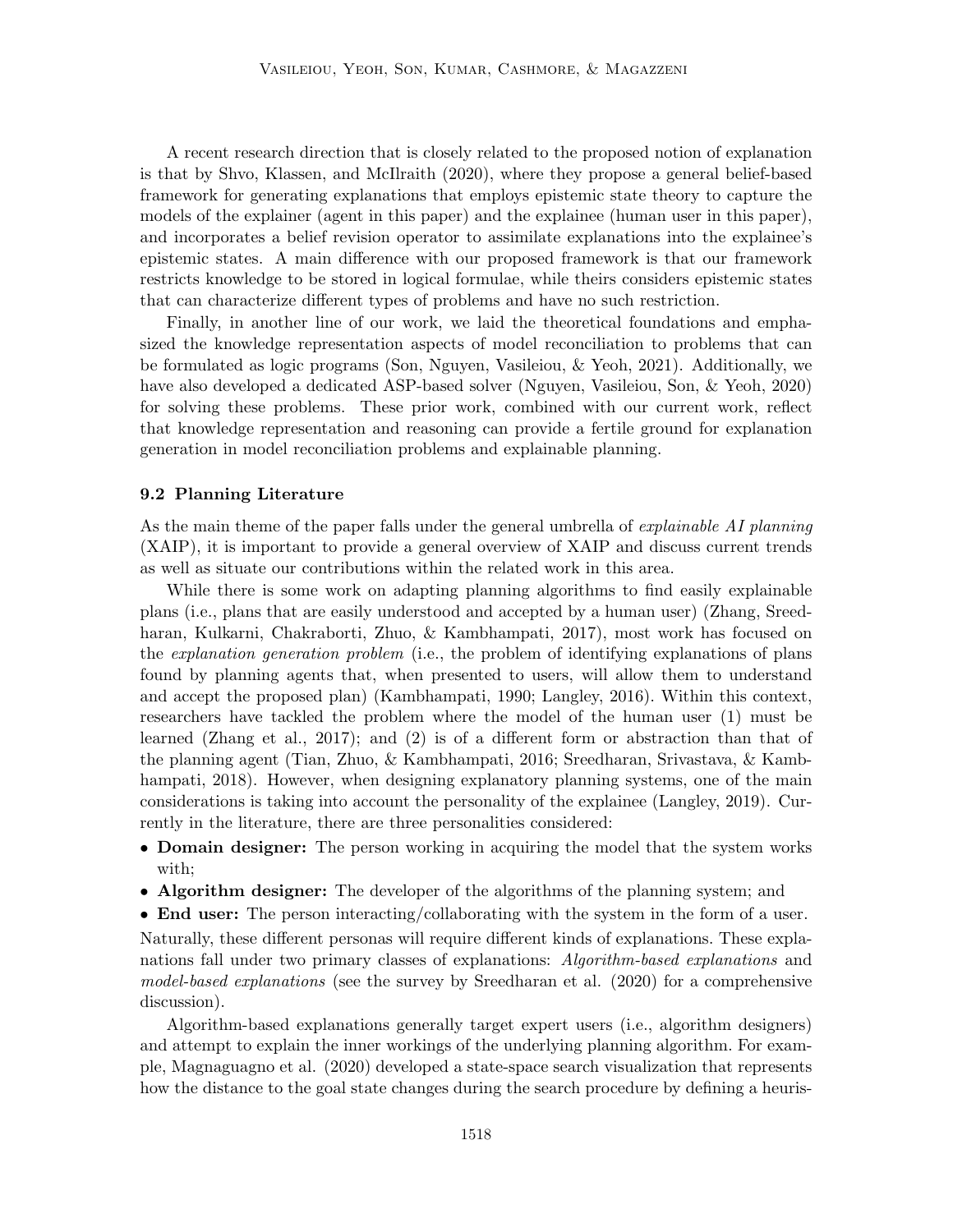tic gradient using heat maps. The gradient colors the states based on their estimated distance to the goal state and can be used to highlight that the estimated distance can be different according to the heuristic used in the algorithm. One interesting aspect of this work is that it can visualize failed planning instances, which can be practical for debugging purposes.

In contrast, model-based explanations are considered in a very large number of XAIP papers. This category consists of algorithm-agnostic explanations that can be evaluated independently of the method used to come up with. For instance, Borgo, Cashmore, and Magazzeni (2018) and Cashmore, Collins, Krarup, Krivic, Magazzeni, and Smith (2019) created a service that allows users to hold a dialogue with the system by means of specifying contrastive questions about the plan. Essentially, they assume questions specified by users can be best understood as constraints on the plans they are expecting (i.e., a certain action to be included or excluded in the plan). The explanation is then to identify an exemplary plan that satisfies those constraints and, thus, demonstrating how the computed plan is better. Such kinds of explanations fall under the broad umbrella of *contrastive explanations*, where explanations answer questions of the form "Why not A (instead of B)?", where A is an alternative (or foil) suggested by the human to decision B taken by the agent. An explanation can explain why A is suboptimal or why the agent's decisions are better than the foil. There are multiple forms this contrastive question can take, i.e., having the user present an entire plan or specific actions as foils, and it can also take on the more general form of "Why B?", where the implicit comparison is to all possible alternatives. Contrastive explanations have been gathering interest in literature, with applications in linear temporal logic systems to answer factual questions (Kasenberg, Thielstrom, & Scheutz, 2020), and in oversubscription planning to explain goal subsets (Eifler & Hoffmann, 2020) being recent examples. There has also been work towards user interfaces for decision support that gives users suggestions in response to foils provided to AI generated plans in an interactive manner (Karthik, Sreedharan, Sengupta, & Kambhampati, 2021).

On a similar thread, Göbelbecker, Keller, Eyerich, Brenner, and Nebel (2010) have considered the case of explaining why a planning problem is unsolvable. In particular, they transform an unsolvable planning problem  $\Pi$  into a new problem  $\Pi'$  by adding predicates or objects to initial states, which they refer to as *excuses*, such that  $\Pi'$  becomes solvable. It is interesting to note that a logic-based method, like our proposed framework, could also be used to explain the unsolvability of planning problems; Notice that an unsolvable planning problem  $\Pi$  translates to an unsatisfiable knowledge base  $KB$  encoding  $\Pi$ . Specifically, for a given time horizon h,  $KB$  is unsatisfiable if and only if there exists no plan of length h. As such, one could find the reason for the unsatisfiability of KB by computing a minimal unsatisfiable set (MUS) (Ignatiev, Previti, Liffiton, & Marques-Silva, 2015) over  $KB$ , which would then serve as an explanation. Additionally, one could also compute a *maximal satisfiable set* (MSS) (Ignatiev et al., 2015) over the  $KB$  in order to find potential subproblems of Π that are solvable, and which may provide useful information for Π. We leave this interesting problem for future work.

Nevertheless, the explanations considered above do not capture directly the user's knowledge of the given planning problem and are thus not a realistic inception of a true explanatory system targeting non-expert human users. It is widely accepted that human users often come with their own preconceived notions and/or expectations of the system (Carroll  $\&$  Ol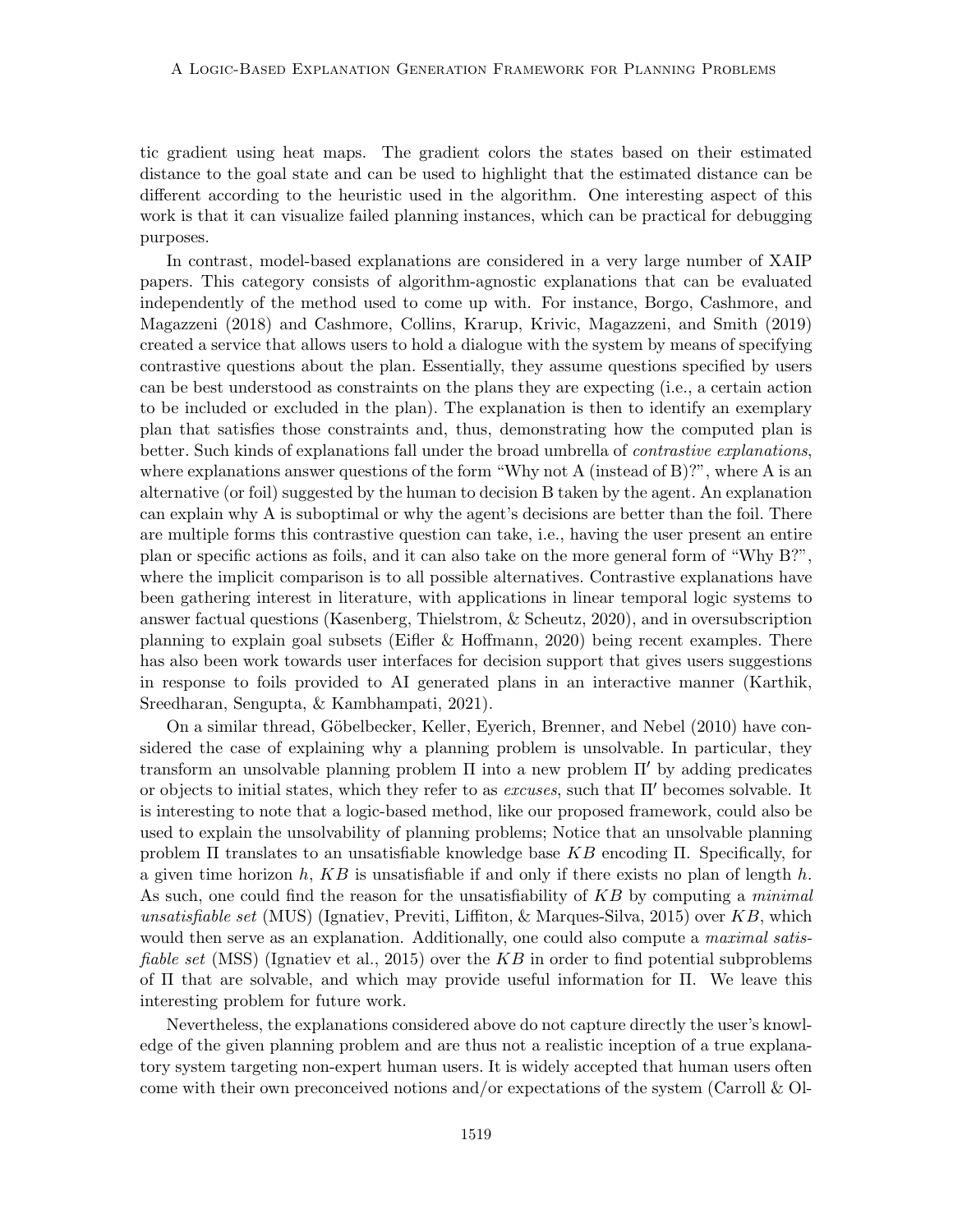son, 1988) and, as such, human users might evaluate plans on their own models, which may disagree with the system's outcome or quality.

A key paper that considers the mental models of human users is by Chakraborti et al.  $(2017)$ , who introduced the *model reconciliation problem* that we are tackling in this paper. The high-level difference between our two approaches is that our approach is based on KR while theirs is based on automated planning and heuristic search techniques. However, both approaches share a lot of similarities. Particularly, explanations generated in both approaches can be characterized according to two properties defined in Chakraborti et al. (2017): Completeness, that is, the plan is valid (or optimal) in the updated human user's model; and *Monotonicity*, that is, there are no model differences in the agent's and human user's models that can change the completeness of an explantion (i.e., no further model updates can invalidate an explanation). In consequence, both approaches share similar types of explanations that can be found. For example, the  $\subseteq$ -minimal support in Definition 5 is equivalent to *minimally complete explanations* (MCEs) (the shortest explanation that is complete), while the  $\triangleleft$ -general support can be viewed as similar to the minimally monotonic explanations (MMEs) (the shortest explanation that is complete and monotonic). Additionally, model patch explanations (MPEs) (includes all the model updates) are trivial explanations and are equivalent to our definition that the entire  $KB_a$ itself serves as an explanation for  $KB_h$ . Note that, in our approach (as also in the original model reconciliation problem), we allow for explanations on "mistaken" expectations in the human model (Algorithm 2). However, a similar property can be seen if the mental model is not known and, therefore, by taking an "empty" model as the starting point, explanations can only add to the human's understanding but not mend mistaken ones.

Although the model reconciliation problem is a good stepping stone towards creating good explanatory planning systems, it makes a strong assumption that the system has knowledge of the human user's mental model. An alternative approach that relaxes this requirement is called *model-free model reconciliation*, which predicts how model information can affect the expectation of the human user by learning a model that characterizes the human user's expectation and using it to drive the search to determine what information should be exposed to the human user (Sreedharan et al., 2019). However, there might be caveats in going model-free. The explanations generated by such systems might be purposely false in order to satisfy the human user. For example, in the model reconciliation problem the explanation was guaranteed to be consistent with the ground truth. Researchers have showed that this guarantee can be relaxed in such a way that allows the model reconciliation process to generate erroneous explanations and, hence, create ethical quandaries that would need further investigation (Chakraborti & Kambhampati, 2019; Chakraborti, Kulkarni, Sreedharan, Smith, & Kambhampati, 2019a).

Another popular theme in XAIP is that of plan summarization, where the main interest is in presenting a long plan to a single human user (Myers, 2006), or to multiple human users (e.g., human teams) (Kim et al., 2020). One possible way to approach this would be to use the model reconciliation process with an empty model of the human user and compute the minimal explanation (e.g., causal links) necessary to explain every action in the plan. Another possibility would be to approach this issue through a process called verbalization of plans, that is, paths taken by an agent along different levels of abstraction (Rosenthal, Selvaraj, & Veloso, 2016). Interestingly, there have also been efforts on approaching plan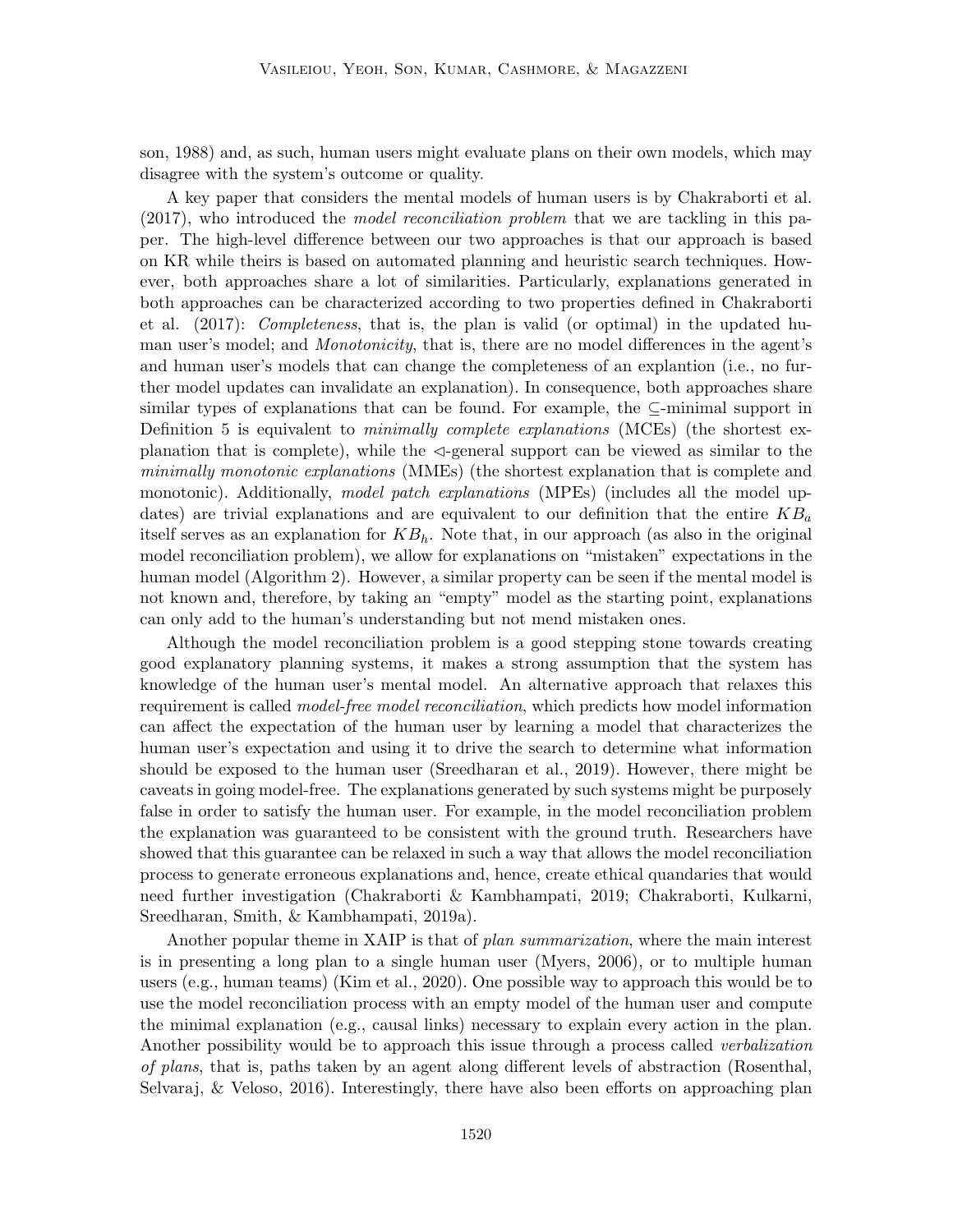summarization with contrastive explanations. For example, Kim, Muise, Shah, Agarwal, and Shah (2019) proposed on a Bayesian approach to infer contrastive linear temporal logic specifications aimed at explaining how two sets of plan traces differ.

Finally, it is worth mentioning that our plan validity check bears some similarity with the validity check that is provided by VAL (Howey, Long, & Fox, 2004). The key difference is that, in case of an invalid plan, VAL identifies the first action in the plan with unsatisfied preconditions, and identifies the precondition that is not satisfied. In contrast, the validity check that is provided here identifies all the differences in the model that prevents the plan to be valid.

#### 10. Conclusions and Future Work

When designing explanatory systems, a question that often arise is how to identify, represent, and provide explanations. There is a general belief that logic-based systems are well equipped to address this question. For example, logic-based models such as decision trees produce explanations stemming directly from the model (Lakkaraju, Bach, & Leskovec, 2016; Ignatiev, Pereira, Narodytska, & Marques-Silva, 2018). In this paper, we examined and evaluated this belief by creating a logic-based explanation generation framework for classical and hybrid planning problems for the model reconciliation problem.

The model reconciliation problem is a specific problem within the area of explainable AI planning, where the plan of a planning agent is unacceptable to a human user due to differences in their models of the problem. As such, the agent needs to provide an explanation of that plan in terms of model differences. In this context, we made the following contributions: (1) We approached the MRP problem from the perspective of knowledge representation and reasoning by proposing the notion of explanations and defined plan validity and optimality in terms of knowledge bases; (2) We proposed several complexity cost functions to reflect preferences between explanations; (3) We developed algorithms for computing most-preferred explanations for plan validity and optimality; and (4) We empirically showed that our approach complements the current state of the art and is able to generalize beyond classical planning to hybrid planning. Finally, through our proof-ofconcept, we show that explanations from our algorithms can be effectively communicated to human users on problems beyond classical planning.

For future work, we plan to investigate an iterative conversational extension, where the agent converses with the human user and, through that process, the agent is able to update its belief of the human's knowledge base similar to Zhang et al. (2017) and Sreedharan et al. (2018). In addition, we are also interested in pursuing a more personalized approach to generating explanations. Naturally, in human-to-human explanations, the explainer will usually decide how much detail to include in the explanation by choosing a conceptual model that they think will mesh with that of the explainee. Thus, explanations can be given at different levels of abstraction, based on different conceptual models (Sreedharan et al., 2018; Sreedharan, Srivastava, Smith, & Kambhampati, 2019).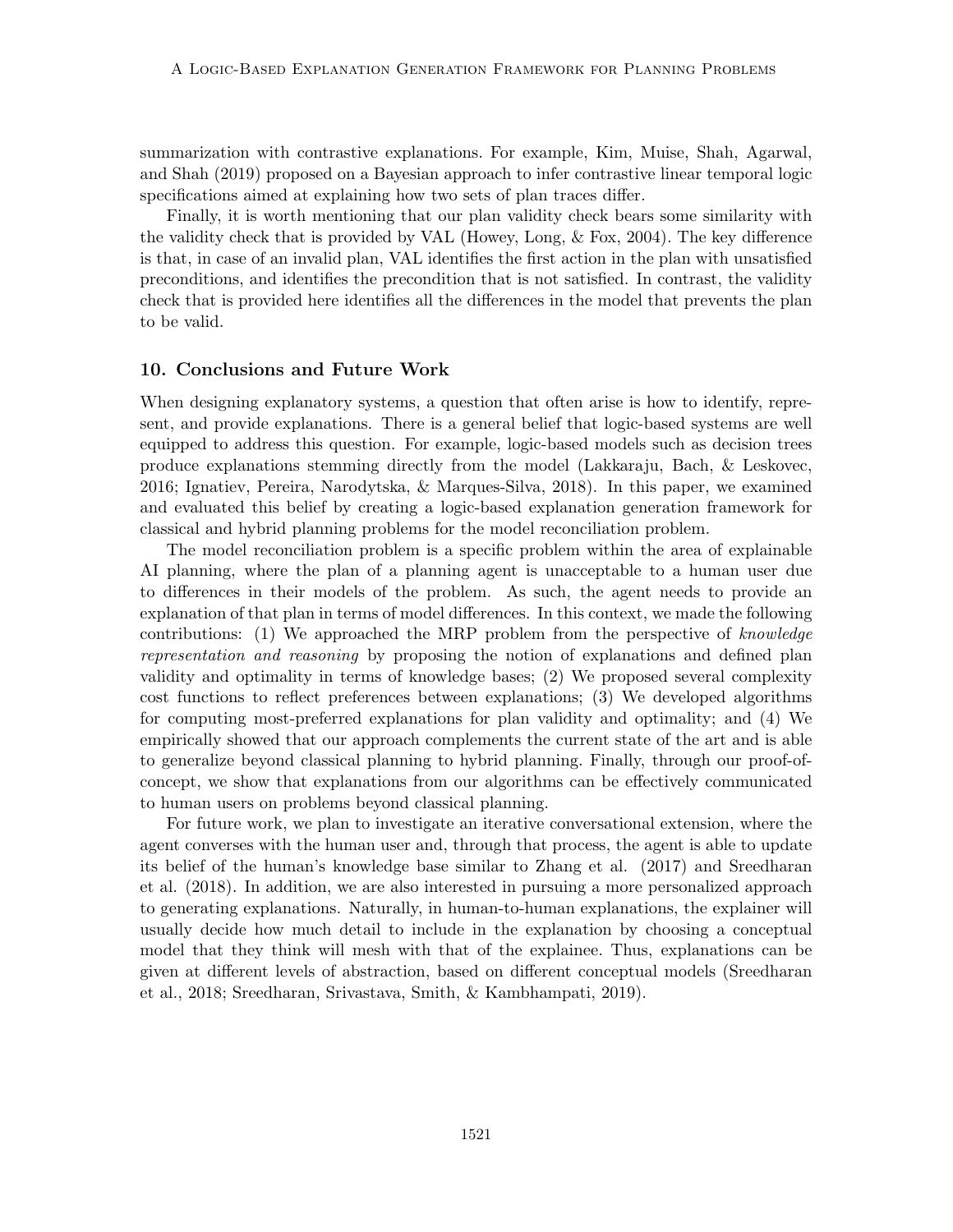## Acknowledgments

We thank the anonymous reviewers, whose suggestions improved the quality of our paper. Stylianos Loukas Vasileiou, William Yeoh, and Ashwin Kumar are partially supported by the National Science Foundation (NSF) under award 1812619. Tran Cao Son is partially supported by NSF under awards 1757207, 1812628, and 1914635. The views and conclusions contained in this document are those of the authors and should not be interpreted as representing the official policies, either expressed or implied, of the sponsoring organizations, agencies, or the United States government.

## Appendix A. Working Example: PDDL+ Problem

In this example, we consider a simplified version of the Generator domain, where we are interested in explaining the validity of plan. Note that, to the best of our knowledge, there does not exist optimal PDDL+ planners, and therefore we restrict ourselves to explaining the validity of plans.

The domain and problem files are shown in Listings 3 and 4, respectively. The initial state asserts that there is one generator; the generator's capacity is 1060; and initial fuel level is 1020. The goal state is that the generator has been run for a given amount of time: generator-ran. The plan for this problem, as found by SMTPlan (Cashmore et al., 2020), is  $\pi = generate$  [1000.0].

## Listing 3: Linear generator domain.

```
( define ( domain generator_linear )
(:requirements :fluents :durative−actions :duration−inequalities
                 : <b>ad</b> <b>l</b>: <b>typing</b>(:types generator)
(i:predicates (gen-ran))(:functions ( fuel Level ?g -generator) ( capacity ?g - generator)
(:durative−action gen
  : parameters (?g – generator)
  : duration (= ? duration 1000)
  :condition ( over all (>= ( fuel Level ?g ) 0))
  : effect (and ( decrease ( fuel Level ?g) (* #t 1))
                (\text{at end } (\text{gen-ran}))))
```
The knowledge base of the agent comprise the encoding of two happenings (encoded in the quantifier-free nonlinear arithmetic theory), as described by Cashmore et al. (2016):

$$
KB_a = [gen\_ran_{1,1} \rightarrow (gen\_ran_{0,1} \vee gen_{end,1}), \neg gen\_ran_{1,1} \rightarrow gen\_ran_{0,1},
$$
 (93)

$$
gen\_ran_{1,2} \rightarrow (gen\_ran_{0,2} \vee gen_{end,2}), \neg gen\_ran_{1,2} \rightarrow gen\_ran_{0,2},
$$
\n
$$
(94)
$$

$$
fuelLevel0,1 = fuelLevel1,1, fuelLevel0,2 = fuelLevel1,2, \t(95)
$$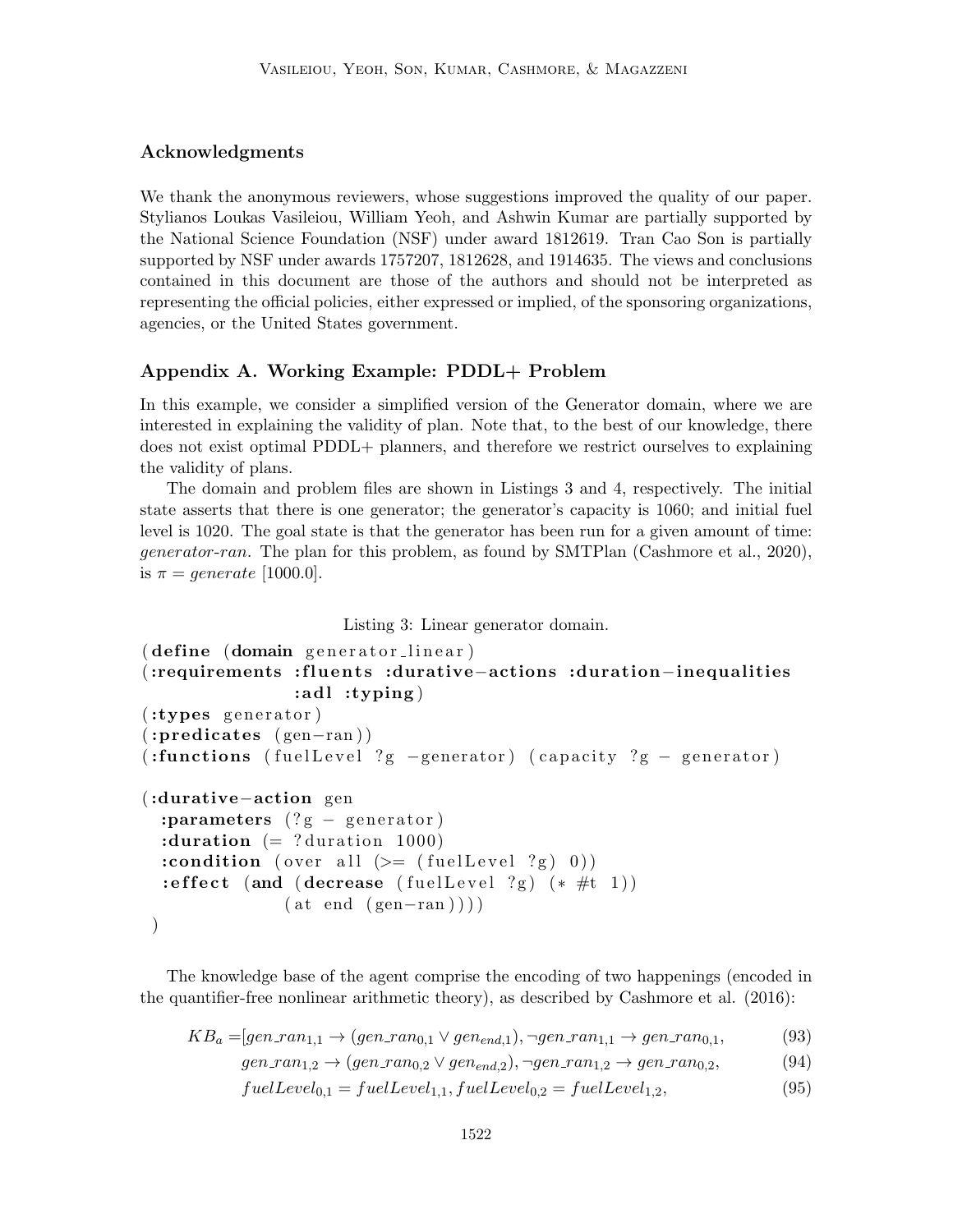Listing 4: Linear generator problem.

```
( define (problem run-generator)
(:domain generator_linear)
(iobjects gen - generator)(iinit (= (fuelLevel gen) 1020)( (capacity gen) 1060))
(\text{is) (and } (\text{gen-ran} ) )\left( \right)
```

```
gen_{sta,1} \rightarrow (fuelLevel_{0,1} \geq 0), gen_{sta,2} \rightarrow (fuelLevel_{0,2} \geq 0), (96)
```

$$
gen_{end,1} \rightarrow (fuelLevel_{0,1} \ge 0), gen_{end,2} \rightarrow (fuelLevel_{0,2} \ge 0),
$$
\n
$$
gen_{end,2} \rightarrow (see (97)
$$
\n
$$
1000.0) \quad (98)
$$
\n(99)

$$
gen_{sta,1} \rightarrow (gen_{dur,2} = 1000.0), gen_{sta,2} \rightarrow (gen_{dur,2} = 1000.0),
$$
\n(98)

$$
\neg gen_{end,1}, gen_{end,2} \to gen_{1}, gen_{end,1} \to (gen_{dur,1} = 0.0),
$$
\n
$$
gen_{u,2} \to (gen_{u,2} - 0.0) \text{ or } 0.2 \to (gen_{u,1} - 0.0) \text{ or } 0.2 \to (100)
$$
\n(99)

$$
gen_{end,2} \to (gen_{dur,2} = 0.0), gen_{end,1} \to gen\_ran_{1,1},
$$
\n(100)

$$
gen_{end,2} \rightarrow gen\_ran_{1,2}, gen_1 = (gen_{dur,1} > 0),
$$
  
\n
$$
\neg gen_1 = gen_{dur,1} = 0, gen_2 = (gen_{dur,2} > 0),
$$
\n(101)  
\n(102)

$$
gen_2 = gen_{dur,2} = 0, \neg gen\_start_i \lor \neg gen\_end_i,
$$
\n(103)

$$
\neg gen\_ran_{0,1}, fuelLevel_{0,1} = 1020, capacity_{0,1} = 1060, gen\_ran_{1,2},
$$
\n(104)

$$
time_1 = 0, time_2 \ge time_1 + 0.001, gen\_ran_{1,1} = gen\_ran_{0,2},
$$
\n(105)

$$
gen_1 \rightarrow (fuelLevel_{0,1} \ge 0), gen_2 \rightarrow (fuelLevel_{0,2} \ge 0),
$$
\n
$$
(106)
$$

$$
gen_1 \rightarrow (gen_{dur,2} = gen_{dur,1} + time_1 + time_2),
$$
\n
$$
(107)
$$

$$
gen_1 \rightarrow fuelLevel_{0,2} = fuelLevel_{1,1} - time_2 + time_1,
$$
\n
$$
(108)
$$

$$
\neg gen_1 \to (fuelLevel_{0,2} = fuelLevel_{1,1}), capacity_{0,2} = capacity_{0,1}] \tag{109}
$$

for  $i = \{1, 2\}.$ 

Suppose now that in the human user's knowledge the duration of action generate is 2000 and that it is missing the effect *generator-ran* from action *generate*:

$$
KB_h = [fuelLevel_{0,1} = fuelLevel_{1,1}, fuelLevel_{0,2} = fuelLevel_{1,2},
$$
\n(110)

$$
gen_{sta,1} \rightarrow (fuelLevel_{0,1} \ge 0), gen_{sta,2} \rightarrow (fuelLevel_{0,2} \ge 0),
$$
\n
$$
(111)
$$

$$
gen_{end,1} \rightarrow (fuelLevel_{0,1} \ge 0), gen_{end,2} \rightarrow (fuelLevel_{0,2} \ge 0),
$$
\n(112)

$$
gen_{sta,1} \rightarrow (gen_{dur,2} = 2000.0), gen_{sta,2} \rightarrow (gen_{dur,2} = 2000.0),
$$
\n(113)

$$
\neg gen_{end,1}, gen_{end,2} \rightarrow gen_1, gen_{end,1} \rightarrow (gen_{dur,1} = 0.0),
$$
\n(114)

$$
gen_{end,2} \rightarrow (gen_{dur,2} = 0.0), gen_1 = (gen_{dur,1} > 0),
$$
\n(115)

$$
\neg gen_1 = gen_{dur,1} = 0, gen_2 = (gen_{dur,2} > 0),\tag{116}
$$

$$
\neg gen_2 = gen_{dur,2} = 0, \neg gen\_start_i \lor \neg gen\_end_i,
$$
\n(117)

- $\neg gen\_ran_{0,1}, fuelLevel_{0,1} = 1020, capacity_{0,1} = 1060, gen\_ran_{1,2},$ (118)
- $time_1 = 0, time_2 \ge time_1 + 0.001, gen\_ran_{1,1} = gen\_ran_{0,2},$  (119)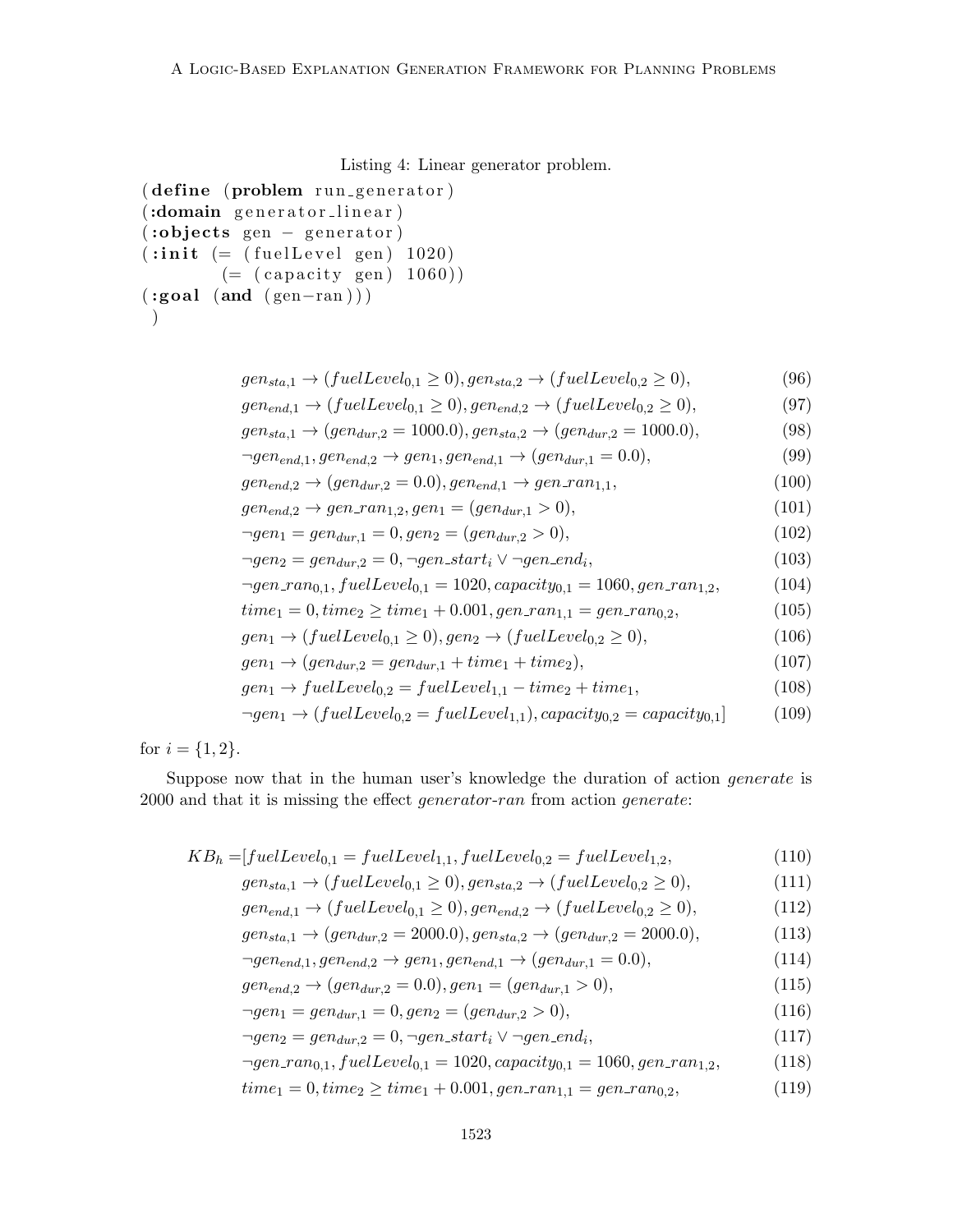$$
gen_1 \rightarrow (fuelLevel_{0,1} \ge 0), gen_2 \rightarrow (fuelLevel_{0,2} \ge 0),
$$
\n
$$
(120)
$$

$$
gen_1 \rightarrow (gen_{dur,2} = gen_{dur,1} + time_1 + time_2), \tag{121}
$$

$$
gen_1 \rightarrow fuelLevel_{0,2} = fuelLevel_{1,1} - time_2 + time_1,
$$
\n
$$
(122)
$$

$$
\neg gen_1 \to (fuelLevel_{0,2} = fuelLevel_{1,1}), capacity_{0,2} = capacity_{0,1}] \tag{123}
$$

for  $i = \{1, 2\}.$ 

It is evident that the agent's plan is invalid according to the user's knowledge base (i.e.,  $KB_h \not\models^c_L \pi$ ) and, therefore, we have to find an explanation  $\epsilon$  such that  $\widehat{KB}_h^{\epsilon} \models^c_L \pi$ .

Let's assume that  $\epsilon$  consists of the following formulae:

$$
\epsilon = [gen\_ran_{1,1} \rightarrow (gen\_ran_{0,1} \vee gen_{end,1}), \neg gen\_ran_{1,1} \rightarrow gen\_ran_{0,1}, \qquad (124)
$$

$$
gen\_ran_{1,2} \to (gen\_ran_{0,2} \lor gen_{end,2}), \neg gen\_ran_{1,2} \to gen\_ran_{0,2},
$$
 (125)

$$
gen_{sta,1} \rightarrow (gen_{dur,2} = 1000.0), gen_{sta,2} \rightarrow (gen_{dur,2} = 1000.0),
$$
 (126)

$$
gen_{end,1} \rightarrow gen\_ran_{1,1}, gen_{end,2} \rightarrow gen\_ran_{1,2} \tag{127}
$$

Therefore, we can see that  $\widehat{KB}_h^{\epsilon} \models^c_L \pi$ . It is important to note that in order to insert this explanation to  $KB_h$ , we would first have to remove the old formulae representing the duration of the action (e.g.,  $gen_{sta,1} \rightarrow (gen_{dur,2} = 2000.0)$ ) because they contradict with the new formulae in  $\epsilon$  (e.g.,  $gen_{sta,1} \rightarrow (gen_{dur,2} = 1000.0)$ ) (see Definiton 4).

## Appendix B. Theoretical Analysis

We first prove the completeness and correctness of the general Algorithm 1 in Theorems 1 and 2, respectively, in the context of finding explanations for optimal (or valid) plans in model reconciliation problems. We then prove the completeness of our pre-processing Algorithm 2 in Theorem 3, before proving the completeness of the combined Algorithm 3 in Theorem 4.

#### **Theorem 1** Algorithm 1 is guaranteed to terminate with a solution when one exists.

**PROOF.** First, a solution will always exist because, in the worst case, the entire  $KB_a \, \setminus KB_h$ will serve as an explanation to  $KB_h$  since  $KB_a$  credulously entails  $\varphi_c$  and skeptically entails  $\varphi_s$ . We now prove that it is guaranteed to terminate with a solution. As Algorithm 1 iteratively adds sets of formulae of increasing size from  $KB_a \setminus KB_h$  into its priority queue q (Lines 7 and 13-16), it will eventually add the entire power set of  $KB_a \backslash KB_h$  into the queue. Since each element in the queue is only evaluated exactly once (Lines 8 and 14), the set of formulae in  $KB_a \setminus KB_h$  will eventually be evaluated, and when it is used to update  $KB_h$ (Line 9), the updated  $\widehat{KB}_h^{\epsilon}$  will credulously entail  $\varphi_c$  and skeptically entail  $\varphi_s$  (Line 10). As a result,  $\epsilon = KB_a \setminus KB_h$  will be returned as a solution upon termination (Line 11).  $\Box$ 

Theorem 2 Algorithm 1 is guaranteed to return a most-preferred explanation if the cost function is monotonic.

**PROOF.** If the cost function  $\mathcal{C}_L$  used by Algorithm 1 is monotonic, then for any two explanations  $\epsilon_1 \subseteq \epsilon_2$ ,  $\mathcal{C}_L(KB_h, \epsilon_1) \leq \mathcal{C}_L(KB_h, \epsilon_2)$ .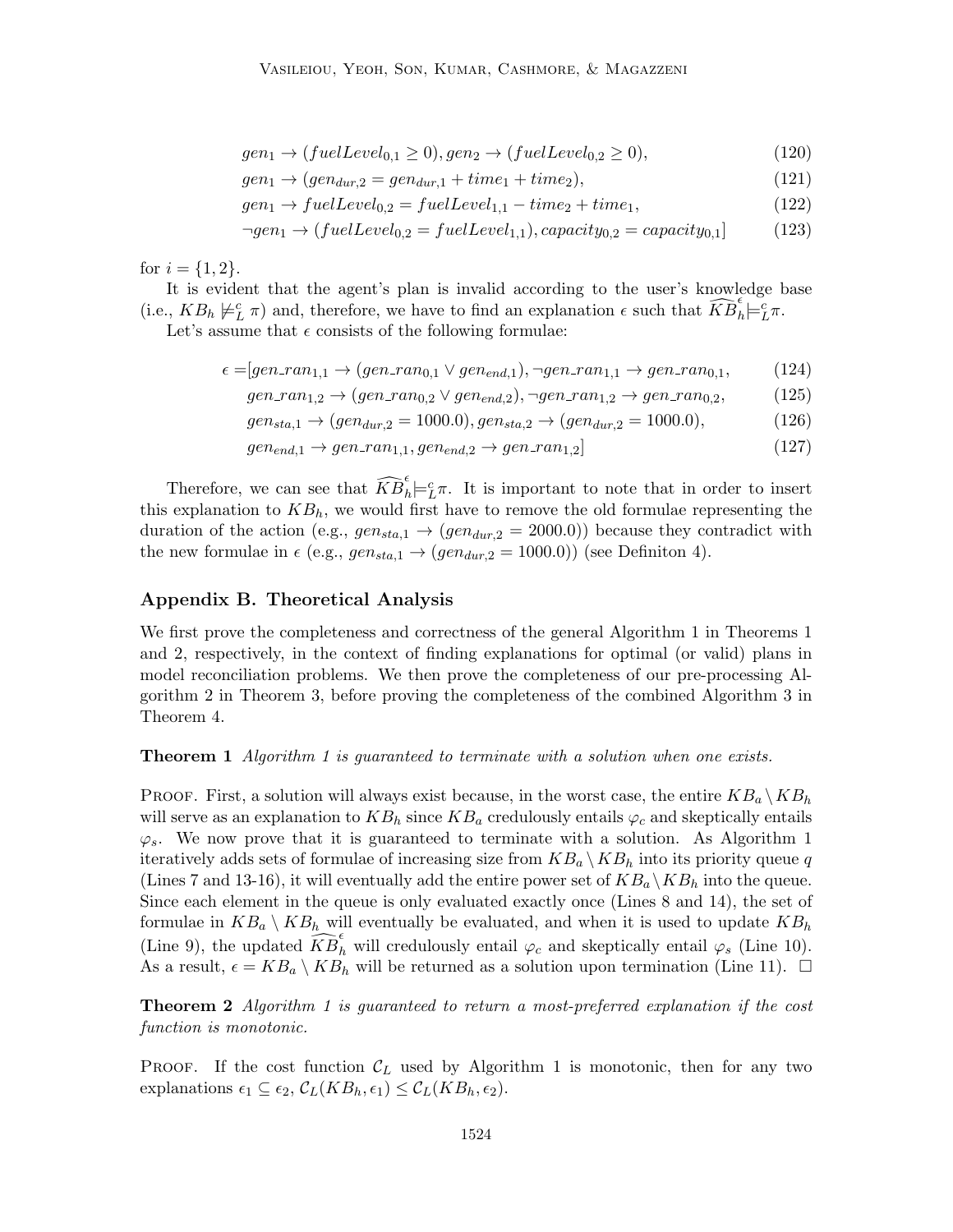We now prove by contradiction that it is not possible for Algorithm 1 to return an explanation  $\epsilon$  that is less preferred than a most-preferred explanation  $\epsilon^*$  (i.e.,  $\mathcal{C}_L(KB_h, \epsilon)$ )  $\mathcal{C}_L(KB_h, \epsilon^*)$ ). Assume that the algorithm does return such an explanation  $\epsilon$ . Since potential explanations are popped off the priority queue according to their costs (Line 7 and 16), it means that when the algorithm popped off explanation  $\epsilon$ , the explanation  $\epsilon^*$  is not in the priority queue since  $\mathcal{C}_L(KB_h, \epsilon) > \mathcal{C}_L(KB_h, \epsilon^*)$ . There are the following two cases:

- Explanation  $\epsilon^*$  is not in the queue because it was already popped off earlier. In this case, the algorithm would have terminated and returned the explanation  $\epsilon^*$ , which contradicts our assumption that the algorithm returned explanation  $\epsilon$ .
- Explanation  $\epsilon^*$  is not in the queue because it hasn't yet been added into the queue. This means that there exists some subset  $\epsilon' \subset \epsilon^*$  that is in the queue and is not yet evaluated. Further, it must be the case that  $\mathcal{C}_L(KB_h, \epsilon) \leq \mathcal{C}_L(KB_h, \epsilon')$  because, otherwise,  $\epsilon'$  would have been popped off the queue and evaluated. Additionally, since the cost function is monotonic,  $\mathcal{C}_L(KB_h, \epsilon') \leq \mathcal{C}_L(KB_h, \epsilon^*)$ . Combining these two inequalities, we get  $\mathcal{C}_L(KB_h, \epsilon) \leq \mathcal{C}_L(KB_h, \epsilon^*)$ , which contradicts our assumption that  $\mathcal{C}_L(KB_h,\epsilon) > \mathcal{C}_L(KB_h,\epsilon^*).$

Therefore, it is not possible for Algorithm 1 to return an explanation  $\epsilon$  that is less preferred than a most-preferred explanation  $\epsilon^*$ . В последните поставите на селото на селото на селото на селото на селото на селото на селото на селото на се<br>Селото на селото на селото на селото на селото на селото на селото на селото на селото на селото на селото на

Recall from Section 6 that each formula in  $KB_h$  will have a corresponding formula in  $KB_a$ since  $KB_a$  is assumed to be complete.<sup>26</sup> However, it may not be true that each formula in  $KB_a$  will have a corresponding formula in  $KB_h$  since  $KB_h$  can be incomplete. We formalize this statement in the following postulate, and then use it to prove properties of our pre-processing Algorithm 2.

**Postulate 1** For a model reconciliation problem, assume that  $KB_a$  and  $KB_b$  encode the SAT (or SMT) instances of the planning agent and human user, respectively. Then, each formula in  $KB_h$  will have a corresponding formula in  $KB_a$ .

**Theorem 3** Algorithm 2 is guaranteed to terminate with a solution when one exists.

PROOF. Algorithm 2 iteratively evaluates all formulae in  $KB_h$  with respect to  $KB_a$ 's partial model (Line 20). If any formulae evaluate to false with respect to  $KB_a$ 's partial model, the algorithm will replace them with the corresponding ones from  $KB<sub>a</sub>$  (Lines 21-22). Since the number of formulae in  $KB<sub>h</sub>$  is finite, the algorithm will eventually complete evaluating all the formulae and return the set of formulae from  $KB<sub>a</sub>$  that correspond to the set of formulae in  $KB<sub>h</sub>$  that evaluates to false (Line 23). In other words, if a solution exists, Algorithm 2 is guaranteed to return it.  $\square$ 

**Theorem 4** Algorithm 3 is guaranteed to terminate with a solution when one exists.

PROOF. As Algorithm 3 comprises of Algorithms 1 and 2, which are guaranteed to terminate with a solution when one exists (Theorems 1 and 3), the algorithm is also guaranteed to terminate with a solution when one exists.  $\Box$ 

We now describe the worst-case time complexities of the algorithms.

<sup>26.</sup> Assuming that  $KB_h \neq \emptyset$ .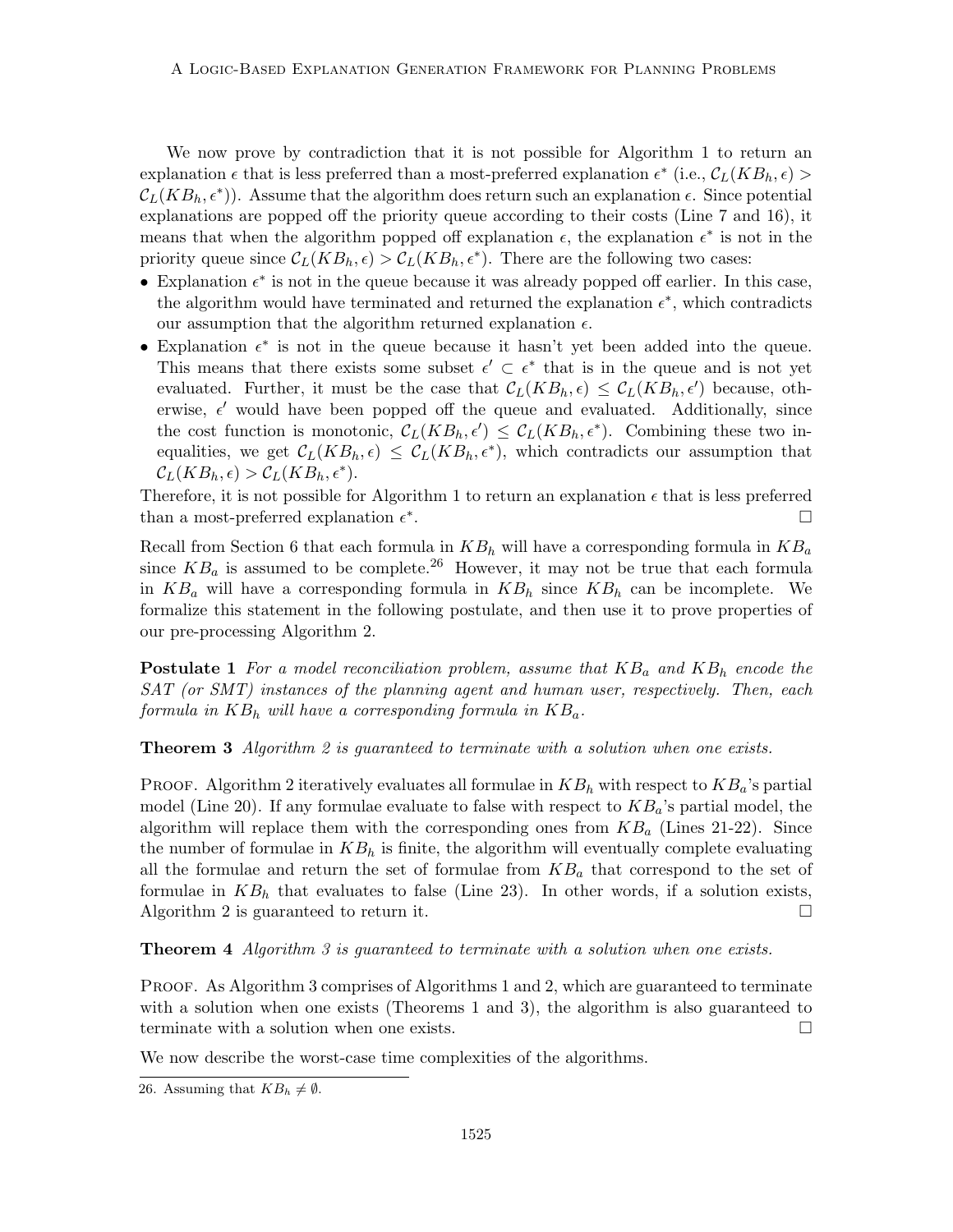**Theorem 5** The time complexity of Algorithm 1 is  $O(2^{|KB_a|} + 2^{|KB_a \setminus KB_h| + m})$ , where m is the maximum number of variables in  $\widehat{KB}_h^{\epsilon}$  over all candidate explanations  $\epsilon$ .

PROOF. On the basic operations, the runtimes for inserting elements into sets (Line 8), checking for set memberships (Line 14), and computing costs of potential explanations (Line 15) are all  $O(1)$ ; and the runtimes of inserting and removing elements into priority queues (Line 7 and 16) are  $O(\log(n))$ , where n is the size of the queue. On the entailment checks on Lines 1 and 10, their runtimes are  $O(2^m)$ , where m is the number of variables in the knowledge base, because that is the number of models in the knowledge base. The number of times the algorithm has to loop through Lines 6 to 17 is the size of the power set  $KB_a \setminus KB_h$ , which is  $O(2^{|KB_a \setminus KB_h|})$ , since there are that many unique subsets of potential explanations to consider. Within the loop, Line 9 takes  $O(2^{|KB_h|})$  time because it has to iterate through the power set of  $KB_h$  to find the minimal set of formulae to remove according to Definition 4, and the number of times the algorithm has to loop through Lines 13 to 16 is  $|KB_a \setminus KB_h|$ .

Therefore, in total, the runtime of the algorithm is  $O(2^m)$  (Line 1) +  $O(2^n)$  (Lines 6) and 17)  $\cdot [O(\log(n))$  (Lines 7-8) +  $O(2^{|KB_h|})$  (Line 9) +  $O(2^m)$  (Line 10) +  $O(n)$  (Line 13)  $\cdot O(\log(n))$  (Line 16)  $] = O(2^n \cdot (2^{|KB_h|} + 2^m + n \log(n))) = O(2^{n+|KB_h|} + 2^{n+m}) = O(2^{|KB_h|} +$  $(2^{n+m})$ , where  $n = |KB_a \setminus KB_h|$  and m is the maximum number of variables in  $\widehat{KB}_h^{\epsilon}$  over all candidate explanations  $\epsilon$ .

**Theorem 6** The time complexity of Algorithm 2 is  $O(2^n + |KB_h| \cdot |KB_a|)$ , where n is the number of variables in  $KB_a$ .

PROOF. The time complexity of extracting the partial model (Function 1) on Line 19 is as follows. Finding a satisfying model M from  $KB_a$  for  $\pi^*$  (Line 25) takes  $O(2^n)$ , where n is the number of variables in  $KB_a$ , since it is a Boolean satisfiability problem, which is NP-complete (Cook, 1971). Extracting the relevant literals (Line 26) takes  $O(l)$  time, where l is the maximum number of relevant literals. Finally, Lines 27-29 take  $O(|M|)$ . Therefore, the runtime for Line 19 is  $O(2^n) + O(l) + O(|M|) = O(2^n)$ .

The number of times the algorithm has to loop through Lines 20 to 22 is  $O(|KB_h|)$ . Within the loop, Line 21 takes  $O(k)$  time, where k is the length of the longest formula evaluated,<sup>27</sup> and Line 22 takes  $O(|KB_a|)$  time since it needs to loop through the entire  $KB_a$  in the worst case to find the corresponding formula.<sup>28</sup>

Therefore, in total, the runtime of the algorithm is  $O(2^n)$  (Line 19) +  $O(|KB_h|)$  (Line 20)  $\cdot [O(k) \text{ (Line 21)} + O(|KB_a|) \text{ (Line 22)}] = O(2^n + |KB_h| \cdot (k + |KB_a|)) = O(2^n + |KB_h| \cdot$  $|KB_a|$ , where *n* is the number of variables in  $KB_a$ .

**Theorem 7** The time complexity of Algorithm 3 is  $O(2^{|KB_a|} + 2^{|KB_a \setminus KB_h| + m})$ , where m is the maximum number of variables in  $\widetilde{KB}_h^{\epsilon}$  over all candidate explanations  $\epsilon$ .

PROOF. The pre-processing call on Line 32 takes  $O(2^{n} + |KB_h| \cdot |KB_a|)$ , where *n* is the number of variables in  $KB_a$  (Theorem 6).

<sup>27.</sup> We assume the formula is represented in conjunctive normal form.

<sup>28.</sup> This upper bound can be tightened by using hash functions, but we consider naive implementations here.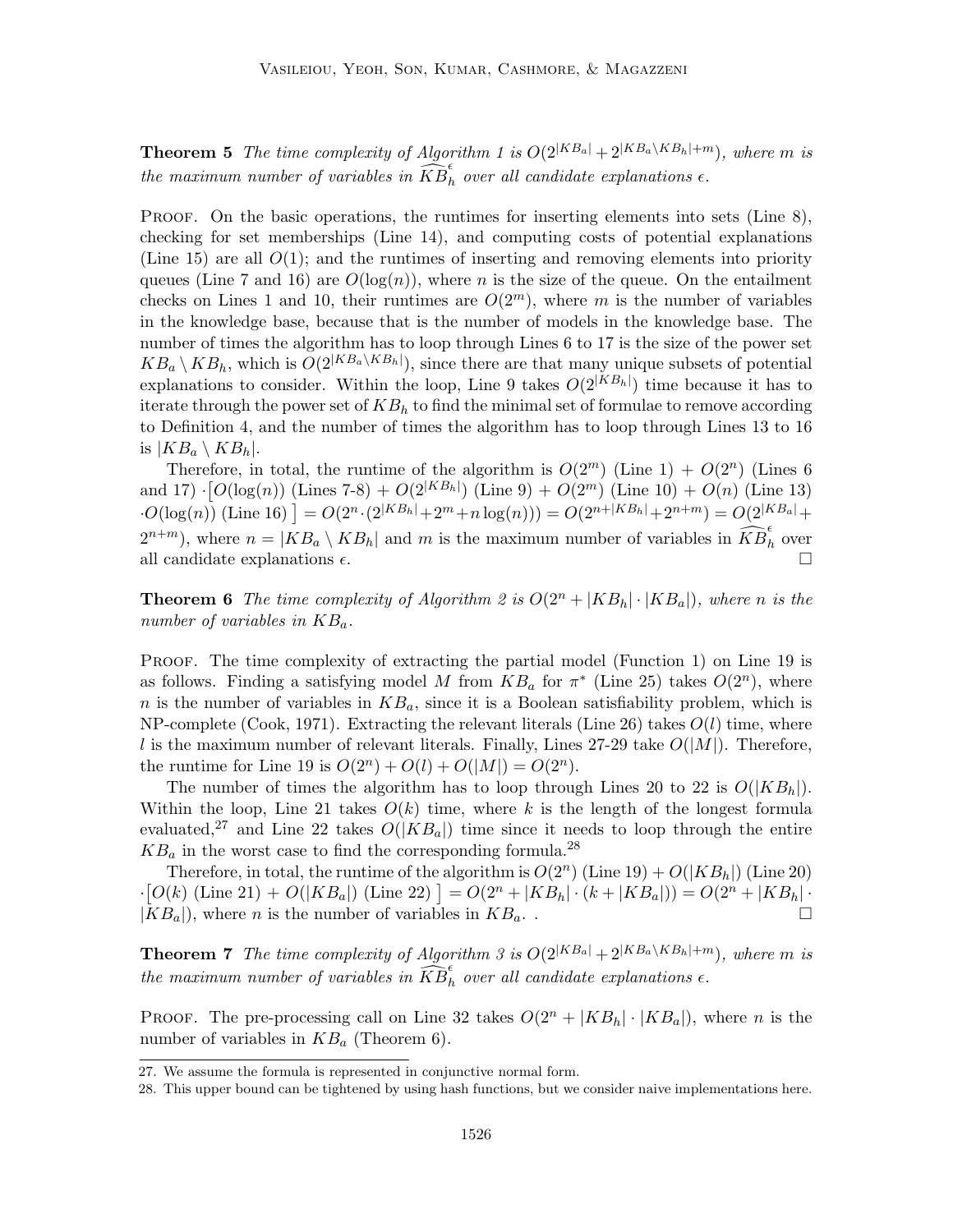Algorithm 4: linear-search-update $(L, KB_h, KB_a, \epsilon)$ 

| <b>Input:</b> Logic L, knowledge bases $KB_a$ and $KB_b$ , and a set of formulae $\epsilon$ |
|---------------------------------------------------------------------------------------------|
| <b>Output:</b> Updated KB with $\epsilon$                                                   |
| <b>1</b> if $KB_h \cup \epsilon \neq^s_L \bot$ then                                         |
| 2   $KB_h \leftarrow KB_h \cup \epsilon$                                                    |
| return $KB_h$<br>$3 \mid$                                                                   |
| 4 else                                                                                      |
| $H \leftarrow \epsilon \cup \{KB_h \cap KB_a\}$<br>5                                        |
| 6   $S \leftarrow KB_h \setminus H$                                                         |
| for $s \in S$ do<br>$\overline{7}$                                                          |
| if $H \cup \{s\} \not\models^s_L \bot$ then<br>8                                            |
| $H \leftarrow H \cup \{s\}$<br>9                                                            |
| return H<br>10                                                                              |

To implement the update of the knowledge base  $KB_h$  with the explanation  $\epsilon$  to  $\widehat{KB}_h^{\epsilon}$ on Line 33, we loop through the explanation  $\epsilon$  and, for each formula in the explanation, we loop through  $KB<sub>h</sub>$  to find the corresponding formula. Once found, we replace the formula in  $KB<sub>h</sub>$  with the formula from the explanation. Therefore, the runtime for this step is  $O(|\epsilon| \cdot |KB_h|).$ 

Finally, the runtime for Line 34 is  $O(2^{|KB_a|} + 2^{|KB_a \setminus \widehat{KB}_h|+m})$ , where *n* is the maximum number of variables in  $\widehat{KB}_h^{\epsilon'}$  over all candidate explanations  $\epsilon'$  (Theorem 5). Assuming  $|KB_h| = |\tilde{KB}_h|$ , then the runtime is  $O(2^{|KB_a|} + 2^{|KB_a \setminus KB_h| + m}).$ 

Therefore, in total, the runtime of the algorithm is  $O(2^m + |KB_h| \cdot |KB_a|)$  (Line 32) +  $O(|\epsilon| \cdot |KB_h|)$  (Line 33) +  $O(2^{|KB_a|} + 2^{|KB_a\setminus \widehat{KB}_h| + m})$  (Line 34) =  $O(2^m + |KB_h| \cdot |KB_a| +$  $|\epsilon| \cdot |KB_h| + 2^{|KB_a|} + 2^{|KB_a \setminus \widehat{KB}_h| + m}) = O(2^{|KB_a|} + 2^{|KB_a \setminus KB_h| + m})$ , where m is the maximum number of variables in  $\widehat{KB}_h^{\epsilon}$  over all candidate explanations  $\epsilon$ .

#### Appendix C. Knowledge Base Update with a Linear Search Algorithm

As noted in Section 7.1, we used a simple linear search algorithm to perform the knowledge base update. Specifically, such a procedure is needed to restore the consistency of the knowledge base if it becomes unsatisfiable with an explanation. Algorithm 4 describes the pseudocode of this procedure. It starts by checking if the knowledge base  $KB<sub>h</sub>$  conjuncted with  $\epsilon$  is satisfiable (Line 1). If it is, it returns the knowledge base updated with  $\epsilon$  (Lines 2-3), otherwise it proceeds to its main procedure. First, it constructs the following two sets: A set H comprising of  $\epsilon$  and the formulae that are in the intersection of  $KB_h$  and  $KB_a$ (Line 5); and a set S comprising all formulae in  $KB<sub>h</sub>$  but those in H (Line 6). In the SAT literature, sets H and S are referred to as hard and soft constraints, respectively (Li & Manya, 2009). Intuitively, in a usual SAT problem, if a knowledge base is partitioned into hard and soft constraints, the formulae in the hard constraints must be satisfied by the SAT algorithm, while formulae in the soft constraints may not be satisfied. For the sake of Question 1 in Section 7, in this implementation, we ensure that  $\epsilon$  and the formulae that are in the intersection of  $KB_h$  and  $KB_a$  will not be removed. Then, the algorithm removes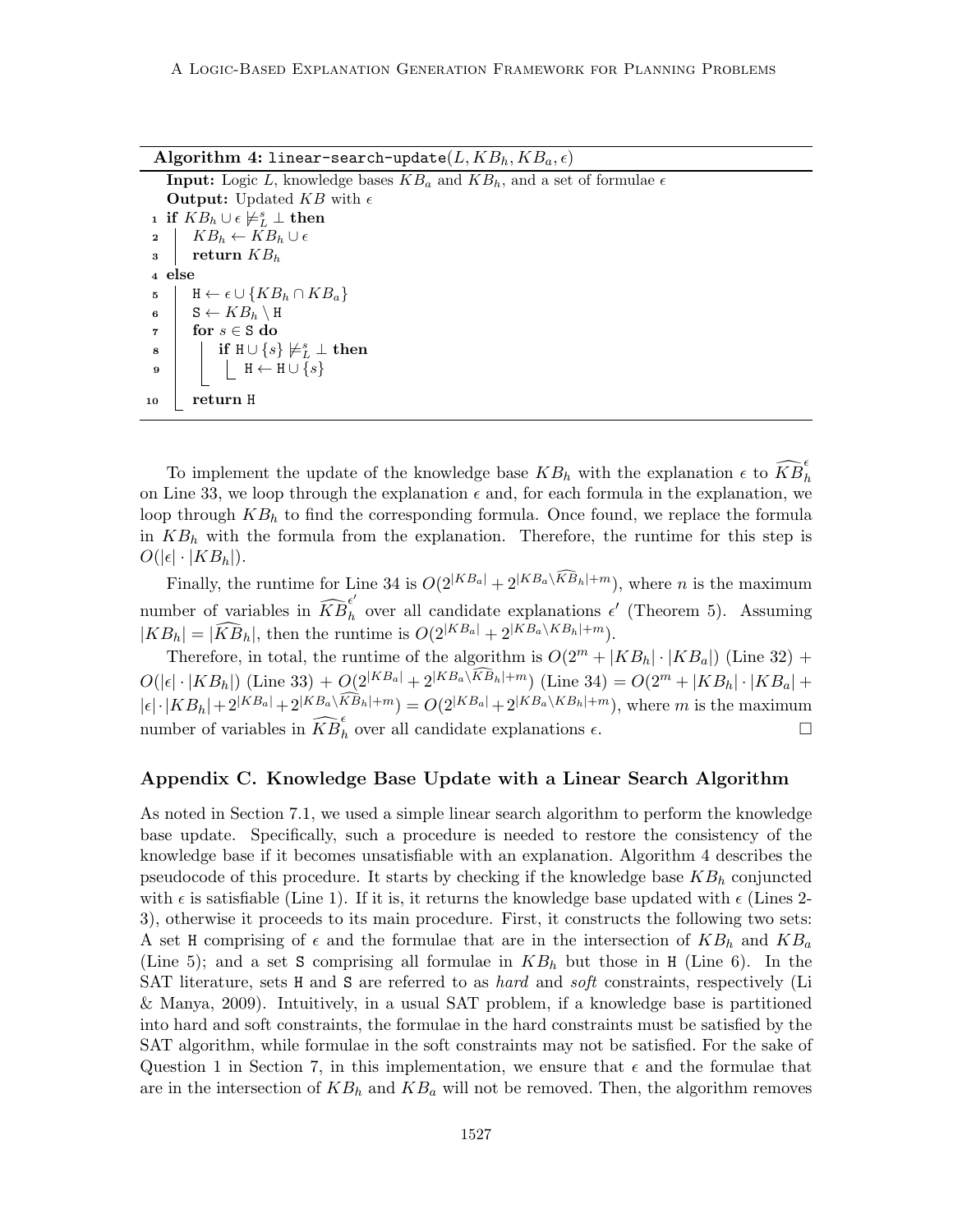one formula s from S at a time (Line 6) and checks if the union of H and s is satisfiable (Line 8). If it is, then s is added to H (Line 9). Finally, the algorithm returns a satisfiable  $KB_h$  updated with  $\epsilon$  (Line 10).

## Appendix D. Proof-of-Concept: Communicating Explanation to Human Users

## D.1 Human User Study: Comprehension Questions

Q1. What caused the error(s) in your plan? (Multiple Choice)

- I made a mistake in my plan.
- Wrong information provided in domain description.
- Missing information in domain description.
- There were no errors in my plan.

Q2. Given your plan and the explanation provided, why is your plan invalid? Please be as descriptive as possible. (Open-ended)

Q3. Do you feel you understand what information was different in the domain Rob gave you? If yes, what was that information? (Open-ended)

Q4. What are the corrections needed to your plan to make it achieve the goal, with the new information in mind? (Open-ended)

- Q5. Where do you think the error in Rob's domain description was? (Multiple choice)
- In the description of the actions and their preconditions.
- In the description of the states (start state or goal state).

Q6. If applicable, identify areas with wrong or missing preconditions by clicking on the corresponding region. Double click to unselect. (Users are shown a selection area where they can click on various actions.)

Q7. If applicable, identify areas with wrong or missing start states by clicking on the corresponding region. Double click to unselect. (Users are shown a selection area where they can click on various states.)

These questions ensured that the participants had to think about what the explanation meant, and hence allow us to see if they really understood it.

To evaluate the user responses, we scored them for each question, where the maximum score that can be achieved is 8 points. For the open-ended questions  $(Q2, Q3, and Q4)$ , we manually read through the answers and assigned a correct and incorrect flag. For the other questions, we had an answer key to check against the user responses. All questions except Q5 are worth 1 point. Q5 is worth 2 points if participants only select the correct answer, 1 point if they select both answers, and 0 otherwise.

#### D.2 From Logic-based Explanations to Natural Language

We now describe a simple method for transforming logic-based explanations from our framework into a human-understandable format. To do that, we leverage the expressivity and symbolic nature of logic. Notice that a knowledge base encoding a planning problem contains logical formulae that represent various phenomena of the problem. These formulae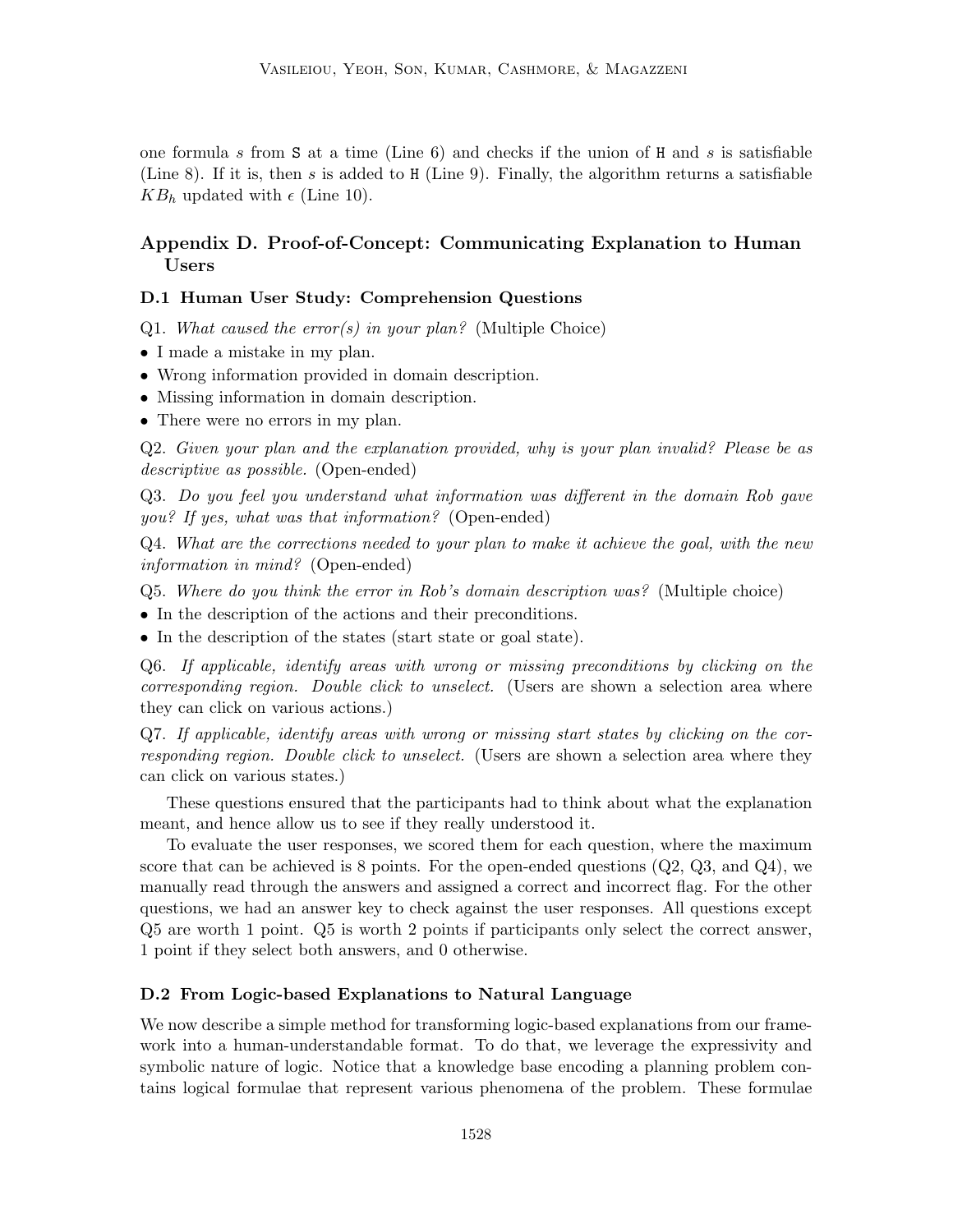#### A Logic-Based Explanation Generation Framework for Planning Problems

|                         | Formula Type                                                                                       | Template                                                                        |
|-------------------------|----------------------------------------------------------------------------------------------------|---------------------------------------------------------------------------------|
| Initial state:          |                                                                                                    | ${f}$ . <i>name</i> must be part of the initial specification of the problem.   |
| Goal state:             | In.                                                                                                | ${f}$ . <i>name</i> must be part of the goal specification of the problem.      |
| Action Precondition:    | $a_t \Rightarrow f_t$                                                                              | Action $\{a\}$ <i>name</i> requires precondition $\{f\}$ <i>name.</i>           |
| Action Addition effect: | $a_t \Rightarrow f_{t+1}$                                                                          | Action $\{a\}$ <i>name</i> requires addition effect $\{f\}$ <i> name.</i>       |
| Action Deletion effect: | $a_t \Rightarrow \neg f_{t+1}$                                                                     | Action $\{a\}$ <i>name</i> requires deletion effect $\{f\}$ <i>name.</i>        |
| Action Duration:        | $a_{t,\text{sta}} \Rightarrow a_{t,\text{dur}} \leq duration \land a_{t,\text{dur}} \geq duration$ | Action $\{a\}$ <i>name</i> has a duration of $\{duration\}$ .                   |
| Process precondition:   | $ps_t \Leftrightarrow f_t$                                                                         | Process $\{ps\}$ <i>name</i> requires precondition $\{f\}$ <i> <i>name</i>.</i> |

Table 6: Various formula types and their mapping onto pre-defined natural language templates.

are of a specific type, i.e., there are formulae encoding the initial and goal states, the action dynamics of the problem, and so on (see Sections 3.2.1 and 3.3.1). Each formula is grounded on propositional variables, with each variable "symbolizing" a planning element such as an action or a predicate. For example,  $a_0 \rightarrow p_0$  is a formula characterizing that action  $a_0$  has precondition  $p_0$ . As such, given an explanation consisting of a set of logical formulae, each formula's variables can be extracted and, depending on the type of the formula, be mapped onto pre-defined, natural language templates.<sup>29</sup> To offer some more concrete examples, Table 6 shows this method for different types of formulae that may arise in an explanation.

## References

- Alchourrón, C. E., & Makinson, D. (1985). On the logic of theory change: Safe contraction. Studia Logica, 44 (4), 405–422.
- Baron-Cohen, S. (1999). The Evolution of a Theory of Mind. Oxford University Press.
- Barrett, C., & Tinelli, C. (2018). Satisfiability modulo theories. In Handbook of Model Checking, pp. 305–343. Springer.
- Bogomolov, S., Magazzeni, D., Podelski, A., & Wehrle, M. (2014). Planning as model checking in hybrid domains. In AAAI, pp. 2228–2234.
- Borgo, R., Cashmore, M., & Magazzeni, D. (2018). Towards providing explanations for AI planner decisions. arXiv preprint arXiv:1810.06338.
- Brunyé, T. T., Taylor, H. A., & Rapp, D. N. (2008). Repetition and dual coding in procedural multimedia presentations. Applied Cognitive Psychology, 22 (7), 877–895.
- Bryce, D., Bonasso, P., Adil, K., Bell, S., & Kortenkamp, D. (2017). In-situ domain modeling with fact routes. In ICAPS Workshop on User Interfaces and Scheduling and Planning, pp. 15–22.
- Carroll, J. M., & Olson, J. R. (1988). Mental models in human-computer interaction. In Handbook of Human-Computer Interaction, pp. 45–65. Elsevier.
- Cashmore, M., Collins, A., Krarup, B., Krivic, S., Magazzeni, D., & Smith, D. (2019). Towards explainable AI planning as a service. In ICAPS Workshop on Explainable AI Planning.

<sup>29.</sup> Note that within our framework, this becomes relatively straightforward, as our explanations consist of macro-formulae (see end of Section 6.1), i.e., there will be no formulae repeated across multiple time steps in our explanations.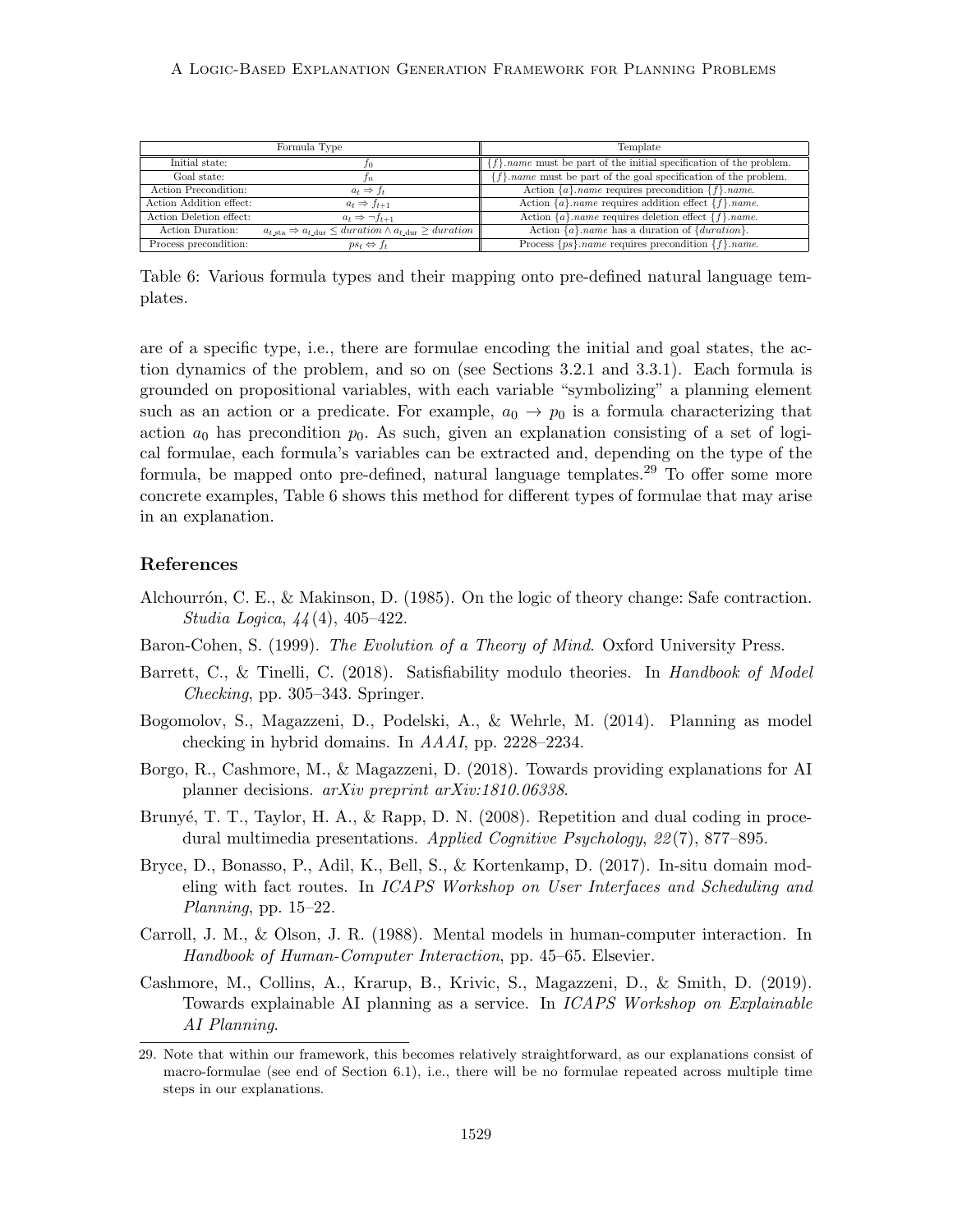- Cashmore, M., Fox, M., & Giunchiglia, E. (2012). Planning as quantified Boolean formula. In ECAI, Vol. 242, pp. 217–222.
- Cashmore, M., Fox, M., Long, D., & Magazzeni, D. (2016). A compilation of the full PDDL+ language into SMT. In ICAPS, pp. 79–87.
- Cashmore, M., Magazzeni, D., & Zehtabi, P. (2020). Planning for hybrid systems via satisfiability modulo theories. Journal of Artificial Intelligence Research, 67, 235–283.
- Chakraborti, T., Fadnis, K. P., Talamadupula, K., Dholakia, M., Srivastava, B., Kephart, J. O., & Bellamy, R. K. E. (2018). Visualizations for an explainable planning agent. In IJCAI, pp. 5820–5822.
- Chakraborti, T., & Kambhampati, S. (2019). (When) can AI bots lie?. In AAAI/ACM Conference on AI, Ethics, and Society, pp. 53–59.
- Chakraborti, T., Kambhampati, S., Scheutz, M., & Zhang, Y. (2017). AI challenges in human-robot cognitive teaming. *arXiv preprint arXiv:1707.04775*.
- Chakraborti, T., Kulkarni, A., Sreedharan, S., Smith, D. E., & Kambhampati, S. (2019a). Explicability? Legibility? Predictability? Transparency? Privacy? Security? The emerging landscape of interpretable agent behavior. In ICAPS, pp. 86–96.
- Chakraborti, T., Sreedharan, S., Grover, S., & Kambhampati, S. (2019b). Plan explanations as model reconciliation – an empirical study. In  $HRI$ , pp. 258–266.
- Chakraborti, T., Sreedharan, S., & Kambhampati, S. (2019c). Balancing explicability and explanations in human-aware planning. In IJCAI, pp. 1335–1343.
- Chakraborti, T., Sreedharan, S., Zhang, Y., & Kambhampati, S. (2017). Plan explanations as model reconciliation: Moving beyond explanation as soliloquy. In IJCAI, pp. 156– 163.
- Chen, G., Ding, Y., Edwards, H., Chau, C. H., Hou, S., Johnson, G., Sharukh Syed, M., Tang, H., Wu, Y., Yan, Y., Gil, T., & Nir, L. (2020). Planimation.  $arXiv$  preprint arXiv:2008.04600.
- Clark, R. C., & Mayer, R. E. (2016). E-learning and the Science of Instruction: Proven Guidelines for Consumers and Designers of Multimedia Learning. John Wiley & Sons.
- Cook, S. A. (1971). The complexity of theorem-proving procedures. In ACM Symposium on Theory of Computing, pp. 151–158.
- Cyras, K., Fan, X., Schulz, C., & Toni, F. (2017). Assumption-based argumentation: Disputes, explanations, preferences. Journal of Logics and Their Applications,  $\mathcal{A}(8)$ , 2407–2456.
- Cyras, K., Letsios, D., Misener, R., & Toni, F. (2019). Argumentation for explainable scheduling. In AAAI, pp. 2752–2759.
- Davis, M., Logemann, G., Donald, & Loveland (1962). A machine program for theorem proving. Communications of the ACM, 5 (7), 394–397.
- De Moura, L., & Bjørner, N. (2008). Z3: An efficient SMT solver. In TACAS, pp. 337–340.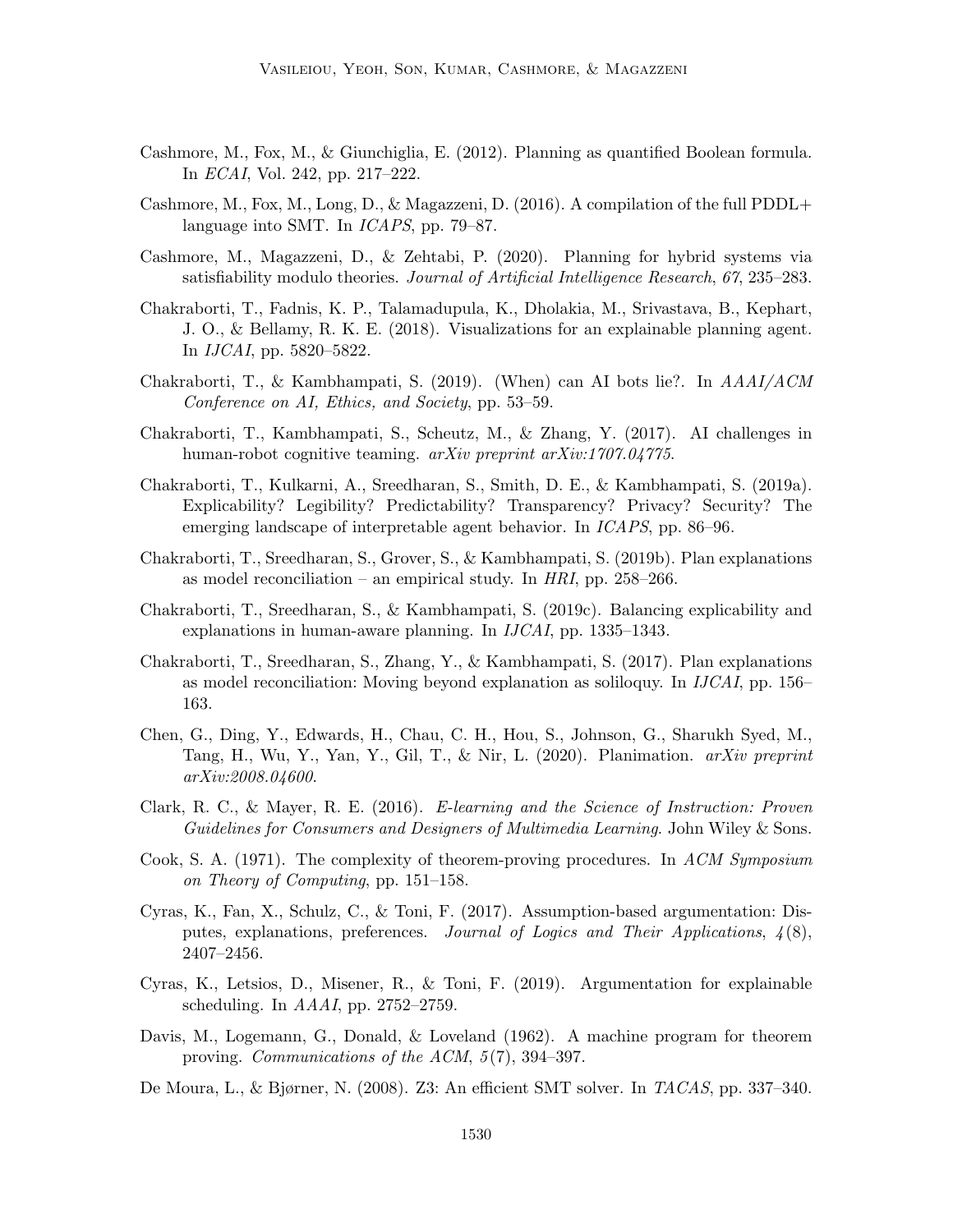- Domshlak, C., Hoffmann, J., & Sabharwal, A. (2009). Friends or foes? On planning as satisfiability and abstract CNF encodings. Journal of Artificial Intelligence Research, 36, 415–469.
- Eifler, R., & Hoffmann, J. (2020). Iterative planning with plan-space explanations: A tool and user study. arXiv preprint arXiv:2011.09705.
- Fox, M., & Long, D. (2003). PDDL2.1: An extension to PDDL for expressing temporal planning domains. Journal of Artificial Intelligence Research, 20, 61–124.
- Fox, M., & Long, D. (2006). Modelling mixed discrete-continuous domains for planning. Journal of Artificial Intelligence Research, 27, 235–297.
- Fox, M., Long, D., & Magazzeni, D. (2017). Explainable planning. arXiv preprint arXiv:1709.10256.
- Freedman, R. G., Chakraborti, T., Talamadupula, K., Magazzeni, D., & Frank, J. D. (2018). User interfaces and scheduling and planning: Workshop summary and proposed challenges. In 2018 AAAI Spring Symposium Series.
- Gärdenfors, P. (1986). Belief revisions and the ramsey test for conditionals. The Philosophical Review, 95 (1), 81–93.
- Gärdenfors, P. (1988). *Knowledge in Flux: Modeling the Dynamics of Epistemic States.* The MIT press.
- Gärdenfors, P., Rott, H., Gabbay, D., Hogger, C., & Robinson, J. (1995). Belief revision. Computational Complexity, 63 (6), 35–132.
- Gerevini, A., Saetti, A., & Serina, I. (2006). An approach to temporal planning and scheduling in domains with predictable exogenous events. Journal of Artificial Intelligence Research, 25, 187–231.
- Ghallab, M., Howe, A., Knoblock, C., McDermott, D., Ram, A., Veloso, M., Weld, D., & Wilkins, D. (1998). PDDL – the planning domain definition language. Tech. rep. TR-98-003, Yale Center for Computational Vision and Control.
- Göbelbecker, M., Keller, T., Eyerich, P., Brenner, M., & Nebel, B. (2010). Coming up with good excuses: What to do when no plan can be found. In ICAPS, pp. 81–88.
- Gopalakrishnan, S., & Kambhampati, S. (2018). TGE-viz: Transition graph embedding for visualization of plan traces and domains. arXiv preprint arXiv:1811.09900.
- Helmert, M. (2002). Decidability and undecidability results for planning with numerical state variables. In AIPS, pp. 44–53.
- Helmert, M. (2006). The Fast Downward planning system. *Journal of Artificial Intelligence* Research, 26, 191–246.
- Hempel, C. G. (1965). Aspects of Scientific Explanation and other Essays in the Philosophy of Science. New York: Free Press.
- Hempel, C. G., & Oppenheim, P. (1948). Studies in the logic of explanation. Philosophy of Science,  $15(2)$ ,  $135-175$ .
- Henzinger, T. A. (2000). The theory of hybrid automata. In Verification of Digital and Hybrid Systems, pp. 265–292. Springer.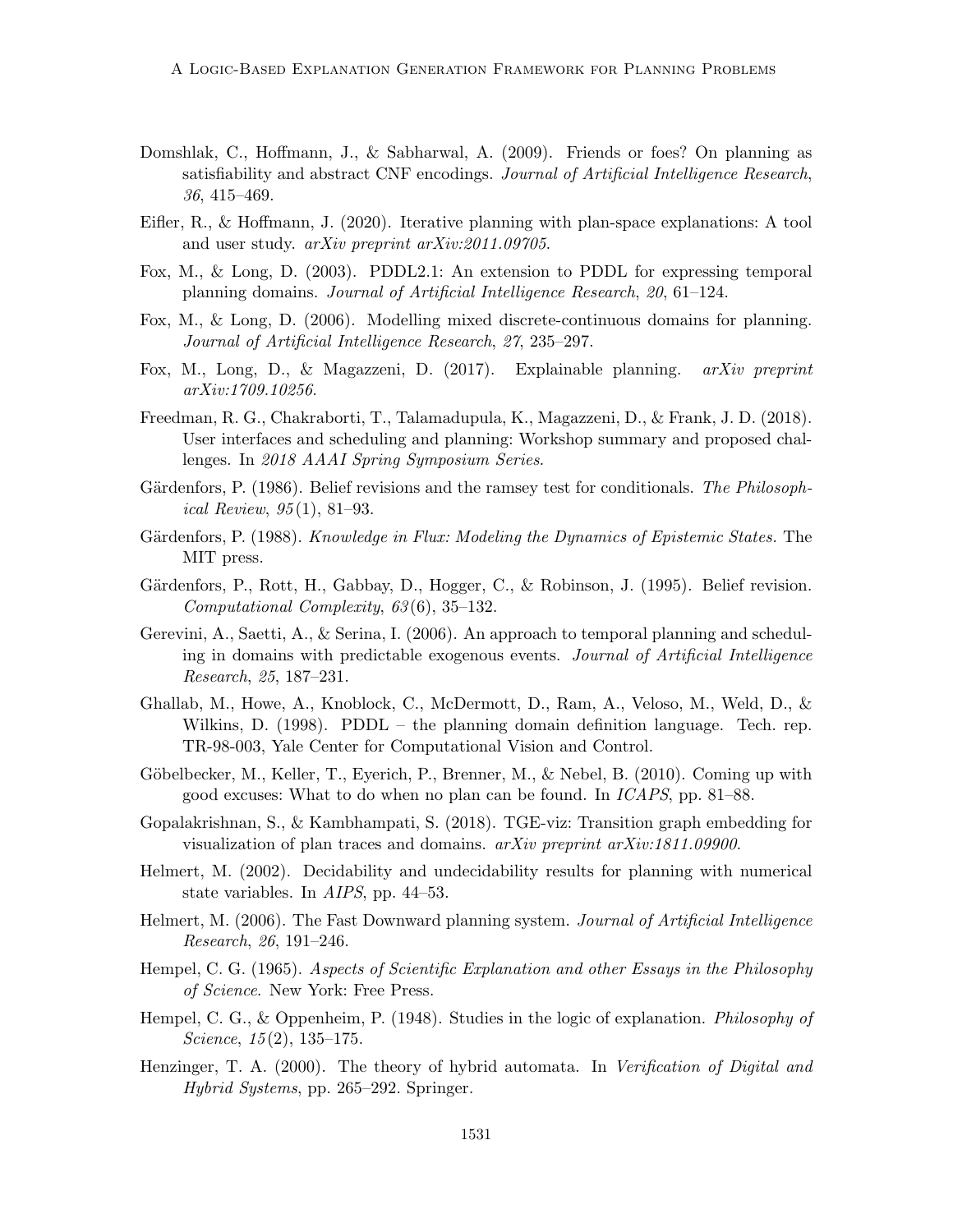- Holzinger, A., Carrington, A.,  $\&$  Müller, H. (2020). Measuring the quality of explanations: The system causability scale (SCS). KI-Künstliche Intelligenz,  $34(2)$ , 1–6.
- Howey, R., Long, D., & Fox, M. (2004). VAL: Automatic plan validation, continuous effects and mixed initiative planning using PDDL. In ICTAI, pp. 294–301.
- Ignatiev, A., Pereira, F., Narodytska, N., & Marques-Silva, J. (2018). A SAT-based approach to learn explainable decision sets. In IJCAR, pp. 627–645.
- Ignatiev, A., Previti, A., Liffiton, M., & Marques-Silva, J. (2015). Smallest MUS extraction with minimal hitting set dualization. In CP, pp. 173–182.
- Kambhampati, S. (1990). A classification of plan modification strategies based on coverage and information requirements. In AAAI Spring Symposium Series.
- Kambhampati, S. (2019). Synthesizing explainable behavior for human-AI collaboration. In  $AAMAS$ , pp. 1–2.
- Karthik, V., Sreedharan, S., Sengupta, S., & Kambhampati, S. (2021). RADAR-X: An interactive interface pairing contrastive explanations with revised plan suggestions. In AAAI, pp. 16051–16053.
- Kasenberg, D., Thielstrom, R., & Scheutz, M. (2020). Generating explanations for temporal logic planner decisions. In ICAPS, pp. 449–458.
- Katsuno, H., & Mendelzon, A. O. (1991a). On the difference between updating a knowledge base and revising it. In KR, pp. 230–237.
- Katsuno, H., & Mendelzon, A. O. (1991b). Propositional knowledge base revision and minimal change. Artificial Intelligence, 52(3), 263-294.
- Kautz, H., McAllester, D., & Selman, B. (1996). Encoding plans in propositional logic. In KR, pp. 374–384.
- Kautz, H., & Selman, B. (1992). Planning as satisfiability. In  $ECAI$ , pp. 359–363.
- Kim, J., et al. (2020). Plan Summarization for Decision Support in Human Team Planning. Ph.D. thesis, Massachusetts Institute of Technology.
- Kim, J., Muise, C., Shah, A., Agarwal, S., & Shah, J. (2019). Bayesian inference of linear temporal logic specifications for contrastive explanations. In IJCAI, pp. 5591–5598.
- Lakkaraju, H., Bach, S. H., & Leskovec, J. (2016). Interpretable decision sets: A joint framework for description and prediction. In ACM SIGKDD, pp. 1675–1684.
- Langley, P. (2016). Explainable agency in human-robot interaction. In AAAI Fall Symposium Series.
- Langley, P. (2019). Varieties of explainable agency. In *ICAPS Workshop on Explainable AI* Planning.
- Levesque, H. J. (1989). A knowledge-level account of abduction. In *IJCAI*, pp. 1061–1067.
- Levi, I. (1978). Subjunctives, dispositions and chances. Synthese,  $34(4)$ , 423–455.
- Li, C. M., & Manya, F. (2009). MaxSAT, hard and soft constraints. *Handbook of Satisfia*bility, 185, 613–631.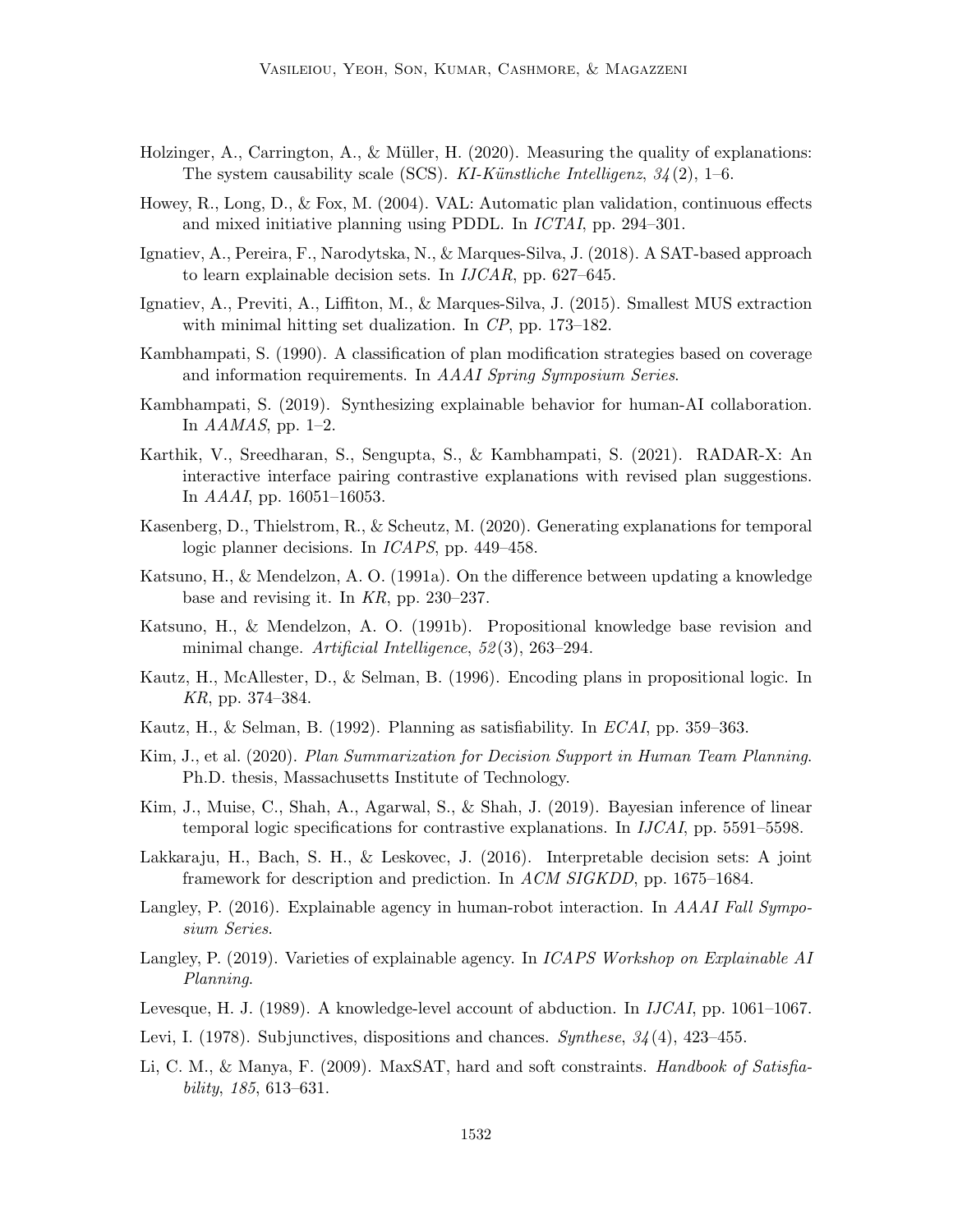- Lin, F. (2001). On strongest necessary and weakest sufficient conditions. Artificial Intelligence,  $128(1-2)$ ,  $143-159$ .
- Magnaguagno, M. C., Fraga Pereira, R., Móre, M. D., & Meneguzzi, F. R. (2020). Web planner: A tool to develop classical planning domains and visualize heuristic statespace search. In Knowledge Engineering Tools and Techniques for AI Planning, pp. 209–227.
- Mandel, T. (2002). User/system interface design. *Encyclopedia of Information Systems*, 1, 1–4.
- Marques-Silva, J. (2012). Computing minimally unsatisfiable subformulas: State of the art and future directions.. Journal of Multiple-Valued Logic  $\mathcal{C}$  Soft Computing, 19(1), 163–183.
- Marques-Silva, J., Heras, F., Janota, M., Previti, A., & Belov, A. (2013). On computing minimal correction subsets. In IJCAI, pp. 615–622.
- Mayer, R. E. (1997). Multimedia learning: Are we asking the right questions?. *Educational*  $Psychologist, 32(1), 1-19.$
- McDermott, D. M. (2000). The 1998 AI planning systems competition. AI Magazine,  $21(2)$ , 35–35.
- Miller, T. (2018). Explanation in artificial intelligence: Insights from the social sciences. Artificial Intelligence, 267, 1–38.
- Moulin, B., Irandoust, H., Bélanger, M., & Desbordes, G. (2002). Explanation and argumentation capabilities: Towards the creation of more persuasive agents. Artificial Intelligence Review, 17 (3), 169–222.
- Myers, K. L. (2006). Metatheoretic plan summarization and comparison. In ICAPS, pp. 182–192.
- Nguyen, V., Vasileiou, S. L., Son, T. C., & Yeoh, W. (2020). Explainable planning using answer set programming. In KR, pp. 662–666.
- Palan, S., & Schitter, C. (2018). Prolific.ac—A subject pool for online experiments. *Journal* of Behavioral and Experimental Finance, 17, 22–27.
- Premack, D., & Woodruff, G. (1978). Does the chimpanzee have a theory of mind?. Behavioral and Brain Sciences, 1 (4), 515–526.
- Reiter, R. (1987). A theory of diagnosis from first principles. Artificial Intelligence,  $32(1)$ , 57–95.
- Robinson, N., Gretton, C., Pham, D. N., & Sattar, A. (2009). SAT-based parallel planning using a split representation of actions. In ICAPS, pp. 281–288.
- Rosenthal, S., Selvaraj, S. P., & Veloso, M. M. (2016). Verbalization: Narration of autonomous robot experience.. In IJCAI, pp. 862–868.
- Shvo, M., Klassen, T. Q., & McIlraith, S. A. (2020). Towards the role of theory of mind in explanation. In International Workshop on Explainable, Transparent Autonomous Agents and Multi-Agent Systems, pp. 75–93.